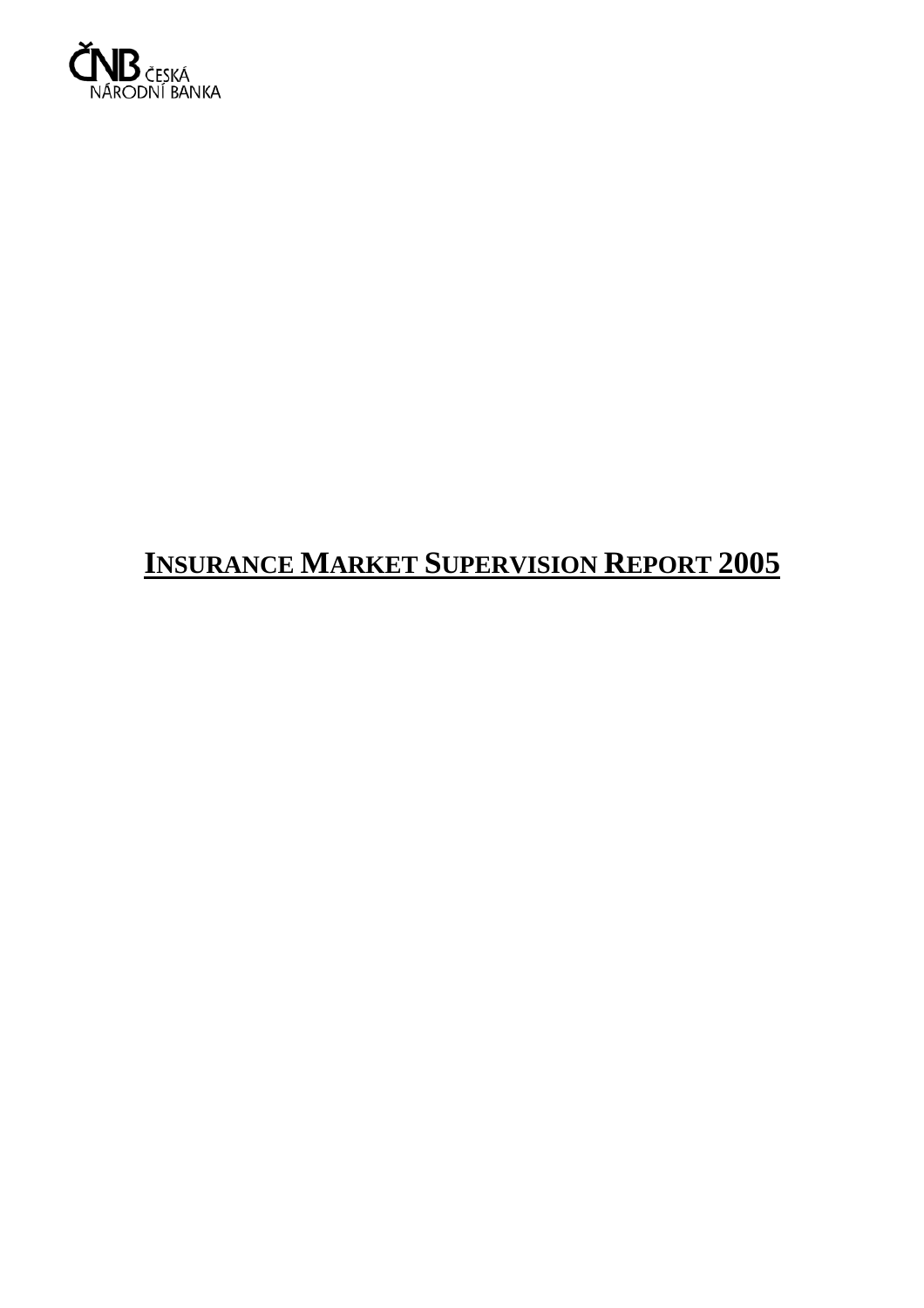# **Contents:**

|     | <b>List of Abbreviations Used and Useful Websites</b>  |                         |  |
|-----|--------------------------------------------------------|-------------------------|--|
|     | <b>Introduction</b>                                    | $\overline{\mathbf{4}}$ |  |
| I.  | <b>State Supervision in Insurance</b>                  | 5                       |  |
|     | <b>Legislative and Methodological Activities</b><br>1. | 5                       |  |
|     | 2.<br><b>Licensing, Approvals and Notifications</b>    | 6                       |  |
|     | 2.1<br><b>Licensing</b>                                | 6                       |  |
|     | <b>Approvals</b><br>2.2                                | $\overline{7}$          |  |
|     | 2.3 Notifications                                      | 9                       |  |
|     | 3.<br><b>Inspection</b>                                | 10                      |  |
|     | <b>Off-Site Inspection</b><br>3.1                      | 10                      |  |
|     | 3.2<br><b>On-Site Inspection</b>                       | 10                      |  |
|     | <b>Registration</b><br>4.                              | 12                      |  |
|     | 5.<br><b>Activities within the European Union</b>      | 14                      |  |
|     | <b>Other Activities</b><br>6.                          | 16                      |  |
| II. | <b>Insurance Market</b>                                | 17                      |  |
|     | <b>Insurance Market Structure</b><br>1.                | 17                      |  |
|     | 2.<br><b>Premiums Written</b>                          | 21                      |  |
|     | 3.<br><b>Claim Settlement Costs</b>                    | 23                      |  |
|     | <b>Assets of Insurance Undertakings</b><br>4.          | 24                      |  |
|     | 5.<br><b>Technical Provisions</b>                      | 25                      |  |
|     | <b>Solvency</b><br>6.                                  | 27                      |  |
|     | <b>Motor Third Party Liability Insurance</b><br>7.     | 28                      |  |
|     | 8.<br><b>Accounting and Auditing</b>                   | 29                      |  |
|     | <b>List of Annexes</b>                                 | 30                      |  |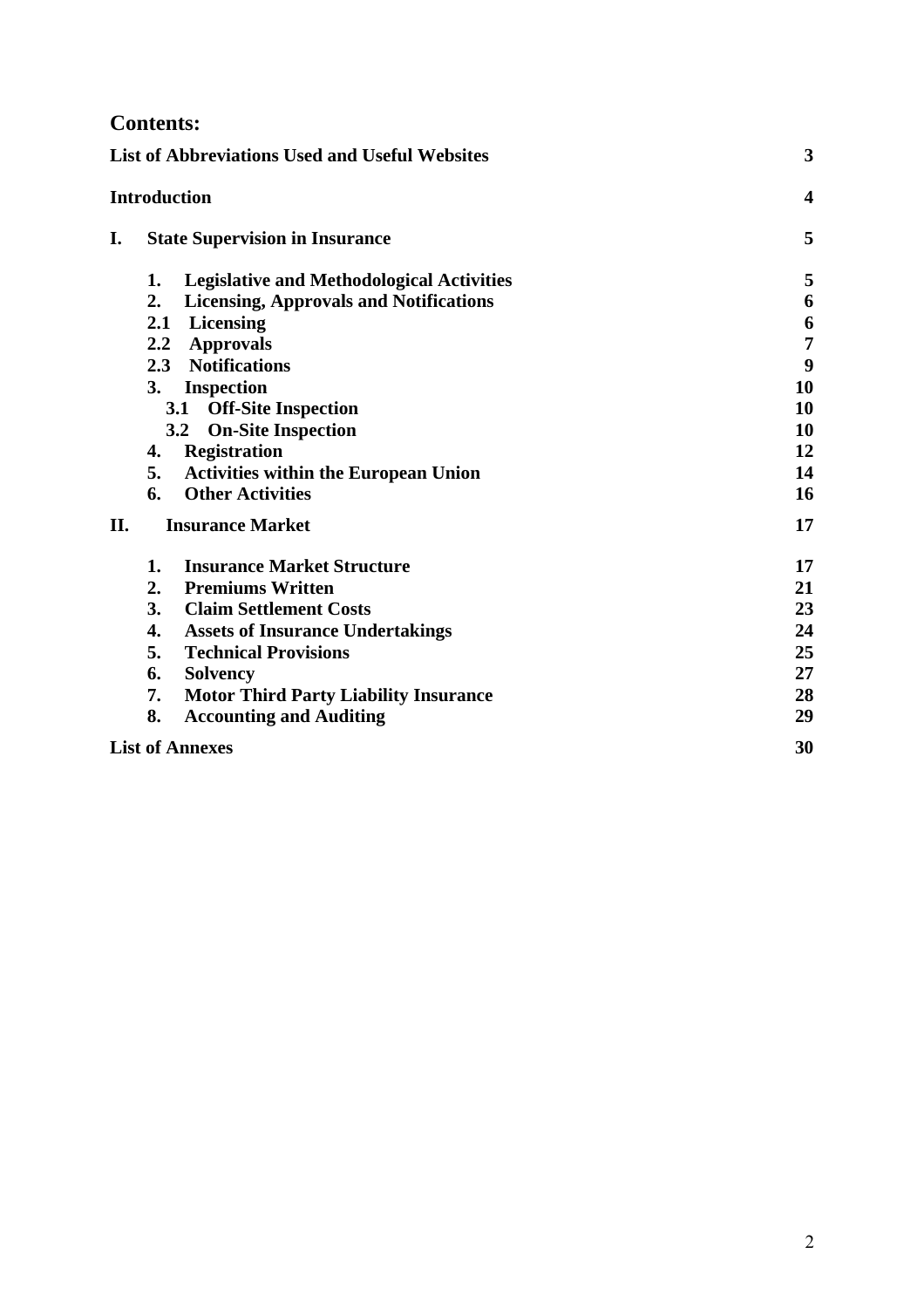# **List of Abbreviations Used and Useful Websites**

# **List of Abbreviations Used**

| <b>BAFin</b>    | Bundesanstalt für Finanzdienstleistungsaufsicht                                |  |  |  |  |  |
|-----------------|--------------------------------------------------------------------------------|--|--|--|--|--|
| <b>BIS</b>      | <b>Bank for International Settlements</b>                                      |  |  |  |  |  |
| <b>CEA</b>      | Comité Européen des Assurances                                                 |  |  |  |  |  |
| <b>CEIOPS</b>   | Committee of European Insurance and Occupational Pensions Supervisors          |  |  |  |  |  |
| <b>ČKP</b>      | Czech Insurers' Bureau                                                         |  |  |  |  |  |
| <b>CNB</b>      | <b>Czech National Bank</b>                                                     |  |  |  |  |  |
| <b>CZSO</b>     | <b>Czech Statistical Office</b>                                                |  |  |  |  |  |
| EEA             | European Economic Area                                                         |  |  |  |  |  |
| EC              | <b>European Community</b>                                                      |  |  |  |  |  |
| <b>EEC</b>      | European Economic Community                                                    |  |  |  |  |  |
| <b>EIOPC</b>    | European Insurance and Occupational Pensions Committee                         |  |  |  |  |  |
| EU              | European Union                                                                 |  |  |  |  |  |
| <b>FSI</b>      | <b>Financial Stability Institute</b>                                           |  |  |  |  |  |
| <b>GDP</b>      | gross domestic product                                                         |  |  |  |  |  |
| <b>IAIS</b>     | <b>International Association of Insurance Supervisors</b>                      |  |  |  |  |  |
| <b>ICP</b>      | <b>Insurance Core Principles</b>                                               |  |  |  |  |  |
| <b>IFRS/IAS</b> | International Financial Reporting Standards/International Accounting Standards |  |  |  |  |  |
| <b>IGSC</b>     | <b>Insurance Group Supervision Committee</b>                                   |  |  |  |  |  |
| IMF             | <b>International Monetary Fund</b>                                             |  |  |  |  |  |
| MF              | Ministry of Finance                                                            |  |  |  |  |  |
| <b>OECD</b>     | Organisation for Economic Cooperation and Development                          |  |  |  |  |  |
| <b>MTPL</b>     | motor third party liability insurance                                          |  |  |  |  |  |
| Office          | Office of State Supervision of Insurance Companies and Private Pension         |  |  |  |  |  |
|                 | <b>Schemes</b>                                                                 |  |  |  |  |  |
| <b>WB</b>       | World Bank                                                                     |  |  |  |  |  |

# **Useful Websites**

Czech National Bank ⇒www.cnb.cz

Ministry of Finance ⇒www.mfcr.cz⇒Finanční trh

Association of Czech Insurance Brokers ⇒www.acpm.cz

Association of Financial Intermediaries and Financial Advisers of the Czech Republic ⇒www.afiz.cz

Czech insurance association ⇒www.cap.cz

Czech Insurers' Bureau ⇒www.ckp.cz

Czech Chamber of Independent Loss Adjusters ⇒www.ckslpu.com

Chamber of Insurance Brokers ⇒www.kopm.cz

International Association of Insurance Supervisors ⇒www.iaisweb.org

Committee of European Insurance and Occupational Pensions Supervisors ⇒www.ceiops.com

Chamber of Independent Loss Adjusters ⇒www.kslpu.cz Czech Society of Actuaries ⇒www.actuaria.cz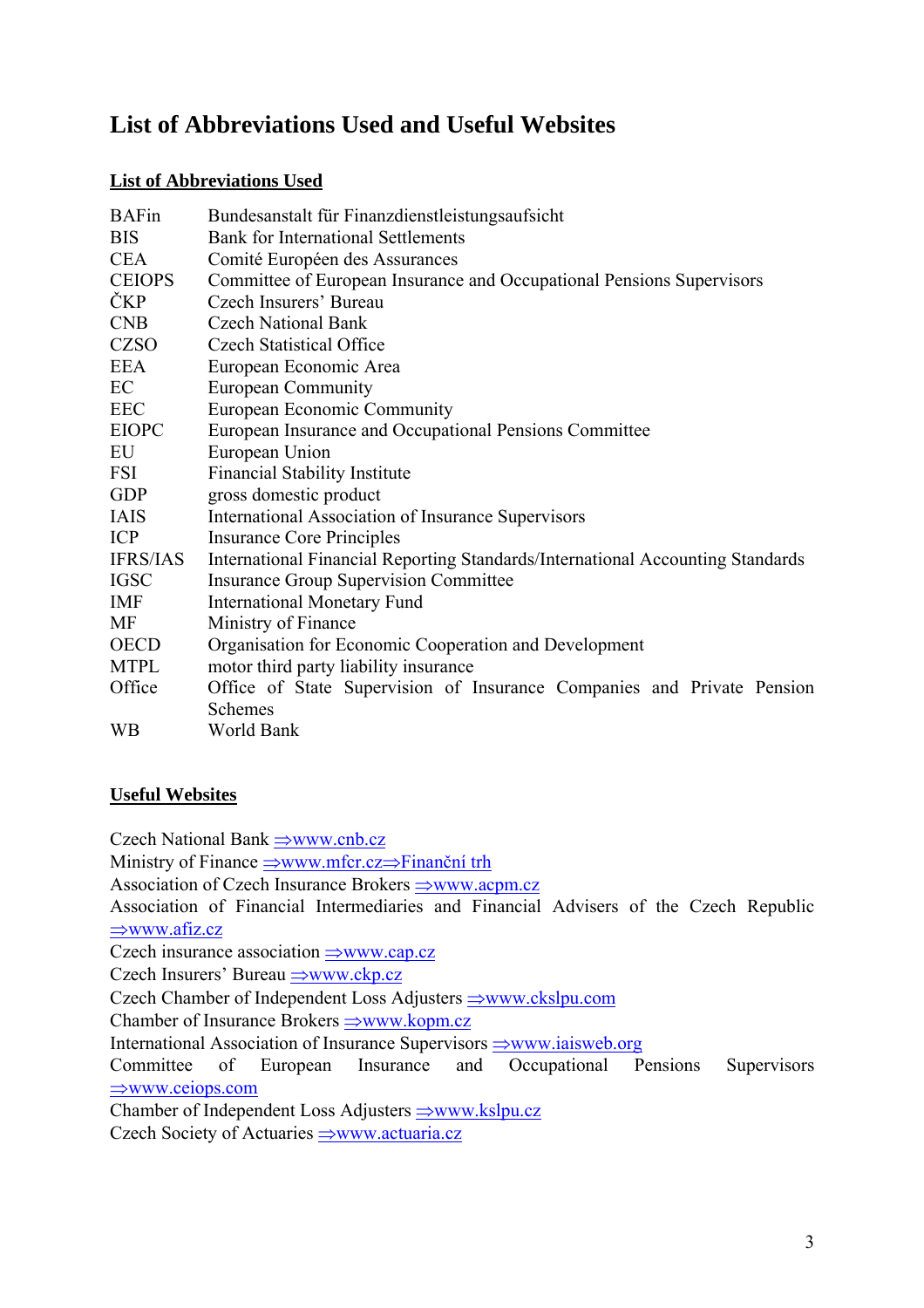# **Introduction**

This Annual Insurance Market Supervision Report 2005 is being published in the interests of continuity of information provision, even though there is no legal obligation to do so for 2005. For this reason the 2005 report is generally structured so that it is compatible with the previous years' reports published by the Ministry of Finance.

**On 1 April 2006, state supervision of insurance companies – carried out until that date by the Office of State Supervision of Insurance Companies and Private Pension Schemes (hereinafter the "Office") – was transferred to the Czech National Bank (hereinafter the "CNB") under the process of integration of the individual supervisory authorities and financial market supervision. This process of integration of supervision of the individual segments of the financial market into a single entity was completed on 1 April 2006 with the entry into force of Act No. 57/2006 Coll., on the amendment of acts in connection with the integration of financial market supervision, which repealed the previous version of Act No. 363/1999 Coll., under which the annual insurance market report had been compiled. For 2006 onwards, the CNB will compile and submit for information to the Chamber of Deputies, the Senate and the Government a report on the performance of financial market supervision.** 

State supervision of insurance companies was carried out in 2005 by the Office as a separate division of the Ministry of Finance. The material competence of the Ministry of Finance in this area was laid down in Article 4 of the Competence Act No. 2/1969 Coll., as amended.

As of 1 January 2005, the Office had 72 employees. By 31 December 2005, this number had stabilised at 42. The reduction in workforce was due to organisational changes at the Ministry of Finance.

In the second half of 2005, the work of the Office, besides its supervisory activities, was directed at preparing for the integration of the supervisory authorities and financial market supervision into the CNB.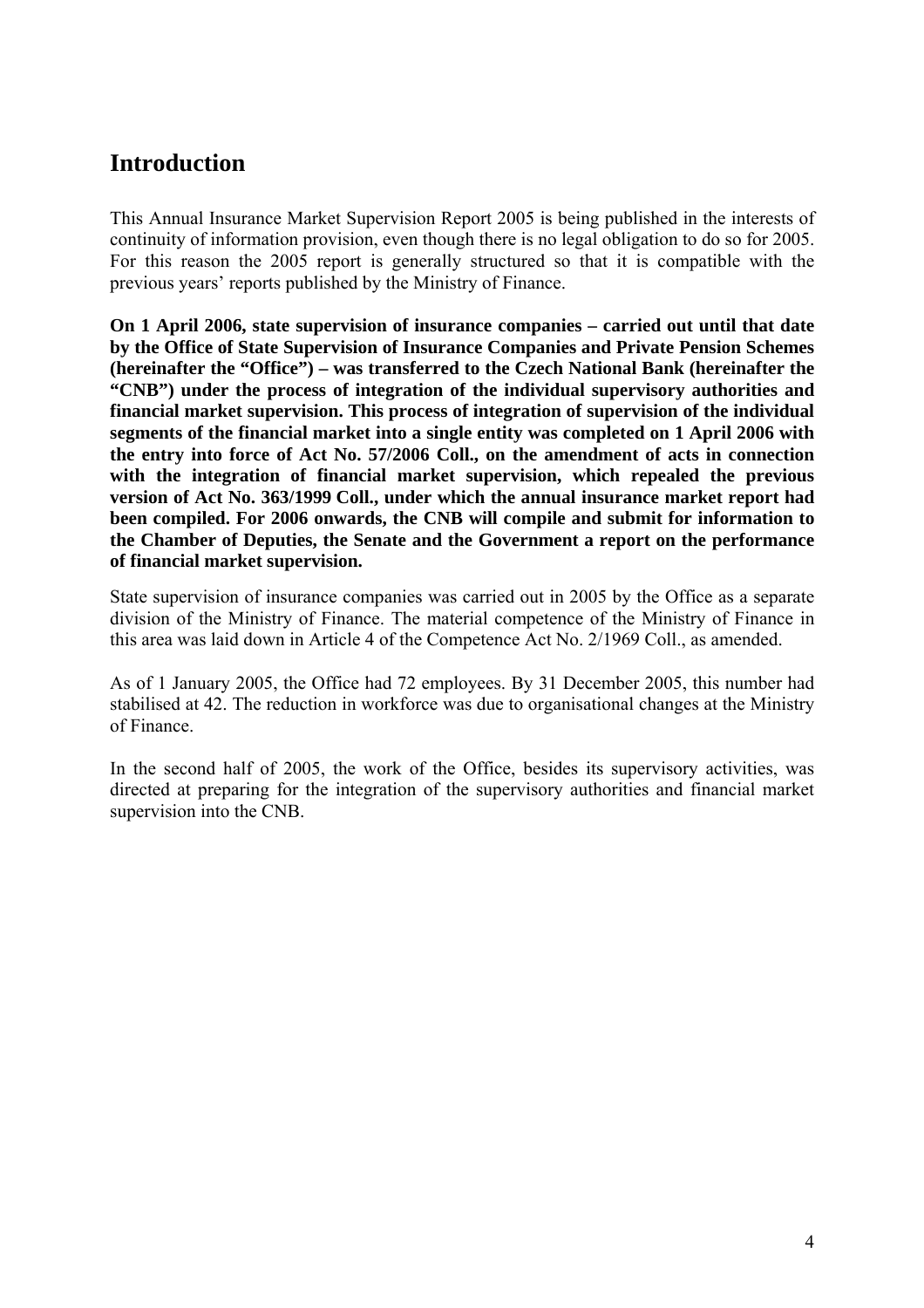# **I. State Supervision in Insurance**

# **1. Legislative and Methodological Activities**

On 19 August 2005, Act No. 377/2005 Coll., on Supplementary Supervision of Banks, Credit Unions, Electronic Money Institutions, Insurance Corporations and Investment Firms in Financial Conglomerates and on the Amendment of Certain Other Acts (the Act on Financial Conglomerates) was adopted. The Office participated in the preparation of this law. Cooperation also commenced between the Ministry of Finance and the CNB on the preparation of the decree implementing this act. The Act on Financial Conglomerates amends a whole series of acts in the financial market area and implements Directive 2002/87/EC of the European Parliament and of the Council of 16 December 2002 on the supplementary supervision of credit institutions, insurance undertakings and investment firms in a financial conglomerate and amending Council Directives 73/239/EEC, 79/267/EEC, 92/49/EEC, 92/96/EEC, 93/6/EEC and 93/22/EEC, and Directives 98/78/EC and 2000/12/EC of the European Parliament and of the Council.

The legislative activities in the second half of 2005 were focused in particular on preparing for the integration of the financial and capital market supervisory authorities.

A draft amendment to Decree No. 303/2004 Coll., implementing certain provisions of the Act on Insurance, and a draft amendment to Decree No. 582/2004 Coll., implementing certain provisions of the Act on Insurance Intermediaries and Independent Loss Adjusters was completed in the same period. The amendment to Decree No. 303/2004 Coll., implementing certain provisions of the Act on Insurance, took effect on 1 April 2006. The amendment consisted primarily in adjustments to the limits for assets arising from technical provisions relating to one issuer. In addition, with regard to the recently adopted Act on Financial Conglomerates, it also revises the limits for the structure of such investments for insurance undertakings in a group. The amendment also modifies the method for calculating the equalisation provision and the adjusted solvency margin of an insurance undertaking which exercises an interest in at least one insurance or reinsurance undertaking, bank, credit union, electronic money institution or investment firm under the Act on Financial Conglomerates. Several items have been formally adjusted in the report on the solvency of insurance undertakings.

The structure of the reports for 2006 underwent substantial changes in 2005. The forms for reporting the interim and audited financial results of insurance undertakings were unified. Due to the different requirements regarding the scope of the information required from individual insurance market entities, the reports were further broken down by reporting entities into reports for domestic insurance undertakings, reports for branches of domestic insurance undertakings and reports for branches of insurance undertakings from other EU or EEA Member States.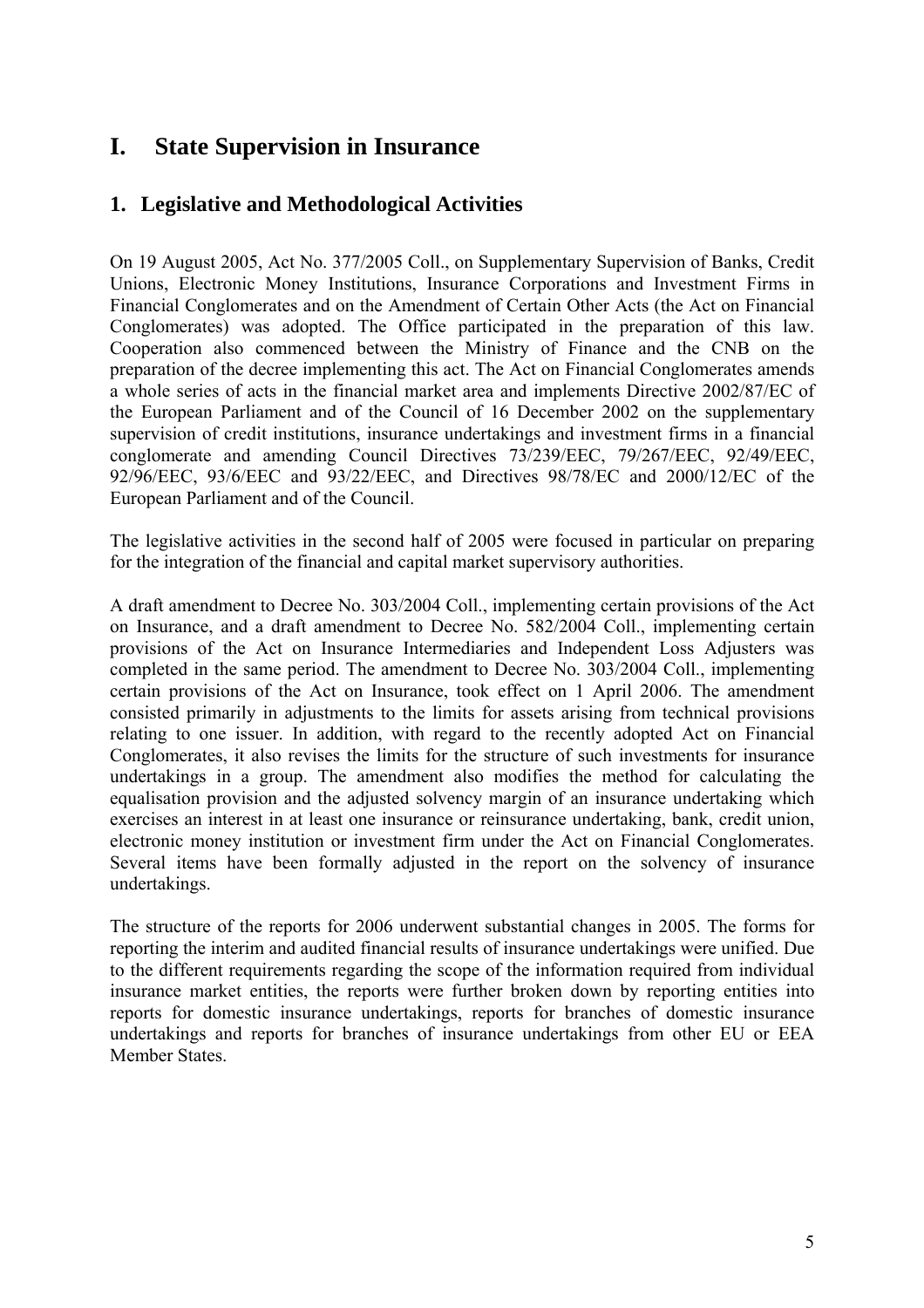# **2. Licensing, Approvals and Notifications**

Domestic insurance undertakings, reinsurance undertakings and insurance undertakings from third countries (non-EU/EEA countries) operating through branch offices were subject to licensing and approvals from the Ministry of Finance. Insurance undertakings from other EU/EEA Member States operating via branches or under the freedom to provide services were subject to licensing and approvals by the competent authority of the home Member State.<sup>1</sup>

# **2.1 Licensing**

### **New Licences**

In 2005, the Ministry of Finance granted licences to carry on insurance or reinsurance activities to two new insurance undertakings:

- AEGON pojišťovna, a.s. for insurance classes 1, 2, 4 and 6 of life insurance,
- Komerční úvěrová pojišťovna EGAP, a.s., for insurance class 14 of non-life insurance.

### **Expansion of Existing Licences**

The Ministry of Finance granted approval to expand insurance activities by adding other insurance classes to a total of three insurance undertakings:

- Komerční pojišťovna , a.s., for insurance class 4 of life insurance,
- Vitalitas pojišťovna , a.s., for insurance class 1 of non-life insurance,
- AEGON pojišťovna , a.s., for insurance class 3 of non-life insurance,
- Vitalitas pojišťovna , a.s., for insurance class 2 of non-life insurance.

In one case the Ministry of Finance granted approval to expand reinsurance activities by adding other insurance classes to:

UNIQA pojišťovna, a.s. – facultative reinsurance activities for insurance classes  $3$ , 15 and 16 of non-life insurance.

### **Approval of Related Activities**

In 2005, the Ministry of Finance granted approval to carry on activities related to insurance or reinsurance activities in 10 cases; 6 decisions concerned the expansion of activities to educational activities for insurance intermediaries and independent loss adjusters.

### **Withdrawal of Licences**

1

In 2005, the Ministry of Finance withdrew approval to carry on insurance activities in the entire scope from the insurance undertakings:

- ARAG pojišťovna právní ochrany a.s, at the request of the insurance undertaking,
- Union, pojišťovna, a.s., at the decision of the Ministry of Finance.

<sup>&</sup>lt;sup>1</sup> The term "competent authority of the home Member State" was used until the coming into effect of Act No. 57/2006 Coll., on the Amendment of Acts in Connection with the Integration of Financial Market Supervision.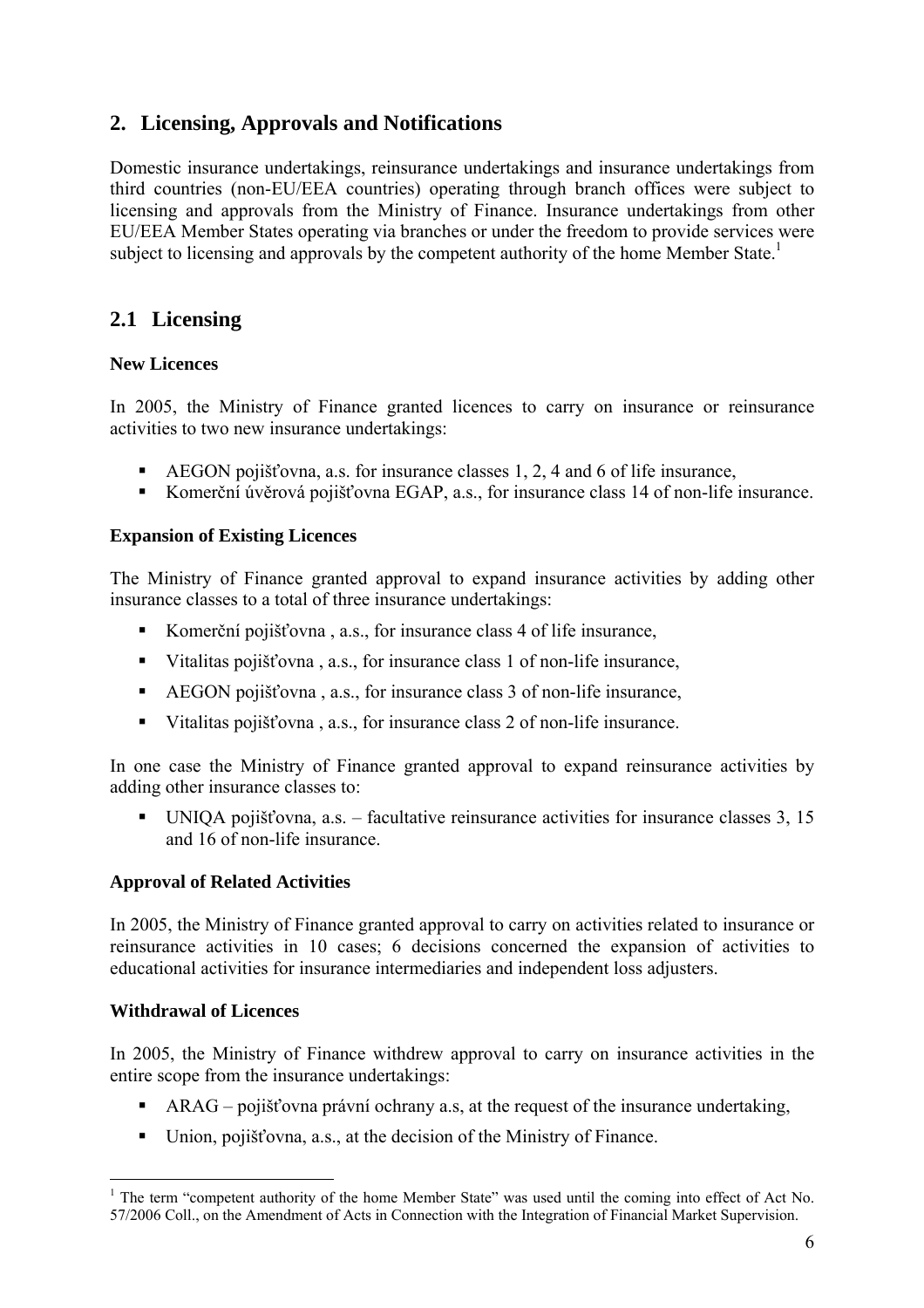The Ministry of Finance withdrew approval to carry on insurance or reinsurance activities in the scope of a part of the approval granted from:

 VICTORIA VOLKSBANKEN pojišťovna, a.s., for insurance class 12 of non-life insurance, at the request of the insurance undertaking.

# **2.2 Approvals**

### **Personnel Changes in the Bodies of Insurance or Reinsurance Undertakings**

In 2005, the Ministry of Finance assessed requests to grant prior consent to the discharge of offices of persons listed in the provisions of Article 10 of the Insurance Act. In this regard, consent was granted to 80 nominated persons in administrative proceedings.

## **Changes in Shares in Ownership Rights**

Under Article 11 of the Act on Insurance, the Ministry of Finance agreed to the acquisition of holdings in insurance undertakings as follows:

- SOGECAP S.A. (France) acquired 51% of the voting rights of Komerční pojišťovna, a.s. at the expense of Komerční banka, a.s., which announced its intention to decrease its capital share in the insurance undertaking under Article 11(6) of the Act,
- Kooperativa, pojišťovna, a.s., acquired 10% of the voting rights of Česká podnikatelská pojišťovna, a.s., at the expense of Capital Management Company, a.s.

### **Transfer of Insurance Portfolios**

In 2005, the Ministry of Finance approved, at the request of the insurance undertaking, the transfer of a part of an insurance portfolio in one case:

 from Exportní garanční a pojišťovací společnost, a.s., in insurance class 14 of non-life insurance, to the wholly owned subsidiary Komerční úvěrová pojišťovna EGAP, a.s. The claims of the current clients of Exportní garanční a pojišťovací společnost, a.s. were preserved in the full amount, as the successor insurance undertaking entered into all rights and obligations of the transferring insurance undertaking.

# **Structure of Financial Investment**

Supervision was also focused on insurance undertakings' investments in investment instruments and other assets under the Act on Insurance. When disposing of assets arising from technical provisions, insurance undertakings are obliged to comply with certain rules and limits stipulated in Decree No. 303/2004 Coll., implementing certain provisions of the Act on Insurance. In connection with this obligation, the Office dealt, in compliance with the Act on Insurance, with requests for consent to a different financial investment structure and issued nine decisions on these requests in administrative proceedings. Under the transitional provisions of Article II(6) of Act 39/2004 Coll., the Office could allow a derogation from reporting on solvency for 2005 for the amount of the used guarantee fund pursuant Article 22(2) of Act No. 363/1999 Coll.

### **Summary of Individual Decisions Promulgated in 2005**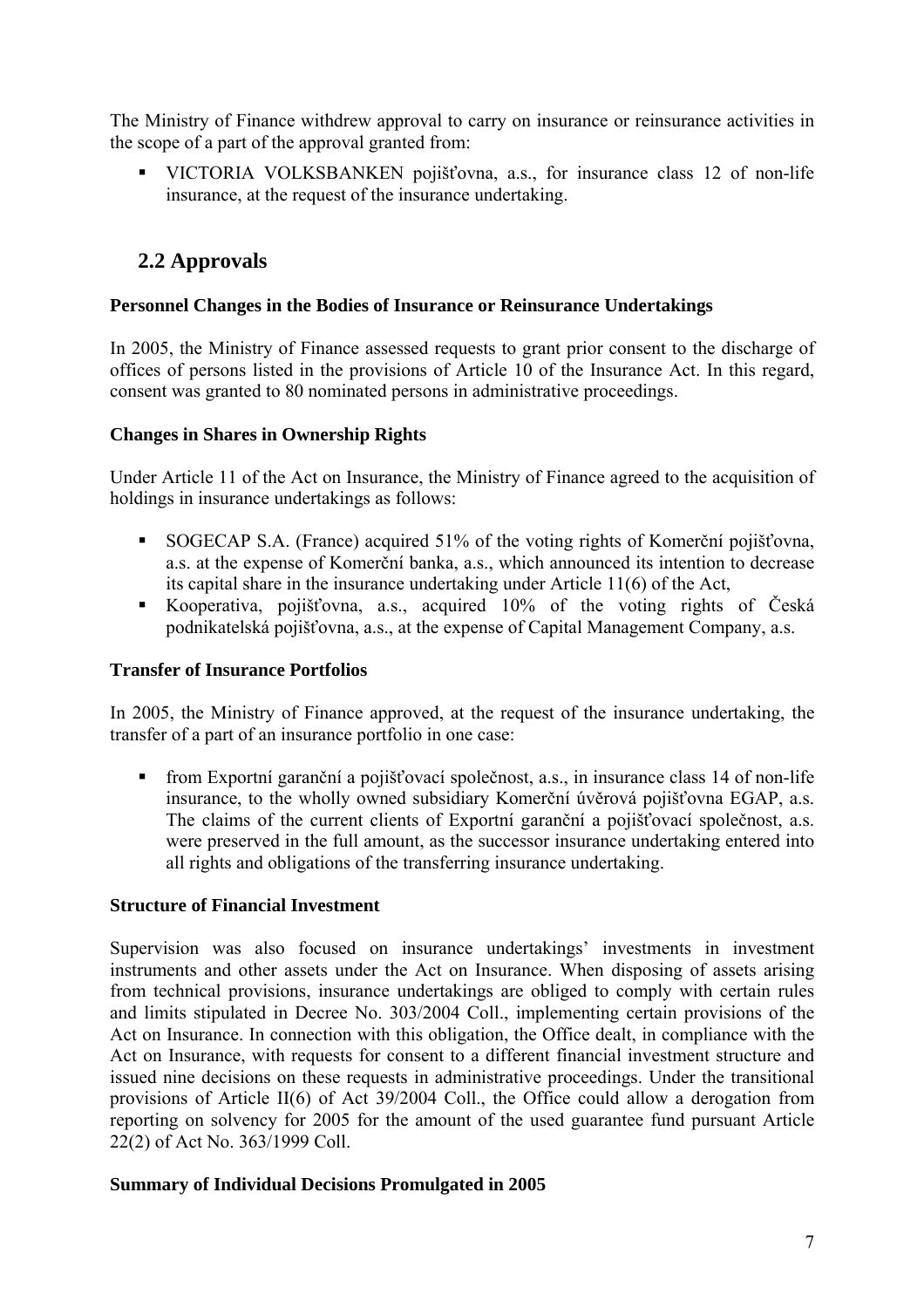| Approvals to carry on insurance or reinsurance activities (licences for new insurance<br>undertakings)                                             | 2  |
|----------------------------------------------------------------------------------------------------------------------------------------------------|----|
| Approvals to expand insurance activities to include additional insurance classes                                                                   | 4  |
| Approvals to expand reinsurance activities to include additional insurance classes                                                                 | 1  |
| Approvals to expand activities related to insurance or reinsurance activities                                                                      | 10 |
| Withdrawal of licences to carry on insurance activities upon request of insurance undertaking                                                      | 1  |
| Withdrawal of licences to carry on a part of insurance activities upon request of insurance<br>undertaking                                         |    |
| Withdrawal of licences to carry on insurance activities at the decision of the Ministry of<br>Finance                                              | 1  |
| Approvals of partial insurance portfolio transfers upon request of insurance undertaking                                                           | 1  |
| Approvals of accounting procedures for common items when carrying on life and non-life<br>insurance classes simultaneously                         | 1  |
| Consent to acquire a holding in an insurance undertaking                                                                                           | 2  |
| Prior consents to a change of persons nominated to discharge an office listed in provisions of<br>Article 10 of Act No.363/1999 Coll. on Insurance | 80 |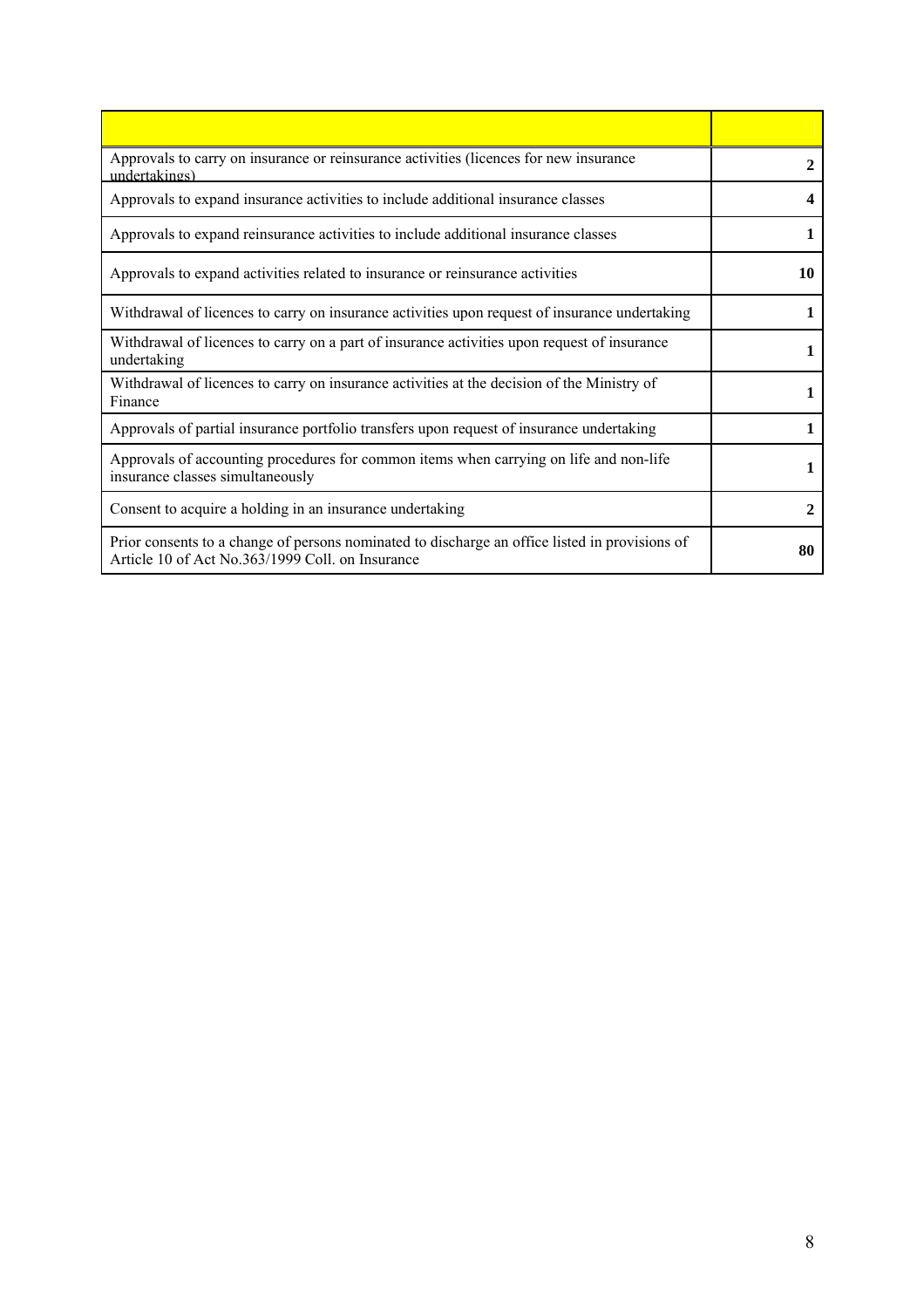# **2.3 Notifications**

Insurance undertakings from other Member States are authorised to carry on insurance activities within the territory of the Czech Republic upon fulfilling the notification obligation towards the Ministry of Finance through their home supervisory authority prior to commencing activities, on the basis of the authorisation which was granted to them in the states in which they have their registered offices and which is valid for the entire EEA territory. Similarly, domestic insurance undertakings can expand their activities after fulfilling the notification obligations within the territory of another Member State.

Insurance undertakings with a registered office in other Member States may carry on activities within the territory of the Czech Republic under the right to establish branches or under the freedom to provide services on the basis of a licence granted by the competent supervisory authority of their home state. As of the end of 2005, the Ministry of Finance had received notifications from 328 insurance undertakings and branches from other Member States about their intentions to do business within the territory of the Czech Republic based on the right to provide services, and from 12 insurance undertakings which intend to offer their products through branches established within the territory of the Czech Republic.

An up-to-date list of branches of insurance undertakings from EU Member States within the territory of the Czech Republic and an up-to-date list of insurance undertakings and branches from the EU or EEA authorised to provide services in the Czech Republic can be found on the CNB website. The lists as of 31 December 2005 are given in Annexes 4 and 6 to this Report.

At the end of 2005, the Ministry of Finance recorded a total of 12 domestic insurance undertakings that are authorised to carry on insurance activities in another Member State under the freedom to provide services based on the fulfilment of the notification obligation. As of the same date, one domestic insurance undertaking had been granted authorisation to establish a branch in two other Member States under the right to settle. Business in variously wide spheres of insurance activities had been notified.

In connection with the Czech Republic's membership of the EU, there was a further widening of cooperation with other insurance industry supervisory authorities in the fulfilment of information duties, be it the notification obligations related business activities in the EU (EEA), cooperation in transferring insurance portfolios between insurance undertakings within the Member States, or the disclosure of other information relating to the provision of insurance services on the basis of the single passport.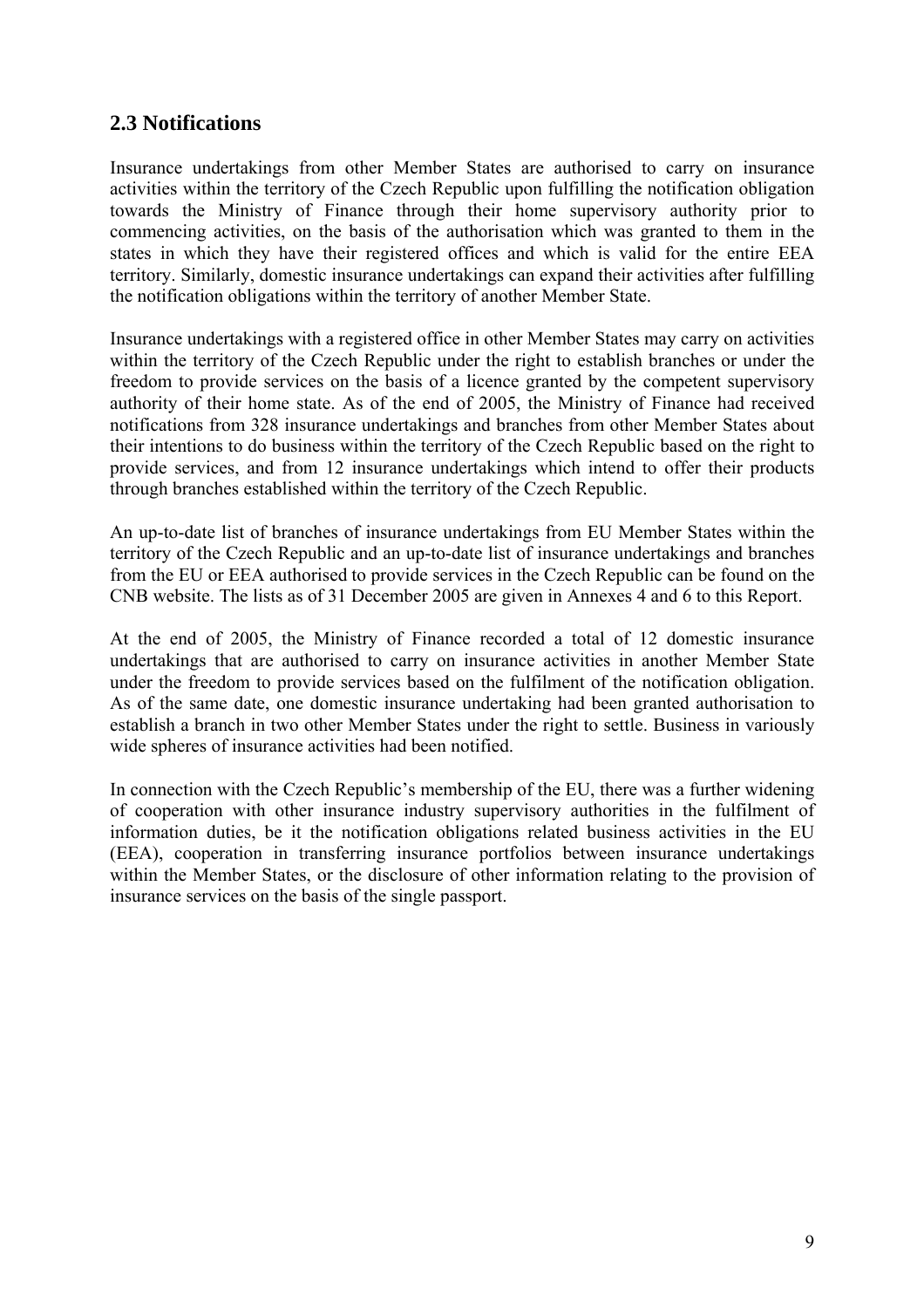# **3. Inspection**

The inspection activities of the Office are defined in Act No. 363/1999 Coll. on Insurance, the implementing decree, regulations and the measures of the Ministry of Finance. They were focused on:

- solvency of insurance undertakings:
- financial management of insurance undertakings as regards the fulfilment of their obligations;
- creation and application of technical provisions and financial placement of assets arising from technical provisions;
- **Example 3** compliance with decisions issued by the Ministry of Finance:
- compliance of activities carried on by insurance undertakings with their licences,
- accounting procedures and the effectiveness of the internal control systems applied by insurance undertakings.

# **3.1 Off-Site Inspection**

 The purpose of off-site inspections was to assess the basic economic indicators of insurance undertakings on the basis of reports submitted on:

- solvency:
- creation and application of technical provisions and financial placement of assets arising from technical provisions;
- balance sheets, profit and loss accounts;
- assessment of selected indicators of life and non-life insurance;
- motor third party liability insurance (MTPL), where insurance undertakings provided this service;
- supplementary supervision of insurance undertakings within the group.

In addition to the aforementioned reports, which were presented to the Office on the dates stipulated by law, it was decided in administrative proceedings to impose a duty on some insurance undertakings to present their reports for inspection on dates other than those stipulated by law, e.g. monthly or quarterly. A total of nine insurance undertakings were obliged to present their reports in this manner in 2005. Compared to 2004, this obligation was newly imposed on one insurance undertaking, and in four cases it was cancelled.

# **3.2 On-Site Inspection**

In 2005, 20 on-site inspections were launched in insurance undertakings, 15 of which were completed by an inspection handover report. The remaining five inspections launched in 2005 were not completed until after 31 December 2005. The duration of the inspections depended on the scope and nature of the shortcomings found; in most cases they took one to two weeks. Five of the inspections launched in 2004 were also completed by an inspection report handover in 2005.

The inspections focused especially on:

- compliance with the provisions of the Act on Insurance and related regulations;
- overall financial management and the ability to fulfil the obligations of insurance undertakings, which is in this context defined as the insurance undertakings'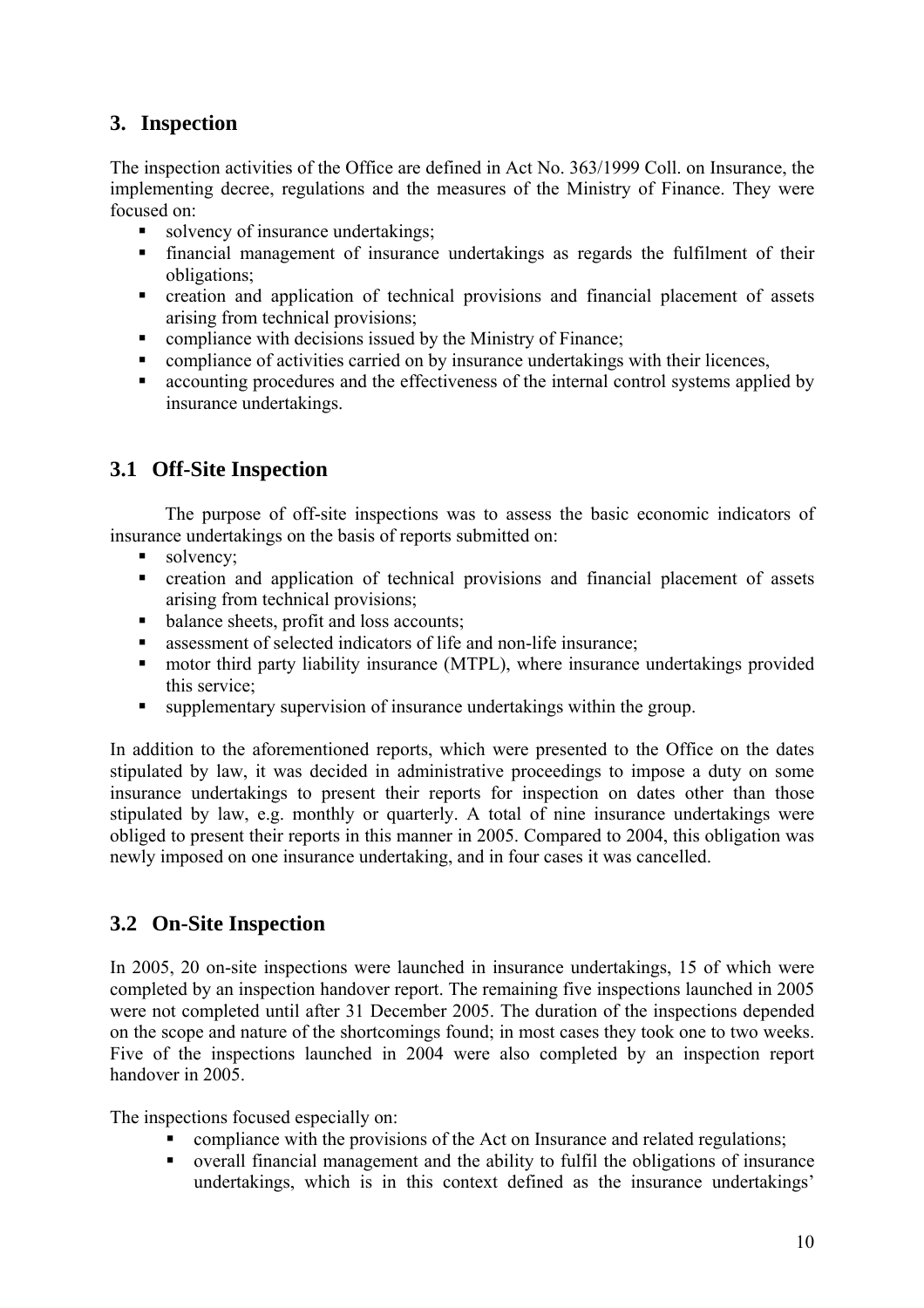ability to settle at given time all the obligations arising out of insurance or reinsurance activities;

- compliance with the provisions of Act No. 563/1991 Coll., on Accounting, as amended;
- creation and application of technical provisions and financial placement of assets arising from technical provisions in accordance with Decree No. 303/2004 Coll.

**The Most Frequent Shortcomings in Activities of Supervised Entities Found During On-Site Inspections** 

|                                                                         | <b>Number of cases</b> |
|-------------------------------------------------------------------------|------------------------|
| Violation of Act No. 363/1999 Coll., on Insurance                       | 20                     |
| Violation of the Commercial Code                                        |                        |
| Violation of Act No. 563/1991 Coll., on Accounting                      | 18                     |
| Improper procedure in creation and amortisation of technical provisions |                        |
| Failure to comply with internal directives of insurance undertaking     | 9                      |
| Improper processing of internal directives of insurance undertaking     | 14                     |
| Distortion of economic result                                           |                        |
| Violation of Decree No. 303/2004 Coll                                   | 4                      |
| Violation of articles of association.                                   | 2                      |
| <b>Total</b>                                                            | 80                     |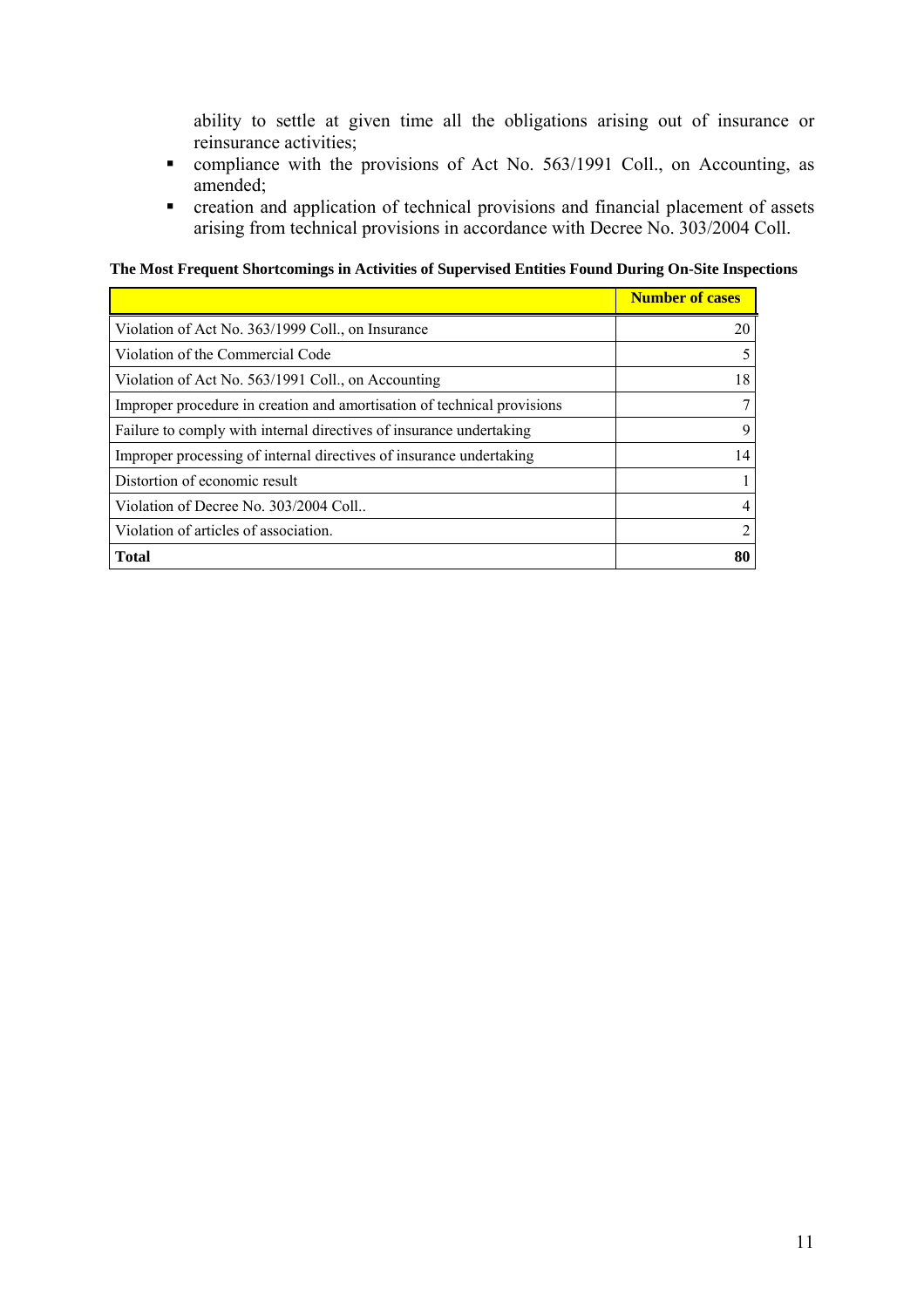# **4. Registration**

### **Responsible Actuaries**

The Office maintains a register of Responsible Actuaries who have fulfilled the criteria for registration as set by law. As of the end of 2005, the Office registered 53 Responsible Actuaries, of which 3 new applicants were registered in the course of 2005.

The number of registered Responsible Actuaries considerably exceeds the number of insurance undertakings in the market in the Czech Republic. This provides for natural competition and contributes to a high professional standard of all registered Responsible Actuaries.

An amendment to the Insurance Act specified the position of a Responsible Actuary. In subsequent planned changes to the legislation in the future, the emphasis will be put on strengthening the independence of Registered Actuaries.

In 2005, when dealing with actuarial issues, the Office cooperated in many cases with the Society of Czech Actuaries, which is, in accordance with law, the only organisation in the Czech Republic authorised to issue certificates for the discharge of the office of Registered Actuary.

### **Insurance Intermediaries**

Until the end of 2004, brokers carrying on insurance intermediation were registered with the Ministry of Finance in accordance with Act No. 363/1999 Coll., on Insurance. In 2005, there was a significant change in the area of insurance intermediation. In line with the harmonisation of Czech legal rules with EU Directives, Act No. 38/2004 Coll., on Insurance Intermediaries and Independent Loss Adjusters and on the Amendment to the Trades Licensing Act, was issued and entered into force on 1 January 2005. This Act was later amended by Act No. 444/2005 Coll., and Act No. 57/2006 Coll.

A total of 592 brokers were registered with the Ministry of Finance before Act No. 38/2004 Coll. took effect.

Under the conditions set out in this Act, insurance intermediary activities may be carried on within the territory of the Czech Republic by legal or natural persons as:

- **insurance brokers,**
- **i** insurance agents,
- $\blacksquare$  exclusive insurance agents,
- $\blacksquare$  tied insurance intermediaries,
- subordinated insurance intermediaries.
- insurance intermediaries whose home Member State is not the Czech Republic.

The Act has introduced a new category – an independent loss adjuster, who is also subject to registration.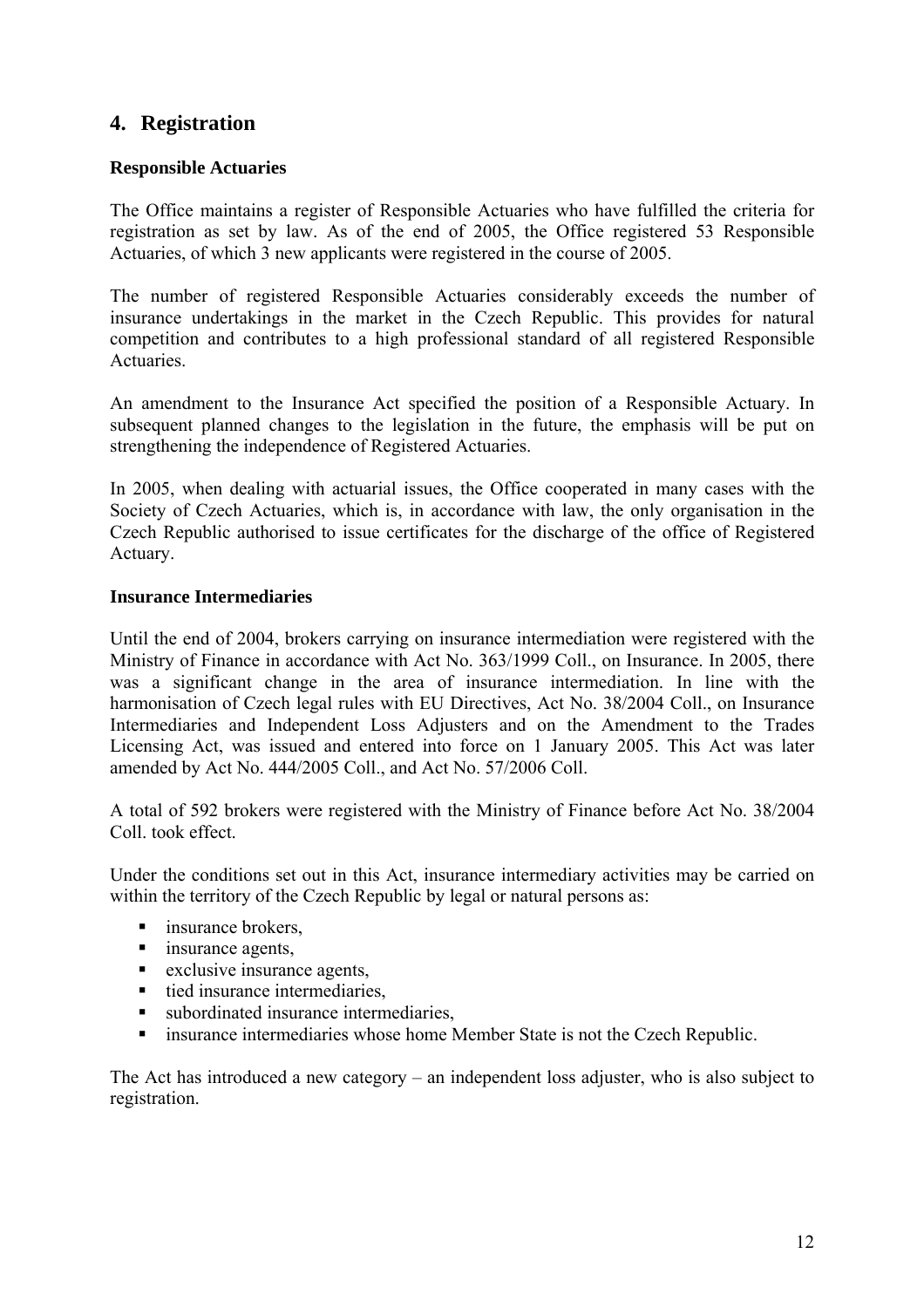#### **Number of Registrations as of 31 December 2005**

| <b>Specification of Intermediary</b> | <b>Natural persons</b> | <b>Legal persons</b> | <b>Total</b> |
|--------------------------------------|------------------------|----------------------|--------------|
| Insurance broker                     | 125                    | 356                  | 481          |
| Insurance agent                      | 427                    | 425                  | 852          |
| Exclusive insurance agent            | 9,827                  | 42                   | 9,869        |
| Tied insurance intermediary          | 5,707                  | 157                  | 5,864        |
| Subordinated insurance intermediary  | 17,259                 | 576                  | 17,835       |
| Independent loss adjuster            | 35                     | 61                   | 96           |
| Foreign insurance intermediary       | 22                     | 316                  | 338          |
| <b>Total</b>                         | 33,402                 | 1,933                | 35,335       |

Foreign intermediaries who, through their home supervisory authorities, have notified their intention to operate on the Czech market under the freedom to provide services or under the right to establish branches, are listed in the register as insurance intermediaries with the abbreviation of their country of origin.

In all, 2,440 intermediaries with registered offices or residence addresses within the territory of the Czech Republic have currently notified their intention to carry on intermediary activities within the territory of Member States under the freedom to provide services or the right to establish branches.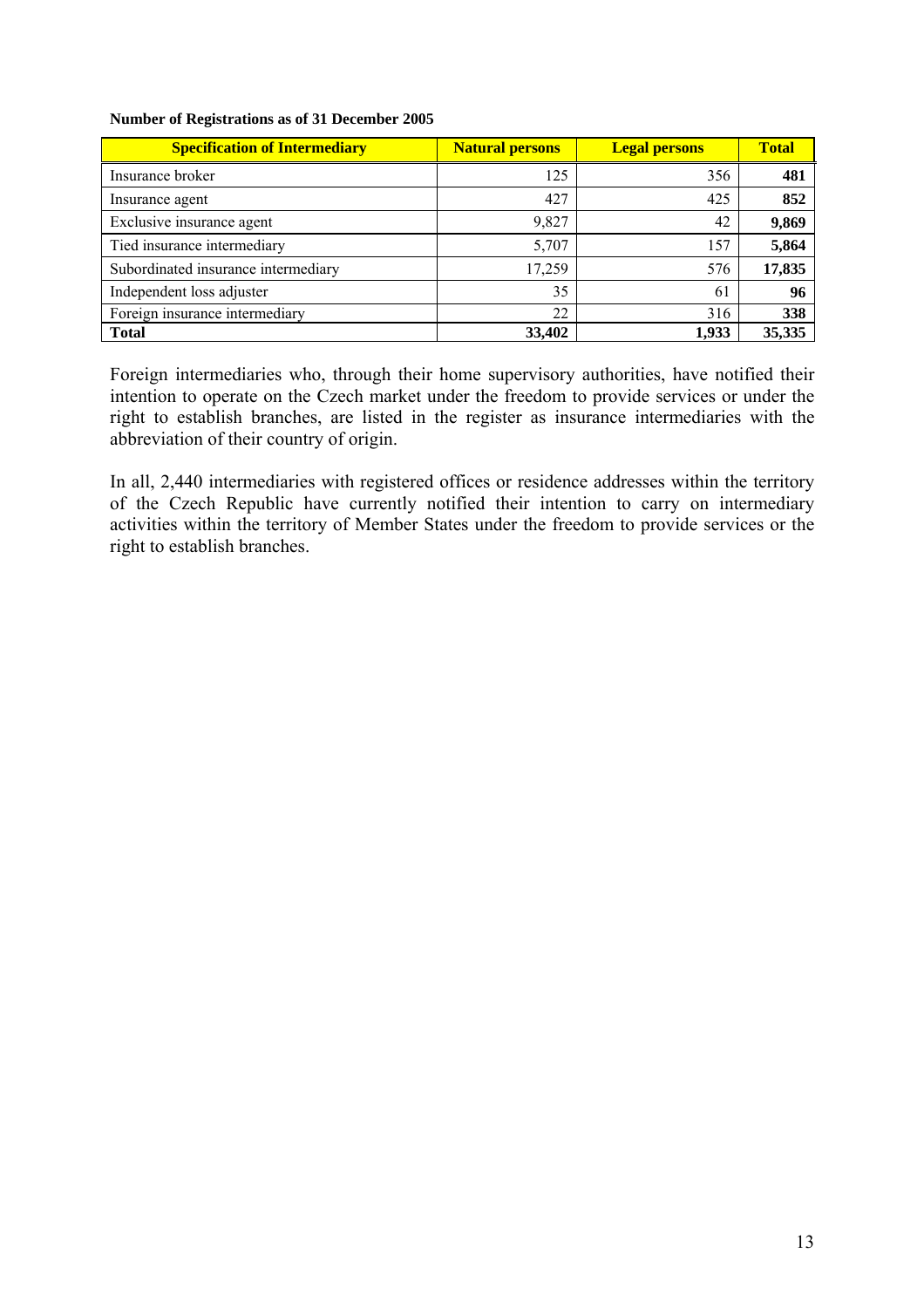# **5. Activities within the European Union**

Since October 2005, the Office has only been involved in the activities of the Level 3 Committee, i.e. CEIOPS, as regulatory activity has become part of the work of Ministry of Finance Department 35 – Financial Market Legislation.

Until September 2005, the Office's representatives regularly attended expert group meetings within both EIOPC and CEIOPS, dealing particularly with the Solvency II project, which should lead to a draft new directive or directives newly regulating the solvency and supervision of insurance undertakings.

Seven CEIOPS Members' Meetings took place in 2005. These meetings were held so often because of the European Commission's responses to Calls for Advice. In these responses CEIOPS prepared expert opinions on various areas that will be affected by the planned Solvency II Directive.

At the end of 2005, CEIOPS invited insurance undertakings from EU Member States to participate in the first Quantitative Impact Study (QIS) on Solvency II. No insurance undertakings took part in this first study on behalf of the Czech Republic.

In addition to the plenary CEIOPS Members' Meetings, representatives of the Office attended CEIOPS expert group meetings. The employees of the Office were members of the following Solvency II expert groups: Pillar I (dealing mainly with the technical parameters of Solvency II), Pillar III (for accounting and reporting) and Cross-Sectoral Issues (focusing on insurance and financial groups in the Solvency II system). The Office also had representatives in the Insurance Groups Supervision Committee (IGSC) and the Insurance Mediation Expert Group.

### **Insurance Groups Supervision Committee**

The purpose and basic job description of this group is to coordinate cooperation between supervisory authorities of the Member States of the EU or the EEA in the field of insurance when enforcing Directive 98/78/EC on the Supplementary Supervision of Insurance Undertakings in an Insurance Group. The IGSC was established in 2000. The Czech Republic has participated since 2003 as an observer and, since accession to the EU, as a full member.

As of 31 December 2005, there were about 120 insurance groups active within the EEA for which coordination committees had been assigned. The Czech Republic was involved in the work of 18 coordination committees within the EEA.

### **Insurance Mediation Expert Group**

Work continued during 2005 on a draft protocol on cooperation between supervisory authorities in the exchange of information on insurance intermediaries providing services under the single licence. The basis for the draft protocol is the so-called "Siena Agreement", which lays the groundwork for cooperation and exchange of information between supervisory authorities in the insurance sector in EU Member States. The final version of the protocol was approved by the CEIOPS members in April 2006.

### **Solvency II – Group/Cross Sector Expert Group**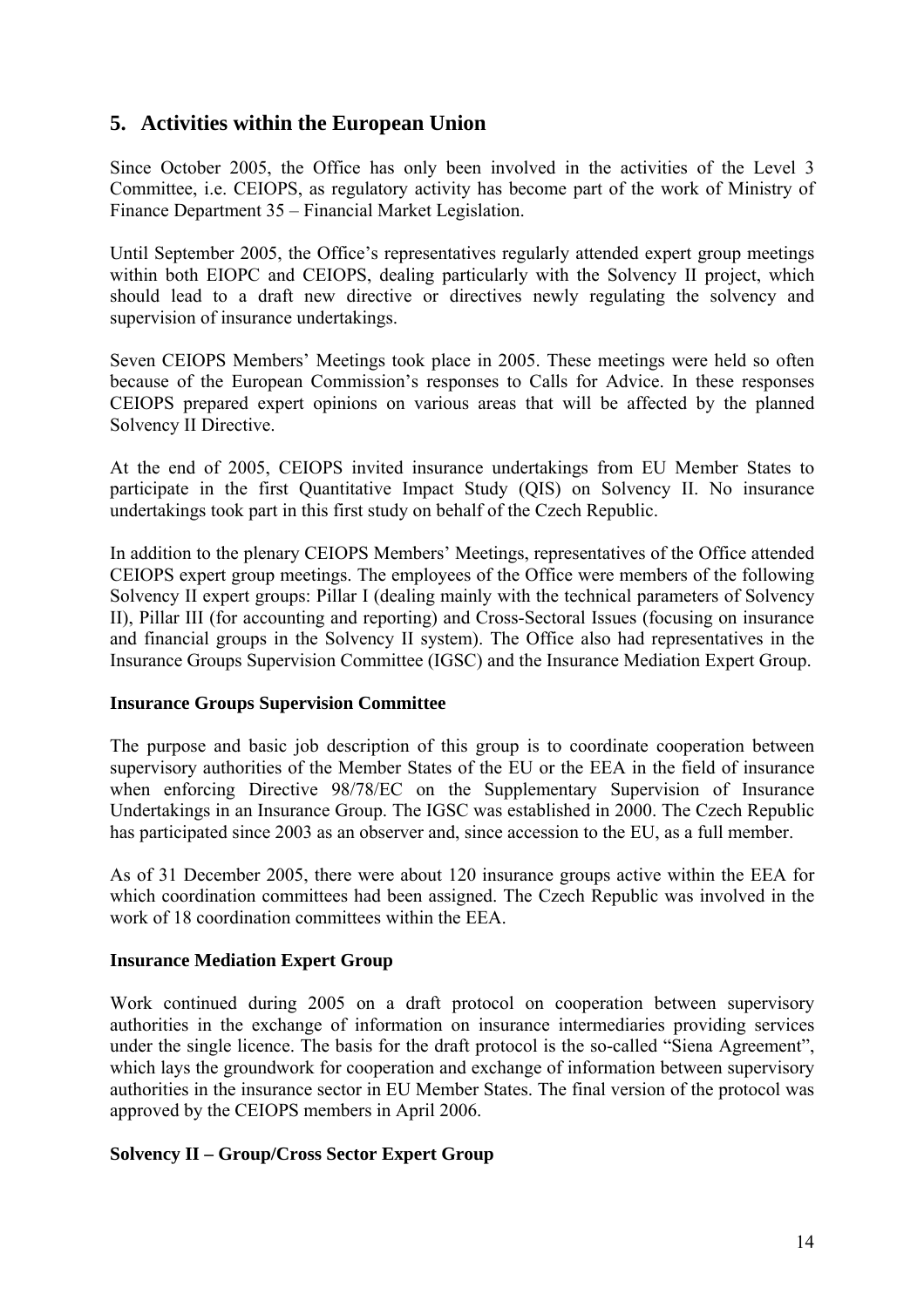This expert group was established in spring 2004. Its first task was to prepare materials for cross-border cooperation between the supervisory authorities of EU and EEA Member States when inspecting insurance undertakings in groups and financial conglomerates. The group also worked to provide answers to certain questions raised in its field of competence raised by the European Commission to CEIOPS based on the so-called three-pillar approach to the Solvency II project.

## **Solvency II – Pillar I Expert Group**

The Pillar I expert groups for life and non-life insurance were merged in 2005. This group works primarily on technical issues of the future Solvency II system from the technical and actuarial point of view. In this field it, too, has worked to provide answers to questions raised by the European Commission. In partnership with the Financial Stability Committee it prepared the first round of the QIS1 quantitative impact study.

### **Solvency II – Pillar III Accounting Expert Group**

The main task of this group was again to prepare answers to questions raised by the European Commission based on the three-pillar approach in the area of accounting. The group also prepared comments on proposals of the International Accounting Standards Board (IASB). In parallel, it participated in the process of approval of the International Financial Reporting Standards (IFRS) at the EU level. Furthermore, it provided comments to the European Financial Reporting Advisory Group (EFRAG) on issues significant for supervisory activities in insurance undertakings.

The group also dealt with reporting to supervisors and with its relations with public financial statements.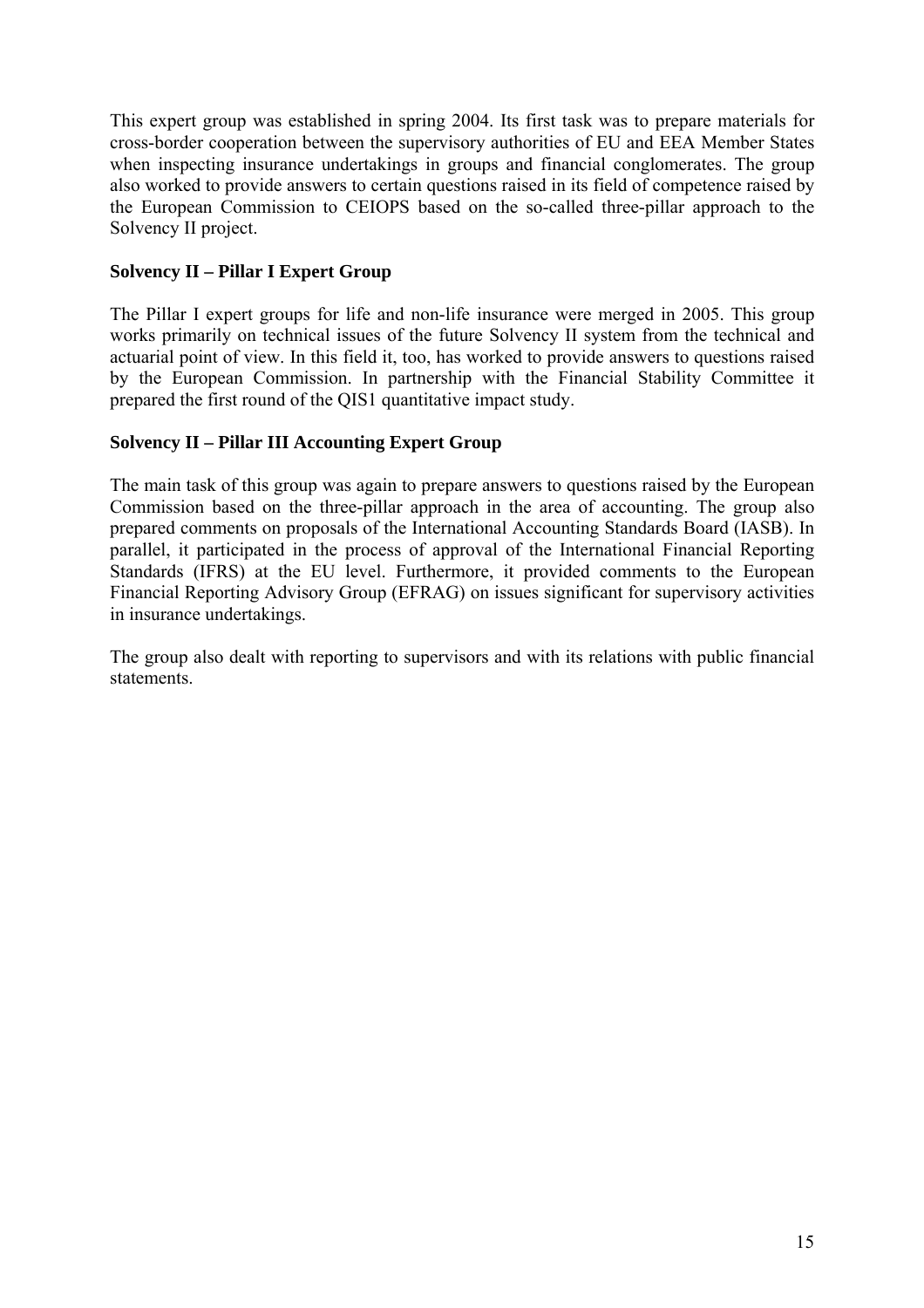# **6. Other Activities**

The 18th Conference of European Insurance Supervisory Services ("Pan-European Conference"), which was hosted by Prague in May 2005, was a major event that furthered our integration into international structures. The tradition of this pan-European meeting was established in 1949. The conference is now held every two years. In addition to employees of the Office, organisations such as the OECD, IAIS and FSI helped to prepare the conference. The event attracted 60 foreign participants from 28 countries, mainly representatives of European supervisory authorities, but also staff of the aforementioned organisations. The panellists included employees of European supervisory authorities as well as representatives of insurance companies, auditing firms, consultancy companies etc. The main issues discussed within the panels included changes in the European insurance market following EU enlargement, prudential supervision based on risk assessment, the role of external auditors in the insurance industry, international accounting standards and various approaches to solvency calculation. The conference ended with seminars on the impacts of IFRS, ICP compliance and various solvency regimes.

The conference met with a very positive response from the participants and the Office passed on the notional organiser's torch to Bulgaria, where 19th event will be held.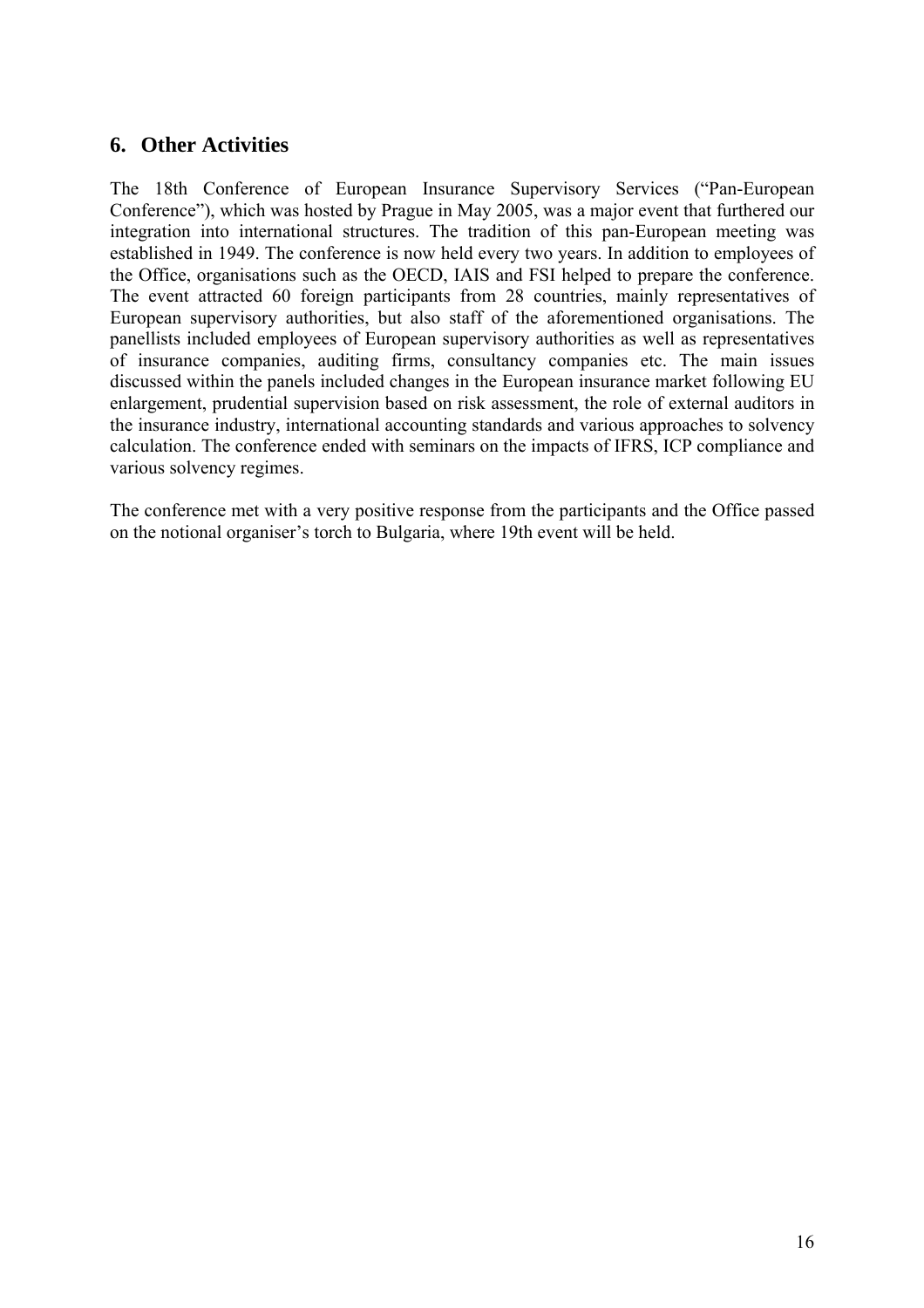# **II. Insurance Market**

# **1. Insurance Market Structure**

The insurance market was characterised by stable development last year. In terms of the growth rate of total production written, 2005 saw a continuation of last year's trend. The 4% increase in total premiums written reflects a further slowdown in insurance market growth.

Comparing the growth of the insurance market with the growth of the economy as a whole, one has to say that the insurance segment lagged behind, as GDP increased by 7.1% at current prices in 2005.

Turning to the insurance rate, total premiums accounted for 3.9% of total GDP in 2005 (4.0% in 2004), which is still around one-half of the figure for the EU as a whole, as has been the case for several years now. This indicator decreased slightly in 2005.

The main phenomenon on the insurance market in the Czech Republic in 2005 was the increasing interest of insurance undertakings from other EU or EEA Member States in carrying on insurance business in the Czech Republic through branches or under the freedom to provide services.

The number of insurance undertakings having their registered offices in the Czech Republic (domestic insurance undertakings) stabilised at the 2004 level. As of 31 December 2005, there were 33 domestic insurance undertakings operating on the Czech insurance market. This figure does not include the Czech Insurers' Bureau (CIB), which is also considered a domestic insurance undertaking.

Domestic insurance undertakings may establish branches by virtue of law or carry on insurance business under the freedom to provide services in other EU or EEA Member States. In 2005, Winthertur pojišťovna a.s. obtained authorisation to establish branches in Slovakia and Norway, and 12 domestic insurance undertakings were authorised to carry on insurance business in other Member States under the freedom to provide service (see Annex 5).

As of 31 December 2005, 12 branches of insurance undertakings from other Member States were authorised to carry on insurance business in the Czech Republic. Of these, however, the branch of Coface Austria Kreditversicherung AG failed to carry on any insurance business (see Annex 4 for details). In 2005, the following branches newly received authorisation: QBE poisťovňa, a.s., pobočka, ING Životná poisťovňa, a.s., pobočka pro Českou republiku, Erste n.oe Brandschaden – Versicherungsaktiengesellschaft organizační složka pro ČR, CG Car-Garantie Versicherungs – Aktiengesellschaft organizační složka pro Českou republiku and Wüstenrot pojišťovna, pobočka pro Českou republiku. As of 31 December 2005, no branches of insurance undertakings from third states were operating on the Czech insurance market.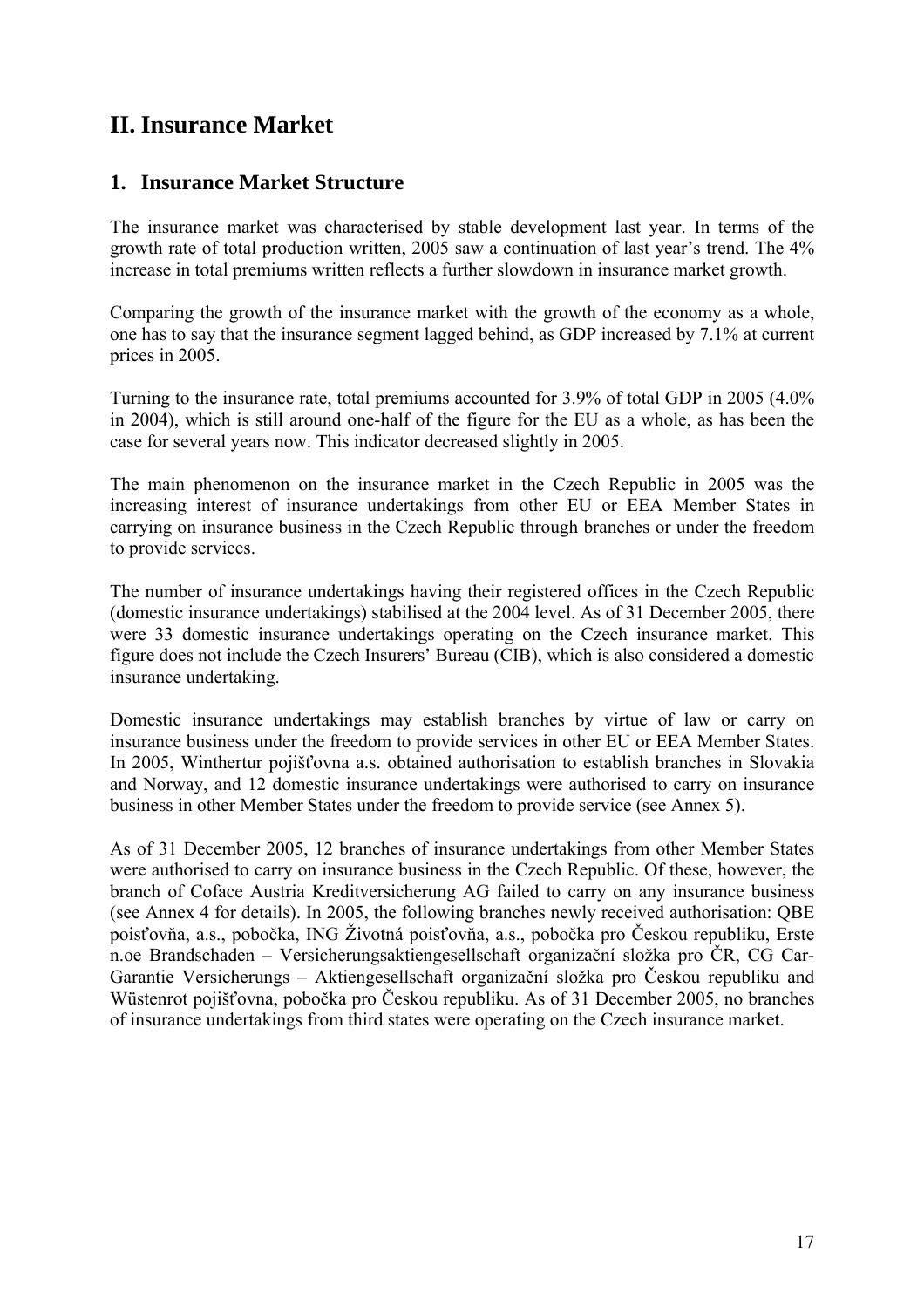|                                                                  | 2003           | 2004           | 2005           |
|------------------------------------------------------------------|----------------|----------------|----------------|
| Number of domestic insurance undertakings<br>(excluding the CIB) | 34             | 33             | 33             |
| of which:<br>non-life                                            | 16             | 15             | 15             |
| life                                                             | $\overline{2}$ | $\overline{2}$ | 3              |
| both life and non-life                                           | 16             | 16             | 15             |
| Number of branches of insurance undertakings<br>from the $EU1$   | 8              | 7              | 12             |
| of which:<br>non-life                                            | 7              | 6              | 8              |
| life                                                             | 1              |                | $\overline{2}$ |
| both life and non-life                                           | 0              | 0              | $\overline{2}$ |
| Total number of insurance undertakings <sup>2)</sup>             | 42             | 40             | 45             |
| of which:<br>non-life                                            | 23             | 21             | 23             |
| life                                                             | 3              | 3              | 5              |
| both life and non-life                                           | 16             | 16             | 17             |

**Structure of the market by type of insurance undertaking** 

<sup>1)</sup> organisational units until 2003

<sup>2)</sup> excluding insurance undertakings from Member States operating in the Czech Republic under the freedom to provide services

As of 31 December 2005, a total of 328 insurance undertakings and branches of insurance undertakings from other EU or EEA Member States had announced their intention to carry on insurance business in the Czech Republic under the freedom to provide services. Their number was up by 141 compared to the end of 2004. The insurance undertakings authorised to carry on insurance business under the freedom to provide services as of 31 December 2005 are listed in Annex 6.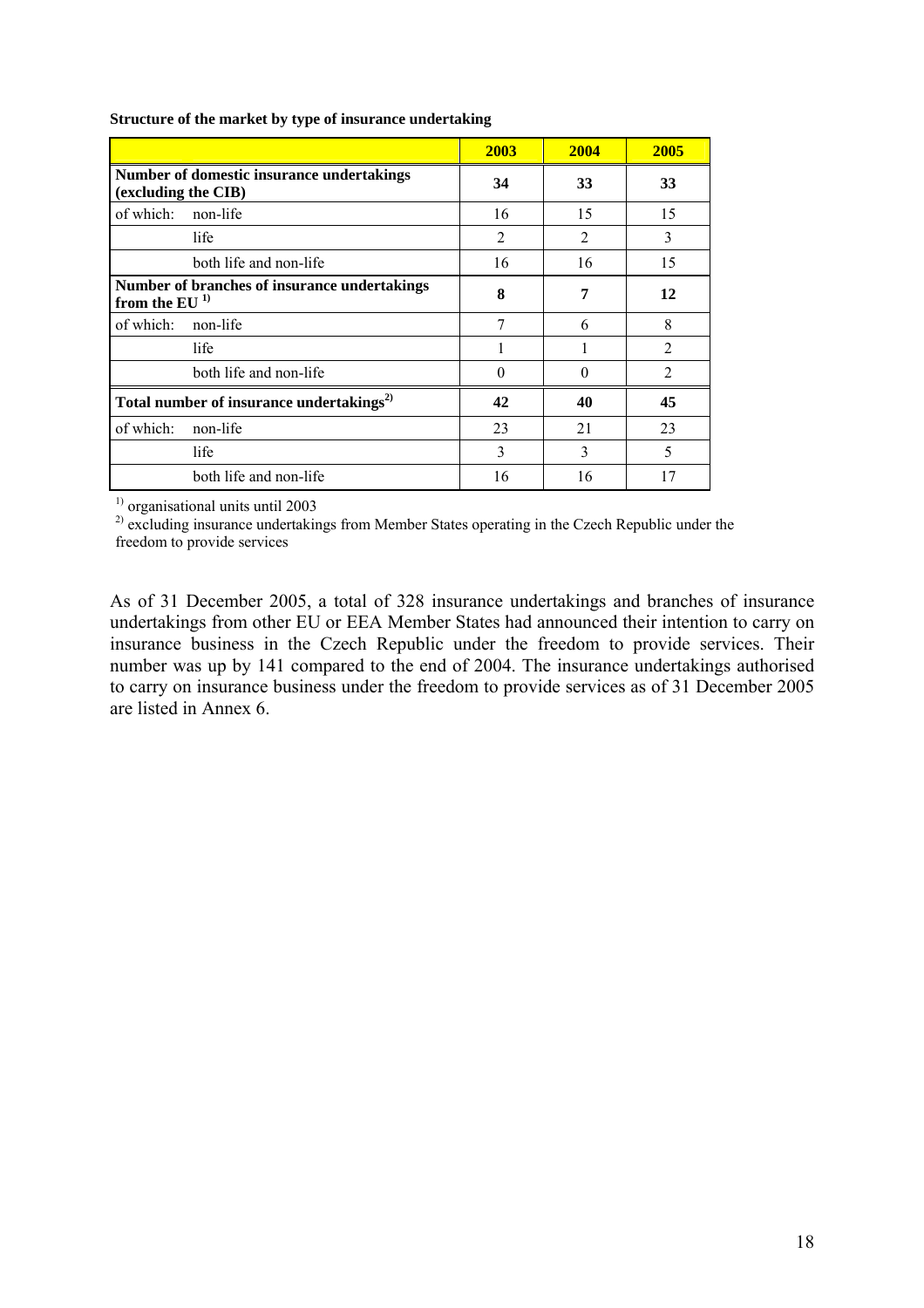| services as of 31 December 2005                              |             | <b>Insurers by insurance class</b> |                                  |             |  |
|--------------------------------------------------------------|-------------|------------------------------------|----------------------------------|-------------|--|
|                                                              |             | <b>Total number</b>                |                                  |             |  |
| <b>Home state of the registered office</b><br>of the insurer | <b>Life</b> | <b>Non-life</b>                    | <b>Both life and</b><br>non-life | of insurers |  |
| Belgium                                                      |             | 9                                  |                                  | Q           |  |
| Denmark                                                      |             |                                    |                                  |             |  |
| Estonia                                                      |             | 2                                  |                                  |             |  |
| Finland                                                      |             | 4                                  |                                  | 6           |  |
| France                                                       |             | 22                                 |                                  | 24          |  |

Gibraltar 4 4 Ireland 5 50 1 56 Italy 1 10 6 17 Liechtenstein 1  $1 \t 1 \t 1 \t 2$ Lithuania 2 2 Latvia  $\begin{array}{|c|c|c|c|c|c|c|c|c|} \hline \end{array}$   $\begin{array}{|c|c|c|c|c|c|c|c|} \hline \end{array}$   $\begin{array}{|c|c|c|c|c|c|} \hline \end{array}$   $\begin{array}{|c|c|c|c|c|} \hline \end{array}$   $\begin{array}{|c|c|c|c|c|c|} \hline \end{array}$ Luxembourg  $\begin{array}{|c|c|c|c|c|c|c|c|c|} \hline \end{array}$  6  $\begin{array}{|c|c|c|c|c|c|c|c|} \hline \end{array}$  6  $\begin{array}{|c|c|c|c|c|c|c|c|} \hline \end{array}$  13 Hungary  $\begin{array}{|c|c|c|c|c|c|c|c|c|} \hline \end{array}$   $\begin{array}{|c|c|c|c|c|c|c|c|} \hline \end{array}$   $\begin{array}{|c|c|c|c|c|} \hline \end{array}$   $\begin{array}{|c|c|c|c|c|} \hline \end{array}$   $\begin{array}{|c|c|c|c|c|} \hline \end{array}$   $\begin{array}{|c|c|c|c|c|} \hline \end{array}$   $\begin{array}{|c|c|c|c|c|} \hline \end{array}$   $\begin$ Malta 2 2 Germany 1  $1$  21  $22$ Netherlands 23 23 23 Poland 1 3 4 Austria 11 1 1 7 20 Slovakia  $\begin{array}{|c|c|c|c|c|c|c|c|c|} \hline \end{array}$  3  $\begin{array}{|c|c|c|c|c|c|c|c|} \hline 3 & 2 & 5 \end{array}$ Slovenia 1 2 3 Spain 1 1 Sweden 13  $13$  13  $13$ United Kingdom 8 8 77 2 87 **Total 26 277 25 328** 

**Number of insurance undertakings intending to carry on insurance business under the freedom to provide services as of 31 December 2005** 

As of 31 December, 21 of the 33 insurance undertakings having their registered office in the Czech Republic were foreign-owned, and foreign shareholders had dominant shares in 20 of them. Compared to 2004, the number of insurance undertakings with a controlling share<sup>2</sup> of domestic capital decreased by one and the number of insurance undertakings with a controlling share of foreign capital increased by one. In all, 12 insurance undertakings were wholly owned by Czech entities. One insurance market entity was majority-owned by a bank having its registered office in the Czech Republic.

<sup>&</sup>lt;sup>2</sup> "Controlling share" means a direct share in the capital of an insurance undertaking of over 50%.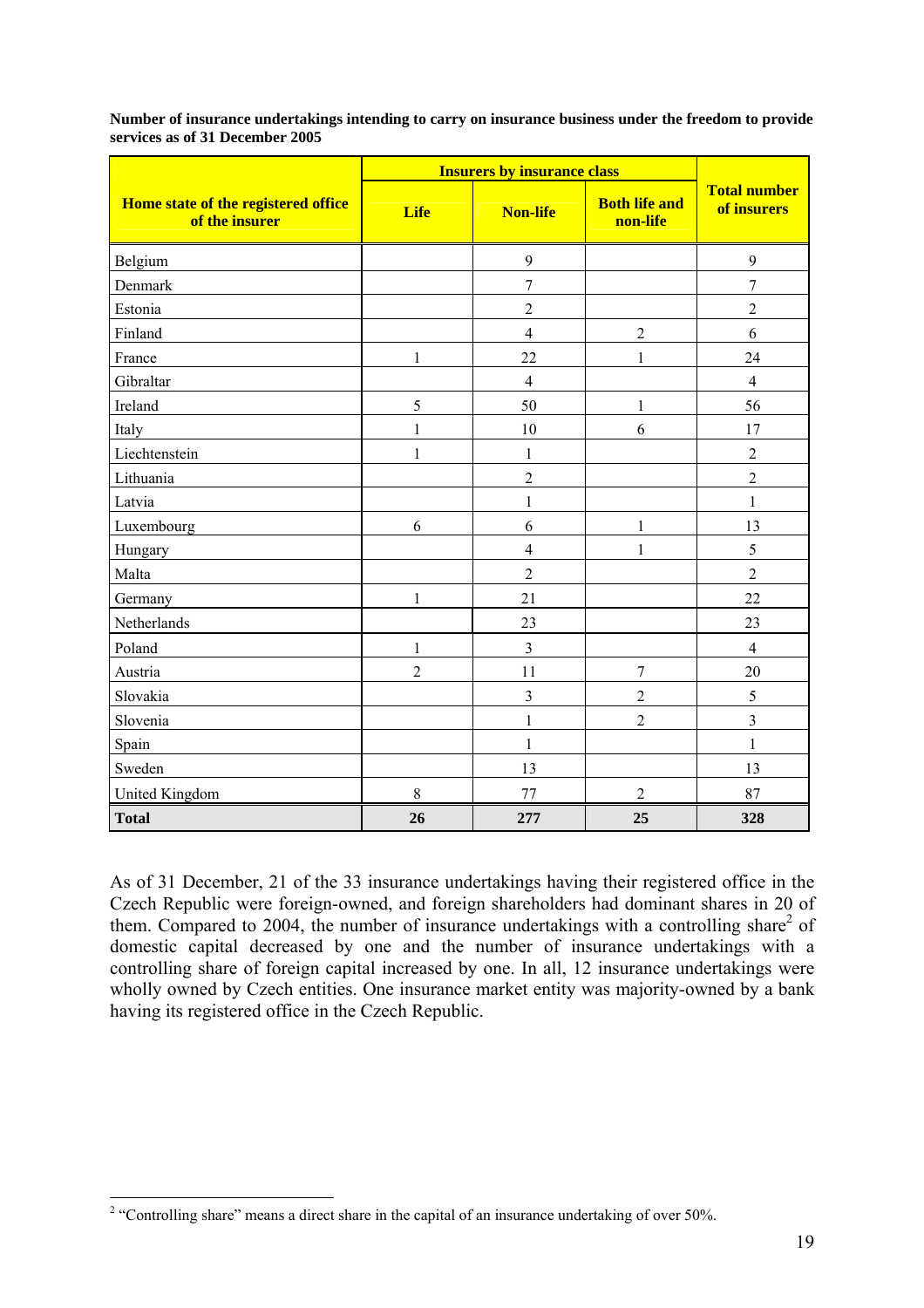#### **Insurance undertakings by origin of capital**

|              |                                                           | 2003 | 2004 | 2005 |
|--------------|-----------------------------------------------------------|------|------|------|
|              | <b>Number of insurance undertakings</b>                   | 42   | 40   | 45   |
| of<br>which: | domestic insurance undertakings (excluding the CIB)       | 34   | 33   | 33   |
|              | of<br>with controlling share of foreign capital<br>which: | 19   | 19   | 20   |
|              | with controlling share of domestic capital                | 15   | 14   | 13   |
|              | Branches of insurance undertakings from the EU $1$        | 8    |      | 12   |
|              | Total amount of registered capital (CZK billions)         | 14.0 | 14.4 | 16.6 |

<sup>1)</sup> organisational units until 2003



Compared to 2004, the total amount of registered capital increased by 15.3% to CZK 16.6 billion. The share of foreign capital in total registered capital rose by 2.5 percentage points compared to 2004 to 68%.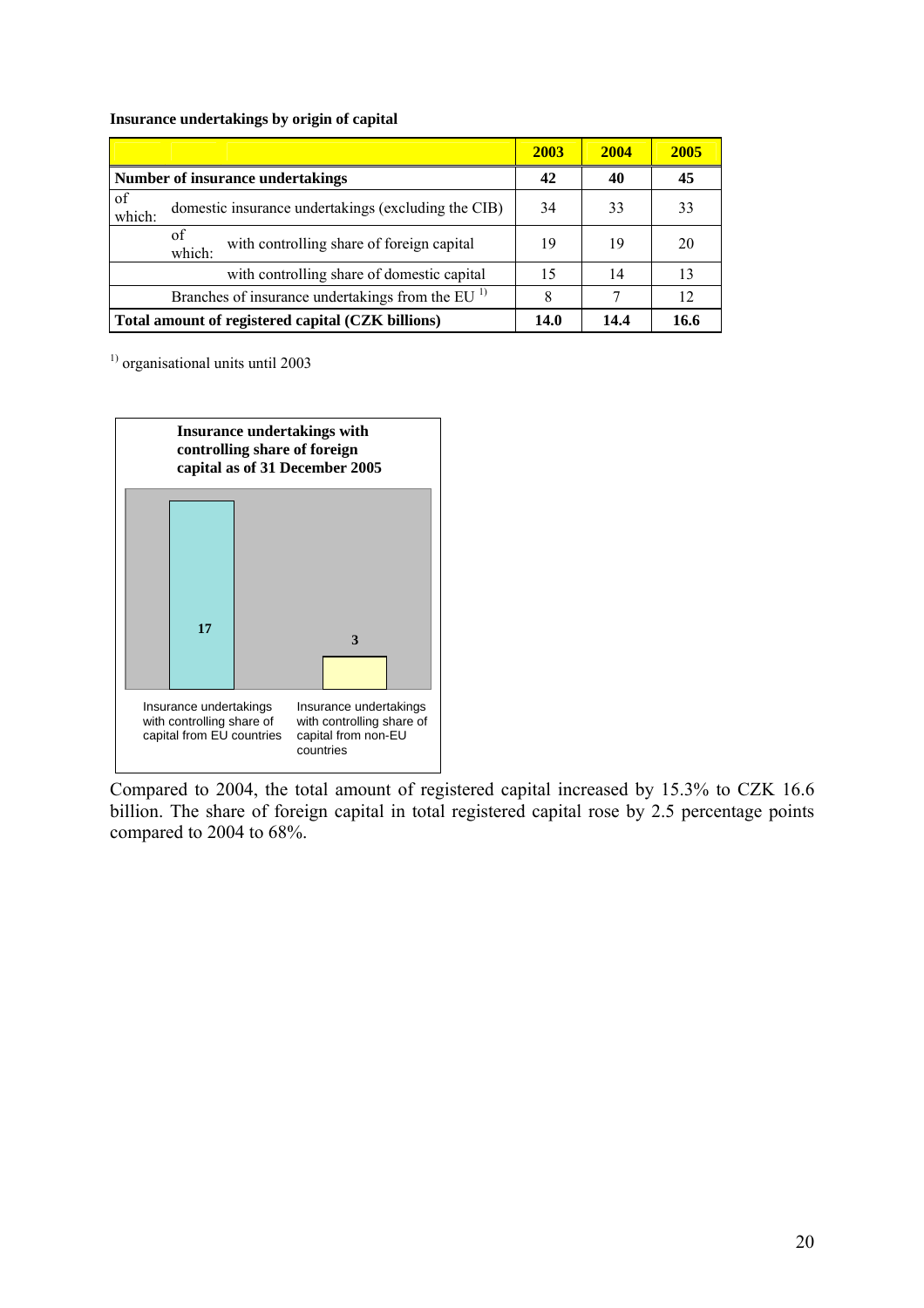| <b>Country</b>        | <b>Amount of participation</b><br>(CZK thousands) | <b>Share</b> $\left(\frac{0}{0}\right)$ | <b>Share in total registered capital</b><br>$($ %) |
|-----------------------|---------------------------------------------------|-----------------------------------------|----------------------------------------------------|
| Austria               | 3,936,264                                         | 34.9                                    | 23.7                                               |
| Netherlands           | 3,419,963                                         | 30.3                                    | 20.6                                               |
| Belgium               | 1,174,300                                         | 10.4                                    | 7.1                                                |
| Germany               | 950,100                                           | 8.4                                     | 5.7                                                |
| United Kingdom        | 485,916                                           | 4.3                                     | 2.9                                                |
| France                | 461,412                                           | 4.1                                     | 2.8                                                |
| <b>United States</b>  | 370,000                                           | 3.3                                     | 2.2                                                |
| Switzerland           | 243,100                                           | 2.2                                     | 1.5                                                |
| Slovenia              | 189,000                                           | 1.7                                     | 1.1                                                |
| Denmark               | 55,500                                            | 0.5                                     | 0.3                                                |
| Total foreign capital | 11,285,555                                        | <b>100.0</b>                            | 68.0                                               |

**Structure of foreign capital and its share in total registered capital of insurance undertakings as of 31 December 2005** 

# **2. Premiums Written**

The rate of development of the insurance market is expressed by the growth rate of gross premiums written ("premiums written"). Compared to 2004, total premiums written increased by 4% (by 5.5% in non-life insurance, but a mere 1.7% in life insurance). The rate of growth of life insurance slowed considerably compared to 2004, while premiums written in non-life insurance grew at the same rate as in the previous year. The share of life insurance in total premiums written was 38.4%, down by 0.9 percentage point from 2004 and thus standing below the 2003 level.

#### **Premiums written**

|                               | 2003<br>(CZK<br>millions) | 2004<br><b>CZK</b><br>millions) | 2005<br>(CZK<br>millions) | 2004/2003<br>$\frac{6}{2}$ | 2005/2004<br>$(\%)$ |
|-------------------------------|---------------------------|---------------------------------|---------------------------|----------------------------|---------------------|
| <b>Total premiums written</b> | 105,946                   | 112,578                         | 117,075                   | 106.3                      | 104.0               |
| of which: non-life insurance  | 64.817                    | 68.377                          | 72.121                    | 105.5                      | 105.5               |
| life insurance                | 41.129                    | 44,201                          | 44.954                    | 107.5                      | 101.7               |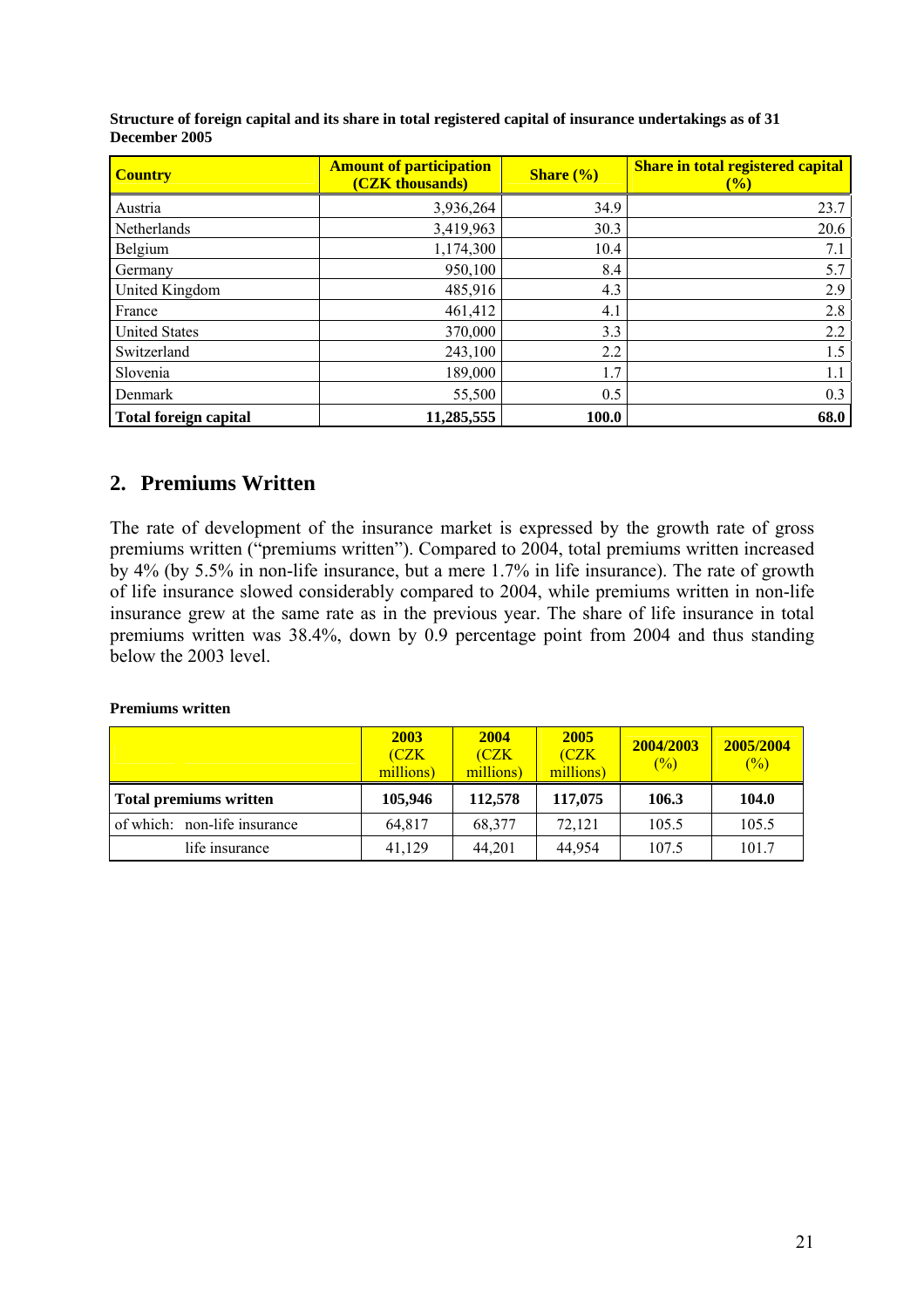|                                                                      | 2003<br>(CZK)<br>millions) | 2004<br>(CZK)<br>millions) | 2005<br>(CZK)<br>millions) | 2004/2003<br>$(\%)$ | 2005/2004<br>(%) |
|----------------------------------------------------------------------|----------------------------|----------------------------|----------------------------|---------------------|------------------|
| <b>Total gross premiums written</b>                                  | 105,946                    | 112,578                    | 117,075                    | 106.3               | 104.0            |
| <b>Domestic insurance undertakings</b>                               | 100,433                    | 106,750                    | 110,841                    | 106.3               | 103.8            |
| Insurance undertakings with controlling share of<br>domestic capital | 15,110                     | 12,361                     | 8,194                      | 81.8                | 66.3             |
| Insurance undertakings with controlling share of<br>foreign capital  | 85,323                     | 94,389                     | 102,647                    | 110.6               | 108.7            |
| Insurance undertakings with controlling share from<br>EU countries   | 8,405                      | 90,235                     | 98,042                     | 110.8               | 108.7            |
| Branches of insurance undertakings from the EU*                      | 5,513                      | 5,828                      | 6,234                      | 105.7               | 107.0            |
| Non-life insurance market - gross premiums written                   | 64,817                     | 68,377                     | 72,121                     | 105.5               | 105.5            |
| <b>Domestic insurance undertakings</b>                               | 64,334                     | 67,874                     | 71,485                     | 105.5               | 105.3            |
| Insurance undertakings with controlling share of<br>domestic capital | 7,470                      | 5,471                      | 4,848                      | 73.2                | 88.6             |
| Insurance undertakings with controlling share of<br>foreign capital  | 56,864                     | 62,403                     | 66,637                     | 109.7               | 106.8            |
| Insurance undertakings with controlling share from<br>EU countries   | 55,647                     | 61,034                     | 65,230                     | 109.7               | 106.9            |
| Branches of insurance undertakings from the EU*                      | 483                        | 503                        | 636                        | 104.1               | 126.4            |
| Life insurance market - gross premiums written                       | 41,129                     | 44,201                     | 44,954                     | 107.5               | 101.7            |
| <b>Domestic insurance undertakings</b>                               | 36,099                     | 38,876                     | 39,356                     | 107.7               | 101.2            |
| Insurance undertakings with controlling share of<br>domestic capital | 7,640                      | 6,890                      | 3,345                      | 90.2                | 48.6             |
| Insurance undertakings with controlling share of<br>foreign capital  | 28,459                     | 31,986                     | 36,010                     | 112.4               | 112.6            |
| Insurance undertakings with controlling share from<br>EU countries   | 25,758                     | 29,201                     | 32,812                     | 113.4               | 112.4            |
| Branches of insurance undertakings from the EU*                      | 5,030                      | 5,325                      | 5,598                      | 105.9               | 105.1            |

**Premiums written by origin of capital of insurance undertakings** 

\* organisational units until 2003

The share of premiums written by domestic insurance undertakings in total premiums written was 94.7% in 2005, down by 0.1 percentage point from a year earlier. The share decreased by 0.2 percentage point to 99.1% in non-life insurance and by 0.5 percentage point to 87.5% in life insurance. The share of domestic insurance undertakings with a controlling share of foreign capital in total premiums written increased by 3.9 percentage points on 2004 to 87.7%. The share of domestic insurance undertakings with a controlling share of foreign capital increased by 1.1 percentage points to 92.4% in non-life insurance and by 7.7 percentage points to 80.1% in life insurance.

The following table outlines the percentage shares of premiums written in GDP as one of the key economic indicators. Compared to 2004, the share of premiums written in GDP decreased somewhat in 2005. This was the second consecutive annual decline.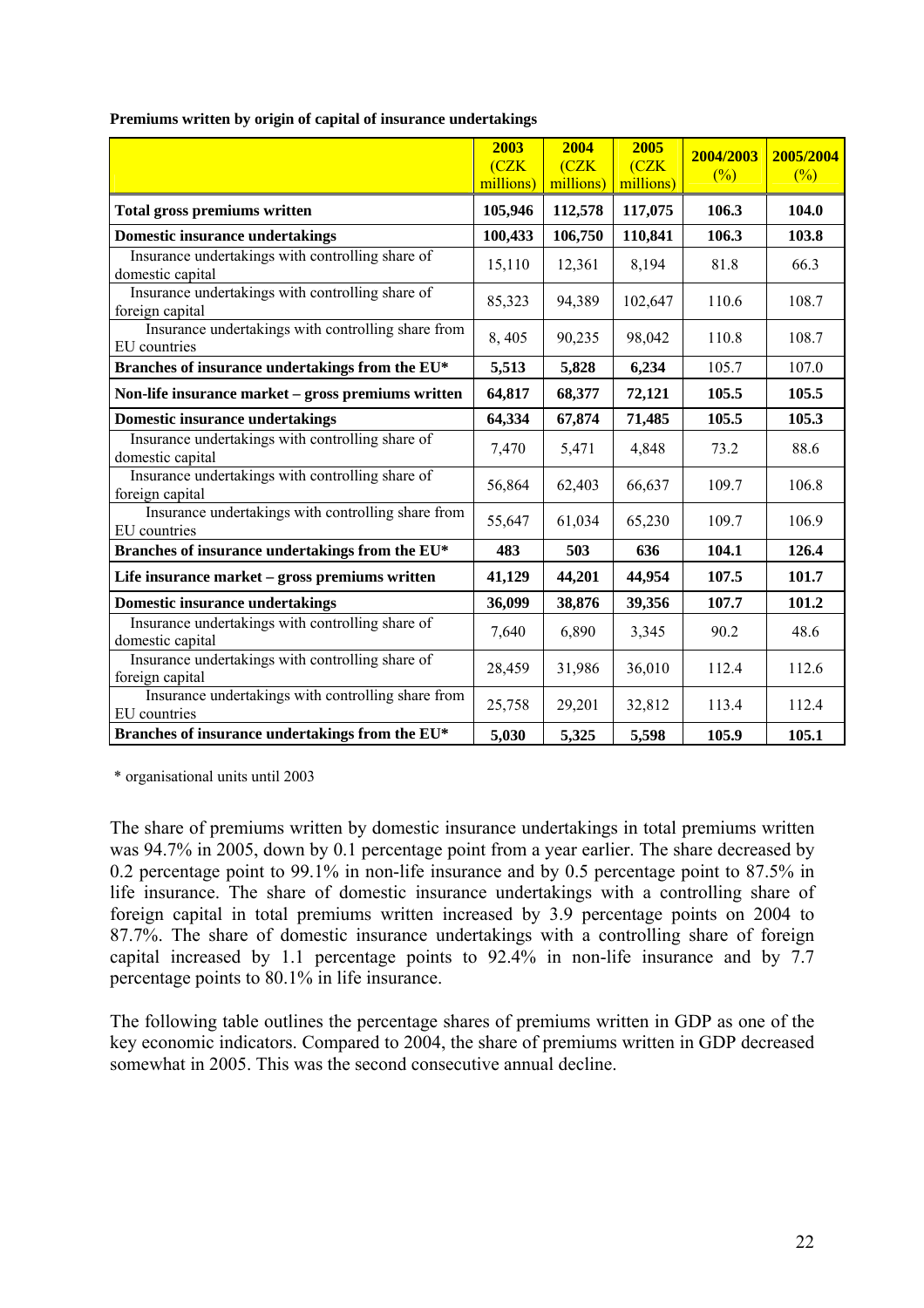#### **Share of premiums written in GDP**

|                              | 2003<br>(CZK)<br>billions) | 2004<br>(CZK<br>billions) | 2005<br>(CZK)<br>billions) | 2004/2003<br>$\frac{1}{2}$ | 2005/2004<br>$\frac{1}{2}$ |
|------------------------------|----------------------------|---------------------------|----------------------------|----------------------------|----------------------------|
| Premiums written             | 106                        | 113                       | 117                        | 106.3                      | 104.0                      |
| Gross domestic product       | 2.577                      | 2.781                     | 2.978                      | 107.9                      | 107.1                      |
| Premiums written/GDP $(\% )$ | 4.1                        | 4.0                       | 3.9                        |                            |                            |

Note: GDP at current prices – source: CZSO

An overall picture of the size of the Czech insurance market in 2005 in terms of premiums written is given by the overall summary of market shares of individual insurance undertakings (Annex 28) and by the summary showing the representation of insurance undertakings on the insurance market according to the structure of their market shares.

The data in the following table show the concentration of the insurance market in terms of premiums written. More than half of the market is controlled by two insurance undertakings, whose share increased by 0.2 percentage point on a year earlier and amounted to 58.1%. In 2005, Česká pojišťovna, a.s., Kooperativa, pojišťovna, a .s., Allianz pojišťovna, a.s. and ČSOB Pojišťovna, a.s., člen holdingu ČSOB each had a market share of more than 5% and their total market share amounted to 71.9%, up by 0.7 percentage point on 2004. In non-life insurance, Česká pojišťovna, a.s., Kooperativa, pojišťovna, a.s., Allianz pojišťovna, a.s. and Generali Pojišťovna a.s each exceeded 5% and increased their overall market share by 0.5 percentage point to 80.8%. In life insurance, the 5% market share level was exceeded by Česká pojišťovna, a.s., Kooperativa, pojišťovna, a.s., Nationale-Nederlanden životní pojišťovna, ČSOB Pojišťovna, a.s., člen holdingu ČSOB, Pojišťovna České spořitelny, a.s. and Komerční pojišťovna, a.s. The total market share of these insurance undertakings decreased by 2.9 percentage point year on year to 78.9%.

|                                                 | <b>Premiums</b> |                                                      |                                                                                                                 | <b>Non-life insurance</b> |                                                  | Life insurance         |                                                      |                                                  |                        |       |
|-------------------------------------------------|-----------------|------------------------------------------------------|-----------------------------------------------------------------------------------------------------------------|---------------------------|--------------------------------------------------|------------------------|------------------------------------------------------|--------------------------------------------------|------------------------|-------|
|                                                 |                 | <b>Number of</b><br><i>insurance</i><br>undertakings | written<br><b>Market</b><br>Number of<br>(CZK)<br><b>share</b><br><i>insurance</i><br>millions)<br>undertakings |                           | <b>Premiums</b><br>written<br>(CZK)<br>millions) | <b>Market</b><br>share | <b>Number of</b><br><i>insurance</i><br>undertakings | <b>Premiums</b><br>written<br>(CZK)<br>millions) | <b>Market</b><br>share |       |
|                                                 | over<br>10%     | $\mathcal{D}$                                        | 67.992                                                                                                          | 58.1%                     |                                                  | 54,263                 | 75.3%                                                |                                                  | 26,650                 | 59.3% |
| <b>Insurance</b><br>undertakings<br>with market | $5-$<br>10%     | C                                                    | 16,111                                                                                                          | 13.8%                     |                                                  | 3,998                  | $5.5\%$                                              |                                                  | 8,830                  | 19.6% |
| share of                                        | $1 - 5\%$       | 8                                                    | 26,616                                                                                                          | 22.7%                     | 4                                                | 9,358                  | 13.0%                                                |                                                  | 8,942                  | 19.9% |
|                                                 | $0 - 1\%$       | 33                                                   | 6,354                                                                                                           | $5.4\%$                   | 32                                               | 4.499                  | $6.2\%$                                              | Q                                                | 532                    | .2%   |

**Insurance market by structure of market shares as of 31 December 2005** 

# **3. Claim Settlement Costs**

Total claim settlement costs reached CZK 54,002 million in 2005, a decline of 8.2% compared to 2004. Claim settlement costs in non-life insurance and life insurance decreased by 3.1% and 15.8% respectively.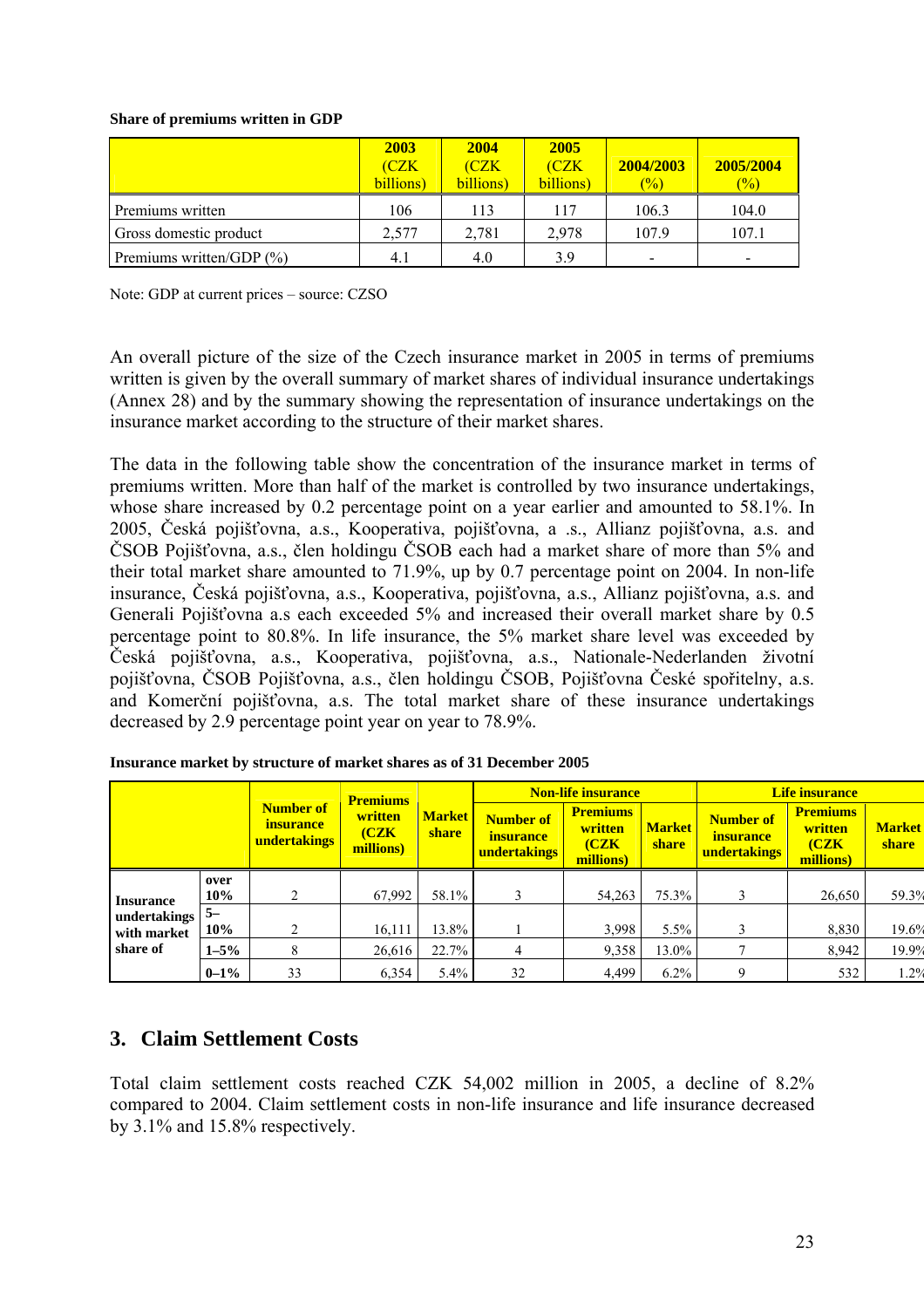#### **Claim settlement costs**

|                                 | 2003<br>(CZK)<br>millions) | 2004<br>(CZK<br>millions) | 2005<br>(CZK)<br>millions) | 2004/2003<br>$\frac{1}{2}$ | 2005/2004<br>$\frac{1}{2}$ |
|---------------------------------|----------------------------|---------------------------|----------------------------|----------------------------|----------------------------|
| <b>Claim settlement costs</b>   | 60,088                     | 58,811                    | 54,002                     | 97.9                       | 91.8                       |
| non-life insurance<br>of which: | 44.741                     | 35,368                    | 34,272                     | 79.1                       | 96.9                       |
| life insurance                  | 15,347                     | 23.443                    | 19,730                     | 152.8                      | 84.2                       |

#### **Claim settlement costs by origin of capital of insurance undertakings**

|                                                                      | 2003<br>CZK<br>millions) | 2004<br>(CZK)<br>millions) | 2005<br>CZK<br>millions) | 2004/2003<br>(%) | 2005/2004<br>(%) |
|----------------------------------------------------------------------|--------------------------|----------------------------|--------------------------|------------------|------------------|
| <b>Total claim settlement costs</b>                                  | 60,088                   | 58,811                     | 54,002                   | 97.9             | 91.8             |
| <b>Domestic insurance undertakings</b>                               | 58,326                   | 56,983                     | 51,836                   | 97.7             | 91.0             |
| Insurance undertakings with controlling share of domestic<br>capital | 6,251                    | 5,085                      | 3,871                    | 81.3             | 76.1             |
| Insurance undertakings with controlling share of foreign<br>capital  | 52,075                   | 51,898                     | 47,965                   | 99.7             | 92.4             |
| Insurance undertakings with controlling share from EU<br>countries   | 50,690                   | 51,132                     | 47,038                   | 100.9            | 92.0             |
| Branches of insurance undertakings from the EU*                      | 1,762                    | 1,828                      | 2,166                    | 103.7            | 118.5            |
| Non-life insurance market - claim settlement costs                   | 44,741                   | 35,368                     | 34,272                   | 79.1             | 96.9             |
| <b>Domestic insurance undertakings</b>                               | 44,461                   | 35,299                     | 34,228                   | 79.4             | 97.0             |
| Insurance undertakings with controlling share of domestic<br>capital | 5,059                    | 3,083                      | 2,858                    | 60.9             | 92.7             |
| Insurance undertakings with controlling share of foreign<br>capital  | 39,402                   | 32,216                     | 31,370                   | 81.8             | 97.4             |
| Insurance undertakings with controlling share from EU<br>countries   | 38,406                   | 32,041                     | 31,232                   | 83.4             | 97.5             |
| Branches of insurance undertakings from the EU*                      | 280                      | 69                         | 44                       | 24.6             | 63.8             |
| Life insurance market – claim settlement costs                       | 15,347                   | 23,443                     | 19,730                   | 152.8            | 84.2             |
| <b>Domestic insurance undertakings</b>                               | 13,865                   | 21,684                     | 17,608                   | 156.4            | 81.2             |
| Insurance undertakings with controlling share of domestic<br>capital | 1,192                    | 2,002                      | 1,013                    | 168.0            | 50.6             |
| Insurance undertakings with controlling share of foreign<br>capital  | 12,673                   | 19,682                     | 16,595                   | 155.3            | 84.3             |
| Insurance undertakings with controlling share from EU<br>countries   | 12,284                   | 19,091                     | 15,805                   | 155.4            | 82.8             |
| Branches of insurance undertakings from the EU*                      | 1,482                    | 1,759                      | 2,122                    | 118.7            | 120.6            |

\* organisational units until 2003

The share of domestic insurance undertakings in total claim settlement costs was 96% in 2005, down by 0.9 percentage point from a year earlier. The share increased by 0.1 percentage point to 99.9% in non-life insurance and decreased by 3.3 percentage points to 92.5% in life insurance. The share of domestic insurance undertakings with a controlling share of foreign capital in total claim settlements costs increased by 0.6 percentage points compared to 2004 to 88.8%. The share of domestic insurance undertakings with a controlling share of foreign capital increased by 0.4 percentage points to 91.5% in non-life insurance and by 0.1 percentage point to 84.1% in life insurance.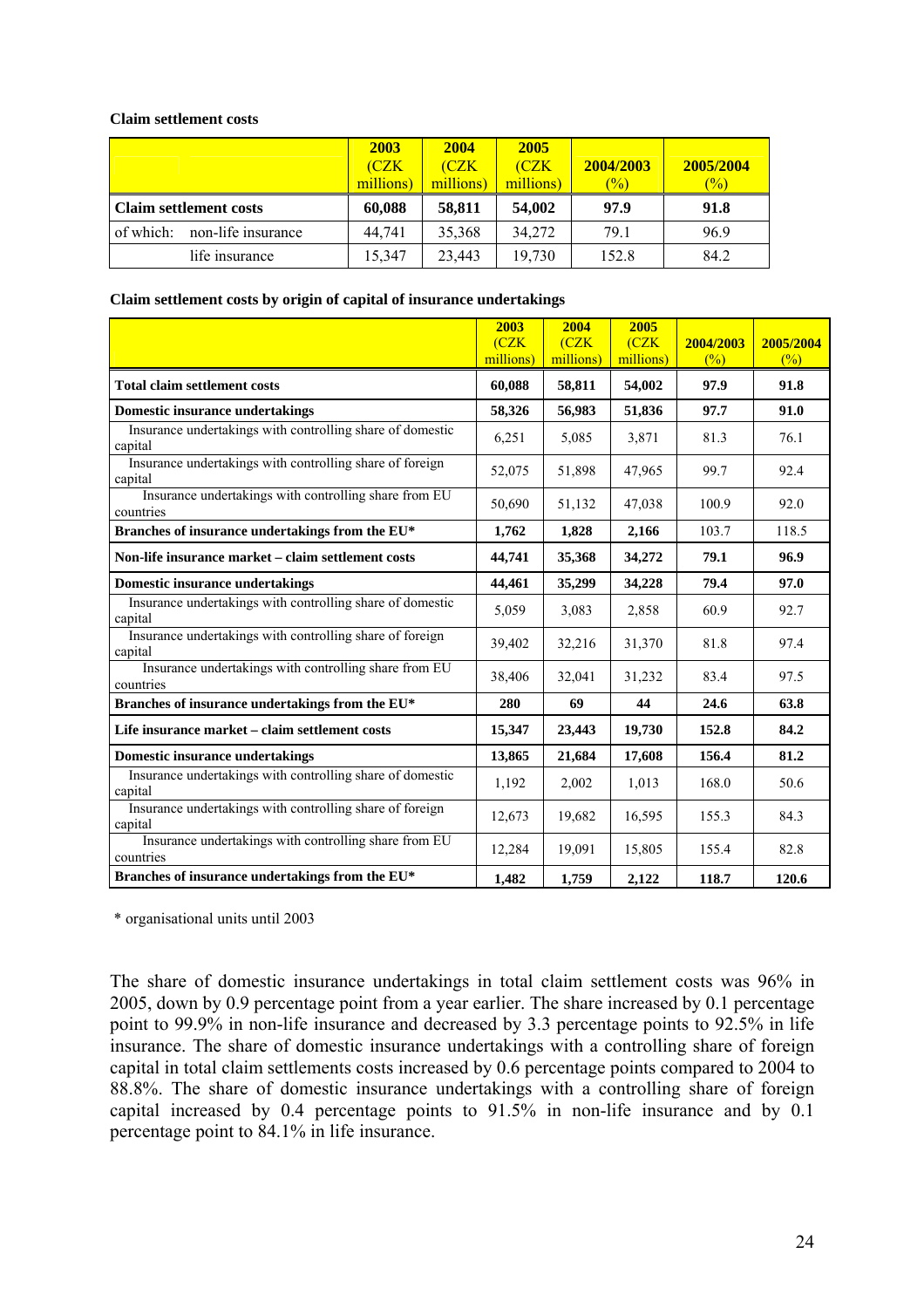# **4. Assets of Insurance Undertakings**

Increasing total assets of insurance undertakings are connected with the increasing volume of premiums written and technical provisions of insurance undertakings. Compared to 2004, the volume of assets increased by 9.2% to CZK 310.5 billion. The rate of growth of assets of insurance undertaking decreased by 1.5 percentage points from a year earlier. Total assets of insurance undertakings including the CIB amounted to CZK 320.1 billion at the end of 2005, up by 8.9% on a year earlier.

| <b>Type of insurance</b> |         | <b>Assets (CZK million)</b> |         | <b>Share in total assets (percentages)</b> |              |       |  |
|--------------------------|---------|-----------------------------|---------|--------------------------------------------|--------------|-------|--|
| undertakings             | 2003    | <b>2004</b>                 | 2005    | 2003                                       | <b>2004</b>  | 2005  |  |
| Non-life insurance *     | 16.468  | 17.349                      | 18,777  | 6.4                                        | 6.1          | 6.0   |  |
| Life insurance           | 24.827  | 28,615                      | 32.513  | 9.7                                        | 10.1         | 10.5  |  |
| Both life and non-life   | 215,498 | 238,371                     | 259,234 | 83.9                                       | 83.8         | 83.5  |  |
| Total *                  | 256,793 | 284,335                     | 310,524 | 100.0                                      | <b>100.0</b> | 100.0 |  |

\* excluding the CIB

Compared to 2004, the share of assets of non-life insurance undertakings in total assets decreased by 0.1 percentage point to 5.8%, while the share of assets of life insurance undertakings increased by 0.4 percentage point to 10.5%. The share of undertakings carrying on both life and non-life insurance declined by 0.3 percentage point to 83.5%.

#### **Assets by origin of capital of insurance undertakings**

|                                                          | <b>Assets (CZK million)</b> |         |         | <b>Share in total assets <math>(\% )</math></b> |       |       |
|----------------------------------------------------------|-----------------------------|---------|---------|-------------------------------------------------|-------|-------|
|                                                          | 2003                        | 2004    | 2005    | 2003                                            | 2004  | 2005  |
| Total assets <sup>1)</sup>                               | 256,793                     | 284,335 | 310,524 | 100.0                                           | 100.0 | 100.0 |
| <b>Domestic insurance undertakings</b>                   | 232,477                     | 256,696 | 279,588 | 90.5                                            | 90.3  | 90.0  |
| with controlling share of domestic capital               | 34,910                      | 40,972  | 34,427  | 13.6                                            | 14.4  | 11.1  |
| with controlling share of foreign capital                | 197,567                     | 215.724 | 245,161 | 76.9                                            | 75.9  | 79.0  |
| with controlling share from EU countries                 | 188,325                     | 204.619 | 231,350 | 73.3                                            | 72.0  | 74.5  |
| Branches of insurance undertakings from the<br>$EU^{2)}$ | 24,316                      | 27,639  | 30,936  | 9.5                                             | 9.7   | 10.0  |

 $<sup>1)</sup>$  excluding the CIB</sup>

2) organisational units until 2003

The share of assets of domestic insurance undertakings in total assets was 90% in 2005, down by 0.3 percentage point from a year earlier. The share of domestic insurance undertakings with a controlling share of foreign capital in total assets was 79%, up by 3.1 percentage points compared to 2004.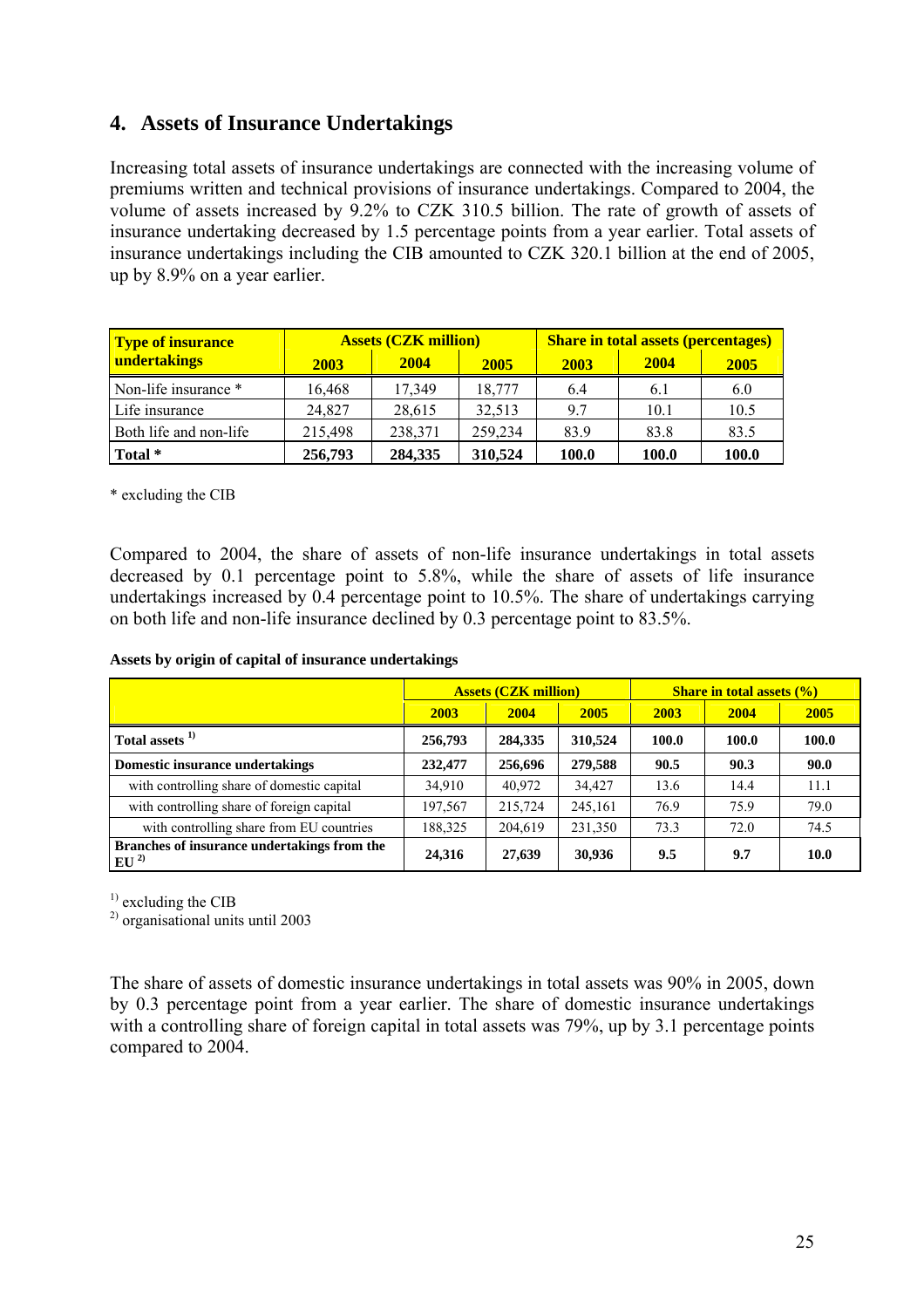# **5. Technical Provisions**

As new insurance products develop and the obligations of insurance undertakings increase, the amount of technical provisions is bound to increase as well. Their creation and application is regulated by Act No. 363/1999 Coll., on Insurance, as amended, and Decree No. 303/2004 Coll.

An insurance undertaking is required to create technical provisions to cover commitments from insurance or reinsurance activities which are probable or certain, but the amount of which or the moment at which they arise is uncertain:

- Provision for unearned premiums:
- Provision for claims;
- Provision for life insurance premiums;
- Provision for non-life insurance premiums:
- Provision for bonuses and rebates:
- **Provision for life insurance where the investment risk is borne by the policyholder;**
- **Provision for the fulfilment of the commitments for the technical interest rate applied;**
- **Provision for the fulfilment of the commitments from the guarantee for the obligations** of the CIB;
- **Equalisation provision;**
- Other provisions.

The creation of the above "other provisions" is approved by the CNB upon request of an insurance undertaking. The request includes a proposal for the manner in which the provision will be created and applied. The creation of provisions mitigates the risk of destabilisation of insurance undertakings, should any risks arise.

|                                               | 2003<br>(CZK)<br>millions) | 2004<br>(CZK)<br>millions) | 2005<br>(CZK<br>millions) | 2004/2003<br>$\binom{0}{0}$ | 2005/2004<br>$\frac{1}{2}$ |
|-----------------------------------------------|----------------------------|----------------------------|---------------------------|-----------------------------|----------------------------|
| Total net technical provisions *              | 176,772                    | 189,502                    | 212,561                   | 107.2                       | 112.2                      |
| <sub>of</sub><br>non-life insurance<br>which: | 45,313                     | 45.714                     | 49.596                    | 100.9                       | 108.5                      |
| life insurance                                | 131,459                    | 143,788                    | 162,965                   | 109.4                       | 113.3                      |

#### **Net technical provisions**

\* excluding the CIB

As of 31 December 2005, total net technical provisions (after deducting the reinsurer's share and excluding the CIB) amounted to CZK 212.6 billion, which is an increase of 12.2% on a year earlier. Total net technical provisions in non-life insurance and life insurance increased by 8.5% and 13.3% respectively. Total net technical provisions including the CIB amounted to CZK 222 billion in 2005. Technical provisions grew faster than premiums written.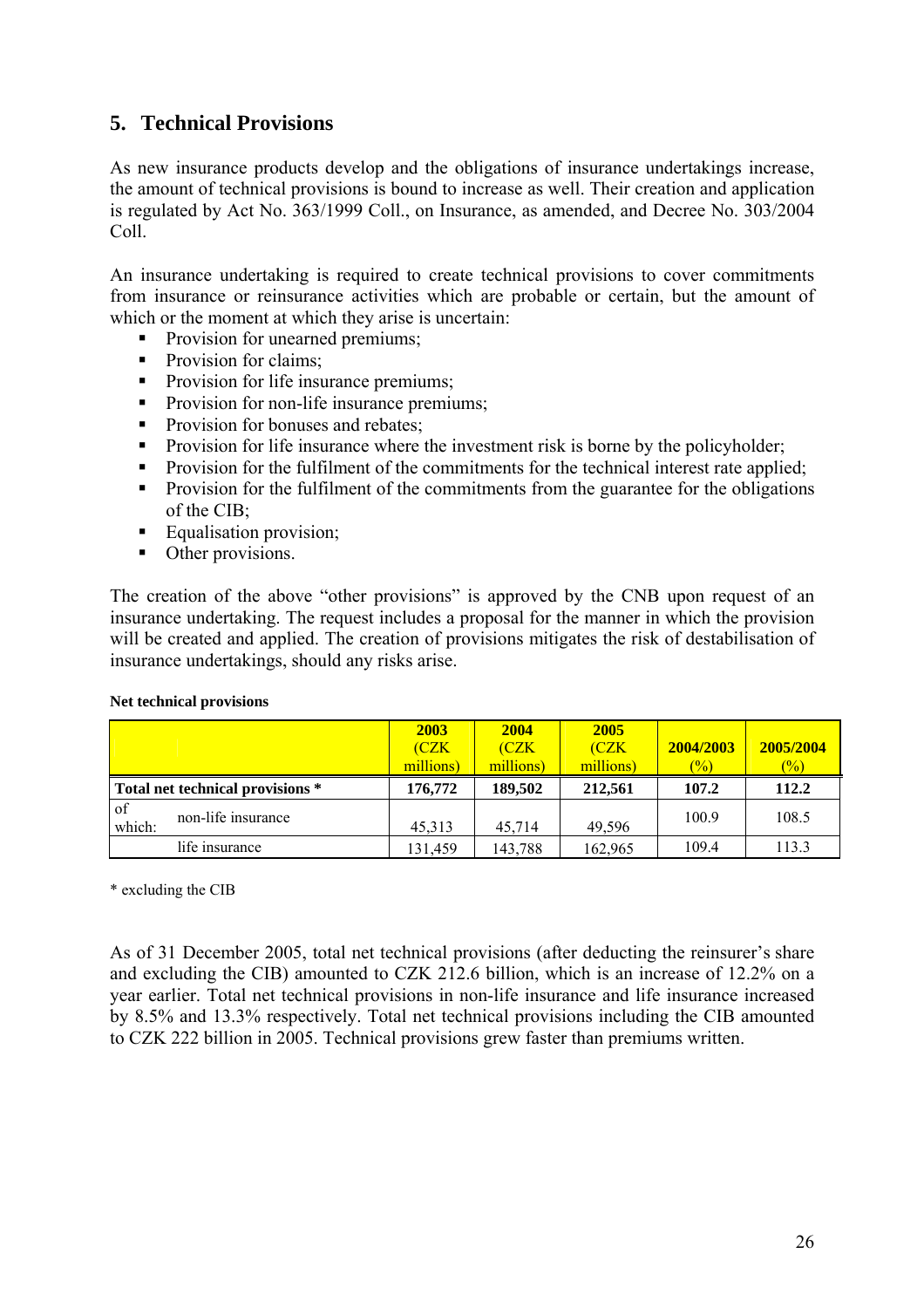| <b>Type of insurance</b> |        | <b>Net technical provisions in non-life</b><br>insurance (CZK million) |        | <b>Net technical provisions in life insurance</b><br>(CZK million) |             |         |  |
|--------------------------|--------|------------------------------------------------------------------------|--------|--------------------------------------------------------------------|-------------|---------|--|
| undertakings             | 2003   | 2004                                                                   | 2005   | 2003                                                               | <b>2004</b> | 2005    |  |
| Non-life insurance *     | 5,459  | 5,069                                                                  | 5,375  | $\overline{\phantom{a}}$                                           |             |         |  |
| Life insurance           |        |                                                                        |        | 18,244                                                             | 21,325      | 24,574  |  |
| Both life and non-life   | 39,854 | 40,645                                                                 | 44,221 | 113,215                                                            | 122,463     | 138,391 |  |
| Total $*)$               | 45,313 | 45,714                                                                 | 49,596 | 131,459                                                            | 143,788     | 162,965 |  |

#### **Technical provisions by life, non-life and both life and non-life insurers**

\* excluding the CIB

The share of non-life insurance undertakings in total technical provisions of non-life insurance was 10.8% in 2005, which is a decline of 0.2 percentage point from a year earlier. Life insurance undertakings accounted for 15.1% of total net technical provisions and their share increased by 0.3 percentage point compared to 2004.

#### **Technical provisions by origin of capital of insurance undertakings**

|                                                                      | 2003<br>(CZK)<br>millions) | 2004<br>(CZK)<br>millions) | 2005<br>(CZK)<br>millions) | 2004/2003<br>(%) | 2005/2004<br>(%) |
|----------------------------------------------------------------------|----------------------------|----------------------------|----------------------------|------------------|------------------|
| Total net technical provisions <sup>1)</sup>                         | 176,772                    | 189,502                    | 212,561                    | 107.2            | 112.2            |
| <b>Domestic insurance undertakings</b>                               | 159,382                    | 169,450                    | 189,781                    | 106.3            | 112.0            |
| Insurance undertakings with controlling share of domestic<br>capital | 20,938                     | 23,165                     | 19,528                     | 110.6            | 84.3             |
| Insurance undertakings with controlling share of foreign<br>capital  | 138,444                    | 146,285                    | 170,253                    | 105.7            | 116.4            |
| Insurance undertakings with controlling share from EU<br>countries   | 131,711                    | 138,009                    | 160,005                    | 104.8            | 115.9            |
| Branches of insurance undertakings from the EU $^{2)}$               | 17,390                     | 20,052                     | 22,780                     | 115.3            | 113.6            |
| Non-life insurance market - net technical provisions <sup>1)</sup>   | 4,313                      | 45,714                     | 49,596                     | 100.9            | 108.5            |
| <b>Domestic insurance undertakings</b>                               | 45,171                     | 45,561                     | 49,327                     | 100.9            | 108.3            |
| Insurance undertakings with controlling share of domestic<br>capital | 8,239                      | 6,206                      | 7,407                      | 75.3             | 119.4            |
| Insurance undertakings with controlling share of foreign<br>capital  | 36,932                     | 39,355                     | 41,919                     | 1066             | 106.5            |
| Insurance undertakings with controlling share from EU<br>countries   | 36,642                     | 39,110                     | 41,676                     | 106.7            | 106.6            |
| Branches of insurance undertakings from the EU <sup>2)</sup>         | 142                        | 153                        | 269                        | 107.7            | 176.0            |
| Life insurance market - net technical provisions                     | 131,459                    | 143,788                    | 162,965                    | 109.4            | 113.3            |
| <b>Domestic insurance undertakings</b>                               | 114,211                    | 123,889                    | 140,454                    | 108.5            | 113.4            |
| Insurance undertakings with controlling share of domestic<br>capital | 12,699                     | 16,959                     | 12,121                     | 133.5            | 71.5             |
| Insurance undertakings with controlling share of foreign<br>capital  | 101,512                    | 106,930                    | 128,333                    | 105.3            | 120.0            |
| Insurance undertakings with controlling share from EU<br>countries   | 95,069                     | 98,899                     | 118,329                    | 104.0            | 119.6            |
| Branches of insurance undertakings from the $EU^{2)}$                | 17,248                     | 19,899                     | 22,511                     | 115.4            | 113.1            |

 $<sup>1</sup>$  excluding the CIB</sup>

2) organisational units until 2003

The share of domestic insurance undertakings in total net technical provisions was 89.3% in 2005, down by 0.1 percentage point from a year earlier. The share declined by 0.2 percentage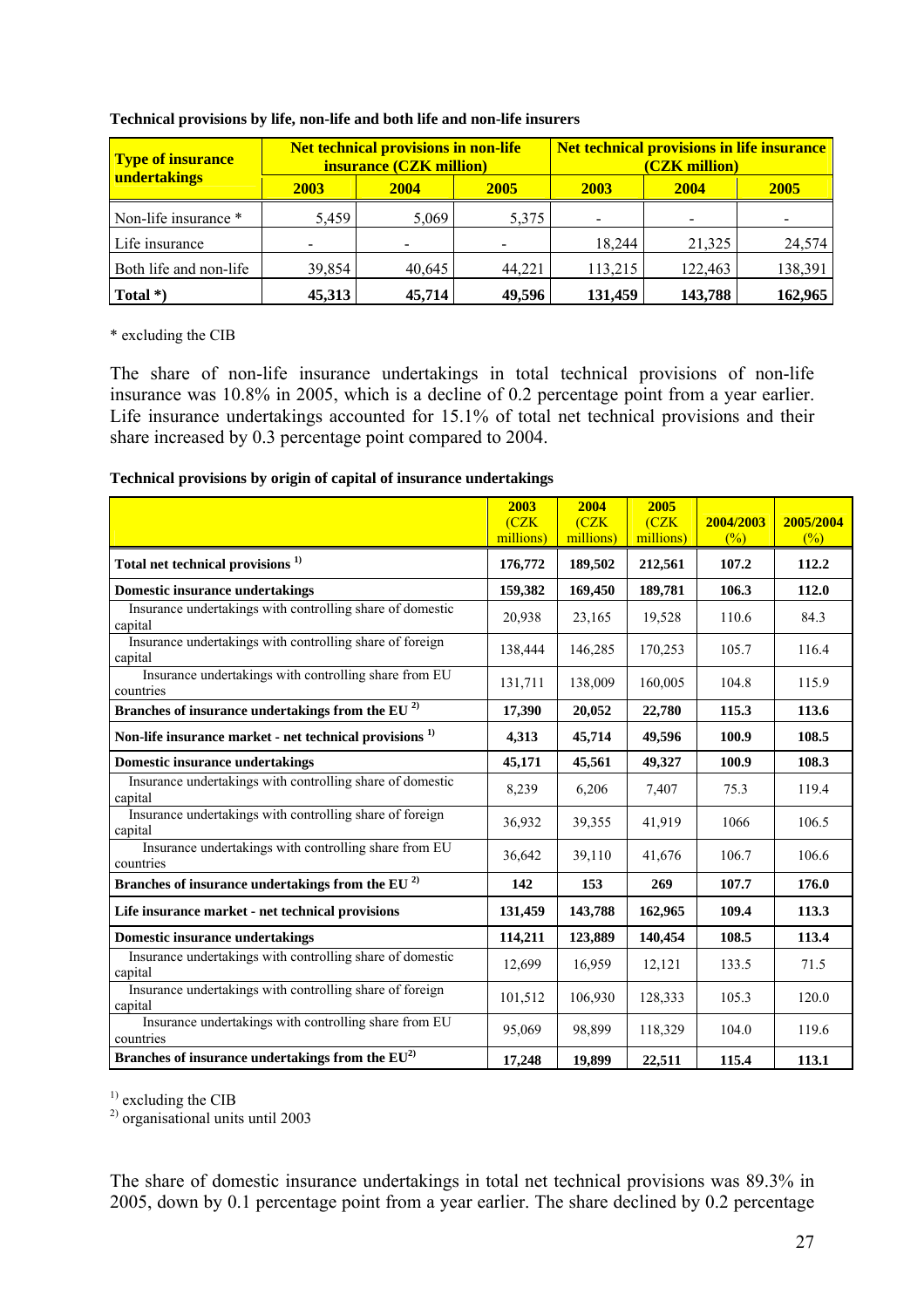point to 99.5% in non-life insurance, while it remained unchanged at 86.2% in life insurance. Compared to 2004, the share of domestic insurance undertakings with a controlling share of foreign capital in total net technical provisions increased by 3.9 percentage points to 80.1%. The share of domestic insurance undertakings with a controlling share of foreign capital declined by 1.6 percentage points to 84.5% in non-life insurance, while life insurance saw a rise of 4.3 percentage points to 78.7%.

The following table shows financial placements of assets arising from technical provisions. Compared to the previous year, there was an increase in the share of deposits with banks and the share of foreign securities tradable on a regulated market of the OECD countries, which are included in the "other" category, while loans to other entities recorded a considerable decline. Compulsory limits for the financial placement of assets arising from technical provisions determine the structure of portfolios of insurance undertakings as to ensure the maximum possible limitation of investment risk.

**Financial placements of assets arising from technical provisions (percentages)** 

|                                | <b>2003</b> | 2004  | <b>2005</b> | 2004/2003                | 2005/2004 |
|--------------------------------|-------------|-------|-------------|--------------------------|-----------|
| <b>Real estate</b>             | 4.4         | 3.9   | 3.2         | 88.3                     | 83.6      |
| <b>Equity securities</b>       | 5.2         | 12.9  | 13.2        | 248.1                    | 102.3     |
| <b>Bonds</b>                   | 62.8        | 63.1  | 64.0        | 100.5                    | 101.4     |
| Loans                          | 2.7         | 2.0   | 0.1         | 74.5                     | 6.1       |
| <b>Deposits</b>                | 9.6         | 7.3   | 8.6         | 76.0                     | 118.0     |
| <b>Reinsurance receivables</b> |             | 7.6   | 6.4         | $\overline{\phantom{0}}$ |           |
| <b>Other</b>                   | 15.3        | 3.2   | 4.5         | 20.7                     | 142.2     |
| Total financial placements     | 100.0       | 100.0 | 100.0       |                          |           |

**(excluding the CIB)** 

**Note:** "Other" includes: bills, works of art, foreign securities tradable on a regulated market of the OECD countries, and derivatives

# **6. Solvency**

Under the provisions of Article 22 of the Insurance Act, insurance undertakings are required to submit an annual solvency report. Solvency is the ability of an insurance or reinsurance undertaking to meet liabilities from insurance or reinsurance activities by means of its own resources. An insurance or reinsurance undertaking is obliged to have available own resources equal to at least the amount of the required solvency margin, which means the amount of own resources calculated in a manner laid down in a decree.

| Aggregate solvency - non-life insurance (CZK thousands) |  |  |  |
|---------------------------------------------------------|--|--|--|
|---------------------------------------------------------|--|--|--|

|            | <b>2003</b> | <b>2004</b> | 2005       |
|------------|-------------|-------------|------------|
| ASM        | 24,312,508  | 25,112,866  | 29,760,201 |
| <b>RSM</b> | 6,257,256   | 7,545,885   | 7,696,291  |

### **Aggregate solvency – life insurance (CZK thousands)**

|            | 2003       | 2004 | 2005       |
|------------|------------|------|------------|
| <b>ASM</b> | 250<br>nnn | .045 | 23.970.073 |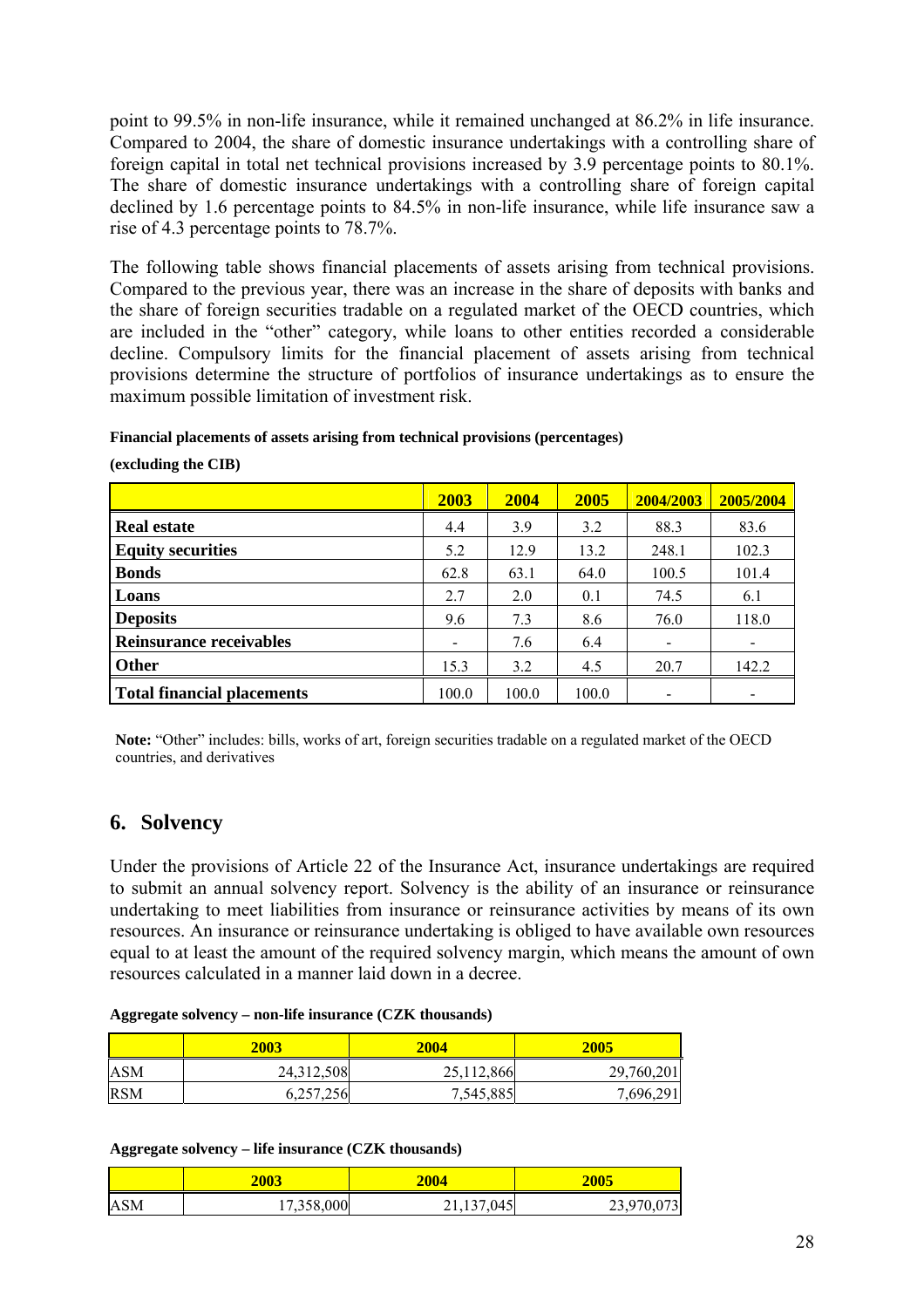| <b>RSM</b><br>6,317,004 | 6.424.125 | 7,003,784 |
|-------------------------|-----------|-----------|
|-------------------------|-----------|-----------|

\* ASM – available solvency margin

RSM – required solvency margin

The following two tables show the number of insurance undertakings by solvency margin, broken down into non-life insurance and life insurance undertakings. The percentage shows the ASM/RSM ratio.

#### **Solvency table – non-life insurance**

| <b>Number of insurance</b> |                |                |      |
|----------------------------|----------------|----------------|------|
| undertakings               | 2003           | 2004           | 2005 |
| $< 100\%$                  |                | 0              |      |
| 100%-150%                  |                | 4              |      |
| 150%-200%                  | 3              | $\overline{c}$ |      |
| 200%-250%                  | 3              | 3              |      |
| 250%-300%                  | 3              |                |      |
| 300%-400%                  | $\overline{c}$ | 3              |      |
| 400%-500%                  | 2              | $\overline{2}$ | 3    |
| $> 500\%$                  | 16             | 15             |      |
| Total                      | 30             | 30             | 30   |

In 2005, one insurance undertaking recorded insufficient solvency. The underlying reason was of a technical nature – the insurance undertaking failed to take advantage of the transitional provision of Article II(6) of Act No. 39/2004 Coll. and failed to apply to the supervisor for an extension of the time limit for the application of Article 22(2) of Act No. 363/1999 Coll., as amended (the Act stipulates a new, considerably higher, amount of the guarantee fund as from 2005). The insurance undertaking subsequently complied with the required solvency margin by increasing its capital funds.

| <b>Number of insurance</b><br>undertakings | 2003           | <b>2004</b>    | 2005 |
|--------------------------------------------|----------------|----------------|------|
| $< 100\%$                                  |                |                |      |
| 100%-150%                                  | 6              | 4              |      |
| 150%-200%                                  |                |                |      |
| 200%-250%                                  |                | 4              |      |
| 250%-300%                                  | $\overline{2}$ |                |      |
| 300%-400%                                  | 3              | $\overline{c}$ |      |
| 400%-500%                                  |                |                |      |
| $> 500\%$                                  | 3              | 4              |      |
| Total                                      |                |                |      |

### **Solvency table – life insurance**

# **7. Motor Third Party Liability Insurance**

Motor third party liability insurance (MTPL) accounts for the largest share in non-life insurance premiums written (30%). It is regulated by Act No. 168/1999 Coll., on Compulsory Motor Vehicle Liability Insurance, as amended.

The number of insurance undertakings offering MTPL insurance remained unchanged compared to the previous year. At the end of 2005, 8 insurance undertakings were providing MTPL insurance (Annex 7). Compared to 2004, the number of insured vehicles increased by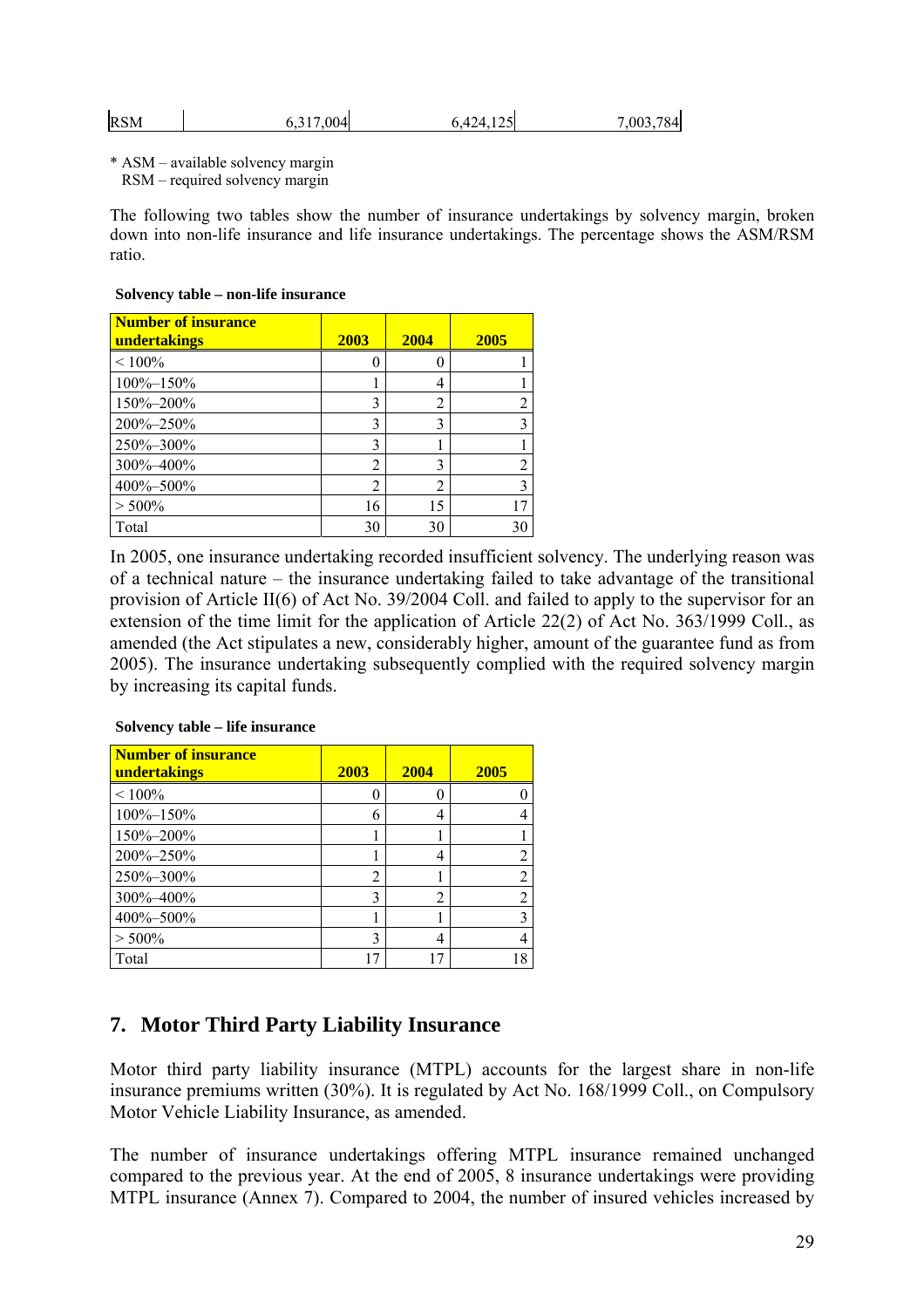2.8%, gross premiums written rose by 5.2% to CZK 21.7 billion and claim settlement costs grew by 4.4% to CZK 9.8 billion.

|                                              | <b>Number of insured</b><br>vehicles |                        | <b>Gross premiums</b><br>written |                     | <b>Claim settlement costs</b> |                     |
|----------------------------------------------|--------------------------------------|------------------------|----------------------------------|---------------------|-------------------------------|---------------------|
| <b>Insurance undertaking</b>                 | No.                                  | <b>Share</b><br>$($ %) | CZK<br>millions                  | <b>Share</b><br>(%) | CZK<br>millions               | <b>Share</b><br>(%) |
| Allianz pojišťovna, a. s.                    | 55,052                               | 10.2                   | 2,637                            | 12.1                | 1,425                         | 14.6                |
| Česká podnikatelská pojišťovna, a. s.        | 562,407                              | 10.3                   | 2,295                            | 10.6                | 931                           | 9.6                 |
| Česká pojišťovna, a. s.                      | 2,378,024                            | 43.5                   | 8,930                            | 41.1                | 4,046                         | 41.5                |
| ČSOB Pojišťovna a. s., člen holdingu<br>ČSOB | 217,254                              | 4.0                    | 852                              | 3.9                 | 383                           | 3.9                 |
| Generali Pojišťovna a. s.                    | 254,286                              | 4.7                    | 990                              | 4.6                 | 357                           | 3.7                 |
| Kooperativa, pojišťovna, a. s.               | 1,384,860                            | 25.4                   | 5,468                            | 25.2                | 2,372                         | 24.3                |
| Triglav pojišťovna, a. s.                    | 28,602                               | 0.5                    | 127                              | 0.6                 | 36                            | 0.4                 |
| UNIQA pojišťovna, a. s.                      | 80,233                               | 1.5                    | 438                              | 2.0                 | 201                           | 2.1                 |
| <b>Total</b>                                 | 5,462,718                            | 100.0                  | 21,737                           | 100.0               | 9,751                         | 100.0               |

**MTPL statistics by insurance undertaking as of 31 December 2005** 

# **8. Accounting and Auditing**

Under Article 24 of the Insurance Act, an insurance or reinsurance undertaking is required to keep accounts of the state and movements of assets and liabilities, expenses and incomes, and profit or loss in accordance with Act No. 563/1991 Coll., on Accounting, as amended. The auditor examines the annual accounts of an insurance or reinsurance undertaking and submits a written report thereon to the CNB. At any time in the course of activity of an insurance or reinsurance undertaking, the CNB is authorised to request examination of the audit by an auditor appointed by the CNB if there are reasons for doubts as to the correctness of the initial audit or if this is required due to the deteriorating financial performance of an insurance or reinsurance undertaking. The costs of this audit are borne by the auditor of the initial audit. The CNB covers these costs only if this audit does not confirm the reasons for which the CNB questioned the correctness of the initial audit. The auditors of the individual domestic insurance undertakings for the period 2003–2005 are listed in Annex 38. The auditors' reports for all domestic insurance undertakings were issued without qualification in 2005.

On 1 January 2005, one domestic insurance undertaking started to keep accounts and compiled its 2005 annual accounts in line with International Accounting Standards (IFRS/IAS). This duty was established under Act No. 563/1991 Col, on Accounting, as amended, based on the fact that such insurance undertaking issued securities listed on a regulated securities market in Member States of the European Union in the specified period. Other domestic insurance undertakings are required to keep accounts in line with Czech accounting standards.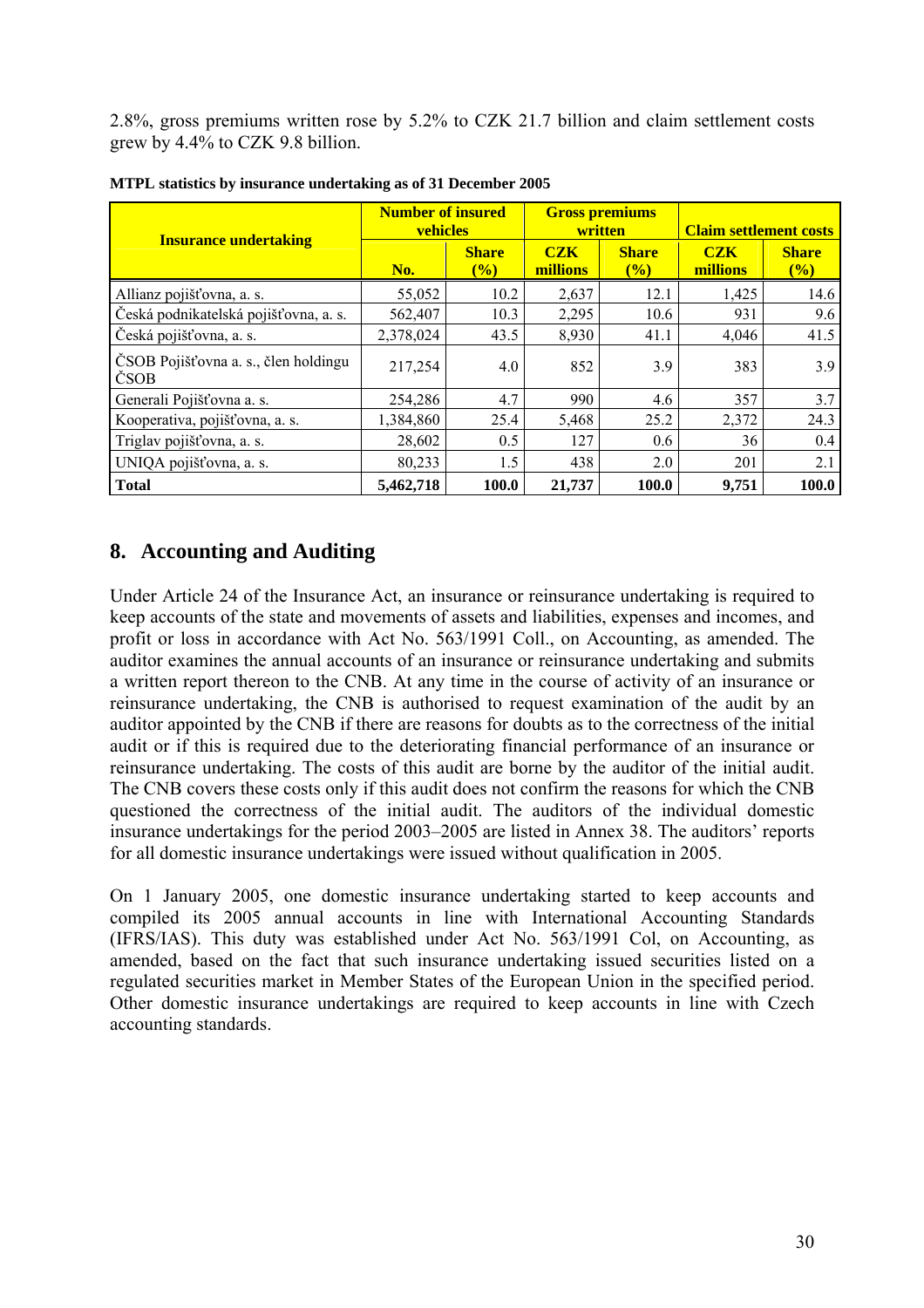### **LIST OF ANNEXES**

#### Annex No.

- Overview of Selected Insurance Legislation
- Overview of EU Directives Related to Insurance
- List of Insurance Undertakings with their Registered Offices in the Czech Republic as of 31 December 2005
- List of Branches of Insurance Undertakings from EU Countries as of 31 December 2005
- Business in the EU under the Freedom to Provide Services as of 31 December 2005 List of Insurance Undertakings with their Registered Offices in the Czech Republic with Authorisation to Carry on
- under the Freedom to Provide Services as of 31 December 2005 Insurance Undertakings and Branches from the EU with Authorisation to Carry on Business in the Czech Republic
- December 2005 List of Insurance Undertakings Licensed to Carry on MTPL Insurance According to Act No. 168/1999 Coll., as of 31
- Act No. 159/1999 Coll., as of 31 December 2005 List of Insurance Undertakings Licensed to Carry on Tour Operators Bankruptcy Suretyship Insurance According to
- Independent Loss Adjusters as of 31 December 2005 List of Insurance Undertakings Authorised to Carry on Educational Activities for Insurance Intermediaries and
- List of Insurance Undertakings Licensed to Carry on Reinsurance Activities as of 31 December 2005
- Classes as of 31 December 2005 List of Insurance Undertakings with their Registered Offices in the Czech Republic Licensed to Carry on Insurance
- List of Branches of Insurance Undertakings from EU Countries Licensed to Carry on Insurance Classes as of 31
- December 2005
- List of Insurance Classes and Groups of Insurance Classes
- Number of Insurance Undertakings Operating in the Czech Republic (By Licensed Insurance Classes) Number of Insurance Undertakings with their Registered Offices in the Czech Republic (By Licensed Insurance
- Classes)
- Number of Branches of Insurance Undertakings from EU Countries (By Licensed Insurance Classes)
- Number of Insurance Undertakings in Life Insurance Market (By Origin of Capital)
- Number of Insurance Undertakings in Non-Life Insurance Market (By Origin of Capital)
- Number of Insurance Undertakings (By Origin of Capital)
- Number of Insurance Undertakings with Controlling Share of Foreign Capital
- Average Amount of Registered Capital
- List of Insurance Undertakings with Foreign Shareholders as of 31 December 2005
- List of Insurance Undertakings with 100% Czech Capital as of 31 December 2005
- Gross Premiums Written
- Rate of Growth of Premiums Written Compared to the Previous Period
- Shares of Life Insurance and Non-Life Insurance in Total Premiums Written
- Share of Premiums Written in Gross Domestic Product
- Market Shares of Individual Insurance Undertakings by Premiums Written as of 31 December 2005
- Claim Settlement Costs
- Rate of Growth of Claim Settlement Costs
- Claim Settlement Costs as of 31 December 2005
- 2005 Comparison of Insurance Market Shares By Premiums Written and Claim Settlement Costs as of 31 December
- Net Technical Provisions from 1995 to 2005
- Rate of Growth of Net Technical Provisions
- Structure of Financial Placements of Assets Arising from Technical Provisions from 1995 to 2005
- Balance Sheet of Insurance Undertakings as of 31 December 2005
- Profit and Loss Account of Insurance Undertakings as of 31 December 2005
- List of Insurance Undertakings and their Auditors from 2003 to 2005
- List of Administrators and Liquidators of Insurance Companies as of 31 December 2005

Note: Where the annexes mention insurance undertakings without further specification, these mean domestic undertakings and branches of insurance undertakings from EU/EEA countries.

For the branches Atradius Credit Insurance N.V., organizační složka and XL INSURANCE COMPANY LIMITED, organizační složka, unaudited data are used.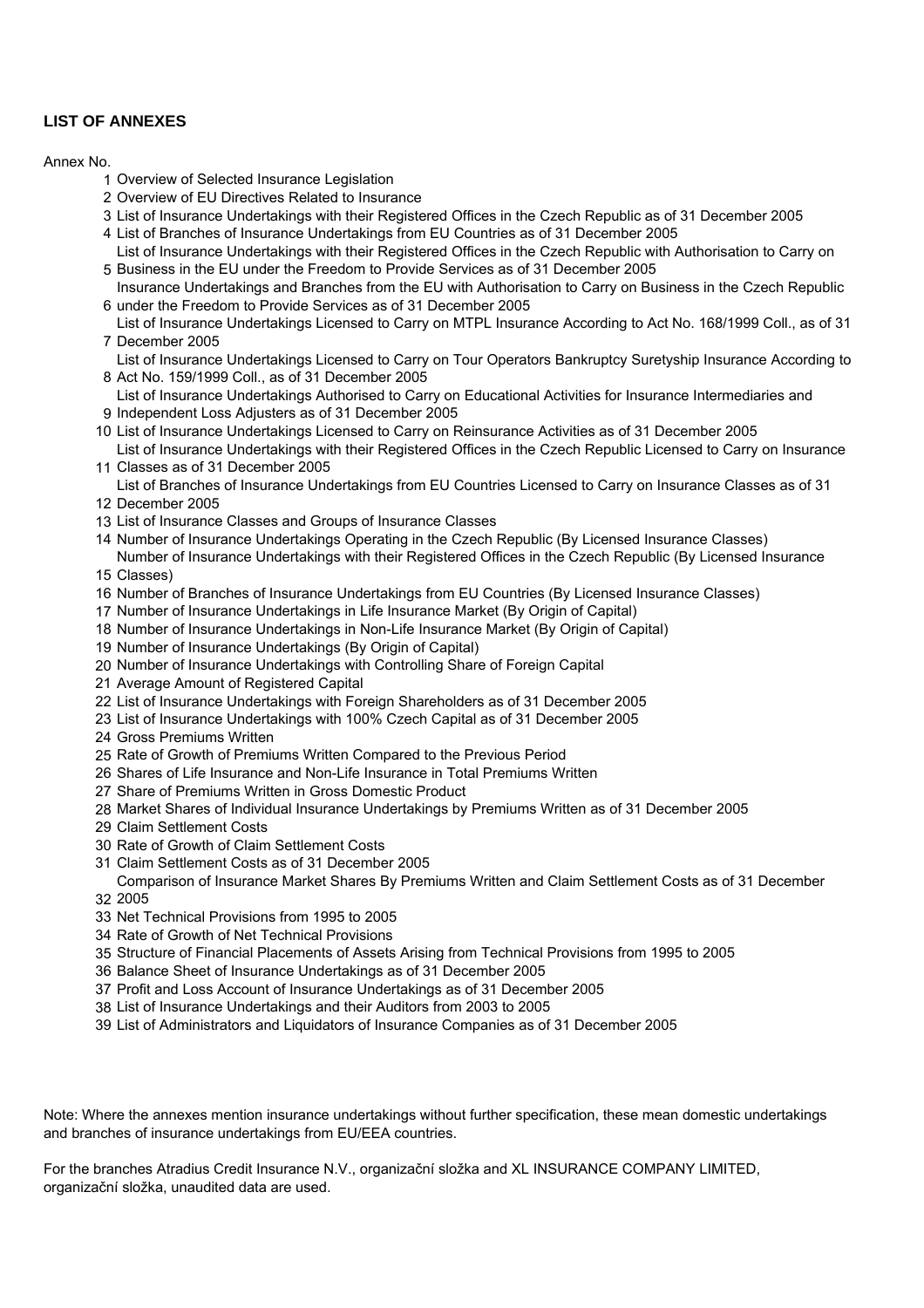## **Overview of Selected Insurance Legislation**

| 1.               | 40/1964 Coll., Civil Code                                                                                                                                                |
|------------------|--------------------------------------------------------------------------------------------------------------------------------------------------------------------------|
| $\overline{2}$ . | 65/1965 Coll., Labour Code                                                                                                                                               |
| 3.               | 200/1990 Coll., Act on Offences                                                                                                                                          |
| 4.               | 513/1991 Coll., Commercial Code                                                                                                                                          |
| 5.               | 552/1991 Coll., Act on State Inspection                                                                                                                                  |
| 6.               | 563/1991 Coll. Act on Accounting, as amended                                                                                                                             |
| 7.               | 591/1992 Coll., Securities Act, as amended                                                                                                                               |
| 8.               | 586/1992 Coll., Income Tax Act, as amended                                                                                                                               |
| 9.               | 48/1997 Coll., Act on Public Health Insurance and Amending Certain Related Acts                                                                                          |
| 10.              | 159/1999 Coll., Act on Certain Conditions of Business in Tourism and on<br>Amendment to Act No. 40/1964 Coll. the Civil Code                                             |
| 11.              | 168/1999 Coll., Act on Motor Third Party Liability Insurance and Amending Certain<br>Related Acts (MTPL Act)                                                             |
| 12.              | 363/1999 Coll., Act on Insurance and Amending Certain Related Acts (the<br>"Insurance Act"), as amended                                                                  |
| 13.              | 37/2004 Coll., Act on Insurance Contract and on Amendments to Related Acts (the<br>Insurance Contract Act)                                                               |
| 14.              | 38/2004 Coll., Act on Insurance Intermediaries and on Independent Loss Adjusters<br>and on Amendment to the Trades Licensing Act, as amended                             |
| 15.              | 377/2005 Coll., Act on Financial Conglomerates, as amended                                                                                                               |
| 16.              | 57/2006 Coll., Act on the Amendment of Acts in Connection with the Integration of<br><b>Financial Market Supervision</b>                                                 |
| 17.              | 125/1993 Coll., Decree stipulating conditions and rates for ex lege workmen's<br>compensation insurance, as amended                                                      |
| 18.              | 205/1999 Coll., Decree implementing Act no. 168/1999 Coll., as amended                                                                                                   |
| 19.              | 502/2002 Coll., Decree implementing certain provisions of the Accounting Act No.<br>563/1991 Coll., as amended, for accounting units operating as insurance<br>companies |
| 20.              | 303/2004 Coll., Decree implementing certain provisions of the Insurance Act, as<br>amended                                                                               |
| 21.              | 582/2004 Coll., Decree implementing certain provisions of the Act on Insurance<br>Intermediaries and on Independent Loss Adjusters, as amended                           |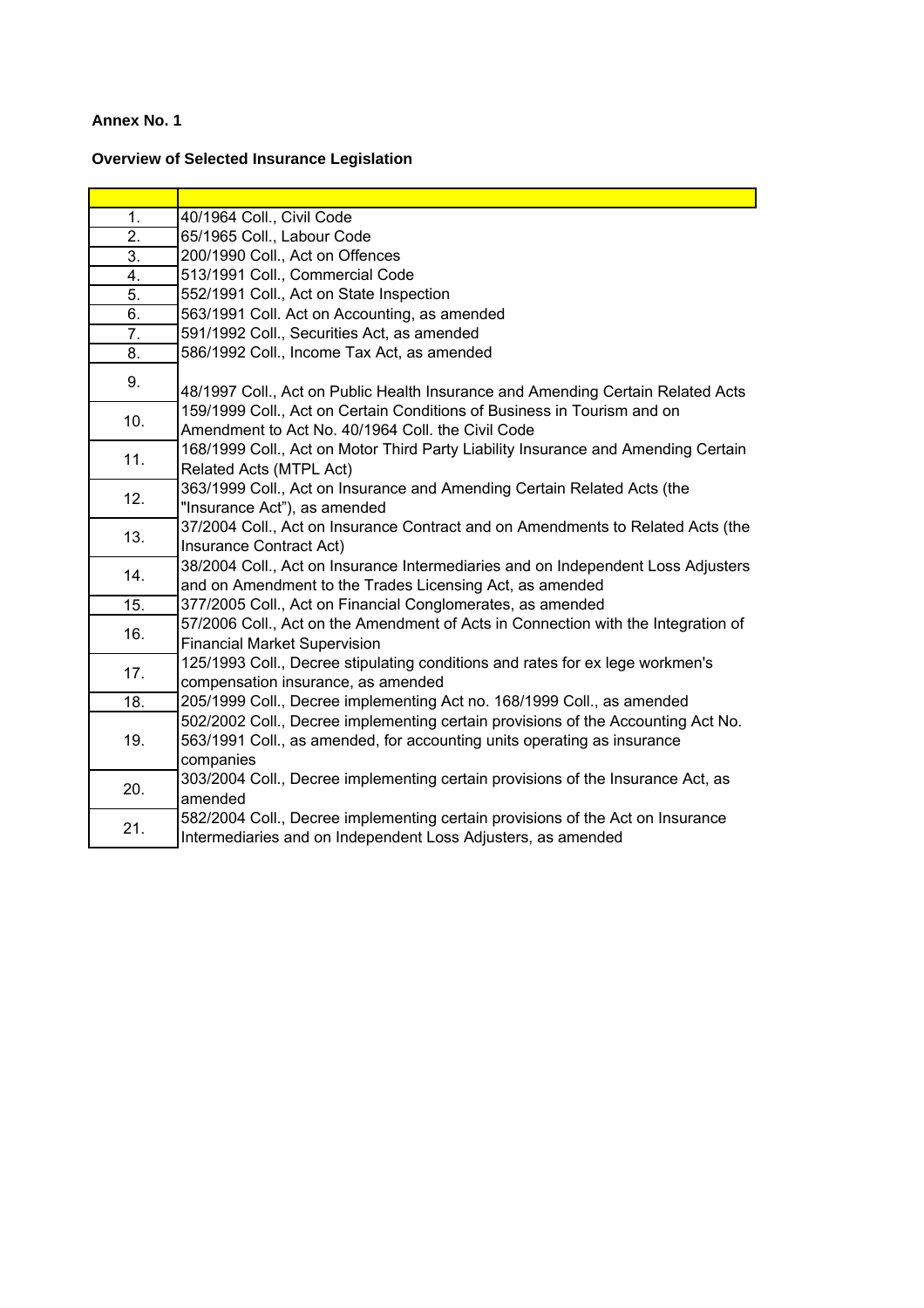1.

#### **Overview of EU Directives Related to Insurance**

Council Directive 72/166/EEC of 24 April 1972 on the approximation of the laws of Member States relating to insurance agains civil liability in respect of the use of motor vehicles, and to the enforcement of the obligation to insure against such liability (31972L0166)

- 2. First Council Directive 73/239/EEC of 24 July 1973 on the coordination of laws, regulations and administrative provisions relating to the taking up and pursuit of the business of direct insurance other than life assurance (31973L0239)
- 3. Council Directive 76/580/EEC of 29 June 1976 amending Directive 73/239/EEC on the coordination of laws, regulations and administrative provisions relating to the taking up and pursuit of the business of direct insurance other than life assurance (31976L0580)
- 4. Council Directive 77/92/EEC of 13 December 1976 on measures to facilitate the effective exercise of freedom of establishment and freedom to provide services in respect of the activities of insurance agents and brokers (ex ISIC Group 630) and, in particular, transitional measures in respect of those activities (31977L0092)
- 5. Council Directive 78/473/EEC of 30 May 1978 on the coordination of laws, regulations and administrative provisions relating to Community co-insurance (31978L0473)
- 6. Second Council Directive 84/5/EEC of 30 December 1983 on the approximation of the laws of the Member States relating to insurance against civil liability in respect of the use of motor vehicles (31984L0005)
- 7. Council Directive 84/641/EEC of 10 December 1984 amending First Directive 73/239/EEC on the coordination of laws, regulations and administrative provisions relating to the taking up an pursuit of the business of direct insurance other than life assurance (31984LO641)
- 8. Council Directive 87/343/EEC of 22 June 1987 amending, as regards credit insurance and suretyship insurance, First Directive 73/ 239/EEC on the coordination of laws, regulations and administrative provisions relating to the taking-up and pursuit of the business of direct insurance other than life assurance (31987LO343)
- 9. Council Directive 87/344/EEC of 22 June 1987 on the coordination of laws, regulations and administrative provisions relating to legal expenses insurance (31987L0344)
- 10. Second Council Directive 88/357/EEC of 22 June 1988 on the coordination of laws, regulations and administrative provisions relating to direct insurance other than life assurance and laying down provisions to facilitate the effective exercise of freedom to provide services and amending Directive 73/239/EEC (31988L0357)
- 11. Third Council Directive 90/232/EEC of 14 May 1990 on the approximation of the laws of Member states relation to insurance against civil liability in respect of the use of motor vehicles (31990L0232)
- $12.2$ Council Directive 90/618/EEC of 8 November 1990 amending directives 73/239/EEC and 88/357/EEC on the coordination of laws, regulations and administrative provisions relating to insurance other than life assurance relating to insurance against liability in respect of the use of motor vehicles (31990LO618)
- 13. Commission Recommendation 92/48/EEC of 18 December 1991on insurance intermediaries (31992H0048) 14. Council Directive 92/49/EEC of 18 June 1992 on the coordination of laws, regulations and administrative provisions relating to direct insurance other than life assurance and amending Directives 73/239/EEC and 88/357/EEC (third non-life insurance Directive) (31992L0049)
- 15. Commission Regulation (EEC) No. 3932/92 of 21 December 1992 on the application of Article 85 (3) of the Treaty to certain categories of agreements, decisions and concerted practices in the insurance sector (31992R3932)
- 16. European Parliament and Council Directive 95/26/EC of 29 June 1995 amending Directives 77/780/EEC and 89/646/EEC in the field of credit institutions, Directives 73/239/EEC and 92/49/EEC in the field of non- life insurance, Directives 79/267/EEC and 92/96/EEC in the field of life assurance, Directive 93/22/EEC in the field of investment firms and Directive 85/611/EEC in the field of undertakings for collective investment in transferable securities (Ucits), with a view to reinforcing prudential supervision (31995L0026)
- 17. Directive 98/78/EC of the European Parliament and of the Council of 27 October 1998 on the supplementary supervision of insurance undertakings in an insurance group (31998L0078)
- 18. Directive 2000/26/EC of the European Parliament and of the Council of 16 May 2000 on the approximation of the laws of the Member States relating to insurance against civil liability in respect of the use of motor vehicles and amending Council Directives 73/239/EEC and 88/357/EEC (Fourth motor insurance Directive) (32000L0026)
- 19. Directive 2001/17/EC of the European Parliament and of the Council of 19 March 2001 on the reorganisation and winding-up o insurance undertakings (32001L0017)
- 20. Directive 2002/13/EC of the European Parliament and of the Council of 5 March 2002 amending Council Directive 73/239/EEC as regards the solvency margin requirements for non-life insurance undertakings
- 21. Directive 2002/65/EC of the European Parliament and of the Council of 23 September 2002 concerning the distance marketing of consumer financial services and amending Council Directive 90/619/EEC and Directives 97/7/EC and 98/27/EC (32002L0065)
- 22. Directive 2002/83/EC of the European Parliament and of the Council of 5 November 2002 concerning life assurance (32002L0083)
- 23. Directive 2002/87/EC of the European Parliament and of the Council of 16 December 2002 on the supplementary supervision of credit institutions, insurance undertakings and investment firms in a financial conglomerate and amending Council Directives 73/239/EEC, 79/267/EEC, 92/49/EEC, 92/96/EEC, 93/6/EEC and 93/22/EEC, and Directives 98/78/EC and 2000/12/EC of the European Parliament and of the Council (32002l0087)
- 24. Directive 2002/92/EC of the European Parliament and of the Council of 9 December 2002 on insurance mediation (32002L0092)
- 25. Council Directive 2004/113/EC of 13 December 2004 implementing the principle of equal treatment between men and women in the access to and supply of goods and services
- 26. Directive 2005/14/EC of the European Parliament and of the Council of 11 May 2005 amending Council Directives 72/166/EEC, 84/5/EEC, 88/357/EEC and 90/232/EEC and Directive 2000/26/EC of the European Parliament and of the Council relating to insurance against civil liability in respect of the use of motor vehicles
- 27. Directive 2005/68/EC of the European Parliament and of the Council of 16 November 2005 on reinsurance and amending council directives 73/239/EEC, 92/49/EEC as well as directives 98/78/EC and 2002/83/EC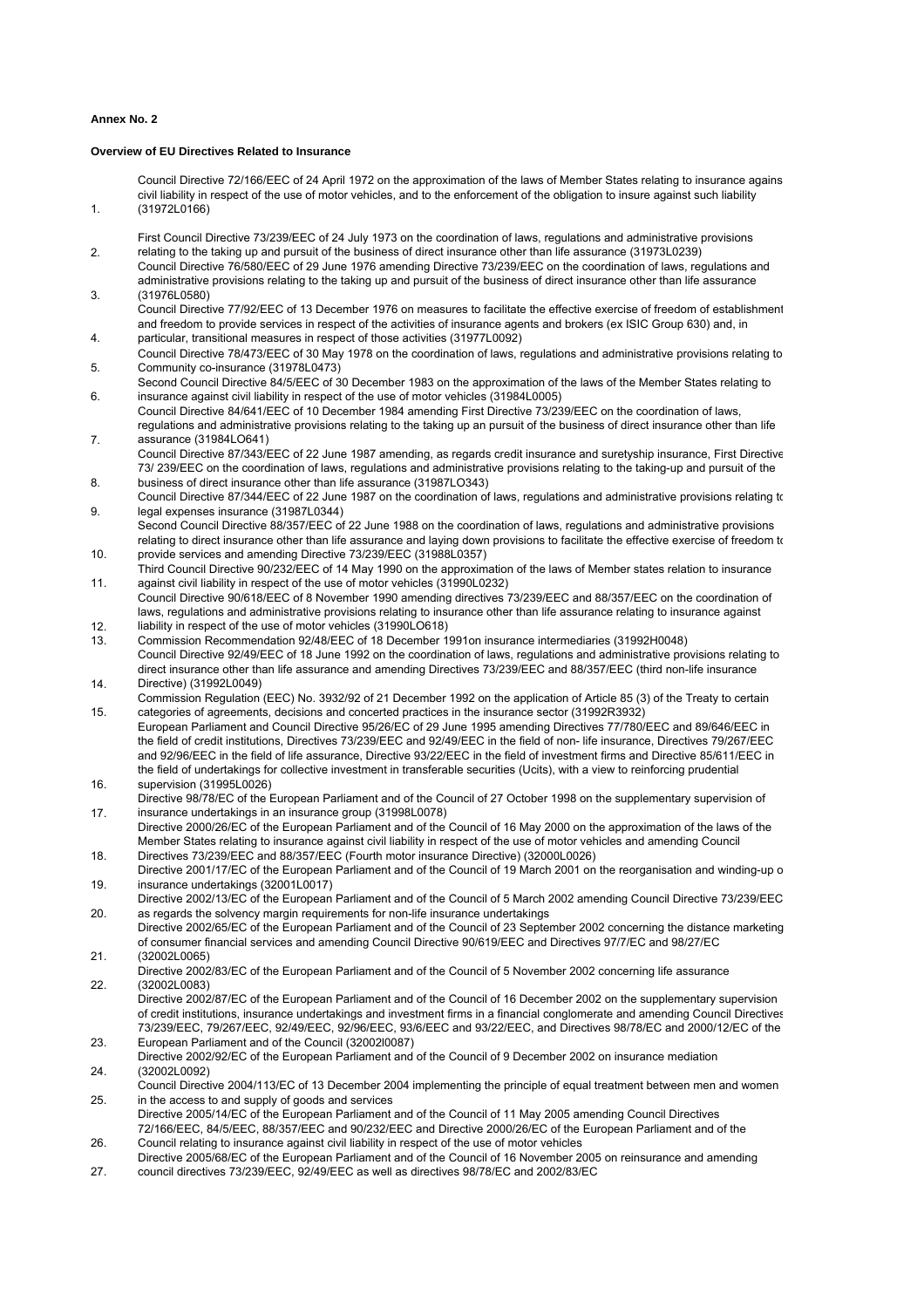**List of Insurance Undertakings with their Registered Offices in the Czech Republic as of 31 December 2005** 

| <b>Line</b> | <b>Commercial name</b>                               | <b>Address</b>                              |
|-------------|------------------------------------------------------|---------------------------------------------|
| 1.          | AEGON Pojišťovna, a. s.                              | Na Pankráci 26/322, 140 00, Praha 4         |
| 2.          | AIG CZECH REPUBLIC pojišťovna, a.s.                  | V Celnici 1031/4, 110 00 Praha 1            |
| 3.          | Allianz pojišťovna, a.s.                             | Ke Štvanici 656/3, 186 00, Praha 8          |
| 4.          | Aviva životní pojišťovna, a.s.                       | Londýnská 41, 120 21 Praha 2                |
| 5.          | Cestovní pojišťovna ADRIA Way družstvo               | Mírové náměstí 3d/519, 703 00 Ostrava       |
| 6.          | Česká podnikatelská pojišťovna, a.s.                 | Budějovická 5/64, 140 00 Praha 4            |
| 7.          | Česká pojišťovna a.s.                                | Na Pankráci 121, 140 21 Praha 4             |
| 8.          | Česká pojišťovna ZDRAVÍ a.s.                         | Litevská 1174/8, 100 00 Praha 10            |
| 9.          | ČSOB Pojišťovna, a.s., člen holdingu ČSOB            | Masarykovo náměstí 1458, 532 18 Pardubice   |
|             | 10. D.A.S. pojišťovna právní ochrany, a.s.           | Benešovská 40, 101 00 Praha 10              |
| 11.         | Euler Hermes Čescob, úvěrová pojišťovna, a.s.        | Molákova 576/11, 186 00 Praha 8             |
|             | 12. Evropská Cestovní Pojišťovna, a.s.               | Kozí 5/916, P.O.BOX 809, 111 21 Praha 1     |
|             | 13. Exportní garanční a pojišťovací společnost, a.s. | Vodičkova 34/701, P.O.BOX 6, 111 21 Praha 1 |
|             | 14. Generali Pojišťovna a.s.                         | Bělehradská 132, 120 84 Praha 2             |
|             | 15. HALALI, všeobecná pojišťovna, a.s.               | Jungmanova 32/25, 117 18 Praha 1            |
|             | 16. Hasičská vzájemná pojišťovna a.s.                | Římská 45, 120 00 Praha 2                   |
| 17.         | Komerční pojišťovna, a.s.                            | Karolinská 1/650, 186 00 Praha 8            |
|             | 18. Komerční úvěrová pojišťovna EGAP, a.s.           | Vodičkova 34/701, P.O.BOX 6, 111 21 Praha 1 |
|             | 19. Kooperativa, pojišťovna, a.s.                    | Templová 747, 110 01 Praha 1                |
|             | 20. MAXIMA pojišťovna, a.s.                          | Na dlouhém lánu 508/41, 160 00 Praha 6      |
|             | 21. Nationale-Nederlanden pojišťovna, a.s.           | U Prašné brány, Praha 1                     |
|             | 22. POJIŠŤOVNA CARDIF PRO VITA, a.s.                 | Na Rybníčku 1329/5, 120 00 Praha 2          |
|             | 23. Pojišťovna České spořitelny, a.s.                | náměstí Republiky 115, 530 02 Pardubice     |
|             | 24. Pojišťovna Slavia a.s.                           | Ve Struhách 27/1076, 160 00 Praha 6         |
| 25.         | Pojišťovna VZP, a.s.                                 | Jankovcova 1566/2b, 170 04, Praha 7         |
| 26.         | PRVNÍ AMERICKO - ČESKÁ POJIŠŤOVNA, a.s.              | V Celnici 1028/10, 117 21 Praha 1           |
|             | angl. FIRST AMERICAN CZECH INSURANCE COMPANY         |                                             |
| 27.         | Servisní pojišťovna a.s.                             | tř. T. Bati 627, 763 02 Zlín                |
|             | 28. Triglav pojišťovna, a.s.                         | Novobranská 1, 602 00 Brno                  |
|             | 29. UNIQA pojišťovna, a.s.                           | Bělohorská 19, 160 12 Praha 6               |
| 30.         | VICTORIA VOLKSBANKEN pojišťovna, a.s.                | Francouzská 28, 120 00 Praha 2              |
| 31.         | Vitalitas pojišťovna, a.s.                           | Fügnerovo nám. 2, 120 00, Praha 2           |
|             | 32. Winterthur pojišťovna, a.s. *                    | Lazarská 13/8, 120 00 Praha 2               |
|             | 33. Wüstenrot, životní pojišťovna, a.s.              | nám. Kinských 602/2, 150 00 Praha 5         |

Note: \* until 31 December 2005 CREDIT SUISSE LIFE & PENSIONS POJIŠŤOVNA A.S.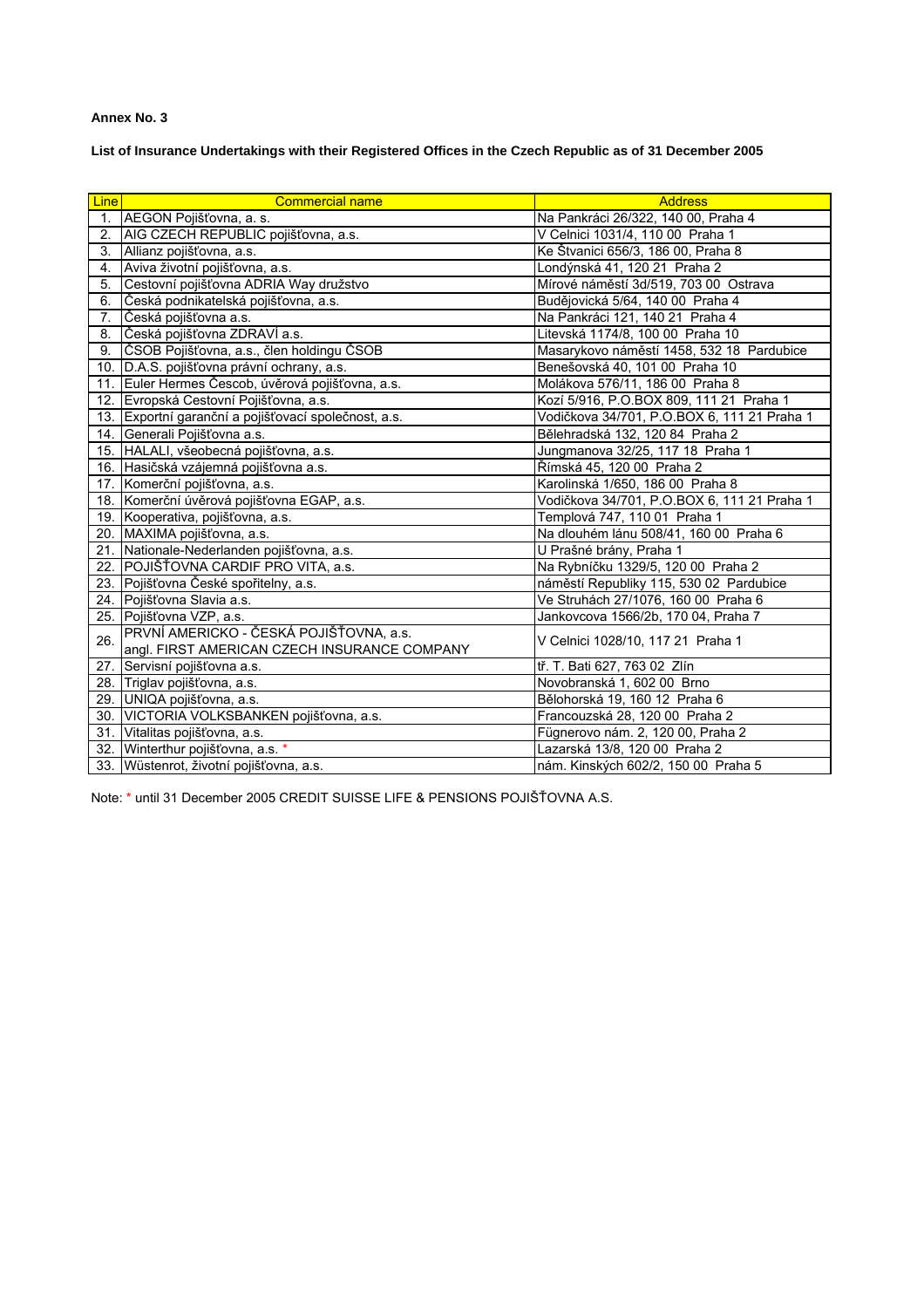#### **List of Branches of Insurance Undertakings from EU Countries as of 31 December 2005**

| <b>Line</b>      | <b>Commercial name</b>                                                                         | <b>Address</b>                         | Founder                                                          | Domicile of the<br>founder |
|------------------|------------------------------------------------------------------------------------------------|----------------------------------------|------------------------------------------------------------------|----------------------------|
|                  | Atradius Credit Insurace N. V., organizační složka                                             | Sokolovská 100/94, 186 00<br>Praha 8   | Atradius Credit Insurance N. V.                                  | Netherlands                |
| 2.               | CG Car-Garantie Versicherungs-Aktiengesellschaft<br>organizační složka pro Českou republiku    | Radimova 2342/36, Praha 6              | CG Car-Garantie Versicherungs-<br>Aktiengesellschaft             | Germany                    |
| 3.               | Erste n.oe. Brandschaden - Versicherungsaktiengesellschaft<br>organizační složka pro ČR        | Hybešova 42, Brno 2                    | Erste n.oe. Brandschaden -<br>Versicherungsaktiengesellschaft    | Austria                    |
| $\overline{4}$ . | GERLING - Konzern Všeobecná pojišťovací akciová<br>společnost - organizační složka             | Jugoslávská 29/620, 120 00<br>Praha 2  | GERLING - Konzern Allgemeine<br>Versicherungs-Aktiengesellschaft | Germany                    |
| 5                | Gothaer Allgemeine Versicherung Aktiengesellschaft,<br>organizační složka pro Českou republiku | Radimova 36/2342, 169 00<br>Praha 6    | Gothaer Allgemeine Versicherung<br>Aktiengesellschaft            | Germany                    |
| 6.               | HDI Industrie Versicherung AG, organizační složka                                              | V Jámě 639/12, 110<br>00 Praha 1       | HDI Industrie Versicherung AG                                    | Germany                    |
| 7.               | ING Životná poisťovňa, a.s., pobočka pro Českou republiku                                      | Nádražní 344/25, Praha 5               | ING Životná poisťovňa, a.s.                                      | Slovakia                   |
| 8.               | Nationale-Nederlanden životní pojišťovna                                                       | Nádražní 344/25 150 00<br>Praha 5      | Nationale-Nederlanden<br>Levensverzekering Maatschappij<br>N.V.  | <b>Netherlands</b>         |
| 9.               | Coface Austria Kreditversicherung AG *                                                         | Seifertova ul. 9, 130 00<br>Praha 2    | Österreichesche Kreditversicherung<br>Coface AG - Rakousko       | Austria                    |
| 10.              | QBE poisťovňa, a.s., pobočka                                                                   | Na Příkopě 31, 110 00<br>Praha 1       | QBE poisťovňa, a.s                                               | Slovakia                   |
|                  | 11. Wüstenrot pojišťovna, pobočka pro Českou republiku                                         | Nám. Kinských 602/2, Praha<br>5        | Wüstenrot poisťovňa, a.s.                                        | Slovakia                   |
| 12.              | XL INSURANCE COMPANY LIMITED, organizační složka                                               | Karlovo náměstí 10, 120 00,<br>Praha 2 | <b>XL INSURANCE COMPANY</b><br>LIMITED                           | United Kingdom             |

Note: \* until 19 December 2005 Österreichische Kreditversicherung Coface AG - Rakousko; unincorporated as from 23 June 2006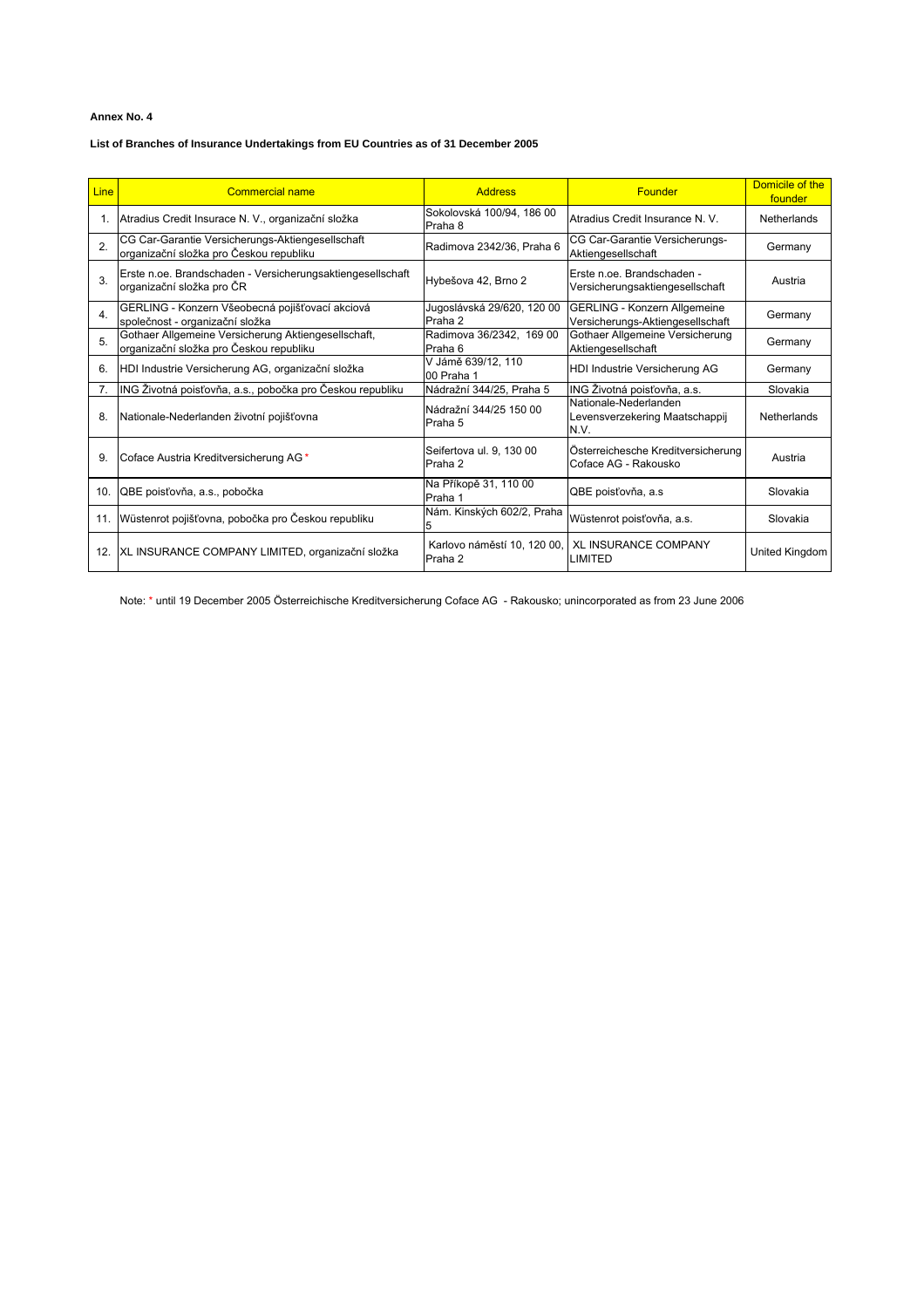**List of Insurance Undertakings with their Registered Offices in the Czech Republic with Authorisation to Carry on Business in the EU under the Freedom to Provide Services as of 31 December 2005** 

| Line | <b>Commercial name</b>                           | <b>EU and EEA countries in which</b><br>authorised to carry on business<br>under the freedom to provide<br>services                  | Insurance classes and groups as defined in Annex to Act No.<br>363/1999 Coll.                               |
|------|--------------------------------------------------|--------------------------------------------------------------------------------------------------------------------------------------|-------------------------------------------------------------------------------------------------------------|
| 1.   | AIG CZECH REPUBLIC<br>pojišťovna, a.s.           | all EU countries                                                                                                                     | B 1; 2; 7; 8; 9; 13; 16;, 17; 18.                                                                           |
| 2.   | Allianz pojišťovna, a.s.                         | all EU and EEA countries                                                                                                             | A 1 - A 6; B 1 - B 13; 15; 16; 18                                                                           |
| 3.   | Česká podnikatelská pojišťovna                   | Slovakia                                                                                                                             | A 1; 2; 3; 4; 6; Ca)                                                                                        |
| 4.   | Česká pojišťovna, a. s.                          | all EU countries                                                                                                                     | B 1-10; 10b) a c); 11 -16; 18                                                                               |
|      | Česká pojišťovna, a. s.                          | Poland, Slovakia                                                                                                                     | A 1 - 6; B 1 - 10; 10b) a c); 11 - 16; 18                                                                   |
| 5.   | ČSOB Pojišťovna, a.s.                            | all EU countries                                                                                                                     | A 1 - A 6; B 1 - 9, 10 b) a c), 11, 12, 13, 15, 16, 18                                                      |
| 6.   | Euler Hermes Čescob, úvěrová<br>pojišťovna, a.s. | Belgium, Estonia, France, Italy,<br>Lithuania, Latvia, Luxembourg,<br>Hungary, Germany,<br>Netherlands, Poland, Austria,<br>Slovakia | B 14, B 15 a)                                                                                               |
| 7.   | Evropská cestovní pojišťovna, a.s.               | Poland, Slovakia                                                                                                                     | <b>B</b> 18                                                                                                 |
| 8.   | Komerční pojišťovna, a.s.                        | Slovakia                                                                                                                             | B 1; 2; 7; 9; 13 a) a d); 18.                                                                               |
| 9.   | Kooperativa, pojišťovna, a.s.                    | Germany, Poland, Austria,<br>Slovakia                                                                                                | A 1 - A 6; B 1 - B 18.                                                                                      |
| 10.  | MAXIMA pojišťovna, a.s.                          | Slovakia                                                                                                                             | <b>B</b> 16                                                                                                 |
| 11.  | Pojišťovna Slavia, a.s.                          | Slovakia, Italy                                                                                                                      | B 1 a), b), d); 3 a); 5; 6 a); 7; 8 a), b), c), d), f); 9; 10 c); 13 a),<br>c), d); $16 d$ , e), j), $18 d$ |
| 12.  | UNIQA pojišťovna, a.s.                           | Hungary, Poland, Slovakia                                                                                                            | B 1; 2; 3; 7; 8; 9; 13; 15; 16; 17; 18                                                                      |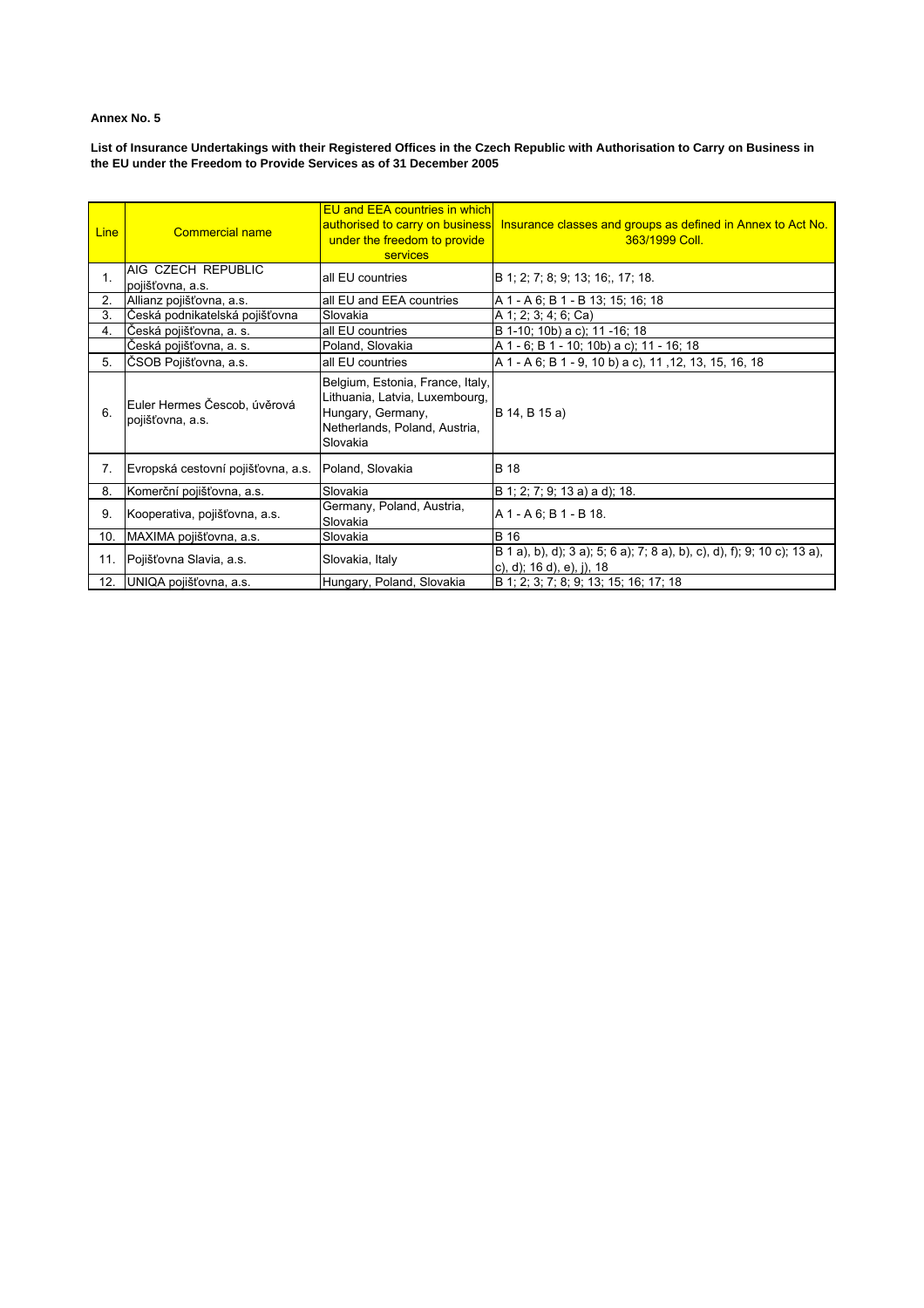**Insurance Undertakings and Branches from the EU with Authorisation to Carry on Business in the Czech Republic under the Freedom to Provide Services as of 31 December 2005** 

| <b>Line</b> | Commercial name                                                                     | Registered Office of Applicant's Parent   Domicile of Applicant's Parent<br>Company | Company            | <b>Class</b> |
|-------------|-------------------------------------------------------------------------------------|-------------------------------------------------------------------------------------|--------------------|--------------|
| 1.          | <b>AGF Belgium Insurance</b>                                                        | Rue de Leaken 35, 1000 Brussels                                                     | Belgium            | N            |
| 2.          | Cigna Europe Insurance Company S. A.                                                | Avenue de Cortenbergh 52, 1000 Brussels                                             | Belgium            | N            |
| 3.          | Ducroire SA                                                                         | Rue Montoyer 3, 1000 Brussels                                                       | Belgium            | N            |
|             | <b>EMANI</b> (European Mutual Association For Nuclear                               | Avenue Jules Bordet 166/4, B - 1140                                                 |                    |              |
| 4.          | Industry) O.V.V.                                                                    | <b>Brussels</b>                                                                     | Belgium            | N            |
| 5.          | Euler Hermes Credit Insurance Belgium SA                                            | Rue Montoyer 3, 1000 Brussels                                                       | Belgium            | N            |
| 6.          | Chubb Insurance Company of Europe SA                                                | Rue Neerveld 107, 1200 Brussels                                                     | Belgium            | N            |
| 7.          | Inter Partner Assistance                                                            | Rue du trône 98 B9, 1050 Brussles                                                   | Belgium            | N            |
| 8.          | Justitia                                                                            | Plantin en Moretuslei 301, 2140 Antwerpen                                           | Belgium            | N            |
| 9.          | Société Belge d'Assistance Internationale S.A.                                      | Boulevard de la plaine, 9, B-1050                                                   | Belgium            | N            |
| 10.         | Europæiske Rejseforsikring A/S                                                      | Frederiksberg Allé 3, 1790 København V.                                             | Denmark            | N            |
| 11.         | Europæiske Rejseforsikring A/S - UK Branch ETI -<br>International Travel Protection | Frederiksberg Allé 3, 1790 København V.                                             | Denmark            | N            |
| 12.         | GE Frankona Reinsurance A/S                                                         | Østbanegade 135, 2100 Copenhagen Ø                                                  | Denmark            | N            |
| 13.         | International Health Insurance Danmark                                              | Palaegade 8, 1261 Kobenhavn K,                                                      | Denmark            | N            |
|             | Forsikringsaktieselskab                                                             | Denmark                                                                             |                    |              |
| 14.         | M.E.L.E.S.                                                                          | c/o AON Insurance Managers, Overgaden<br>Oven Vandet 8, 1415 København K            | Denmark            | N            |
| 15.         | NSI Forsikring A/S                                                                  | AON Insurance Managers, Overganden<br>Oven Vandet 8, 1415 Copenhagen K,<br>Denmark  | Denmark            | N            |
| 16.         | Tryg Forsikring A/S                                                                 | Klausdalsbrovej 601, 2750 Ballerup                                                  | Denmark            | N            |
| 17.         | <b>AS If Eesti Kindlustus</b>                                                       | Pronski 19, 10124 Tallinn                                                           | Estonia            | N            |
| 18.         | QBE Kindlustuse Eesti AS                                                            | Liivalaia 13/15, Tallin                                                             | Estonia            | N            |
| 19.<br>20.  | Fennia Mutual Insurance Company                                                     | FIN-00017 Fennia                                                                    | Finland<br>Finland | N<br>N       |
| 21.         | If P&C Insurance Company Ltd.<br>IngoNord Insurance Company Ltd.                    | FIN-00025, Finland<br>PL 218, FIN - 00101 Helsinki                                  | Finland            | N            |
| 22.         | Tapiola Corporate Life Insurance Ltd                                                | Revontulentie 7, FI-02010 Tapiola                                                   | Finland            | U            |
| 23.         | Tapiola General Mutual Insurance Company                                            | Revontulentie 7, FI-02010 Tapiola                                                   | Finland            | N            |
| 24.         | Tapiola Mutual Life Assurance Company                                               | Revontulentie 7, FI-02010 Tapiola                                                   | Finland            | U            |
| 25.         | AIG Europe S.A.                                                                     | Tour AIG, 92079 La Défense 2 Cedex                                                  | France             | N            |
| 26.         | AIG Europe S.A. - Belgium Branch                                                    | Tour AIG, 92079 La Défense 2 Cedex                                                  | France             | N            |
| 27.         | AIG Europe S.A. - Denmark Branch                                                    | Tour AIG, 92079 La Défense 2 Cedex                                                  | France             | N            |
| 28.         | AIG Europe S.A. - Finland Branch                                                    | Tour AIG, 92079 La Défense 2 Cedex                                                  | France             | N            |
| 29.         | AIG Europe S.A. - Italy Branch                                                      | Tour AIG, 92079 La Défense 2 Cedex                                                  | France             | N<br>N       |
| 30.<br>31.  | AIG Europe S.A. - Liechtenstein Branch<br>AIG Europe S.A. - Luxembourg Branch       | Tour AIG, 92079 La Défense 2 Cedex<br>Tour AIG, 92079 La Défense 2 Cedex            | France<br>France   | N            |
| 32.         | AIG Europe S.A. - Germany Branch                                                    | Tour AIG, 92079 La Défense 2 Cedex                                                  | France             | N            |
| 33.         | AIG Europe S.A. - Norway Branch                                                     | Tour AIG, 92079 La Défense 2 Cedex                                                  | France             | N            |
| 34.         | AIG Europe S.A. - Austria Branch                                                    | Tour AIG, 92079 La Défense 2 Cedex                                                  | France             | N            |
| 35.         | AIG Europe S.A. - Spain Branch                                                      | Tour AIG, 92079 La Défense 2 Cedex                                                  | France             | N            |
| 36.         | AIG Europe S.A. - Sweden Branch                                                     | Tour AIG, 92079 La Défense 2 Cedex                                                  | France             | N            |
| 37.         | Allianz Marine & Aviation France                                                    | 23/27 rue Notre Dame des Victoires,<br>75002 Paris                                  | France             | N            |
| 38.         | ASSURANCES GENERALES DE FRANCE L.A.R.T.                                             | 87, rue Richelieu, 75113 PARIS CEDEX<br>02, France                                  | France             | N            |
| 39.         | AXA CORPORATE SOLUTIONS ASSURANCE                                                   | 4, RUE Jules Lefebvre, 75426 Paříž<br>CEDEX 09                                      | France             | N            |
| 40.         | <b>AXA France IARD</b>                                                              | 26, rue Drouot 75009 Paris                                                          | France             | N            |
| 41.         | <b>AXA France VIE</b>                                                               | 26, rue Drouot 75009 Paris                                                          | France             | L+N          |
| 42.         | <b>CNP ASSURANCES</b>                                                               | 4, Place Raoul Dautry, 75716 Paříž<br>CEDEX 15                                      | France             | L            |
| 43.         | Compaigne Française d'Assurance pour le<br>Commeerce Extérieur - COFACE             | 12, Cours Michelet, La Défense 10, 92800<br>PUTEAUX, France                         | France             | N            |
| 44.         | Concernant l'entreprise d'assurance                                                 | 4, Place Raoul Dautry, 75716 Paříž<br>CEDEX 15                                      | France             | N            |
| 45.         | <b>EULER HERMES SFAC</b>                                                            | 1, rue Euler, 75715 PARIS CEDEX 08,<br>France                                       | France             | N            |
| 46.         | <b>GAN EUROCOURTAGE IARD</b>                                                        | 8-10, rue d'Astorg - 75008 Paříž, France                                            | France             | N            |
| 47.         | <b>GROUPAMA TRANSPORT</b>                                                           | Le Havre (Seine Maritime), 1, quai George<br>V, 76600 Le Havre                      | France             | N            |
| 48.         | <b>ZURICH ASSURANCES</b>                                                            | 96, RUE Edouard Vaillant, 92300 Levellois-<br>Perret                                | France             | N            |
| 49.         | NOVISTA INSURANCE LIMITED                                                           | 57/63 Line Wall Road                                                                | Gibraltar          | N            |
| 50.         | Petrus Insurance Company Limited                                                    | 28 Irich Town                                                                       | Gibraltar          | N            |
| 51.         | White Rock Insurance (Europe) PCC Limited                                           | Suite 913b, Europort, Gibraltar                                                     | Gibraltar          | N            |
| 52.         | White Rock Insurance (Gibraltar) PCC Limited                                        | Suite 913b, Europort, Gibraltar                                                     | Gibraltar          | N            |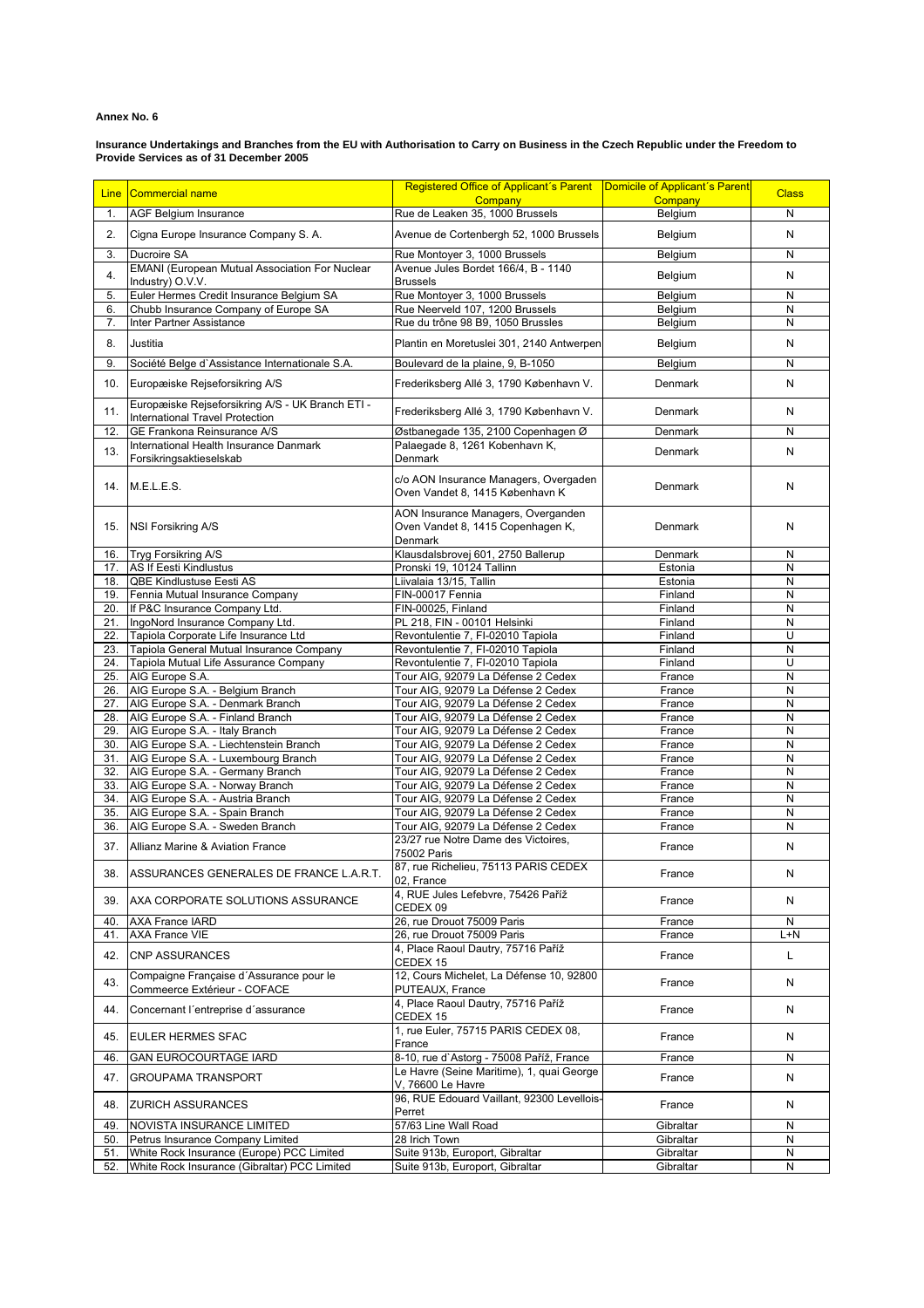| <b>Line</b> | Commercial name                                                | <b>Registered Office of Applicant's Parent</b><br>Company                                                                    | Domicile of Applicant's Parent<br>Company | <b>Class</b> |
|-------------|----------------------------------------------------------------|------------------------------------------------------------------------------------------------------------------------------|-------------------------------------------|--------------|
| 53.         | Acadia International Insurance Limited                         | c/o Aon Insurance Managers (Dublin) Ltd.,<br>33/39 Fitzwilliam Square, Dublin 2                                              | Ireland                                   | N            |
| 54.         | Allianz Worldwide Care Limited                                 | 20D Beckett Way, Park West Business<br>Park, Nangor Road, Dublin 12                                                          | Ireland                                   | N            |
| 55.         | Allied World Assurance Company (Europe) Limited                | 3rd Floor, Georges Quay Plaza, Georges<br>Quay, Dublin 2, Ireland                                                            | Ireland                                   | N            |
| 56.         | Allied World Assurance Company (Europe) Limited<br>(UK Branch) | 3rd Floor, Georges Quay Plaza, Georges<br>Quay, Dublin 2, Ireland                                                            | Ireland                                   | N            |
| 57.         | <b>Alreford Limited</b>                                        | c/o Aon Insurance Managers (Dublin) Ltd.,                                                                                    | Ireland                                   | N            |
| 58.         | Altria Insurance (Ireland) Limited                             | 33/39 Fitzwilliam Square, Dublin 2<br>4 <sup>th</sup> Floor, 25/28 Adelaide Road, Dublin 2                                   | Ireland                                   | N            |
| 59.         | Amtrust International Underwriters Limited                     | 122 Lower Baggot Street, Dublin 2                                                                                            | Ireland                                   | N            |
| 60.         | <b>AXIS Specialty Europe Limited</b>                           | Mount Herbert Court, 34 Upper Mount<br>Street, Doublin 2, Ireland                                                            | Ireland                                   | N            |
| 61.         | AXIS Specialty Europe Limited - UK Branch                      | Mount Herbert Court, 34 Upper Mount<br>Street, Doublin 2, Ireland                                                            | Ireland                                   | N            |
| 62.         | Baltimore Insurance Company Limited                            | 3rd Floor, St. James House, Adelaide<br>Road, Dublin 2                                                                       | Ireland                                   | N            |
| 63.         | BMS International Insurance Company Limited                    | Willis Management Dublin Limited, 80<br>Harcourt Street, Dublin 2                                                            | Ireland                                   | N            |
| 64.         | Canterbury Insurance Limited                                   | C/O Aon Insurance Managers (Dublin)                                                                                          | Ireland                                   | N            |
|             |                                                                | Limited, 38/39 Fitzwilliam Square, Dublin 2                                                                                  |                                           |              |
| 65.         | Carraig Insurance Limited                                      | Aon Insurance Managers (Dublin) Limited,<br>38/39 Fitzwilliam Square, Dublin 2                                               | Ireland                                   | Ν            |
| 66.         | Coromin Insurance (Ireland) Limited                            | Marsh Management Services (Dublin)<br>Limited, 3 <sup>rd</sup> Floor, St. James House,<br>Adelaide Road, Dublin 2            | Ireland                                   | Ν            |
| 67.         | Delphi Insurance Limited                                       | Marsh Management Services (Dublin)<br>Limited, 3 <sup>rd</sup> Floor, St. James House,<br>Adelaide Road, Dublin 2            | Ireland                                   | Ν            |
| 68.         | <b>DEPFA Assurance Limited</b>                                 | 3 Harbourmaster Place, IFSC, Dublin 1                                                                                        | Ireland                                   | L+N          |
| 69.         | Dorinco Insurance (Ireland) Limited                            | c/o Marsch Management Services (Dublin)<br>Ltd., 4 <sup>th</sup> Floor, Marsch House, 25-28<br>Adelaide Road, Dublin 2       | Ireland                                   | N            |
| 70.         | European Manufactures Insurance Company Limited                | c/o Marsch Management Services (Dublin)<br>Ltd., 4th Floor, Marsch House, 25-28<br>Adelaide Road                             | Ireland                                   | N            |
| 71.         | First Beacon Insurance Limited                                 | Marsh Management Services (Dublin)<br>Limited, 3rd Floor, St. James House,<br>Adelaide Road, Dublin 2                        | Ireland                                   | Ν            |
| 72.         | GD Insurance Company Limited                                   | 4 <sup>th</sup> Floor, 25/28 Adelaide Road, Dublin 2                                                                         | Ireland                                   | N            |
| 73.         | Golden Arches Insurance Limited                                | c/o Aon Insurance Managers (Dublin) Ltd.,<br>38/39 Fitzwilliam Square, Dublin 2                                              | Ireland                                   | Ν            |
| 74.         | Gulfstream Insurance (Ireland) Ltd.                            | AIG Centre, North Wall Quay, Dublin 1                                                                                        | Ireland                                   | Ν            |
| 75.         | Hansard Europe Limited                                         | P.O.Box 43, Enterprise House, Frascati<br>Ireland<br>Road, Blackrock, Dublin, Ireland                                        |                                           | Г            |
| 76.         | <b>Hartford Life Limited</b>                                   | Unit 3, Swords Business Campus, Balhery<br>Road, Swords, Co. Dublin                                                          | Ireland                                   | L            |
| 77.         | Inora Life Limited                                             | 6 Exchange Street, IFSC, Dublin 1                                                                                            | Ireland                                   |              |
| 78.         | Kraft Insurance (Ireland) Limited                              | c/o Marsh Management Services (Dublin)<br>Ltd, 4th Floor, Marsh House, 25-28<br>Adelaide Road, Dublin 2                      | Ireland                                   | Ν            |
| 79.         | Lifequard Insurance (Dublin) Limited                           | Aon Insurance Managers (Dublin), Limited,<br>38/39 Fitzwilliam Square, Dublin 2                                              | Ireland                                   | Ν            |
| 80.         | MAX INSURANCE EUROPE LIMITED                                   | Harcourt Street, Dublin 2                                                                                                    | Ireland                                   | Ν            |
| 81.         | Mountainbran Limited                                           | C/O Marsch Management Services<br>(Dublin) Limited, 4 <sup>th</sup> Floor, Marsch House,<br>25-28 Adelaide Road, Dublin 2    | Ireland                                   | N            |
| 82.         | Newwater Insurance Limited                                     | C/O AIG Centre, North Wall Quay, Dublin 1                                                                                    | Ireland                                   | N            |
| 83.         | Noble Insurance Company Limited                                | Aon Insurance Managers (Dublin), Limited,<br>Ireland<br>38/39 Fitzwilliam Square, Dublin 2                                   |                                           | N            |
| 84.         | Norwich Union International Limited                            | 6 Geoorges Dock, IFSC, Dublin 1                                                                                              | Ireland                                   | L            |
| 85.         | PartnerRe Ireland Insurance Limited                            | 7 Exchange Place, IFSC, Dublin1                                                                                              | Ireland                                   | Ν            |
| 86.         | PI Indemnity Company Limited                                   | Marsh Management Services (Dublin)<br>Limited, 3 <sup>rd</sup> Floor, St. James House,<br>Ireland<br>Adelaide Road, Dublin 2 |                                           | Ν            |
| 87.         | Pine Indemnity Limited                                         | Aon Insurance Managers (Dublin), Limited,<br>Ireland<br>38/39 Fitzwilliam Square, Dublin 2                                   |                                           | Ν            |
| 88.         | Probus Insurance Company Europe Limited                        | 3rd Floor, 1 North Wall Quay, Dublin 1                                                                                       | Ireland                                   | N            |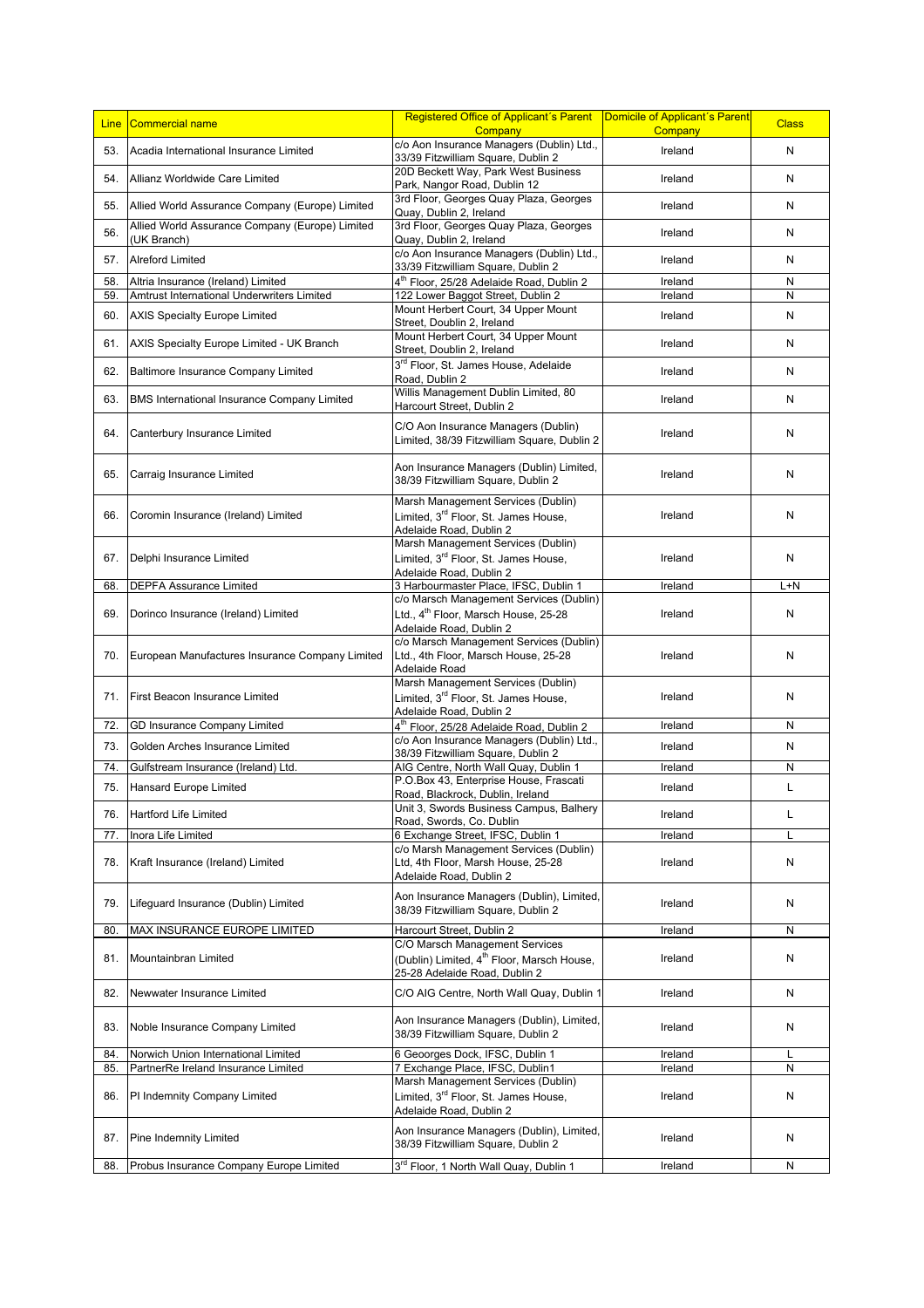| Line         | Commercial name                                                                             | Registered Office of Applicant's Parent<br><b>Company</b>                                                         | Domicile of Applicant's Parent<br>Company | <b>Class</b> |
|--------------|---------------------------------------------------------------------------------------------|-------------------------------------------------------------------------------------------------------------------|-------------------------------------------|--------------|
| 89.          | Prudential International Assurance plc                                                      | Montague House, Adelaide Road, Dublin 2<br>Ireland                                                                |                                           | L            |
| 90.          | Quanta Europe Limited                                                                       | Block3, Harcourt Centre, Harcourt Road,<br>Dublin 2, Ireland                                                      | Ireland                                   | N            |
| 91.          | Red Disk Insurance Company Limited                                                          | 3 <sup>rd</sup> Floor, St. James House, Adelaide<br>Road, Dublin 2                                                | Ireland                                   | N            |
| 92.          | SOCIÉTÉ D`ASSURANCES GÉNÉRALES<br>APPLIQUÉS (SAGA) LIMITED                                  | 4 <sup>th</sup> Floor, Marsh House, 25/28 Adelaide<br>Road, Dublin 2                                              | Ireland                                   | N            |
| 93.          | Star Excess Liability Insurance International Limited -<br>UK Branch                        | c/o AIG Insurance Management Services<br>(Ireland) Limited, AIG Centre, North Wall<br>Quay, Dublin 1              | Ireland                                   | N            |
| 94.          | Starr Excess Liability Insurance International Limited                                      | c/o AIG Insurance Management Services<br>(Ireland) Limited, AIG Centre, North Wall<br>Quay, Dublin 1              | Ireland                                   | N            |
| 95.          | TCS Insurance Company of Ireland Limited                                                    | C/O Aon Insurance Managers (Dublin) Ltd,<br>38/39 Fitzwilliam Square, Dublin 2                                    | Ireland                                   | N            |
| 96.          | THE PROCTER & GAMBLE INTERNATIONAL<br>INSURANCE COMPANY LIMITED                             | 4 <sup>th</sup> Floor, Marsh House, 25/28 Adelaide<br>Road, Dublin 2                                              | Ireland                                   | N            |
| 97.          | UPS International Insurance Limited                                                         | c/o Marsch Management Services (Dublin)<br>Ltd., 4 <sup>th</sup> Floor, Marsch House, 25-28<br>Adelaide Road      | Ireland                                   | N            |
| 98.          | W.T.C.D. Insurance Corporation Limited                                                      | Marsh Management Services (Dublin)<br>Limited, 3 <sup>rd</sup> Floor, St. James House,<br>Adelaide Road, Dublin 2 | Ireland                                   | N            |
| 99.          | XL Europe Limited                                                                           | La Touche House, IFSC, Dublin 4                                                                                   | Ireland                                   | N            |
| 100.         | XL Europe Limited - UK Branch                                                               | La Touche House, IFSC, Dublin 1                                                                                   | Ireland                                   | N            |
| 101.         | XL Europe Limited - France Branch                                                           | La Touche House, IFSC, Dublin 3                                                                                   | Ireland                                   | N            |
| 102.         | XL Europe Limited - Germany Branch                                                          | La Touche House, IFSC, Dublin 2                                                                                   | Ireland                                   | N            |
| 103.         | Yara Insurance Limited                                                                      | Aon Insurance Managers (Dublin) Limited,<br>Ireland<br>38/39 Fitzwilliam Square, Dublin 2                         |                                           | N            |
|              | 104. ZURICH INSURANCE IRELAND LIMITED                                                       | Eagle Star House, Ballsbridge Park, Dublin                                                                        | Ireland                                   | N            |
| 105.         | ZURICH INSURANCE IRELAND LIMITED - UK<br><b>Branch</b>                                      | Eagle Star House, Ballsbridge Park, Dublin<br>Ireland                                                             |                                           | N            |
| 106.         | ZURICH INSURANCE IRELAND LIMITED - Finland<br><b>Branch</b>                                 | Eagle Star House, Ballsbridge Park, Dublin                                                                        | Ireland                                   | N            |
| 107.         | ZURICH INSURANCE IRELAND LIMITED - France<br><b>Branch</b>                                  | Eagle Star House, Ballsbridge Park, Dublin                                                                        | Ireland                                   | N            |
| 108.         | ZURICH INSURANCE IRELAND LIMITED - Sweden<br><b>Branch</b>                                  | Eagle Star House, Ballsbridge Park, Dublin<br>Ireland                                                             |                                           | N            |
| 109.         | ASSICURAZIONI GENERALI S.P.A.                                                               | Piazza Duca Degli Abruzzi 2, 34132<br>Italy<br>Trieste                                                            |                                           | U            |
| 110.         | ASSICURAZIONI GENERALI S.P.A. - UK Branch                                                   | Piazza Duca Degli Abruzzi 2, 34132<br>Italy<br><b>Trieste</b>                                                     |                                           | U            |
| 111.         | ASSICURAZIONI GENERALI S.P.A. - Portugal Branch                                             | Piazza Duca Degli Abruzzi 2, 34132<br>Trieste                                                                     | Italy                                     | Ν            |
| 112.         | ASSITALIA - Le Assicurazioni d'Italia s.p.a.                                                | Corso d'Italia n. 33 - 00198 Rome                                                                                 | Italy                                     | N            |
|              | 113. Augusta Assicurazioni S.p.A.                                                           | Via O. Morgari n. 19, Torino<br>Via della Unione Europea, 3, 20097 San                                            | Italy                                     | IN.          |
| 114.         | AURORA Assicurazioni S.p.A.<br>Compagnia Italiana di Previdenza, Assicurazioni e            | Donato Milanese                                                                                                   | Italy                                     | U            |
| 115.         | Riassicurazioni S.p.A.<br>Euler Hermes Siac Società Italiana Assicurazione                  | Via Marco Ulpino Traiano 18, 20149 Miláno                                                                         | Italy                                     | Ν            |
| 116.         | Crediti s.p.a.                                                                              | Via R. Matarazzo, n. 19, 20139 Roma<br>Italy                                                                      |                                           | Ν            |
| 117.         | FONDIARIA - SAI S.p.a.                                                                      | Piazza della Liberta 6, Firenze                                                                                   | Italy                                     | L+N          |
| 118.         | <b>GENERALI VITA S.P.A.</b>                                                                 | Via Machiavelli 4, 34132 Trieste                                                                                  | Italy                                     |              |
| 119.<br>120. | Nuova Tirrena S.p.A.<br>Padana Assicurazioni S.p.A.                                         | Via Massimi, n. 158, 00136 Řím<br>Italy<br>Via Maastricht 1, 20097 San Donato<br>Italy                            |                                           | Ν<br>Ν       |
| 121.         | SACE BT S.P.A.                                                                              | Milanese, Milán 2<br>Piazza Poli 42, 00187 Roma<br>Italy                                                          |                                           | N            |
| 122.         | SOCIETA' REALE MUTUA DI ASSICURAZIONI                                                       | Via Corte di Appello 11, 10122 Torino                                                                             | Italy                                     | U            |
| 123.         | Toro Assicurazioni s.p.a.                                                                   | Via Mazzini n. 53, 10123 Torino                                                                                   | Italy                                     | U            |
| 124.         | UNIPOL Assicurazioni s.p.a.                                                                 | via Stalingrado 45, 40128 Bologna                                                                                 | Italy                                     | N            |
|              | 125. Zuritel s.p.a.                                                                         | Plazza Carlo Erba 6, 20129 Milano                                                                                 | Italy                                     | N            |
| 126.         | Capital Leben Versicherung AG                                                               | Landstrasse 126a, FL-9494 Schaan                                                                                  | Lichtenstein                              | L            |
| 127.         | Syntonia Insurance AG                                                                       | Pflugstrasse 7, FL-9490 Vaduz                                                                                     | Lichtenstein                              | N            |
| 128.<br>129. | Akcine draudimo bendrove "RESO Europa"<br>Uždaroji akcine bendrove draudimo imone "Lietuvos | A. Goštauto g. 40 A, LT - 0112 Vilnius<br>Vilniaus g. 23, LT-01119 Vilnius                                        | Lithuania<br>Lithuania                    | Ν<br>N       |
| 130.         | eksporto ir importo draudimas"<br>BTA insurance stock company                               | Kungu iela 1, Riga<br>Latvia                                                                                      |                                           | N            |
| 131.         | ALTAÏR ASSURANCES S.A.                                                                      | 6D, route de Trèves, L - 2633<br>Luxembourg<br>Senningeberg                                                       |                                           | N            |
| 132.         | ARISA ASSURANCES S.A.                                                                       | Goldbell Center, L-1030 Luxembourg                                                                                | Luxembourg                                | N            |
| 133.         | BRITISH MARINE LUXEMBOURG S. A.                                                             | 3 boulevard Royal, L-2449 Luxembourg                                                                              | Luxembourg                                | N            |
| 134.         | ELECTRO ASSURANCES S.A.                                                                     | 19, rue de Bitbourg, L-1273                                                                                       | Luxembourg                                | Ν            |
|              | 135. EURESA-LIFE S.A.                                                                       | 1 rue Pletzer, L-8080 Bertrange                                                                                   | Luxembourg                                | Ž            |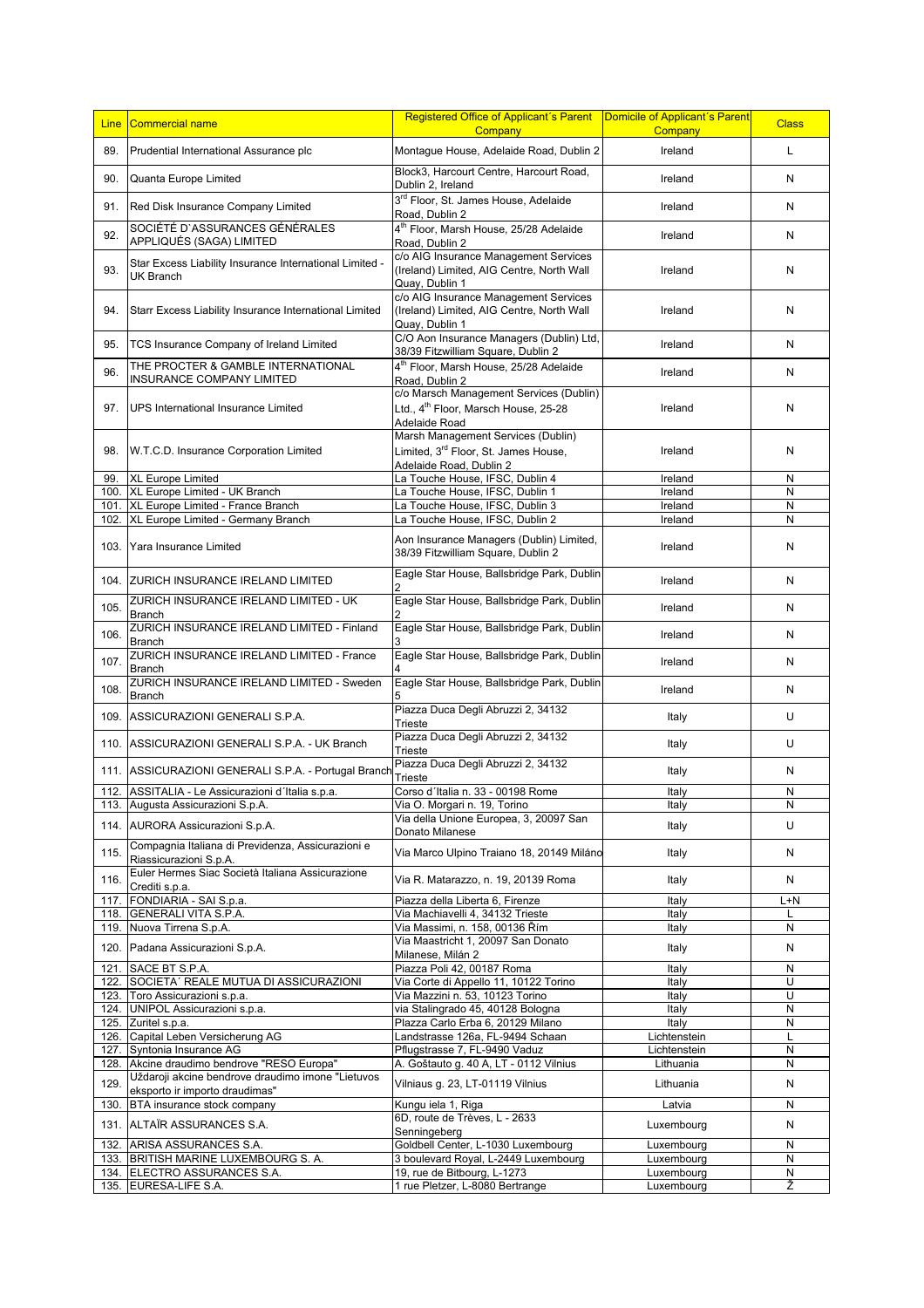| <b>Line</b>  | Commercial name                                                        | Registered Office of Applicant's Parent                                                             |                            | Domicile of Applicant's Parent<br><b>Class</b> |
|--------------|------------------------------------------------------------------------|-----------------------------------------------------------------------------------------------------|----------------------------|------------------------------------------------|
| 136.         | LE SPHINX ASSURANCES LUXEMBOURG S.A.                                   | Company<br><b>Company</b><br>65, avenue de la Gare, L 1611<br>Luxembourg                            |                            | N                                              |
| 137.         | LOMBARD INTERNATIONAL ASSURANCE S.A.                                   | Airport Center, 2 route de Tréves, L - 2633                                                         | Luxembourg                 | L                                              |
|              |                                                                        | Senningerberg                                                                                       |                            |                                                |
| 138.         | PANEUROLIFE S.A.                                                       | 14, rue Edward Steichen, L 2540                                                                     | Luxembourg                 | U                                              |
| 139.         | <b>PFA PENSION LUXEMBOPURG S.A.</b>                                    | 6 RUE Guillaume Schneider, L-2522<br>Luxembourg                                                     | Luxembourg                 | L                                              |
| 140.         | PRIMELUX Insurance S.A.                                                | Boulevard Konrad Adenauer 2, L-1115<br>Luxemburg                                                    | Luxembourg                 | N                                              |
| 141.         | SOGELIFE S.A.                                                          | 11, Avenue Emile Reuter, L-2420                                                                     | Luxembourg                 | L                                              |
| 142.         | SWISS LIFE S.A.                                                        | 25 route d'Arlon, L-8009                                                                            | Luxembourg                 |                                                |
| 143.         | WINTERTHUR - Europe Vie                                                | 25 route d'Esch, L-1470                                                                             | Luxembourg                 |                                                |
| 144.         | AHICO Elsö Amerikai-Magyar Biztosító<br>Részvénytársaág                | H-1083 Budapest, Szigetvár u. 7                                                                     | Hungary                    | N                                              |
| 145.         | Allianz Hungária Biztosító Részvénytársaág                             | H-1054 Budapest, Bajcsy-Zsilinszky út 52                                                            | Hungary                    | L+N                                            |
| 146.         | EULER HERMES Magyar Hitelbiztosító Rt.                                 | H-1037 Budapest, Nygybátonyi u. 8                                                                   | Hungary                    | N                                              |
| 147.         | Magyar Exporthitel Biztosító Rt.                                       | H- 1065 Budapest, Nagymezö u. 46-48                                                                 | Hungary                    | N                                              |
| 148.         | QBE Atlasz Biztosító Részvénytársaság                                  | H - 1143 Budapest, Stefánia út 51                                                                   | Hungary                    | N                                              |
| 149.         | Multi Risk Indemnity Company Ltd                                       | 135, Triq iz-Zerniq, Birkirkara BKR 13                                                              | Malta                      | N                                              |
| 150.         | Nautilus Idemnity (Europe) Limited                                     | Level 5, The Mall Complex, The Mall,<br>Florina                                                     | Malta                      | N                                              |
| 151.         | Allgemeine Kreditversicherung Coface AG                                | Isaac-Fulda-Allee 1, DE 55124 Mainz                                                                 | Germany                    | N                                              |
| 152.         | Allianz Marine & Aviation Versicherungs -<br>Aktiengesellschaft        | Große Burstah 3, 20448 Hamburg                                                                      | Germany                    | N                                              |
| 153.         | Allianz Versicherungs - Aktiengesellschaft*                            | Königin straße 28, 80802 München                                                                    | Germany                    | N                                              |
| 154.         | AXA Versicherung AG                                                    | 51171 Köln                                                                                          | Germany                    | N                                              |
| 155.         | Bayerische Versicherungsbank Aktiengesellschaft*                       | Dieselstraße 8, 85774 Unterföhring                                                                  | Germany                    | N                                              |
| 156.         | Delvag Luftfahrtversicherungs - Aktiengesllschaft                      | Von-Gaglenz-Staße 2-6, 50679 Köln                                                                   | Germany                    | N                                              |
| 157.         | Deutscher Reisepreis - Sicherungs VvaG                                 | Frankfurt am Main (HRB 38 843)                                                                      | Germany                    | N                                              |
| 158.         | Euler Hermes Kreditversicherungs-Aktiengesellschaft                    | Friedensallee 254, 22763 Hamburg                                                                    | Germany                    |                                                |
|              |                                                                        |                                                                                                     |                            |                                                |
| 159.         | Europäische Reiseversicherung Aktiengesellschaft                       | Vogelweiestraße 5, 81677 München                                                                    | Germany                    | N                                              |
| 160.         | Frankfurter Versicherungs - Aktiengesellschaft*                        | Theodor-Stern-Kai 1, 60596 Frankfurt                                                                | Germany                    | N                                              |
| 161.         | Gerling-Konzern Allgemeine Versicherungs-<br>Aktiengesellschaft        | Von-Werth Straße 4-14, 50597 Köln                                                                   | Germany                    | N                                              |
| 162.         | Gothaer Allgemeine Versicherung AG                                     | AG Gothaer Allee 1, 50969 Köln                                                                      | Germany                    | N                                              |
| 163.         | HDI Industrie Versicherung AG                                          | Riethorst 2, 30659 Hannover                                                                         | Germany                    | N                                              |
| 164.         | <b>KRAVAG LOGISTIC Versicherungs -</b><br>Aktiengesellschaft           | Heidenkampsweg 100, 20097 Hamburg                                                                   | Germany                    | N                                              |
| 165.         | R + V Lebensversicherung AG                                            | Taunusstrasse 1, 65193 Wiesbaden                                                                    | Germany                    | N                                              |
| 166.         | Skandia Lebensversicherung AG                                          | Kaiserin-Augusta-Allee 108, 1053 Berlin                                                             | Germany                    |                                                |
| 167.         | VHV Allgemeine Versicherung AG                                         | Constantinstrasse 40, 30177 Hannover                                                                | Germany                    | N                                              |
| 168.         | VICTORIA Versicherung Aktiengesellschaft                               | Victoriaplaz 1, 40198 Düseeldorf                                                                    | Germany                    | N                                              |
| 169.         | Württembergische und Badische Versicherungs-                           | Karlstraße 68-72, 74076 Heilbronn                                                                   | Germany                    | N                                              |
| 170.         | Aktiengesellschaft<br>Württembergische Versicherung Aktiengesellschaft | Gutenbegstr. 30, 70176 Stuttgart                                                                    | Germany                    |                                                |
| 171.         | Württembergische Versicherung Aktiengesellschaft -<br><b>UK Branch</b> | Gutenbegstr. 30, 70176 Stuttgart                                                                    | Germany                    | N                                              |
| 172.         | Zürich Versicherungs-Aktiengesellschaft                                | Solmsstrasse 27-37, 60486 Frankfurt am                                                              | Germany                    | N                                              |
|              | (Deutschland)                                                          | Main<br>P.O.Box 8606, 3009 AP Rotterdam                                                             |                            |                                                |
| 173.<br>174. | AIG Europe (Netherlands) N.V.<br>Akzo Nobel Assurantie N.V.            | P.O.Box 9300 6800 Arnhem                                                                            | Netherlands<br>Netherlands | N<br>N                                         |
| 175.         | Atradius Credit Insurance N.V.                                         | Hoofdkantoor Postbus 473 1000 AL<br>Amsterdam Keizersgracht 281 1016 ED                             | Netherlands                | N                                              |
|              |                                                                        | Amsterdam<br>Hoofdkantoor Postbus 473 1000 AL                                                       |                            |                                                |
| 176.         | Atradius Insurance N.V. - Belgium Branch                               | Amsterdam Keizersgracht 281 1016 ED<br>Amsterdam                                                    | Netherlands                | N                                              |
|              | 177. Atradius Insurance N.V. - UK Branch                               | Hoofdkantoor Postbus 473 1000 AL<br>Amsterdam Keizersgracht 281 1016 ED                             | Netherlands                | N                                              |
|              |                                                                        | Amsterdam<br>Hoofdkantoor Postbus 473 1000 AL                                                       |                            |                                                |
| 178.         | Atradius Insurance N.V. - Denmark Branch                               | Amsterdam Keizersgracht 281 1016 ED<br>Amsterdam                                                    | Netherlands                | N                                              |
| 179.         | Atradius Insurance N.V. - Finland Branch                               | Hoofdkantoor Postbus 473 1000 AL<br>Amsterdam Keizersgracht 281 1016 ED<br>Netherlands<br>Amsterdam |                            | N                                              |
| 180.         | Atradius Insurance N.V. - France Branch                                | Hoofdkantoor Postbus 473 1000 AL<br>Amsterdam Keizersgracht 281 1016 ED<br>Netherlands<br>Amsterdam |                            | N                                              |
| 181.         | Atradius Insurance N.V. - Ireland Branch                               | Hoofdkantoor Postbus 473 1000 AL<br>Amsterdam Keizersgracht 281 1016 ED<br>Netherlands<br>Amsterdam |                            | N                                              |
|              | 182. Atradius Insurance N.V. - Italy Branch                            | Hoofdkantoor Postbus 473 1000 AL<br>Amsterdam Keizersgracht 281 1016 ED<br>Amsterdam                | Netherlands                | N                                              |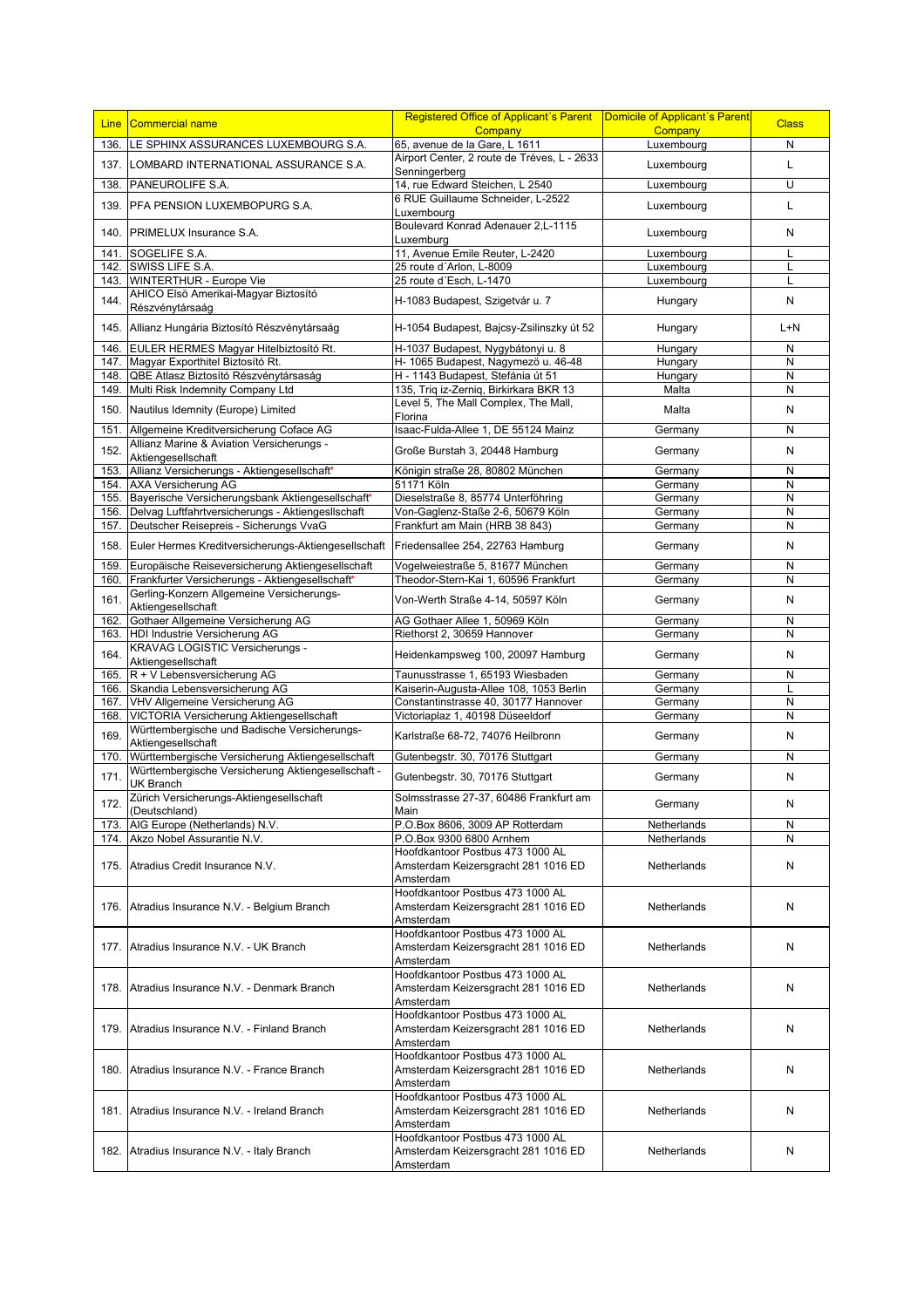| Hoofdkantoor Postbus 473 1000 AL<br>183. Atradius Insurance N.V. - Luxembourg Branch<br>Amsterdam Keizersgracht 281 1016 ED<br>Netherlands<br>N<br>Amsterdam<br>Hoofdkantoor Postbus 473 1000 AL<br>184. Atradius Insurance N.V. - Germany Branch<br>Amsterdam Keizersgracht 281 1016 ED<br>Netherlands<br>N<br>Amsterdam<br>Hoofdkantoor Postbus 473 1000 AL<br>185. Atradius Insurance N.V. - Norway Branch<br>Amsterdam Keizersgracht 281 1016 ED<br>Netherlands<br>N<br>Amsterdam<br>Hoofdkantoor Postbus 473 1000 AL<br>Amsterdam Keizersgracht 281 1016 ED<br>Atradius Insurance N.V. - Poland Branch<br>Netherlands<br>N<br>186.<br>Amsterdam<br>Hoofdkantoor Postbus 473 1000 AL<br>Amsterdam Keizersgracht 281 1016 ED<br>187. Atradius Insurance N.V. - Austria Branch<br>N<br>Netherlands<br>Amsterdam<br>Hoofdkantoor Postbus 473 1000 AL<br>188.<br>Atradius Insurance N.V. - Greece Branch<br>Amsterdam Keizersgracht 281 1016 ED<br>Netherlands<br>N<br>Amsterdam<br>Hoofdkantoor Postbus 473 1000 AL<br>189. Atradius Insurance N.V. - Spain Branch<br>Amsterdam Keizersgracht 281 1016 ED<br>Netherlands<br>N<br>Amsterdam<br>Hoofdkantoor Postbus 473 1000 AL<br>190.<br>Atradius Insurance N.V. - Sweden Branch<br>Amsterdam Keizersgracht 281 1016 ED<br>Netherlands<br>N<br>Amsterdam<br>Amsterdam, The Nederlands<br>ELVIA Travel Insurance International NV<br>N<br>191.<br>Netherlands<br>Pettelaapark 20, 5216 PD's -<br>192.<br>Euler Hermes Kreditverzekering N.V.<br>N<br>Netherlands<br>Hertogenbosch<br>prof. J.H. Bavincklaan 1, 1183 AT<br>N<br>193.<br>Fortis Corporate Insurance N.V.<br>Netherlands<br>Amstelvven<br>Nationale-Nederlanden Schadeverzekering<br>194.<br>Princes Beatrixlaan 35, Den Haag<br>Netherlands<br>Ν<br>Maatschappij N.V.<br>195.<br>Unilever Insurances N.V.<br>N<br>Weena 455, 3013 AL Rotterdam<br>Netherlands<br>GERLING POLSKA TOWARZYSTWO<br>196.<br>Hrubieszowska 2, 01-209 Warszawa<br>Poland<br>Ν<br>UBEZPIECZEŇ S.A.<br>197.<br>Powszechny Zaklad Ubezpieczeń S.A.<br>Al. Jana Pawla II 24, 00-133 Warszawa<br>Ν<br>Poland<br>Towarzystwo Ubezpieczeńna na Życie ROYAL Polska<br>ul. Wspólna 47/49, 00-684 Warszaw<br>198.<br>Poland<br>L<br>S.A.<br>WARTA Towarzystwo Ubezpieczeń i Reasekuracji<br>199.<br>N<br>ul. Wspólna 47/49, 00-684 Warszaw<br>Poland<br>S.A.<br>Allianz Elementar Lebensversicherungs -<br>200.<br>1129 Wien, Hietzinger Kai 101-105<br>Г<br>Austria<br>Aktiengesellschft<br>201.<br>Allianz Elementar Versicherungs - Aktiengesellschaft<br>Austria<br>N<br>1130 Wien, Hietzinger Kai 101-105<br>Coface Austria Kreditversicherung AG<br>Stubering 24, A - 1011 Wien<br>N<br>202.<br>Austria<br>Coface Austria Kreditversicherung AG - Hungary<br>203.<br>N<br>Stubenring 24, A - 1011 Wien<br>Austria<br><b>Branch</b><br>Coface Austria Kreditversicherung AG - Poland<br>204.<br>Stubenring 24, A - 1011 Wien<br>Austria<br>Ν<br><b>Branch</b><br>U<br>Donau Allgemeine Versicherungs-AG<br>205.<br>Schottenring 15, 1010 Wien<br>Austria<br>Erste Niederösterreichische Brandschaden-<br>206.<br>U<br>Roßauer Lände 47-49, 1090 Wien<br>Austria<br>Versicherungsaktiengesellschaft<br>207.<br>Garant Versicherungs - Aktiengesellschaft<br>A - 1040 Wien, Wohllebengasse 4<br>Austria<br>N<br>Grazer Wechselseitige Versicherung AG<br>Herrengasse 18-20, 8011 Graz<br>U<br>208.<br>Austria<br>HDI Hannover Versicherung AG<br>EdelsinnstraßE 7-11, Wiena<br>N<br>209.<br>Austria<br>U<br>Kärntner Landesversicherung auf Gegenseitigkeit<br>A - 9020 Klagenfurt, Domgasse 21<br>Austria<br>210.<br>Oberösterreichische Versicherung AG<br>Gruberstraße 32, 4020 Linz<br>U<br>211.<br>Austria<br>N<br>OeKB Versicherung AG<br>Strauchgasse 1-3, Vienna<br>212.<br>Austria<br>Österreichische Hagelversicherung<br>213.<br>N<br>Lerchengasse 3-5, 1081 Wien<br>Austria<br>Versicherungsverein auf Gegenseigkeit<br>Prisma Kreditversicherungs - Aktiengesellschaft<br>Heiligenstädter Straße 201, 1090 Wien<br>${\sf N}$<br>214.<br>Austria<br>Salzburger Landes-Versicherung AG<br>U<br>215.<br>Auerspergstraße 9, 5021 Salzburg<br>Austria<br>Skandia Leben AG Lebensversicherungs-<br>216.<br>Г<br>Wildpretmarkt 2-4, 1013 Wien<br>Austria<br>Aktiengesellschaft<br>Uniqa Sachversicherung AG<br>N<br>Untere Donaustraße 21, 1021 Wien<br>Austria<br>217.<br>Wiener Städtische Allgemeine Versicherung<br>218.<br>U<br>Ringturm, 1011 Wien<br>Austria<br>Aktiengesellschaft<br>Zürich Versicherungs-Aktiengesellschaft<br>Schwarzenbergplatz 15, 1015 Vienna<br>219.<br>Austria<br>N<br>U<br>Allianz - Slovenská poisťovna, a.s.<br>Dostojevského rad 4, 815 74 Bratislava<br>Slovakia<br>220.<br>KOOPERATIVA poisťovňa, a.s.<br>Štefanovičova 4, 816 23 Bratislava<br>Slovakia<br>N<br>221.<br>N<br>POISTOVNA GERLING Slovakia, a.s.<br>Slovakia<br>222.<br>Štůrova 11, 811 02 Bratislava<br>Němcovej 30, P.O.Box E 50, 042 80<br>N<br>223.<br>QBE poisťovňa, a.s.<br>Slovakia<br>Košice<br>Bajkalská 29/A, 813 60 Bratislava<br>Slovakia<br>224.<br>Union poisťovňa, a.s.<br>L+N<br>Adriatic zavrovalna družba d.d.<br>Ljublanska C. 3/a, 6000 Koper, Slovenia<br>Slovenia<br>$L+N$<br>225.<br>Ulica Josipine Turnograjske 6, 1000<br>N<br>226.<br>SID-Prva kreditna zavarovalnica d.d.<br>Slovenia<br>Ljubljana | Line | Commercial name             | Registered Office of Applicant's Parent<br>Domicile of Applicant's Parent<br>Company<br>Company |  | <b>Class</b> |
|-------------------------------------------------------------------------------------------------------------------------------------------------------------------------------------------------------------------------------------------------------------------------------------------------------------------------------------------------------------------------------------------------------------------------------------------------------------------------------------------------------------------------------------------------------------------------------------------------------------------------------------------------------------------------------------------------------------------------------------------------------------------------------------------------------------------------------------------------------------------------------------------------------------------------------------------------------------------------------------------------------------------------------------------------------------------------------------------------------------------------------------------------------------------------------------------------------------------------------------------------------------------------------------------------------------------------------------------------------------------------------------------------------------------------------------------------------------------------------------------------------------------------------------------------------------------------------------------------------------------------------------------------------------------------------------------------------------------------------------------------------------------------------------------------------------------------------------------------------------------------------------------------------------------------------------------------------------------------------------------------------------------------------------------------------------------------------------------------------------------------------------------------------------------------------------------------------------------------------------------------------------------------------------------------------------------------------------------------------------------------------------------------------------------------------------------------------------------------------------------------------------------------------------------------------------------------------------------------------------------------------------------------------------------------------------------------------------------------------------------------------------------------------------------------------------------------------------------------------------------------------------------------------------------------------------------------------------------------------------------------------------------------------------------------------------------------------------------------------------------------------------------------------------------------------------------------------------------------------------------------------------------------------------------------------------------------------------------------------------------------------------------------------------------------------------------------------------------------------------------------------------------------------------------------------------------------------------------------------------------------------------------------------------------------------------------------------------------------------------------------------------------------------------------------------------------------------------------------------------------------------------------------------------------------------------------------------------------------------------------------------------------------------------------------------------------------------------------------------------------------------------------------------------------------------------------------------------------------------------------------------------------------------------------------------------------------------------------------------------------------------------------------------------------------------------------------------------------------------------------------------------------------------------------------------------------------------------------------------------------------------------------------------------------------------------------------------------------------------------------------------------------------------------------------------------------------------------------------------------------------------------------------------------------------------------------------------------------------------------------------------------------------------------------------------------------------------------------------------------------------------------------------------------------------------------------------------------------------------------------------------------------------------------------------------------------------|------|-----------------------------|-------------------------------------------------------------------------------------------------|--|--------------|
|                                                                                                                                                                                                                                                                                                                                                                                                                                                                                                                                                                                                                                                                                                                                                                                                                                                                                                                                                                                                                                                                                                                                                                                                                                                                                                                                                                                                                                                                                                                                                                                                                                                                                                                                                                                                                                                                                                                                                                                                                                                                                                                                                                                                                                                                                                                                                                                                                                                                                                                                                                                                                                                                                                                                                                                                                                                                                                                                                                                                                                                                                                                                                                                                                                                                                                                                                                                                                                                                                                                                                                                                                                                                                                                                                                                                                                                                                                                                                                                                                                                                                                                                                                                                                                                                                                                                                                                                                                                                                                                                                                                                                                                                                                                                                                                                                                                                                                                                                                                                                                                                                                                                                                                                                                                                                                                         |      |                             |                                                                                                 |  |              |
|                                                                                                                                                                                                                                                                                                                                                                                                                                                                                                                                                                                                                                                                                                                                                                                                                                                                                                                                                                                                                                                                                                                                                                                                                                                                                                                                                                                                                                                                                                                                                                                                                                                                                                                                                                                                                                                                                                                                                                                                                                                                                                                                                                                                                                                                                                                                                                                                                                                                                                                                                                                                                                                                                                                                                                                                                                                                                                                                                                                                                                                                                                                                                                                                                                                                                                                                                                                                                                                                                                                                                                                                                                                                                                                                                                                                                                                                                                                                                                                                                                                                                                                                                                                                                                                                                                                                                                                                                                                                                                                                                                                                                                                                                                                                                                                                                                                                                                                                                                                                                                                                                                                                                                                                                                                                                                                         |      |                             |                                                                                                 |  |              |
|                                                                                                                                                                                                                                                                                                                                                                                                                                                                                                                                                                                                                                                                                                                                                                                                                                                                                                                                                                                                                                                                                                                                                                                                                                                                                                                                                                                                                                                                                                                                                                                                                                                                                                                                                                                                                                                                                                                                                                                                                                                                                                                                                                                                                                                                                                                                                                                                                                                                                                                                                                                                                                                                                                                                                                                                                                                                                                                                                                                                                                                                                                                                                                                                                                                                                                                                                                                                                                                                                                                                                                                                                                                                                                                                                                                                                                                                                                                                                                                                                                                                                                                                                                                                                                                                                                                                                                                                                                                                                                                                                                                                                                                                                                                                                                                                                                                                                                                                                                                                                                                                                                                                                                                                                                                                                                                         |      |                             |                                                                                                 |  |              |
|                                                                                                                                                                                                                                                                                                                                                                                                                                                                                                                                                                                                                                                                                                                                                                                                                                                                                                                                                                                                                                                                                                                                                                                                                                                                                                                                                                                                                                                                                                                                                                                                                                                                                                                                                                                                                                                                                                                                                                                                                                                                                                                                                                                                                                                                                                                                                                                                                                                                                                                                                                                                                                                                                                                                                                                                                                                                                                                                                                                                                                                                                                                                                                                                                                                                                                                                                                                                                                                                                                                                                                                                                                                                                                                                                                                                                                                                                                                                                                                                                                                                                                                                                                                                                                                                                                                                                                                                                                                                                                                                                                                                                                                                                                                                                                                                                                                                                                                                                                                                                                                                                                                                                                                                                                                                                                                         |      |                             |                                                                                                 |  |              |
|                                                                                                                                                                                                                                                                                                                                                                                                                                                                                                                                                                                                                                                                                                                                                                                                                                                                                                                                                                                                                                                                                                                                                                                                                                                                                                                                                                                                                                                                                                                                                                                                                                                                                                                                                                                                                                                                                                                                                                                                                                                                                                                                                                                                                                                                                                                                                                                                                                                                                                                                                                                                                                                                                                                                                                                                                                                                                                                                                                                                                                                                                                                                                                                                                                                                                                                                                                                                                                                                                                                                                                                                                                                                                                                                                                                                                                                                                                                                                                                                                                                                                                                                                                                                                                                                                                                                                                                                                                                                                                                                                                                                                                                                                                                                                                                                                                                                                                                                                                                                                                                                                                                                                                                                                                                                                                                         |      |                             |                                                                                                 |  |              |
|                                                                                                                                                                                                                                                                                                                                                                                                                                                                                                                                                                                                                                                                                                                                                                                                                                                                                                                                                                                                                                                                                                                                                                                                                                                                                                                                                                                                                                                                                                                                                                                                                                                                                                                                                                                                                                                                                                                                                                                                                                                                                                                                                                                                                                                                                                                                                                                                                                                                                                                                                                                                                                                                                                                                                                                                                                                                                                                                                                                                                                                                                                                                                                                                                                                                                                                                                                                                                                                                                                                                                                                                                                                                                                                                                                                                                                                                                                                                                                                                                                                                                                                                                                                                                                                                                                                                                                                                                                                                                                                                                                                                                                                                                                                                                                                                                                                                                                                                                                                                                                                                                                                                                                                                                                                                                                                         |      |                             |                                                                                                 |  |              |
|                                                                                                                                                                                                                                                                                                                                                                                                                                                                                                                                                                                                                                                                                                                                                                                                                                                                                                                                                                                                                                                                                                                                                                                                                                                                                                                                                                                                                                                                                                                                                                                                                                                                                                                                                                                                                                                                                                                                                                                                                                                                                                                                                                                                                                                                                                                                                                                                                                                                                                                                                                                                                                                                                                                                                                                                                                                                                                                                                                                                                                                                                                                                                                                                                                                                                                                                                                                                                                                                                                                                                                                                                                                                                                                                                                                                                                                                                                                                                                                                                                                                                                                                                                                                                                                                                                                                                                                                                                                                                                                                                                                                                                                                                                                                                                                                                                                                                                                                                                                                                                                                                                                                                                                                                                                                                                                         |      |                             |                                                                                                 |  |              |
|                                                                                                                                                                                                                                                                                                                                                                                                                                                                                                                                                                                                                                                                                                                                                                                                                                                                                                                                                                                                                                                                                                                                                                                                                                                                                                                                                                                                                                                                                                                                                                                                                                                                                                                                                                                                                                                                                                                                                                                                                                                                                                                                                                                                                                                                                                                                                                                                                                                                                                                                                                                                                                                                                                                                                                                                                                                                                                                                                                                                                                                                                                                                                                                                                                                                                                                                                                                                                                                                                                                                                                                                                                                                                                                                                                                                                                                                                                                                                                                                                                                                                                                                                                                                                                                                                                                                                                                                                                                                                                                                                                                                                                                                                                                                                                                                                                                                                                                                                                                                                                                                                                                                                                                                                                                                                                                         |      |                             |                                                                                                 |  |              |
|                                                                                                                                                                                                                                                                                                                                                                                                                                                                                                                                                                                                                                                                                                                                                                                                                                                                                                                                                                                                                                                                                                                                                                                                                                                                                                                                                                                                                                                                                                                                                                                                                                                                                                                                                                                                                                                                                                                                                                                                                                                                                                                                                                                                                                                                                                                                                                                                                                                                                                                                                                                                                                                                                                                                                                                                                                                                                                                                                                                                                                                                                                                                                                                                                                                                                                                                                                                                                                                                                                                                                                                                                                                                                                                                                                                                                                                                                                                                                                                                                                                                                                                                                                                                                                                                                                                                                                                                                                                                                                                                                                                                                                                                                                                                                                                                                                                                                                                                                                                                                                                                                                                                                                                                                                                                                                                         |      |                             |                                                                                                 |  |              |
|                                                                                                                                                                                                                                                                                                                                                                                                                                                                                                                                                                                                                                                                                                                                                                                                                                                                                                                                                                                                                                                                                                                                                                                                                                                                                                                                                                                                                                                                                                                                                                                                                                                                                                                                                                                                                                                                                                                                                                                                                                                                                                                                                                                                                                                                                                                                                                                                                                                                                                                                                                                                                                                                                                                                                                                                                                                                                                                                                                                                                                                                                                                                                                                                                                                                                                                                                                                                                                                                                                                                                                                                                                                                                                                                                                                                                                                                                                                                                                                                                                                                                                                                                                                                                                                                                                                                                                                                                                                                                                                                                                                                                                                                                                                                                                                                                                                                                                                                                                                                                                                                                                                                                                                                                                                                                                                         |      |                             |                                                                                                 |  |              |
|                                                                                                                                                                                                                                                                                                                                                                                                                                                                                                                                                                                                                                                                                                                                                                                                                                                                                                                                                                                                                                                                                                                                                                                                                                                                                                                                                                                                                                                                                                                                                                                                                                                                                                                                                                                                                                                                                                                                                                                                                                                                                                                                                                                                                                                                                                                                                                                                                                                                                                                                                                                                                                                                                                                                                                                                                                                                                                                                                                                                                                                                                                                                                                                                                                                                                                                                                                                                                                                                                                                                                                                                                                                                                                                                                                                                                                                                                                                                                                                                                                                                                                                                                                                                                                                                                                                                                                                                                                                                                                                                                                                                                                                                                                                                                                                                                                                                                                                                                                                                                                                                                                                                                                                                                                                                                                                         |      |                             |                                                                                                 |  |              |
|                                                                                                                                                                                                                                                                                                                                                                                                                                                                                                                                                                                                                                                                                                                                                                                                                                                                                                                                                                                                                                                                                                                                                                                                                                                                                                                                                                                                                                                                                                                                                                                                                                                                                                                                                                                                                                                                                                                                                                                                                                                                                                                                                                                                                                                                                                                                                                                                                                                                                                                                                                                                                                                                                                                                                                                                                                                                                                                                                                                                                                                                                                                                                                                                                                                                                                                                                                                                                                                                                                                                                                                                                                                                                                                                                                                                                                                                                                                                                                                                                                                                                                                                                                                                                                                                                                                                                                                                                                                                                                                                                                                                                                                                                                                                                                                                                                                                                                                                                                                                                                                                                                                                                                                                                                                                                                                         |      |                             |                                                                                                 |  |              |
|                                                                                                                                                                                                                                                                                                                                                                                                                                                                                                                                                                                                                                                                                                                                                                                                                                                                                                                                                                                                                                                                                                                                                                                                                                                                                                                                                                                                                                                                                                                                                                                                                                                                                                                                                                                                                                                                                                                                                                                                                                                                                                                                                                                                                                                                                                                                                                                                                                                                                                                                                                                                                                                                                                                                                                                                                                                                                                                                                                                                                                                                                                                                                                                                                                                                                                                                                                                                                                                                                                                                                                                                                                                                                                                                                                                                                                                                                                                                                                                                                                                                                                                                                                                                                                                                                                                                                                                                                                                                                                                                                                                                                                                                                                                                                                                                                                                                                                                                                                                                                                                                                                                                                                                                                                                                                                                         |      |                             |                                                                                                 |  |              |
|                                                                                                                                                                                                                                                                                                                                                                                                                                                                                                                                                                                                                                                                                                                                                                                                                                                                                                                                                                                                                                                                                                                                                                                                                                                                                                                                                                                                                                                                                                                                                                                                                                                                                                                                                                                                                                                                                                                                                                                                                                                                                                                                                                                                                                                                                                                                                                                                                                                                                                                                                                                                                                                                                                                                                                                                                                                                                                                                                                                                                                                                                                                                                                                                                                                                                                                                                                                                                                                                                                                                                                                                                                                                                                                                                                                                                                                                                                                                                                                                                                                                                                                                                                                                                                                                                                                                                                                                                                                                                                                                                                                                                                                                                                                                                                                                                                                                                                                                                                                                                                                                                                                                                                                                                                                                                                                         |      |                             |                                                                                                 |  |              |
|                                                                                                                                                                                                                                                                                                                                                                                                                                                                                                                                                                                                                                                                                                                                                                                                                                                                                                                                                                                                                                                                                                                                                                                                                                                                                                                                                                                                                                                                                                                                                                                                                                                                                                                                                                                                                                                                                                                                                                                                                                                                                                                                                                                                                                                                                                                                                                                                                                                                                                                                                                                                                                                                                                                                                                                                                                                                                                                                                                                                                                                                                                                                                                                                                                                                                                                                                                                                                                                                                                                                                                                                                                                                                                                                                                                                                                                                                                                                                                                                                                                                                                                                                                                                                                                                                                                                                                                                                                                                                                                                                                                                                                                                                                                                                                                                                                                                                                                                                                                                                                                                                                                                                                                                                                                                                                                         |      |                             |                                                                                                 |  |              |
|                                                                                                                                                                                                                                                                                                                                                                                                                                                                                                                                                                                                                                                                                                                                                                                                                                                                                                                                                                                                                                                                                                                                                                                                                                                                                                                                                                                                                                                                                                                                                                                                                                                                                                                                                                                                                                                                                                                                                                                                                                                                                                                                                                                                                                                                                                                                                                                                                                                                                                                                                                                                                                                                                                                                                                                                                                                                                                                                                                                                                                                                                                                                                                                                                                                                                                                                                                                                                                                                                                                                                                                                                                                                                                                                                                                                                                                                                                                                                                                                                                                                                                                                                                                                                                                                                                                                                                                                                                                                                                                                                                                                                                                                                                                                                                                                                                                                                                                                                                                                                                                                                                                                                                                                                                                                                                                         |      |                             |                                                                                                 |  |              |
|                                                                                                                                                                                                                                                                                                                                                                                                                                                                                                                                                                                                                                                                                                                                                                                                                                                                                                                                                                                                                                                                                                                                                                                                                                                                                                                                                                                                                                                                                                                                                                                                                                                                                                                                                                                                                                                                                                                                                                                                                                                                                                                                                                                                                                                                                                                                                                                                                                                                                                                                                                                                                                                                                                                                                                                                                                                                                                                                                                                                                                                                                                                                                                                                                                                                                                                                                                                                                                                                                                                                                                                                                                                                                                                                                                                                                                                                                                                                                                                                                                                                                                                                                                                                                                                                                                                                                                                                                                                                                                                                                                                                                                                                                                                                                                                                                                                                                                                                                                                                                                                                                                                                                                                                                                                                                                                         |      |                             |                                                                                                 |  |              |
|                                                                                                                                                                                                                                                                                                                                                                                                                                                                                                                                                                                                                                                                                                                                                                                                                                                                                                                                                                                                                                                                                                                                                                                                                                                                                                                                                                                                                                                                                                                                                                                                                                                                                                                                                                                                                                                                                                                                                                                                                                                                                                                                                                                                                                                                                                                                                                                                                                                                                                                                                                                                                                                                                                                                                                                                                                                                                                                                                                                                                                                                                                                                                                                                                                                                                                                                                                                                                                                                                                                                                                                                                                                                                                                                                                                                                                                                                                                                                                                                                                                                                                                                                                                                                                                                                                                                                                                                                                                                                                                                                                                                                                                                                                                                                                                                                                                                                                                                                                                                                                                                                                                                                                                                                                                                                                                         |      |                             |                                                                                                 |  |              |
|                                                                                                                                                                                                                                                                                                                                                                                                                                                                                                                                                                                                                                                                                                                                                                                                                                                                                                                                                                                                                                                                                                                                                                                                                                                                                                                                                                                                                                                                                                                                                                                                                                                                                                                                                                                                                                                                                                                                                                                                                                                                                                                                                                                                                                                                                                                                                                                                                                                                                                                                                                                                                                                                                                                                                                                                                                                                                                                                                                                                                                                                                                                                                                                                                                                                                                                                                                                                                                                                                                                                                                                                                                                                                                                                                                                                                                                                                                                                                                                                                                                                                                                                                                                                                                                                                                                                                                                                                                                                                                                                                                                                                                                                                                                                                                                                                                                                                                                                                                                                                                                                                                                                                                                                                                                                                                                         |      |                             |                                                                                                 |  |              |
|                                                                                                                                                                                                                                                                                                                                                                                                                                                                                                                                                                                                                                                                                                                                                                                                                                                                                                                                                                                                                                                                                                                                                                                                                                                                                                                                                                                                                                                                                                                                                                                                                                                                                                                                                                                                                                                                                                                                                                                                                                                                                                                                                                                                                                                                                                                                                                                                                                                                                                                                                                                                                                                                                                                                                                                                                                                                                                                                                                                                                                                                                                                                                                                                                                                                                                                                                                                                                                                                                                                                                                                                                                                                                                                                                                                                                                                                                                                                                                                                                                                                                                                                                                                                                                                                                                                                                                                                                                                                                                                                                                                                                                                                                                                                                                                                                                                                                                                                                                                                                                                                                                                                                                                                                                                                                                                         |      |                             |                                                                                                 |  |              |
|                                                                                                                                                                                                                                                                                                                                                                                                                                                                                                                                                                                                                                                                                                                                                                                                                                                                                                                                                                                                                                                                                                                                                                                                                                                                                                                                                                                                                                                                                                                                                                                                                                                                                                                                                                                                                                                                                                                                                                                                                                                                                                                                                                                                                                                                                                                                                                                                                                                                                                                                                                                                                                                                                                                                                                                                                                                                                                                                                                                                                                                                                                                                                                                                                                                                                                                                                                                                                                                                                                                                                                                                                                                                                                                                                                                                                                                                                                                                                                                                                                                                                                                                                                                                                                                                                                                                                                                                                                                                                                                                                                                                                                                                                                                                                                                                                                                                                                                                                                                                                                                                                                                                                                                                                                                                                                                         |      |                             |                                                                                                 |  |              |
|                                                                                                                                                                                                                                                                                                                                                                                                                                                                                                                                                                                                                                                                                                                                                                                                                                                                                                                                                                                                                                                                                                                                                                                                                                                                                                                                                                                                                                                                                                                                                                                                                                                                                                                                                                                                                                                                                                                                                                                                                                                                                                                                                                                                                                                                                                                                                                                                                                                                                                                                                                                                                                                                                                                                                                                                                                                                                                                                                                                                                                                                                                                                                                                                                                                                                                                                                                                                                                                                                                                                                                                                                                                                                                                                                                                                                                                                                                                                                                                                                                                                                                                                                                                                                                                                                                                                                                                                                                                                                                                                                                                                                                                                                                                                                                                                                                                                                                                                                                                                                                                                                                                                                                                                                                                                                                                         |      |                             |                                                                                                 |  |              |
|                                                                                                                                                                                                                                                                                                                                                                                                                                                                                                                                                                                                                                                                                                                                                                                                                                                                                                                                                                                                                                                                                                                                                                                                                                                                                                                                                                                                                                                                                                                                                                                                                                                                                                                                                                                                                                                                                                                                                                                                                                                                                                                                                                                                                                                                                                                                                                                                                                                                                                                                                                                                                                                                                                                                                                                                                                                                                                                                                                                                                                                                                                                                                                                                                                                                                                                                                                                                                                                                                                                                                                                                                                                                                                                                                                                                                                                                                                                                                                                                                                                                                                                                                                                                                                                                                                                                                                                                                                                                                                                                                                                                                                                                                                                                                                                                                                                                                                                                                                                                                                                                                                                                                                                                                                                                                                                         |      |                             |                                                                                                 |  |              |
|                                                                                                                                                                                                                                                                                                                                                                                                                                                                                                                                                                                                                                                                                                                                                                                                                                                                                                                                                                                                                                                                                                                                                                                                                                                                                                                                                                                                                                                                                                                                                                                                                                                                                                                                                                                                                                                                                                                                                                                                                                                                                                                                                                                                                                                                                                                                                                                                                                                                                                                                                                                                                                                                                                                                                                                                                                                                                                                                                                                                                                                                                                                                                                                                                                                                                                                                                                                                                                                                                                                                                                                                                                                                                                                                                                                                                                                                                                                                                                                                                                                                                                                                                                                                                                                                                                                                                                                                                                                                                                                                                                                                                                                                                                                                                                                                                                                                                                                                                                                                                                                                                                                                                                                                                                                                                                                         |      |                             |                                                                                                 |  |              |
|                                                                                                                                                                                                                                                                                                                                                                                                                                                                                                                                                                                                                                                                                                                                                                                                                                                                                                                                                                                                                                                                                                                                                                                                                                                                                                                                                                                                                                                                                                                                                                                                                                                                                                                                                                                                                                                                                                                                                                                                                                                                                                                                                                                                                                                                                                                                                                                                                                                                                                                                                                                                                                                                                                                                                                                                                                                                                                                                                                                                                                                                                                                                                                                                                                                                                                                                                                                                                                                                                                                                                                                                                                                                                                                                                                                                                                                                                                                                                                                                                                                                                                                                                                                                                                                                                                                                                                                                                                                                                                                                                                                                                                                                                                                                                                                                                                                                                                                                                                                                                                                                                                                                                                                                                                                                                                                         |      |                             |                                                                                                 |  |              |
|                                                                                                                                                                                                                                                                                                                                                                                                                                                                                                                                                                                                                                                                                                                                                                                                                                                                                                                                                                                                                                                                                                                                                                                                                                                                                                                                                                                                                                                                                                                                                                                                                                                                                                                                                                                                                                                                                                                                                                                                                                                                                                                                                                                                                                                                                                                                                                                                                                                                                                                                                                                                                                                                                                                                                                                                                                                                                                                                                                                                                                                                                                                                                                                                                                                                                                                                                                                                                                                                                                                                                                                                                                                                                                                                                                                                                                                                                                                                                                                                                                                                                                                                                                                                                                                                                                                                                                                                                                                                                                                                                                                                                                                                                                                                                                                                                                                                                                                                                                                                                                                                                                                                                                                                                                                                                                                         |      |                             |                                                                                                 |  |              |
|                                                                                                                                                                                                                                                                                                                                                                                                                                                                                                                                                                                                                                                                                                                                                                                                                                                                                                                                                                                                                                                                                                                                                                                                                                                                                                                                                                                                                                                                                                                                                                                                                                                                                                                                                                                                                                                                                                                                                                                                                                                                                                                                                                                                                                                                                                                                                                                                                                                                                                                                                                                                                                                                                                                                                                                                                                                                                                                                                                                                                                                                                                                                                                                                                                                                                                                                                                                                                                                                                                                                                                                                                                                                                                                                                                                                                                                                                                                                                                                                                                                                                                                                                                                                                                                                                                                                                                                                                                                                                                                                                                                                                                                                                                                                                                                                                                                                                                                                                                                                                                                                                                                                                                                                                                                                                                                         |      |                             |                                                                                                 |  |              |
|                                                                                                                                                                                                                                                                                                                                                                                                                                                                                                                                                                                                                                                                                                                                                                                                                                                                                                                                                                                                                                                                                                                                                                                                                                                                                                                                                                                                                                                                                                                                                                                                                                                                                                                                                                                                                                                                                                                                                                                                                                                                                                                                                                                                                                                                                                                                                                                                                                                                                                                                                                                                                                                                                                                                                                                                                                                                                                                                                                                                                                                                                                                                                                                                                                                                                                                                                                                                                                                                                                                                                                                                                                                                                                                                                                                                                                                                                                                                                                                                                                                                                                                                                                                                                                                                                                                                                                                                                                                                                                                                                                                                                                                                                                                                                                                                                                                                                                                                                                                                                                                                                                                                                                                                                                                                                                                         |      |                             |                                                                                                 |  |              |
|                                                                                                                                                                                                                                                                                                                                                                                                                                                                                                                                                                                                                                                                                                                                                                                                                                                                                                                                                                                                                                                                                                                                                                                                                                                                                                                                                                                                                                                                                                                                                                                                                                                                                                                                                                                                                                                                                                                                                                                                                                                                                                                                                                                                                                                                                                                                                                                                                                                                                                                                                                                                                                                                                                                                                                                                                                                                                                                                                                                                                                                                                                                                                                                                                                                                                                                                                                                                                                                                                                                                                                                                                                                                                                                                                                                                                                                                                                                                                                                                                                                                                                                                                                                                                                                                                                                                                                                                                                                                                                                                                                                                                                                                                                                                                                                                                                                                                                                                                                                                                                                                                                                                                                                                                                                                                                                         |      |                             |                                                                                                 |  |              |
|                                                                                                                                                                                                                                                                                                                                                                                                                                                                                                                                                                                                                                                                                                                                                                                                                                                                                                                                                                                                                                                                                                                                                                                                                                                                                                                                                                                                                                                                                                                                                                                                                                                                                                                                                                                                                                                                                                                                                                                                                                                                                                                                                                                                                                                                                                                                                                                                                                                                                                                                                                                                                                                                                                                                                                                                                                                                                                                                                                                                                                                                                                                                                                                                                                                                                                                                                                                                                                                                                                                                                                                                                                                                                                                                                                                                                                                                                                                                                                                                                                                                                                                                                                                                                                                                                                                                                                                                                                                                                                                                                                                                                                                                                                                                                                                                                                                                                                                                                                                                                                                                                                                                                                                                                                                                                                                         |      |                             |                                                                                                 |  |              |
|                                                                                                                                                                                                                                                                                                                                                                                                                                                                                                                                                                                                                                                                                                                                                                                                                                                                                                                                                                                                                                                                                                                                                                                                                                                                                                                                                                                                                                                                                                                                                                                                                                                                                                                                                                                                                                                                                                                                                                                                                                                                                                                                                                                                                                                                                                                                                                                                                                                                                                                                                                                                                                                                                                                                                                                                                                                                                                                                                                                                                                                                                                                                                                                                                                                                                                                                                                                                                                                                                                                                                                                                                                                                                                                                                                                                                                                                                                                                                                                                                                                                                                                                                                                                                                                                                                                                                                                                                                                                                                                                                                                                                                                                                                                                                                                                                                                                                                                                                                                                                                                                                                                                                                                                                                                                                                                         |      |                             |                                                                                                 |  |              |
|                                                                                                                                                                                                                                                                                                                                                                                                                                                                                                                                                                                                                                                                                                                                                                                                                                                                                                                                                                                                                                                                                                                                                                                                                                                                                                                                                                                                                                                                                                                                                                                                                                                                                                                                                                                                                                                                                                                                                                                                                                                                                                                                                                                                                                                                                                                                                                                                                                                                                                                                                                                                                                                                                                                                                                                                                                                                                                                                                                                                                                                                                                                                                                                                                                                                                                                                                                                                                                                                                                                                                                                                                                                                                                                                                                                                                                                                                                                                                                                                                                                                                                                                                                                                                                                                                                                                                                                                                                                                                                                                                                                                                                                                                                                                                                                                                                                                                                                                                                                                                                                                                                                                                                                                                                                                                                                         |      |                             |                                                                                                 |  |              |
|                                                                                                                                                                                                                                                                                                                                                                                                                                                                                                                                                                                                                                                                                                                                                                                                                                                                                                                                                                                                                                                                                                                                                                                                                                                                                                                                                                                                                                                                                                                                                                                                                                                                                                                                                                                                                                                                                                                                                                                                                                                                                                                                                                                                                                                                                                                                                                                                                                                                                                                                                                                                                                                                                                                                                                                                                                                                                                                                                                                                                                                                                                                                                                                                                                                                                                                                                                                                                                                                                                                                                                                                                                                                                                                                                                                                                                                                                                                                                                                                                                                                                                                                                                                                                                                                                                                                                                                                                                                                                                                                                                                                                                                                                                                                                                                                                                                                                                                                                                                                                                                                                                                                                                                                                                                                                                                         |      |                             |                                                                                                 |  |              |
|                                                                                                                                                                                                                                                                                                                                                                                                                                                                                                                                                                                                                                                                                                                                                                                                                                                                                                                                                                                                                                                                                                                                                                                                                                                                                                                                                                                                                                                                                                                                                                                                                                                                                                                                                                                                                                                                                                                                                                                                                                                                                                                                                                                                                                                                                                                                                                                                                                                                                                                                                                                                                                                                                                                                                                                                                                                                                                                                                                                                                                                                                                                                                                                                                                                                                                                                                                                                                                                                                                                                                                                                                                                                                                                                                                                                                                                                                                                                                                                                                                                                                                                                                                                                                                                                                                                                                                                                                                                                                                                                                                                                                                                                                                                                                                                                                                                                                                                                                                                                                                                                                                                                                                                                                                                                                                                         |      |                             |                                                                                                 |  |              |
|                                                                                                                                                                                                                                                                                                                                                                                                                                                                                                                                                                                                                                                                                                                                                                                                                                                                                                                                                                                                                                                                                                                                                                                                                                                                                                                                                                                                                                                                                                                                                                                                                                                                                                                                                                                                                                                                                                                                                                                                                                                                                                                                                                                                                                                                                                                                                                                                                                                                                                                                                                                                                                                                                                                                                                                                                                                                                                                                                                                                                                                                                                                                                                                                                                                                                                                                                                                                                                                                                                                                                                                                                                                                                                                                                                                                                                                                                                                                                                                                                                                                                                                                                                                                                                                                                                                                                                                                                                                                                                                                                                                                                                                                                                                                                                                                                                                                                                                                                                                                                                                                                                                                                                                                                                                                                                                         |      |                             |                                                                                                 |  |              |
|                                                                                                                                                                                                                                                                                                                                                                                                                                                                                                                                                                                                                                                                                                                                                                                                                                                                                                                                                                                                                                                                                                                                                                                                                                                                                                                                                                                                                                                                                                                                                                                                                                                                                                                                                                                                                                                                                                                                                                                                                                                                                                                                                                                                                                                                                                                                                                                                                                                                                                                                                                                                                                                                                                                                                                                                                                                                                                                                                                                                                                                                                                                                                                                                                                                                                                                                                                                                                                                                                                                                                                                                                                                                                                                                                                                                                                                                                                                                                                                                                                                                                                                                                                                                                                                                                                                                                                                                                                                                                                                                                                                                                                                                                                                                                                                                                                                                                                                                                                                                                                                                                                                                                                                                                                                                                                                         |      |                             |                                                                                                 |  |              |
|                                                                                                                                                                                                                                                                                                                                                                                                                                                                                                                                                                                                                                                                                                                                                                                                                                                                                                                                                                                                                                                                                                                                                                                                                                                                                                                                                                                                                                                                                                                                                                                                                                                                                                                                                                                                                                                                                                                                                                                                                                                                                                                                                                                                                                                                                                                                                                                                                                                                                                                                                                                                                                                                                                                                                                                                                                                                                                                                                                                                                                                                                                                                                                                                                                                                                                                                                                                                                                                                                                                                                                                                                                                                                                                                                                                                                                                                                                                                                                                                                                                                                                                                                                                                                                                                                                                                                                                                                                                                                                                                                                                                                                                                                                                                                                                                                                                                                                                                                                                                                                                                                                                                                                                                                                                                                                                         |      |                             |                                                                                                 |  |              |
|                                                                                                                                                                                                                                                                                                                                                                                                                                                                                                                                                                                                                                                                                                                                                                                                                                                                                                                                                                                                                                                                                                                                                                                                                                                                                                                                                                                                                                                                                                                                                                                                                                                                                                                                                                                                                                                                                                                                                                                                                                                                                                                                                                                                                                                                                                                                                                                                                                                                                                                                                                                                                                                                                                                                                                                                                                                                                                                                                                                                                                                                                                                                                                                                                                                                                                                                                                                                                                                                                                                                                                                                                                                                                                                                                                                                                                                                                                                                                                                                                                                                                                                                                                                                                                                                                                                                                                                                                                                                                                                                                                                                                                                                                                                                                                                                                                                                                                                                                                                                                                                                                                                                                                                                                                                                                                                         |      |                             |                                                                                                 |  |              |
|                                                                                                                                                                                                                                                                                                                                                                                                                                                                                                                                                                                                                                                                                                                                                                                                                                                                                                                                                                                                                                                                                                                                                                                                                                                                                                                                                                                                                                                                                                                                                                                                                                                                                                                                                                                                                                                                                                                                                                                                                                                                                                                                                                                                                                                                                                                                                                                                                                                                                                                                                                                                                                                                                                                                                                                                                                                                                                                                                                                                                                                                                                                                                                                                                                                                                                                                                                                                                                                                                                                                                                                                                                                                                                                                                                                                                                                                                                                                                                                                                                                                                                                                                                                                                                                                                                                                                                                                                                                                                                                                                                                                                                                                                                                                                                                                                                                                                                                                                                                                                                                                                                                                                                                                                                                                                                                         |      |                             |                                                                                                 |  |              |
|                                                                                                                                                                                                                                                                                                                                                                                                                                                                                                                                                                                                                                                                                                                                                                                                                                                                                                                                                                                                                                                                                                                                                                                                                                                                                                                                                                                                                                                                                                                                                                                                                                                                                                                                                                                                                                                                                                                                                                                                                                                                                                                                                                                                                                                                                                                                                                                                                                                                                                                                                                                                                                                                                                                                                                                                                                                                                                                                                                                                                                                                                                                                                                                                                                                                                                                                                                                                                                                                                                                                                                                                                                                                                                                                                                                                                                                                                                                                                                                                                                                                                                                                                                                                                                                                                                                                                                                                                                                                                                                                                                                                                                                                                                                                                                                                                                                                                                                                                                                                                                                                                                                                                                                                                                                                                                                         |      |                             |                                                                                                 |  |              |
|                                                                                                                                                                                                                                                                                                                                                                                                                                                                                                                                                                                                                                                                                                                                                                                                                                                                                                                                                                                                                                                                                                                                                                                                                                                                                                                                                                                                                                                                                                                                                                                                                                                                                                                                                                                                                                                                                                                                                                                                                                                                                                                                                                                                                                                                                                                                                                                                                                                                                                                                                                                                                                                                                                                                                                                                                                                                                                                                                                                                                                                                                                                                                                                                                                                                                                                                                                                                                                                                                                                                                                                                                                                                                                                                                                                                                                                                                                                                                                                                                                                                                                                                                                                                                                                                                                                                                                                                                                                                                                                                                                                                                                                                                                                                                                                                                                                                                                                                                                                                                                                                                                                                                                                                                                                                                                                         |      |                             |                                                                                                 |  |              |
|                                                                                                                                                                                                                                                                                                                                                                                                                                                                                                                                                                                                                                                                                                                                                                                                                                                                                                                                                                                                                                                                                                                                                                                                                                                                                                                                                                                                                                                                                                                                                                                                                                                                                                                                                                                                                                                                                                                                                                                                                                                                                                                                                                                                                                                                                                                                                                                                                                                                                                                                                                                                                                                                                                                                                                                                                                                                                                                                                                                                                                                                                                                                                                                                                                                                                                                                                                                                                                                                                                                                                                                                                                                                                                                                                                                                                                                                                                                                                                                                                                                                                                                                                                                                                                                                                                                                                                                                                                                                                                                                                                                                                                                                                                                                                                                                                                                                                                                                                                                                                                                                                                                                                                                                                                                                                                                         |      |                             |                                                                                                 |  |              |
|                                                                                                                                                                                                                                                                                                                                                                                                                                                                                                                                                                                                                                                                                                                                                                                                                                                                                                                                                                                                                                                                                                                                                                                                                                                                                                                                                                                                                                                                                                                                                                                                                                                                                                                                                                                                                                                                                                                                                                                                                                                                                                                                                                                                                                                                                                                                                                                                                                                                                                                                                                                                                                                                                                                                                                                                                                                                                                                                                                                                                                                                                                                                                                                                                                                                                                                                                                                                                                                                                                                                                                                                                                                                                                                                                                                                                                                                                                                                                                                                                                                                                                                                                                                                                                                                                                                                                                                                                                                                                                                                                                                                                                                                                                                                                                                                                                                                                                                                                                                                                                                                                                                                                                                                                                                                                                                         |      |                             |                                                                                                 |  |              |
|                                                                                                                                                                                                                                                                                                                                                                                                                                                                                                                                                                                                                                                                                                                                                                                                                                                                                                                                                                                                                                                                                                                                                                                                                                                                                                                                                                                                                                                                                                                                                                                                                                                                                                                                                                                                                                                                                                                                                                                                                                                                                                                                                                                                                                                                                                                                                                                                                                                                                                                                                                                                                                                                                                                                                                                                                                                                                                                                                                                                                                                                                                                                                                                                                                                                                                                                                                                                                                                                                                                                                                                                                                                                                                                                                                                                                                                                                                                                                                                                                                                                                                                                                                                                                                                                                                                                                                                                                                                                                                                                                                                                                                                                                                                                                                                                                                                                                                                                                                                                                                                                                                                                                                                                                                                                                                                         |      |                             |                                                                                                 |  |              |
|                                                                                                                                                                                                                                                                                                                                                                                                                                                                                                                                                                                                                                                                                                                                                                                                                                                                                                                                                                                                                                                                                                                                                                                                                                                                                                                                                                                                                                                                                                                                                                                                                                                                                                                                                                                                                                                                                                                                                                                                                                                                                                                                                                                                                                                                                                                                                                                                                                                                                                                                                                                                                                                                                                                                                                                                                                                                                                                                                                                                                                                                                                                                                                                                                                                                                                                                                                                                                                                                                                                                                                                                                                                                                                                                                                                                                                                                                                                                                                                                                                                                                                                                                                                                                                                                                                                                                                                                                                                                                                                                                                                                                                                                                                                                                                                                                                                                                                                                                                                                                                                                                                                                                                                                                                                                                                                         |      |                             |                                                                                                 |  |              |
|                                                                                                                                                                                                                                                                                                                                                                                                                                                                                                                                                                                                                                                                                                                                                                                                                                                                                                                                                                                                                                                                                                                                                                                                                                                                                                                                                                                                                                                                                                                                                                                                                                                                                                                                                                                                                                                                                                                                                                                                                                                                                                                                                                                                                                                                                                                                                                                                                                                                                                                                                                                                                                                                                                                                                                                                                                                                                                                                                                                                                                                                                                                                                                                                                                                                                                                                                                                                                                                                                                                                                                                                                                                                                                                                                                                                                                                                                                                                                                                                                                                                                                                                                                                                                                                                                                                                                                                                                                                                                                                                                                                                                                                                                                                                                                                                                                                                                                                                                                                                                                                                                                                                                                                                                                                                                                                         | 227. | ZAVAROVALNICA TRIGLAV, d.d. | Miklošičeva cesta 19, 1000 Ljubljana<br>Slovenia                                                |  | L+N          |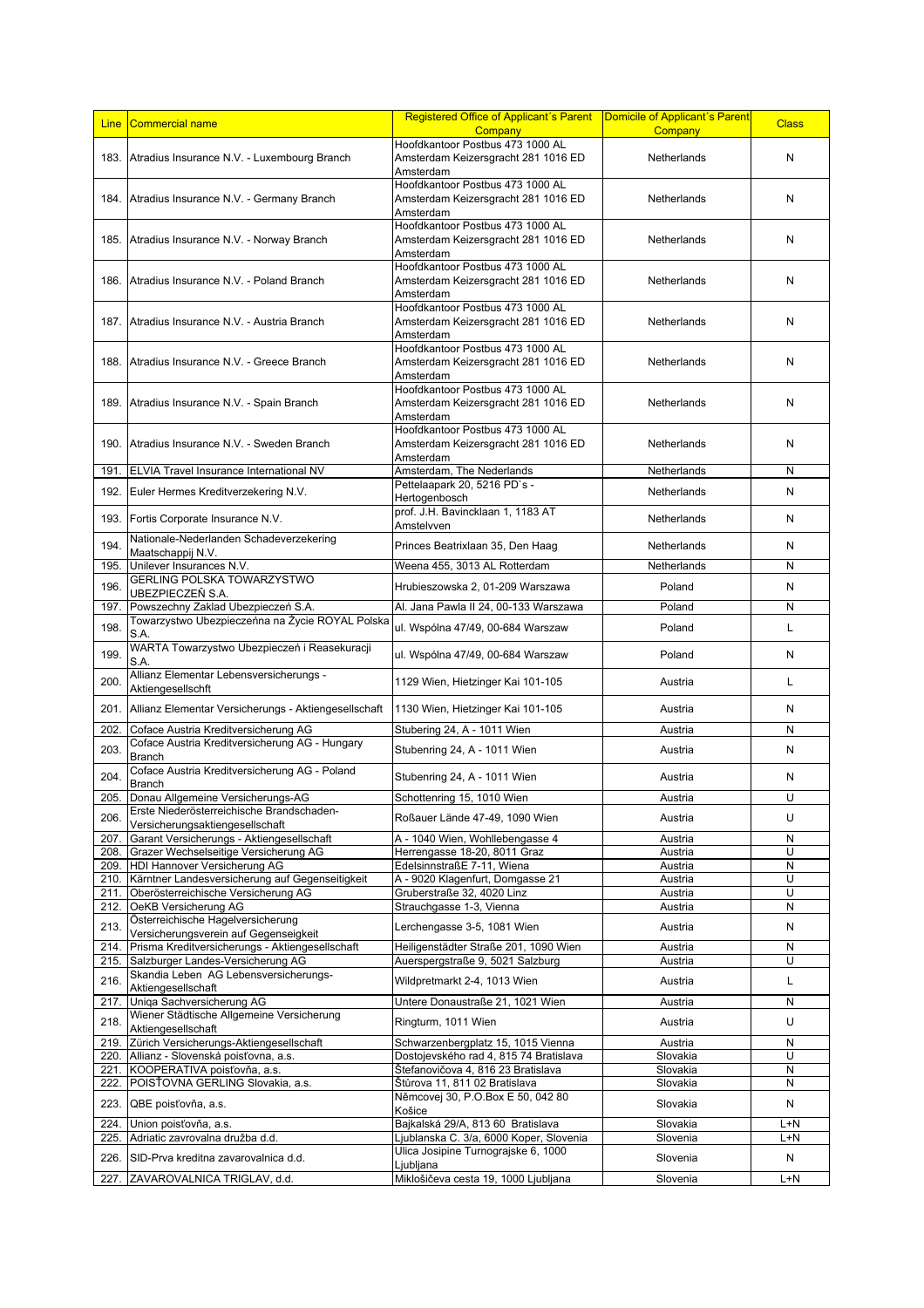| <b>Line</b> | Commercial name                                         | Domicile of Applicant's Parent<br>Registered Office of Applicant's Parent<br>Company<br>Company |                       | <b>Class</b> |
|-------------|---------------------------------------------------------|-------------------------------------------------------------------------------------------------|-----------------------|--------------|
| 228.        | <b>ACE European Group Limited</b>                       | 100 Leadenhall Street, London, EC3A 3BP                                                         | <b>United Kingdom</b> | N            |
| 229.        | ACE European Group Limited - Belgium Branch             | 100 Leadenhall Street, London, EC3A 3BP                                                         | United Kingdom        | N            |
| 230.        | ACE European Group Limited - Denmark Branch             | 100 Leadenhall Street, London, EC3A 3BP                                                         | United Kingdom        | N            |
| 231.        | ACE European Group Limited - Finland Branch             | 100 Leadenhall Street, London, EC3A 3BP                                                         | United Kingdom        | Ν            |
| 232.        | ACE European Group Limited - France Branch              | 100 Leadenhall Street, London, EC3A 3BP                                                         | United Kingdom        | Ν            |
| 233.        | ACE European Group Limited - Ireland Branch             | 100 Leadenhall Street, London, EC3A 3BP                                                         | United Kingdom        | N            |
| 234.        | ACE European Group Limited - Italy Branch               | 100 Leadenhall Street, London, EC3A 3BP                                                         | United Kingdom        | N            |
| 235.        | ACE European Group Limited - Germany Branch             | 100 Leadenhall Street, London, EC3A 3BP                                                         | United Kingdom        | N            |
| 236.        | ACE European Group Limited - Norway Branch              | 100 Leadenhall Street, London, EC3A 3BP                                                         | United Kingdom        | Ν            |
| 237.        | ACE European Group Limited - Gibralatar Branch          | 100 Leadenhall Street, London, EC3A 3BP                                                         | United Kingdom        | Ν            |
| 238.        | ACE European Group Limited - Netherlands Branch         | 100 Leadenhall Street, London, EC3A 3BP                                                         | United Kingdom        | Ν            |
| 239.        | ACE European Group Limited - Austria Branch             | 100 Leadenhall Street, London, EC3A 3BP                                                         | United Kingdom        | N            |
| 240.        | ACE European Group Limited - Spain Branch               | 100 Leadenhall Street, London, EC3A 3BP                                                         | United Kingdom        | N            |
| 241.        | ACE European Group Limited - Sweden Branch              | 100 Leadenhall Street, London, EC3A 3BP                                                         | United Kingdom        | N            |
| 242.        | Aioi Motor & General Insurance Company of Europe        | First Floor, 50 Mark Lane, Londýn EC3R                                                          | United Kingdom        |              |
| 243.        | Limited<br>Allianz Cornhill Insurance plc.              | 7QR<br>57 Lady mead, Guildford, Surrey, GU1                                                     | United Kingdom        | N<br>N       |
| 244.        | Aspen Insurance UK Limited                              | 1DB, United Kingdom<br>100 Leadenhall Street, Londýn EC3A 3DD<br>United Kingdom                 |                       | Ν            |
| 245.        | Assured Guaranty (UK) Ltd.                              | Hasilwood House, 60 Bishopsgate,<br>United Kingdom                                              |                       | Ν            |
| 246.        | AXA PPP healthcare limited                              | London, EC2N4AJ<br>PPP House, Vale Road, Tunbridge Wells,                                       | United Kingdom        | N            |
| 247.        | Berkshire Hathaway International Insurance Limited      | KENT TN1 1BJ<br>4 <sup>th</sup> Floor, Birchin Court, 20 Birchin Lana,<br>United Kingdom        |                       | N            |
| 248.        | <b>Brit Insurance Limited</b>                           | London EC3V 9DU<br>55 Bishopsgate, London                                                       | United Kingdom        | N            |
| 249.        | <b>BUPA Insurance Limited</b>                           | BUPA House, 15-19 Bloomsbury Way,<br>United Kingdom<br>London WC1A                              |                       | N            |
| 250.        | Catlin Insurance Company (UK) Ltd.                      | 3 Minster Court, Mincing Lane, London,<br>United Kingdom<br>EC3R 7DD,                           |                       | N            |
| 251         | CGNU Life Assurance Ltd ("CGNU LIFE")                   | 2 Rougier Street, York YO90 1UU                                                                 | United Kingdom        |              |
| 252.        | CGU insurance plc                                       | PO Box 6, Surrey Street, Norwich NR1<br>3NS                                                     | United Kingdom        | N            |
| 253.        | Clerical Medical Investment Group Limited               | Trinity Road, Halifax, West Yorkshire, HX1<br>2RG                                               | United Kingdom        |              |
| 254.        | CNA Insurance Company Limited                           | 77 Gracechurch Street, London, EC3V<br>0DL                                                      | United Kingdom        | N            |
| 255.        | CNA Insurance Company Limited - France Branch           | 77 Gracechurch Street, London, EC3V<br>0DL                                                      | United Kingdom        | N            |
| 256.        | CNA Insurance Company Limited - Germany Branch          | 77 Gracechurch Street, London, EC3V<br>0DL                                                      | United Kingdom        | N            |
| 257.        | Combined Life Assurance Company Limited                 | Combined House, 15 Wheatfield Way,<br>Kingston Upon Thames, Surrey, KT1 2PA                     | United Kingdom        | L            |
| 258.        | Commercial Union Life Assurance Company Ltd<br>,CULAC") | St. Helen's, 1 Undershaft, London, EC3P<br>United Kingdom                                       |                       | L            |
| 259.        | Continental Management Services Limited                 | 3DQ<br>4 <sup>th</sup> Floor, Cavell House, Stannard Place, St<br>United Kingdom                |                       | N            |
| 260.        | Converium Insurance (UK) Limited                        | Crispins Road, Norwich NR3 1YE<br>London Underwriting Centre, 3 Minster<br>United Kingdom       |                       | Ν            |
| 261.        | Domestic & General Insurance Plc                        | Court, Mincing Lane, London<br>Swan Court Mansell Road, Wimbledon,<br>United Kingdom            |                       | N            |
| 262.        | Euler Hermes UK Plc.                                    | London SW 19 4AA<br>1 Canada Square, London, E145 DX<br>United Kingdom                          |                       | N            |
| 263.        | <b>FGIC UK Limited</b>                                  | 11 Old Jewry, London, EC2R 8DU<br>United Kingdom                                                |                       | N            |
| 264.        | Financial Assurance Company Limited                     | Vantage West, Great West Road,<br>Brentford, Middlesex, TW 8 9AG                                | United Kingdom        | $L+N$        |
| 265.        | Financial Insurance Company Limited                     | Vantage West, Great West Road,<br>United Kingdom<br>Brentford, Middlesex, TW 8 9AG              |                       | N            |
| 266.        | Financial Security Assurance (UK) Limited               | 1 Angel Court, London EC2R 7HJ                                                                  | United Kingdom        | N            |
| 267.        | First Title Insurance Plc.                              | 2 <sup>nd</sup> Floor, Walkden House, 3-10 Melton<br>Street, London NW1 2EB                     | United Kingdom        | N            |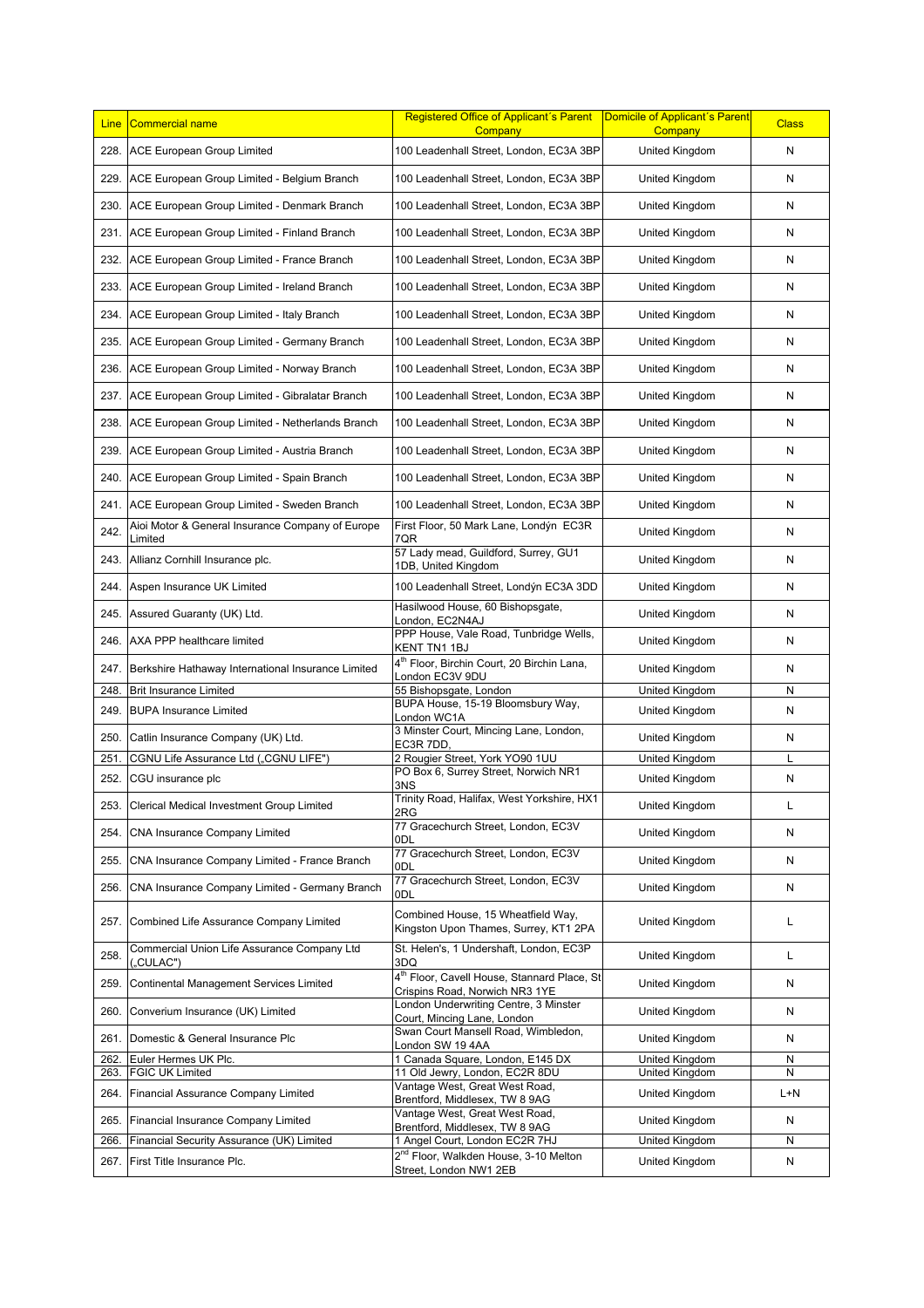| <b>Line</b> | Commercial name                                                                                    | Registered Office of Applicant's Parent<br>Company                         | Domicile of Applicant's Parent<br>Company | <b>Class</b> |
|-------------|----------------------------------------------------------------------------------------------------|----------------------------------------------------------------------------|-------------------------------------------|--------------|
| 268.        | FM Insurance Company Limited                                                                       | 1 Windsor Dials, Windsor, Berkshire, SL4<br>1RS                            | United Kingdom                            | N            |
| 269.        | Friends Provident Life Assurance Limited                                                           | Pixham End, Dorking surrey, RH4 1QA                                        | United Kingdom                            | N            |
| 270.        | Great Lakes Reinsurance (UK) PLC                                                                   | 1 Minster Court, London                                                    | United Kingdom                            | N            |
| 271.        | Groupama Insurance Company Limited                                                                 | Groupama House, 24 - 26 Minories,<br>London, EC3a 1DE                      | United Kingdom                            | N            |
| 272.        | Hiscox Insurance Company Limited                                                                   | 1 Great St Helen's, London, EC3A 6HX                                       | United Kingdom                            | N            |
| 273.        | International Insurance Company of Hannover Ltd.                                                   | L'Avenir, Opladen Way, Bracknell,<br>Berkshire,<br>RG12 OPE                | United Kingdom                            | N            |
| 274.        | International Transport Intermediaries Club Limited                                                | International House, 26 Creechurch Lane,<br>London, EC3A 5BA               | United Kingdom                            | N            |
| 275.        | Landmark Insurance Company Limited                                                                 | The AIG Building, 58 Fenchurch Street,<br>London, EC3M 4AB                 | United Kingdom                            | N            |
| 276.        | Liberty Mutual Insurance Europe Limited                                                            | 4 <sup>th</sup> Floor, One Minster Court, Mincing Lane,<br>London EC3R 7YE | United Kingdom                            | N            |
| 277.        | London General Insurance Company Limited                                                           | Combined House, 15 Wheatfield Way,<br>Kingston Upon Thames, Surrey         | United Kingdom                            | N            |
| 278.        | Markel International Insurance Company Limited                                                     | 49 Leadenhall Street, London                                               | United Kingdom                            | N            |
| 279.        | <b>MBIA UK Insurance Limited</b>                                                                   | 1 Great Sain Helen'ndon, EC3A 6 HX                                         | United Kingdom                            | N            |
| 280.        | Mitsui Sumitomo Insurance Company (Europe) Limited 6 <sup>th</sup> Floor, New London House, London |                                                                            | United Kingdom                            | N            |
| 281.        | Mitsui Sumitomo Insurance Company (Europe) Limited<br>Belgium Branch                               | 6th Floor, New London House, London                                        | United Kingdom                            | N            |
| 282.        | Mitsui Sumitomo Insurance Company (Europe) Limited<br>France Branch                                | 6th Floor, New London House, London                                        | United Kingdom                            | Ν            |
| 283.        | Mitsui Sumitomo Insurance Company (Europe) Limited<br>Italy Branch                                 | 6th Floor, New London House, London                                        | United Kingdom                            | N            |
| 284.        | Mitsui Sumitomo Insurance Company (Europe) Limited<br>Germany Branch                               | 6th Floor, New London House, London<br>United Kingdom                      |                                           | N            |
| 285.        | Mitsui Sumitomo Insurance Company (Europe) Limited<br>Netherlands Branch                           | 6th Floor, New London House, London                                        | United Kingdom                            | N            |
| 286.        | Mitsui Sumitomo Insurance Company (Europe) Limited<br>Spain Branch                                 | 6th Floor, New London House, London                                        | United Kingdom                            | N            |
| 287.        | NIPPONKOA Insurance Company (Europe) Limited                                                       | 2 <sup>nd</sup> Floor, 50 Mark Lane, London EC3R 7<br>QR                   | United Kingdom                            |              |
| 288.        | NIPPONKOA Insurance Company (Europe) Limited -<br>Germany Branch                                   | 2nd Floor, 50 Mark Lane, London EC3R 7<br>QR                               | United Kingdom                            | N            |
| 289.        | Norwich Union Annuity Ltd                                                                          | 2 Rougier Street, York YO90 1UU                                            | United Kingdom                            | L            |
| 290.        | Norwich Union Life & Pension Ltd                                                                   | 2 Rougier Street, York YO90 1UU                                            | United Kingdom                            |              |
| 291.        | QBE Insurance (Europe) Limited                                                                     | Corn Exchange, 55 Mark Lane, London,<br>EC3R 7NE                           | United Kingdom                            | N            |
| 292.        | QBE Insurance Company (UK) Limited                                                                 | Corn Exchange, 55 Mark Lane, London,<br>United Kingdom<br>EC3R 7NE         |                                           | N            |
| 293.        | RiverStone Insurance (UK) Limited                                                                  | 66 Mark Lane, London, EC3R 7HS                                             | United Kingdom                            | Ν            |
| 294.        | Royal & Sun Alliance Linked Insurances Limited                                                     | Merseyside, L69 3HS, Liverpool, P.O. Box<br>30                             | United Kingdom                            | L            |
|             | 295. SCOR UK Company Limited                                                                       | 3 Minster Court, Mincing Lane, London,<br>EC3R 7DD, England                | United Kingdom                            | Ν            |
| 296.        | Scottish Boiler and General Insurance Company<br>Limited                                           | Pitheavlis, Perth, PH2 0NH                                                 | United Kingdom                            | Ν            |
| 297.        | Society of Lloyd's on behalf of the Association of<br>Underwriters known as Lloyd's                | One Lime Street, London, EC3M 7HA                                          | United Kingdom                            | L+N          |
| 298.        | Sompo Japan Insurance Company of Europe Limted                                                     | Level 4, Bishopsgate, London, EC2M 3AY                                     | United Kingdom                            | N            |
| 299.        | Sompo Japan Insurance Company of Europe Limted -<br>Belgium Branch                                 | Level 4, Bishopsgate, London, EC2M 3AY<br>United Kingdom                   |                                           | Ν            |
| 300.        | Sompo Japan Insurance Company of Europe Limted<br>Germany Branch                                   | Level 4, Bishopsgate, London, EC2M 3AY<br>United Kingdom                   |                                           | N            |
| 301.        | Sompo Japan Insurance Company of Europe Limted -<br>Netherlands Branch                             | Level 4, Bishopsgate, London, EC2M 3AY<br>United Kingdom                   |                                           | Ν            |
| 302.        | SR International Business Insurance Company Limited 30 St. Mary Axe, London, EC3A 8EP              | United Kingdom                                                             |                                           | N            |
| 303.        | St. Andrew's Life Assurance PLC                                                                    | Portsmouth Road, Esher, Surrey, KT10<br>United Kingdom<br>9SA              |                                           | L            |
| 304.        | <b>Stewart Title Limited</b>                                                                       | Stewart house, Pynes Hill, Exeter, Devon                                   | United Kingdom                            | Ν            |
| 305.        | The Griffin Insurance Association Limited                                                          | New City Court, 20 St. Thomas Street,<br>London, SE1 9RR                   | United Kingdom                            | Ν            |
| 306.        | The Steamship Mutual Underwriting Association<br>Limited                                           | Aquatic House, 39 Bell Lane, London, E1<br>7LU                             | United Kingdom                            | Ν            |
| 307.        | The Wren Insurance Association Limited                                                             | New City Court, 20 St. Thomas Street,<br>United Kingdom<br>London, SE1 9RR |                                           | N            |
| 308.        | Through Transport Mutual Insurance Association<br>(EurAsia) Limited                                | International House, 26 Creechurch Lane,<br>London, EC3A 5BA               | United Kingdom                            | N            |
| 309.        | Tokio Marine Europe Insurance Limited                                                              | 150 Leadenhall Street, London, EC3V4TE                                     | United Kingdom                            | N            |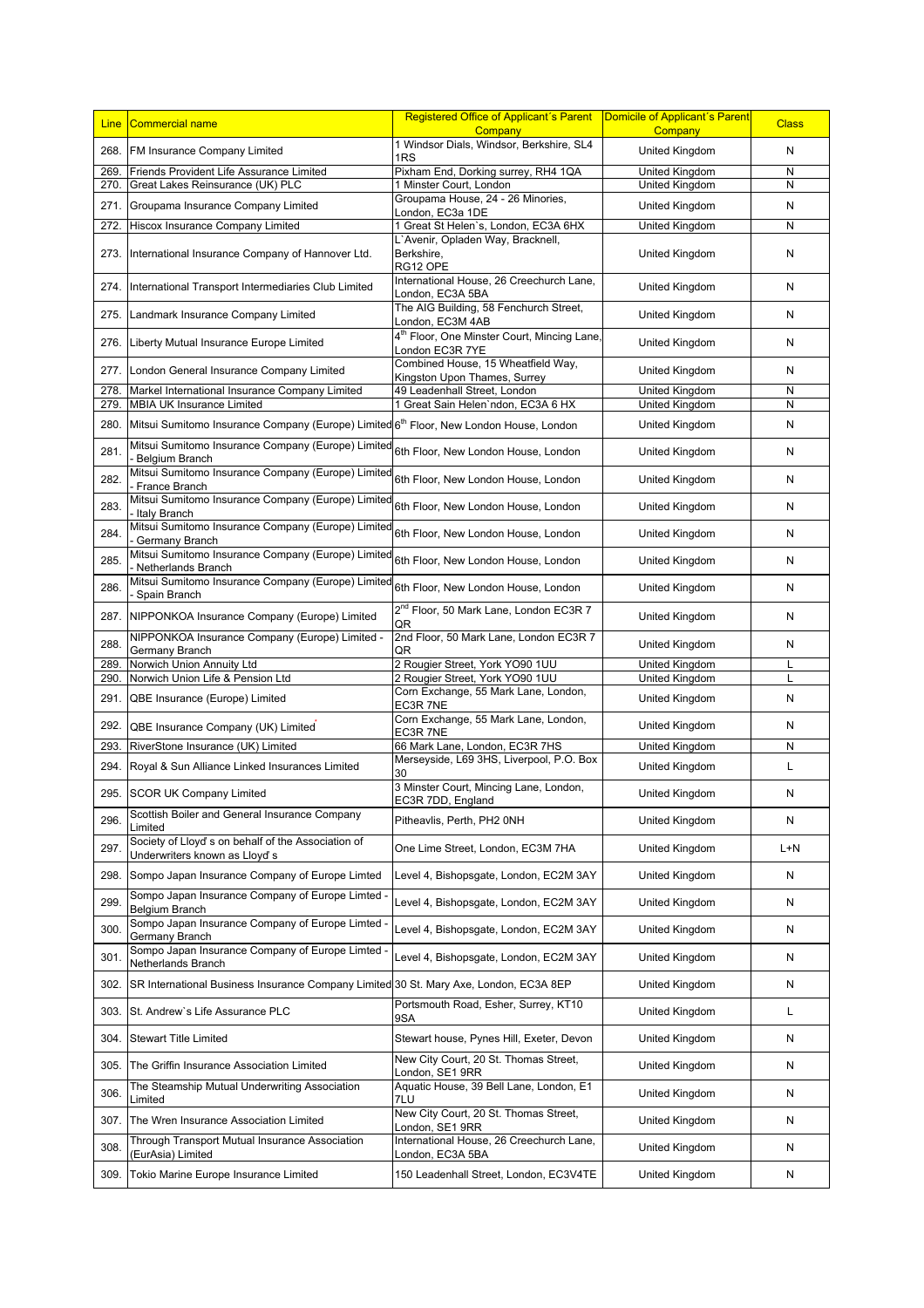| <b>Line</b> | <u>ICommercial name</u>                                              | <b>Registered Office of Applicant's Parent</b><br>Company                              | Domicile of Applicant's Parent<br>Company | <b>Class</b> |
|-------------|----------------------------------------------------------------------|----------------------------------------------------------------------------------------|-------------------------------------------|--------------|
| 310.        | Tokio Marine Europe Insurance Limited - Belgium<br><b>Branch</b>     | 150 Leadenhall Street, London, EC3V4TE                                                 | United Kingdom                            | N            |
| 311.        | Tokio Marine Europe Insurance Limited - Germany<br><b>Branch</b>     | 150 Leadenhall Street, London, EC3V4TE                                                 | United Kingdom                            | N            |
| 312.        | Tokio Marine Europe Insurance Limited - Netherlands<br><b>Branch</b> | 150 Leadenhall Street, London, EC3V4TE                                                 | United Kingdom                            | N            |
| 313.        | <b>Tokio Marine Global Limited</b>                                   | 10 Fenchurch Avenue, London, EC3M<br>5BN                                               | United Kingdom                            | N            |
|             | 314. XL Insurance Company                                            | XL House, 70 Gracechurch Street, Londýn<br>United Kingdom<br>EC3V 0XL                  |                                           | N            |
| 315.        | <b>HOUSTON CASUALTY COMPANY EUROPE</b><br>SEGUROS Y REASEGUROS, S.A. | Plaza de Pablo Ruiz Picasso nº 1.<br>EdificioTorre Picasso Plta. 21, 28020 -<br>Madrid | Spain                                     | N            |
| 316.        | Electrolux Försäkringsaktiebolag                                     | St. Göransgatan 143, SE-103 97<br>Stockholm                                            | Sweden                                    | N            |
| 317.        | Euler Hermes Kreditförsäkring Norden AB                              | Box 729, SE - 101 34, Stockholm                                                        | Sweden                                    | N            |
| 318.        | Europeiska Försäkringsaktiebolaget                                   | P.O. Box 1: S - 172 13 Sundbyberg                                                      | Sweden                                    | N            |
|             | 319. If Skadeförsäkring AB (publ)                                    | S-106 80 Stockholm                                                                     | Sweden                                    | N            |
| 320.        | Industria Insurance Company Ltd.                                     | P.O.BOX S-10523, Nacka, Stockholm<br>Sweden                                            |                                           | N            |
| 321.        | Moderna Försäkringar Sak AB                                          | Kungsgatan 8, S-111 43 Stockholm<br>Sweden                                             |                                           | N            |
| 322.        | SCA Försäkringsaktienbolag                                           | Box 7827, SE-103 97 Stockholm                                                          | Sweden                                    | N            |
| 323.        | Sirius International Försäkringsaktiebolag (publ.)                   | S-113 96, Stockholm, Sweden                                                            | Sweden                                    | N            |
| 324.        | SOLID Försäkrings AB                                                 | P.O.BOX 22209, 250 24 Helsigborg                                                       | Sweden                                    | N            |
| 325.        | TeliaSonera Försäkring AB                                            | P.O.BOX 7664, Stockholm, 103 94                                                        | Sweden                                    | N            |
| 326.        | Trygg-Hansa Försäkringsaktiebolag                                    | Fleminggatan 18                                                                        | Sweden                                    | N            |
| 327.        | Vabis Försäkringsaktiebolag                                          | P.O.Box: S - 151 87 Sördetälje<br>Sweden                                               |                                           | N            |
|             | 328. Visenta Försäkringsaktiebolag                                   | Kopparddalsvägen 73, S-774 22 Avesta<br>Sweden                                         |                                           | N            |

Notes:

\* On 30 January 2006 Bayerische Versicherungsbank Aktiengesellschaft and Frankfurter Versicherungs - Aktiengesellschaft merged to form Allianz Versicherungs-Aktiengesellschaft

\*\* QBE Insurance Company (UK) Limited closed down on 6 February 2006

Explanations:

L - Life insurers

N - Non-life insurers

L+N - Both life and non-life insurers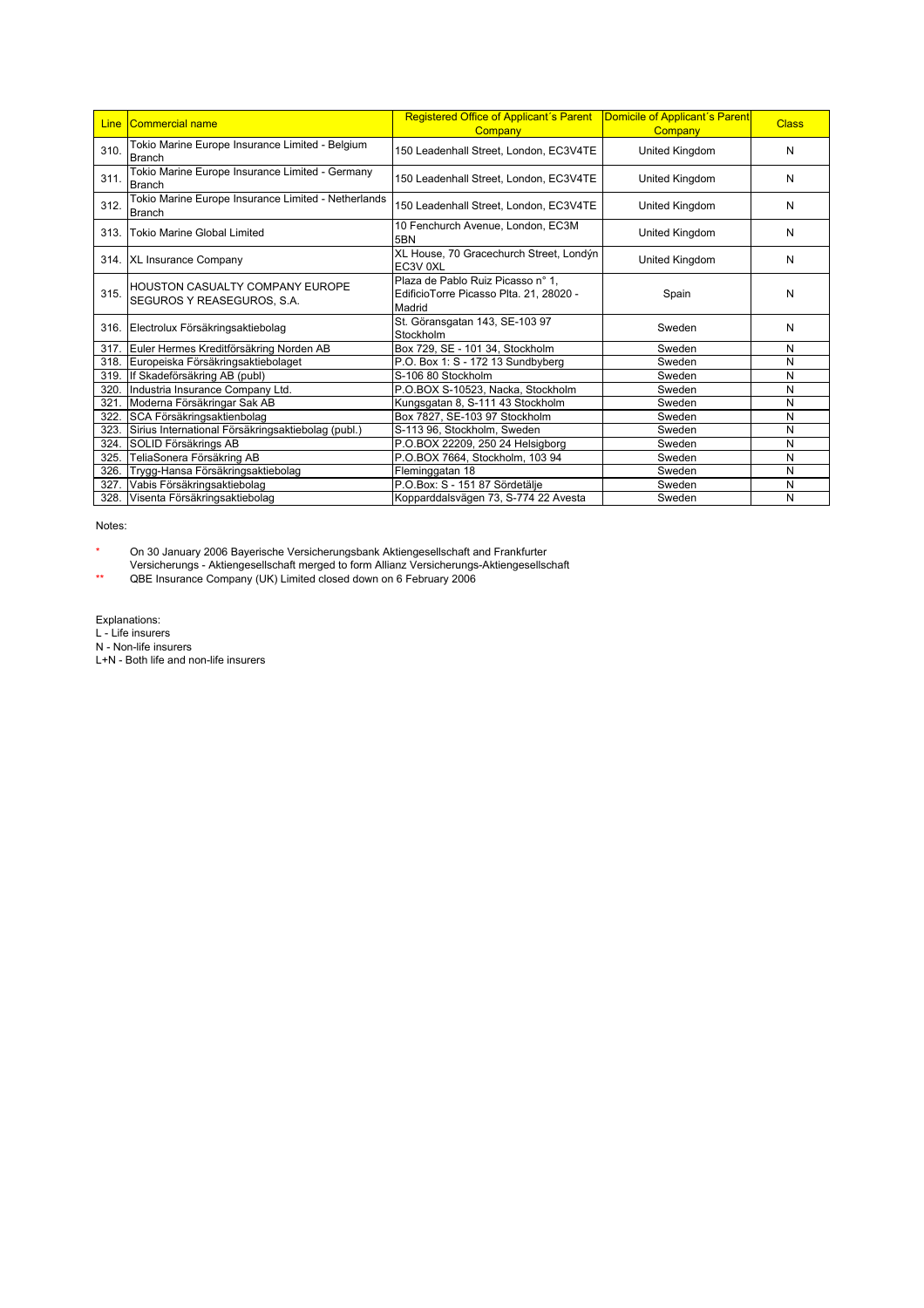# **List of Insurance Undertakings Licensed to Carry on MTPL Insurance According to Act No. 168/1999 Coll., as of 31 December 2005**

| <b>Line</b>    | <b>Commercial name</b>                       | <b>Address</b>                            |
|----------------|----------------------------------------------|-------------------------------------------|
| 1 <sub>1</sub> | Allianz pojišťovna, a.s.                     | Ke Štvanici 656/3, 186 00, Praha 8        |
| 2.             | Česká podnikatelská<br>pojišťovna, a.s.      | Budějovická 5/64, 140 00 Praha 4          |
| 3.             | Česká pojišťovna a.s.                        | Na Pankráci 121, 140 21 Praha 4           |
| 4.             | ČSOB Pojišťovna, a.s.,<br>člen holdingu ČSOB | Masarykovo náměstí 1458, 532 18 Pardubice |
| 5.             | Generali Pojišťovna a.s.                     | Bělehradská 132, 120 84 Praha 2           |
| 6.             | Kooperativa, pojišťovna,<br>a.s.             | Templová 747, 110 01 Praha 1              |
| 7.             | Triglav pojišťovna, a.s.                     | Novobranská 1, 602 00 Brno                |
| 8.             | UNIQA pojišťovna, a.s.                       | Bělohorská 19, 160 12 Praha 6             |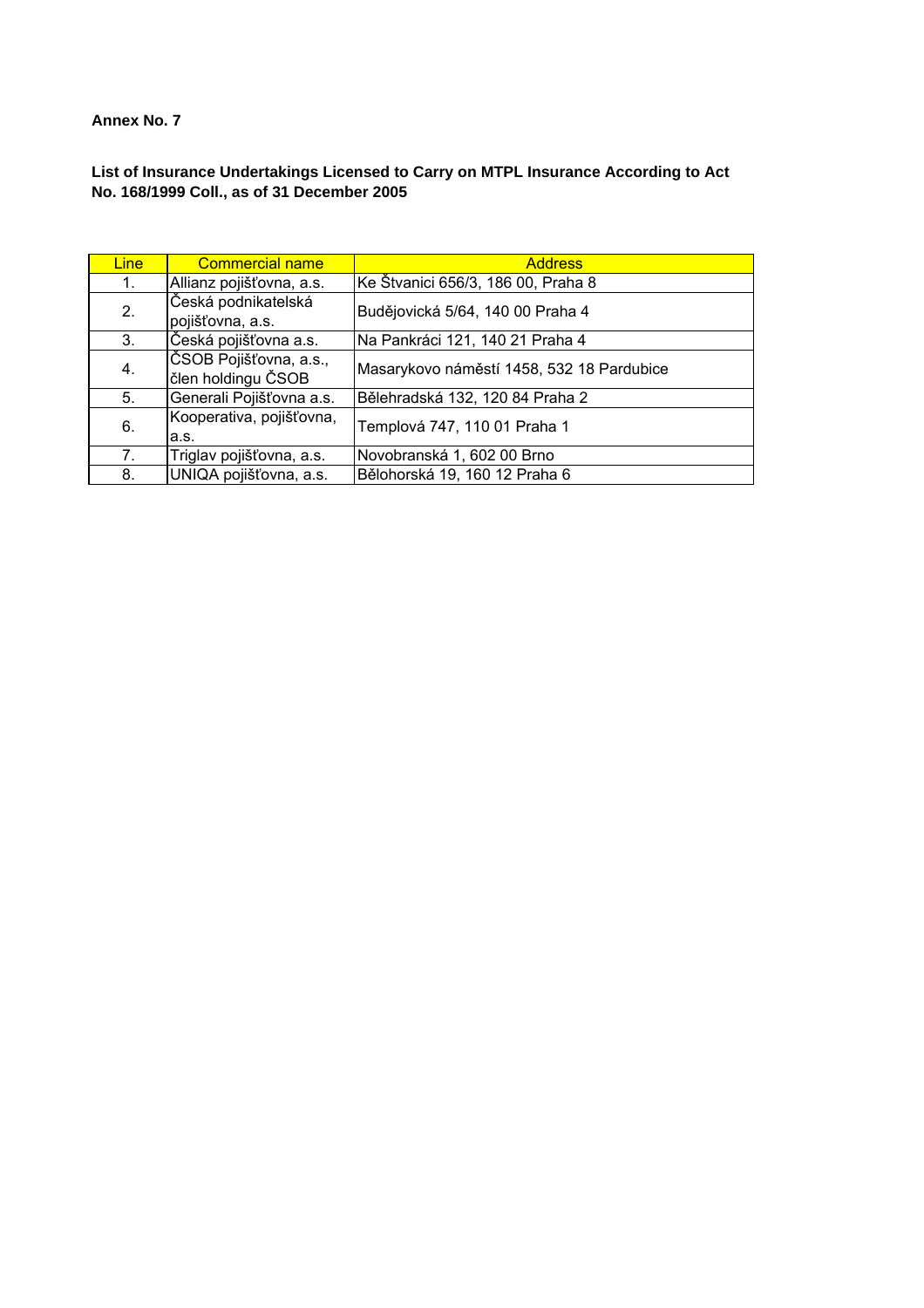**List of Insurance Undertakings Licensed to Carry on Tour Operators Bankruptcy Suretyship Insurance According to Act No. 159/1999 Coll., as of 31 December 2005** 

| <b>Line</b>      | <b>Commercial name</b>                    | <b>Address</b>                            |
|------------------|-------------------------------------------|-------------------------------------------|
| $\overline{1}$ . | Allianz pojišťovna, a.s.                  | Ke Štvanici 656/3, 186 00, Praha 8        |
| 2.               | Česká podnikatelská pojišťovna, a.s.      | Budějovická 5/64, 140 00 Praha 4          |
| 3.               | Česká pojišťovna a.s.                     | Na Pankráci 121, 140 21 Praha 4           |
| 4.               | ČSOB Pojišťovna, a.s., člen holdingu ČSOB | Masarykovo náměstí 1458, 532 18 Pardubice |
| 5.               | Generali Pojišťovna a.s.                  | Bělehradská 132, 120 84 Praha 2           |
| 6.               | Komerční pojišťovna, a.s.                 | Karolinská 1/650, 186 00 Praha 8          |
| $-7.$            | Kooperativa, pojišťovna, a.s.             | Templová 747, 110 01 Praha 1              |
| 8.               | Pojišťovna České spořitelny, a.s.*        | náměstí Republiky 115, 530 02 Pardubice   |
| 9.               | UNIQA pojišťovna, a.s.                    | Bělohorská 19, 160 12 Praha 6             |

Note: \* Pojišťovna České spořitelny, a. s. has not been active in this insurance area since January 2004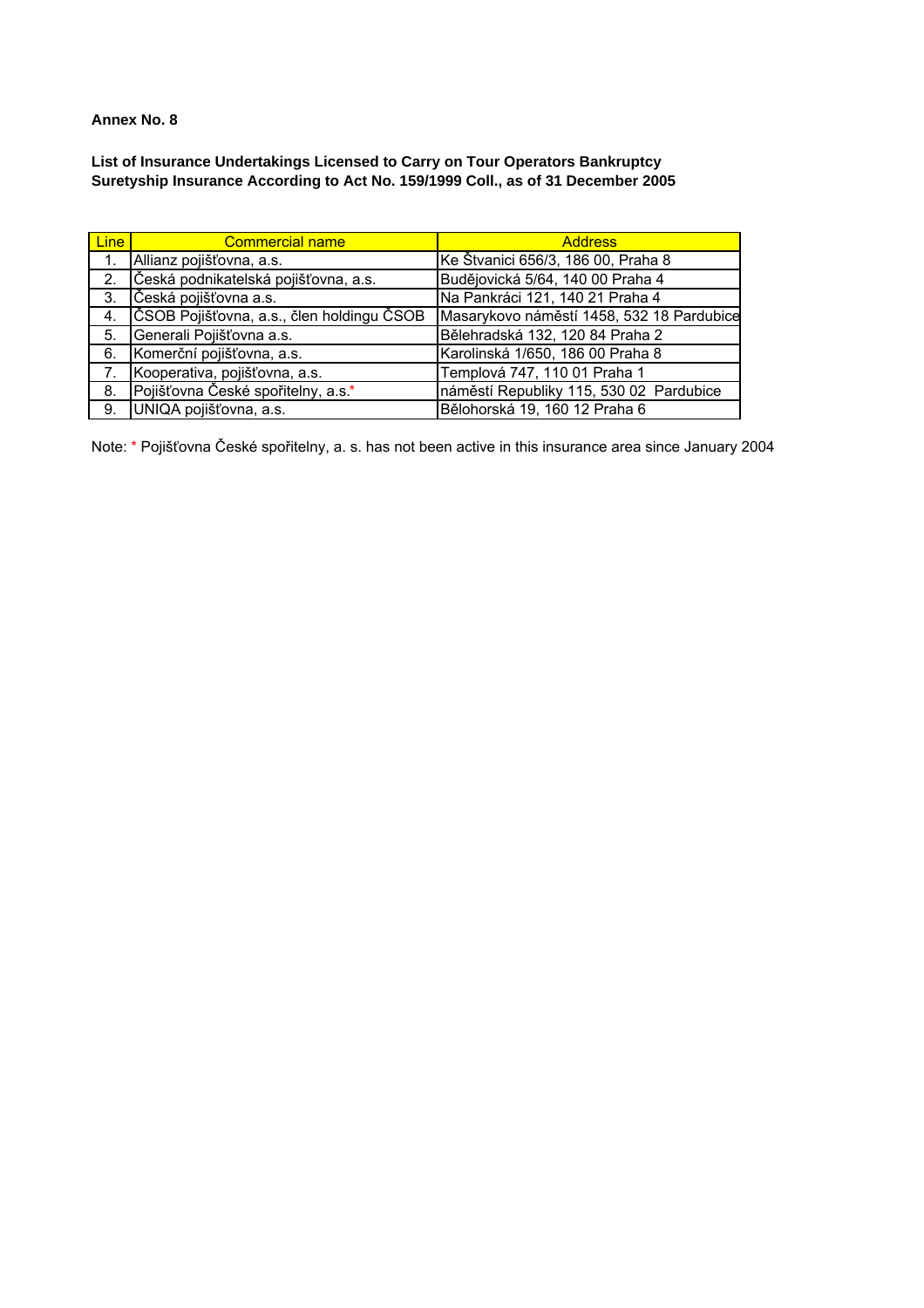## **List of Insurance Undertakings Authorised to Carry on Educational Activities for Insurance Intermediaries and Independent Loss Adjusters as of 31 December 2005**

| <b>Line</b> | <b>Commercial name</b>                                                                            | <b>Address</b>                            |
|-------------|---------------------------------------------------------------------------------------------------|-------------------------------------------|
| 1.          | AEGON Pojišťovna, a.s.                                                                            | Na Pankráci 26/322, 140 00 Praha 4        |
| 2.          | Allianz pojišťovna, a.s.                                                                          | Římská 103/12, 120 00 Praha 2             |
| 3.          | Aviva životní pojišťovna, a.s.                                                                    | Londýnská 41, 120 21 Praha 2              |
| 4.          | Česká pojišťovna, a.s.                                                                            | Na Pankráci 121, 140 21 Praha 4           |
| 5.          | Česká podnikatelská pojišťovna, a.s.                                                              | Budějovická 5/64, 140 00 Praha 4          |
| 6.          | ČSOB Pojišťovna, a.s., člen holdingu ČSOB                                                         | Masarykovo náměstí 1458, 532 18 Pardubice |
| 7.          | D.A.S. pojišťovna právní ochrany, a.s.                                                            | Benešovská 40, 101 00 Praha 10            |
| 8.          | Generali Pojišťovna, a.s.                                                                         | Bělehradská 132, 120 84 Praha 2           |
| 9.          | Hasičská vzájemná pojišťovna a.s.                                                                 | Římská 45, 120 00 Praha 2                 |
| 10.         | Komerční pojišťovna, a.s.                                                                         | Karolinská 1/650, 186 00 Praha 8          |
| 11.         | Kooperativa, pojišťovna, a.s.                                                                     | Templová 747, 110 01 Praha 1              |
| 12.         | Nationale - Nederlanden životní pojišťovna                                                        | Nádražní 344/25 150 00 Praha 5            |
| 13.         | Pojišťovna České spořitelny, a.s.                                                                 | náměstí Republiky 115, 530 02 Pardubice   |
| 14.         | PRVNÍ AMERICKO - ČESKÁ POJIŠŤOVNA, a.s.<br>angl. FIRST AMERICAN CZECH INSURANCE<br><b>COMPANY</b> | V Celnici 1028/10, 117 21 Praha 1         |
| 15.         | UNIQA pojišťovna, a.s.                                                                            | Bělohorská 19, 160 12 Praha 6             |
| 16.         | VICTORIA VOLKSBANKEN pojišťovna, a.s.                                                             | Francouzská 28, 120 00 Praha 2            |
| 17.         | Vitalitas pojišťovna, a.s.                                                                        | Fügnerovo nám. 2, 120 00, Praha 2         |
| 18.         | Wüstenrot, životní pojišťovna, a.s.                                                               | nám. Kinských 602/2, 150 00 Praha 5       |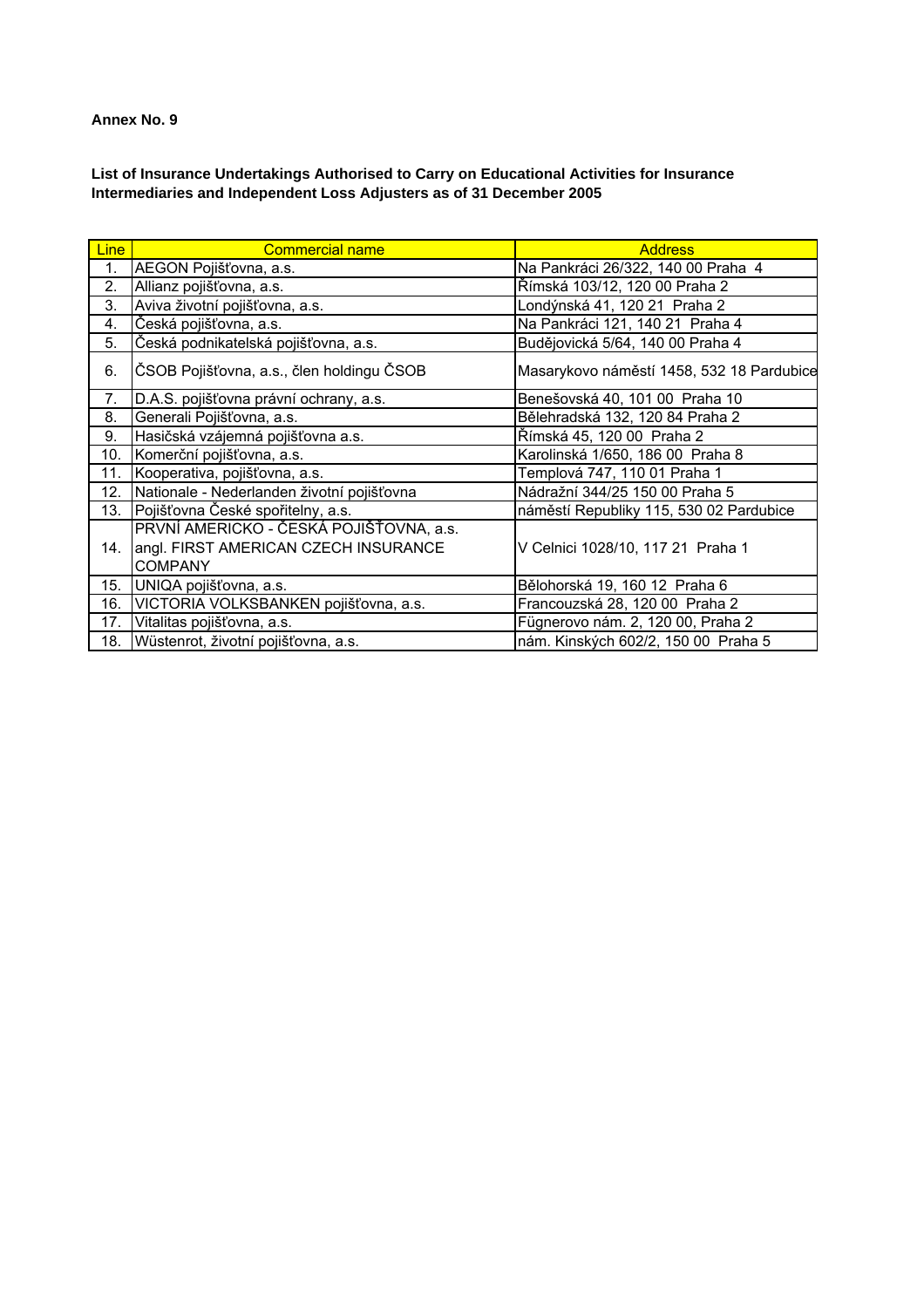**List of Insurance Undertakings Licensed to Carry on Reinsurance Activities as of 31 December 2005** 

| <b>Line</b> | <b>Commercial name</b>                                                          | <b>Reinsurance</b><br>activity * | <b>Facultative</b><br>reinsurance** |
|-------------|---------------------------------------------------------------------------------|----------------------------------|-------------------------------------|
| 1.          | AIG CZECH REPUBLIC pojišťovna, a.s.                                             |                                  | х                                   |
| 2.          | Allianz pojišťovna, a.s.                                                        |                                  | X                                   |
| 3.          | Česká pojišťovna a.s.                                                           | x                                |                                     |
| 4.          | ČSOB Pojišťovna, a.s., člen holdingu ČSOB                                       |                                  | x                                   |
| 5.          | Exportní garanční a pojišťovací společnost, a.s.                                |                                  | X                                   |
| 6.          | Generali Pojišťovna a.s.                                                        |                                  | x                                   |
| 7.          | GERLING-Konzern Všeobecná pojišťovací akciová společnost-<br>organizační složka |                                  | x                                   |
| 8.          | Hasičská vzájemná pojišťovna a.s.                                               |                                  | X                                   |
| 9.          | Komerční pojišťovna, a.s.                                                       |                                  | x                                   |
| 10.         | Kooperativa, pojišťovna, a.s.                                                   | X                                |                                     |
| 11.         | Pojišťovna České spořitelny, a.s.                                               |                                  | X                                   |
| 12.         | Pojišťovna Slavia, a.s.                                                         |                                  | x                                   |
| 13.         | UNIQA pojišťovna, a.s.                                                          |                                  | X                                   |

Explanations: \* licence under Article 3(4) of Act No. 363/1999 Coll. \*\* licence under Article 9(5) of Act No. 363/1999 Coll.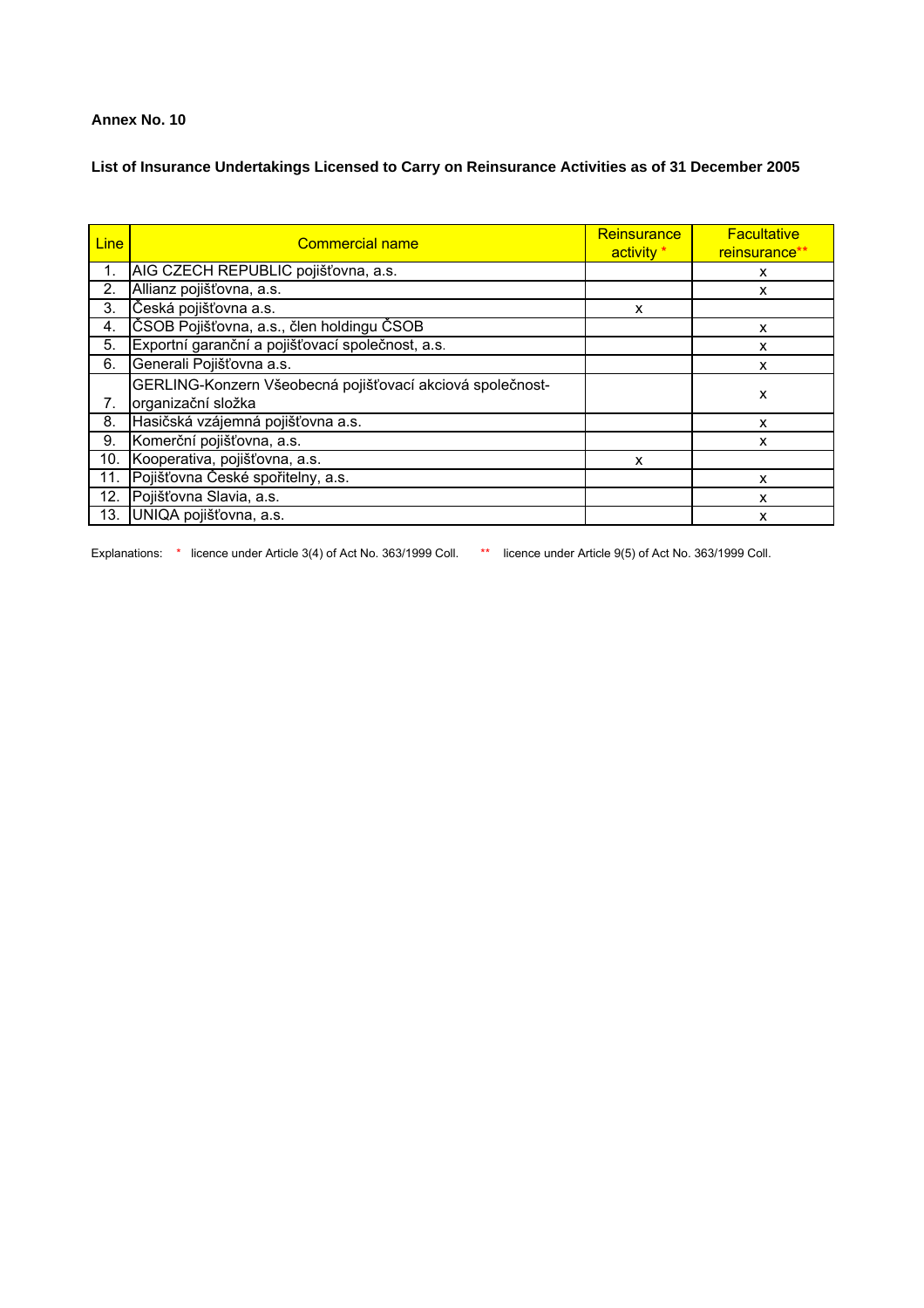#### **List of Insurance Undertakings in the Czech Republic Licenced to Carry on Insurance Classes as of 31 December 2005**

|     | <b>Line</b><br><b>Name</b>                           |                           | Llife insurance classes   |                           |                           |                           |              |                           |                           |                           |                |              |              |              |              |              |                           | Non-life insurance classes                                                                                                                                                 |                           |              |                           |                           |                           |                           |                           |              |                           | <b>Note</b>                                                                               |  |
|-----|------------------------------------------------------|---------------------------|---------------------------|---------------------------|---------------------------|---------------------------|--------------|---------------------------|---------------------------|---------------------------|----------------|--------------|--------------|--------------|--------------|--------------|---------------------------|----------------------------------------------------------------------------------------------------------------------------------------------------------------------------|---------------------------|--------------|---------------------------|---------------------------|---------------------------|---------------------------|---------------------------|--------------|---------------------------|-------------------------------------------------------------------------------------------|--|
|     |                                                      |                           |                           |                           |                           |                           |              |                           |                           |                           |                |              |              |              |              |              |                           | <u>A 1   A 2   A 3   A 4   A 5   A 6   B 1   B 2   B 3   B 4   B 5   B 6   B 7   B 8   B 9   B 10   POPV   B 11   B 12   B 13   B 14   B 15   PCK   B 16   B 17   B 18</u> |                           |              |                           |                           |                           |                           |                           |              |                           |                                                                                           |  |
|     | AEGON Pojišťovna, a.s.                               | $\mathsf{x}$              | $\mathsf{x}$              | $x \mid x$                |                           |                           | $\pmb{\chi}$ |                           |                           |                           |                |              |              |              |              |              |                           |                                                                                                                                                                            |                           |              |                           |                           |                           |                           |                           |              |                           |                                                                                           |  |
| 2.  | AIG CZECH REPUBLIC pojišťovna, a.s.                  |                           |                           |                           |                           |                           |              | $\mathsf{x}$              | $\mathsf{x}$              |                           |                |              |              | $\mathsf{x}$ | $\mathsf{x}$ | $\mathbf{x}$ |                           |                                                                                                                                                                            |                           |              | $\mathsf{x}$              |                           |                           |                           | $\mathsf{x}$              | $\mathsf{x}$ | $\mathsf{x}$              |                                                                                           |  |
|     | Allianz pojišťovna, a.s.                             | $\mathsf{x}$              | $\mathsf{x}$              | $\mathsf{x}$              | $\mathsf{x}$              | $\boldsymbol{\mathsf{x}}$ | $\mathsf{x}$ | $\mathsf{x}$              | $\mathbf{x}$              | $\mathsf{x}$              | $\mathsf{x}$   | $\mathbf{x}$ | $\mathsf{x}$ | $\mathsf{x}$ | $\mathbf{x}$ | $\mathsf{x}$ | $\boldsymbol{\mathsf{x}}$ | $\mathbf{x}$                                                                                                                                                               | x                         | $\mathsf{x}$ | $\mathsf{x}$              |                           | $\boldsymbol{\mathsf{x}}$ | $\mathsf{x}$              | $\mathbf{x}$              |              | $\boldsymbol{\mathsf{x}}$ | except $B$ 2 d), 16 a), q)                                                                |  |
|     | 4. Aviva životní pojišťovna, a.s.                    | $\mathsf{x}$              |                           |                           | $\mathbf{x}$              |                           | X            |                           |                           |                           |                |              |              |              |              |              |                           |                                                                                                                                                                            |                           |              |                           |                           |                           |                           |                           |              |                           |                                                                                           |  |
|     | 5. Cestovní pojišťovna ADRIA Way družstvo            |                           |                           |                           |                           |                           |              |                           |                           |                           |                |              |              |              |              |              |                           |                                                                                                                                                                            |                           |              |                           |                           |                           |                           |                           |              | $\mathsf{x}$              |                                                                                           |  |
|     | 6. Česká podnikatelská pojišťovna, a.s.              | $\mathsf{x}$              | $\mathsf{x}$              | $\times$                  | $\mathsf{x}$              |                           | $\mathsf{x}$ | $\mathsf{x}$              | $\mathbf{x}$              | $\mathsf{x}$              | $\mathsf{x}$   | $\mathbf{x}$ | $\mathsf{x}$ | $\mathsf{x}$ | $\mathsf{x}$ |              | $\boldsymbol{\mathsf{x}}$ | $\mathsf{x}$                                                                                                                                                               | $\boldsymbol{\mathsf{x}}$ | $\mathsf{x}$ | $\mathsf{x}$              | $\mathsf{x}$              | $\mathbf{x}$              | $\mathsf{x}$              | $\mathsf{x}$              |              | $\mathsf{x}$              |                                                                                           |  |
|     | Česká pojišťovna a.s.                                | $\mathsf{x}$              | $\mathsf{x}$              | $\mathsf{x}$              | $\mathsf{x}$              | $\mathbf{x}$              | $\mathsf{x}$ | $\mathbf{x}$              |                           | $\mathsf{x}$              | $\mathsf{x}$   | $\mathbf{x}$ | $\mathbf{x}$ | $\mathsf{x}$ | $\mathbf{x}$ |              | $\mathbf{x}$              | $\mathbf{x}$                                                                                                                                                               | $\mathbf{x}$              | $\mathbf{x}$ | x                         | $\mathbf{x}$              | $\mathbf{x}$              | $\mathbf{x}$              | $\mathbf{x}$              |              | $\mathsf{x}$              |                                                                                           |  |
|     | 8. Česká pojišťovna ZDRAVÍ a.s.                      |                           |                           |                           |                           |                           |              | $\boldsymbol{\mathsf{x}}$ | $\mathsf{x}$              |                           |                |              |              |              |              |              |                           |                                                                                                                                                                            |                           |              |                           |                           |                           |                           |                           |              | $\pmb{\chi}$              |                                                                                           |  |
|     | 9. ČSOB Pojišťovna, a.s., člen holdingu ČSOB         | $\mathsf{x}$              | $\mathsf{x}$              | $\pmb{\times}$            | $\mathsf{x}$              | X                         | $\mathsf{x}$ | $\mathsf{x}$              | $\mathsf{x}$              | $\mathsf{x}$              | $\pmb{\times}$ | $\mathsf{x}$ | x            | $\mathsf{x}$ | $\pmb{\chi}$ | $\mathsf{x}$ | $\pmb{\chi}$              | $\mathsf{x}$                                                                                                                                                               | $\pmb{\mathsf{x}}$        | $\mathsf{x}$ | $\pmb{\chi}$              | $\boldsymbol{\mathsf{x}}$ | $\pmb{\mathsf{x}}$        | $\mathsf{x}$              | $\mathbf{x}$              |              | $\mathsf{x}$              |                                                                                           |  |
|     | 10. D.A.S. pojišťovna právní ochrany, a.s.           |                           |                           |                           |                           |                           |              |                           |                           |                           |                |              |              |              |              |              |                           |                                                                                                                                                                            |                           |              |                           |                           |                           |                           |                           | $\mathsf{x}$ |                           |                                                                                           |  |
|     | 11. Euler Hermes Čescob, úvěrová pojišťovna, a.s.    |                           |                           |                           |                           |                           |              |                           |                           |                           |                |              |              |              |              |              |                           |                                                                                                                                                                            |                           |              |                           | $\boldsymbol{\mathsf{x}}$ | x                         |                           |                           |              |                           | except B 15 b)                                                                            |  |
|     | 12. Evropská Cestovní Pojišťovna, a.s.               |                           |                           |                           |                           |                           |              |                           |                           |                           |                |              |              |              |              |              |                           |                                                                                                                                                                            |                           |              |                           |                           |                           |                           |                           |              | $\mathsf{x}$              |                                                                                           |  |
|     | 13. Exportní garanční a pojišťovací společnost, a.s. |                           |                           |                           |                           |                           |              |                           |                           |                           |                |              |              |              |              |              |                           |                                                                                                                                                                            |                           |              |                           | $\mathsf{x}$              | $\mathsf{x}$              |                           | X                         |              |                           |                                                                                           |  |
|     | 14. Generali Poiišťovna a.s.                         | $\mathsf{x}$              | $\mathsf{x}$              | $x \mid x$                |                           |                           | $\mathsf{x}$ | $\mathbf{x}$              |                           | $x \mid x$                |                |              |              | $\mathsf{x}$ | $\mathbf{x}$ | $\mathsf{x}$ | $\mathsf{x}$              | $\mathbf{x}$                                                                                                                                                               |                           |              | $\mathsf{x}$              | $\mathsf{x}$              | x                         | $\mathsf{x}$              | $\mathsf{x}$              | $\mathsf{x}$ | $\mathbf{x}$              |                                                                                           |  |
| 15. | HALALI, všeobecná pojišťovna, a.s.                   |                           |                           |                           |                           |                           |              | $\mathsf{x}$              |                           |                           |                |              |              |              | $\mathsf{x}$ | $\mathbf{x}$ |                           |                                                                                                                                                                            |                           |              | $\mathsf{x}$              |                           |                           |                           | $\mathsf{x}$              |              |                           | except B 1d); 8 e); 13b); 16 b) to j)                                                     |  |
|     | 16. Hasičská vzájemná pojišťovna, a.s.               | $\mathsf{x}$              | $\mathsf{x}$              | $\mathsf{x}$              |                           |                           | $\mathsf{x}$ | $\mathsf{x}$              |                           | $\mathsf{x}$              | $\mathsf{x}$   |              |              | X            | $\mathsf{x}$ | x            | $\mathsf{x}$              |                                                                                                                                                                            |                           |              | $\mathsf{x}$              |                           |                           |                           | $\mathsf{x}$              |              | $\mathbf{x}$              | except B $10a$ ; $16a$ , b), c), f) to j)                                                 |  |
|     | 17. Komerční pojišťovna, a.s.                        | $\mathsf{x}$              | $\mathsf{x}$              | $\mathsf{x}$              | $\mathbf{x}$              | $\mathsf{x}$              | $\mathsf{x}$ | $\mathsf{x}$              | $\mathsf{x}$              | $\mathsf{x}$              | $\mathsf{x}$   | $\mathsf{x}$ | $\mathsf{x}$ | $\mathsf{x}$ | $\mathsf{x}$ | $\mathsf{x}$ | $\mathsf{x}$              |                                                                                                                                                                            | $\mathsf{x}$              | $\mathsf{x}$ | $\mathsf{x}$              | $\mathsf{x}$              | $\mathsf{x}$              | $\mathsf{x}$              | $\mathsf{x}$              |              | $\mathsf{x}$              | except B 10 a) - POPV                                                                     |  |
| 18. | Komerční úvěrová pojišťovna EGAP, a.s.               |                           |                           |                           |                           |                           |              |                           |                           |                           |                |              |              |              |              |              |                           |                                                                                                                                                                            |                           |              |                           | $\mathsf{x}$              |                           |                           |                           |              |                           |                                                                                           |  |
| 19. | Kooperativa, pojišťovna, a.s.                        | $\mathsf{x}$              | $\mathsf{x}$              | $\mathsf{x}$              | $\mathsf{x}$              | $\boldsymbol{\mathsf{x}}$ | X            | $\mathsf{x}$              | x                         | $\boldsymbol{\mathsf{x}}$ | $\pmb{\chi}$   | $\mathsf{x}$ | $\mathsf{x}$ | $\mathsf{x}$ | X            |              | $\boldsymbol{\mathsf{x}}$ | $\boldsymbol{\mathsf{x}}$                                                                                                                                                  | X                         | $\mathbf{x}$ | $\boldsymbol{\mathsf{x}}$ | $\mathsf{x}$              | $\mathbf{x}$              | $\boldsymbol{\mathsf{x}}$ | $\boldsymbol{\mathsf{x}}$ | $\mathsf{x}$ | $\mathbf{x}$              |                                                                                           |  |
|     | 20. MAXIMA pojišťovna, a.s.                          | $\mathsf{x}$              |                           |                           |                           |                           |              | $\mathsf{x}$              |                           | $\mathsf{x}$              |                |              |              |              | $\mathsf{x}$ | x            |                           |                                                                                                                                                                            |                           |              | $\mathsf{x}$              |                           |                           |                           | $\mathsf{x}$              |              |                           | except B 1 d); B 3 b).                                                                    |  |
| 21. | Nationale-Nederlanden pojišťovna, a.s.               |                           |                           |                           |                           |                           |              |                           | $\mathsf{x}$              |                           |                |              |              |              |              |              |                           |                                                                                                                                                                            |                           |              |                           |                           |                           |                           |                           |              |                           | except B 2 d).                                                                            |  |
|     | 22. POJIŠŤOVNA CARDIF PRO VITA, a.s.                 | $\mathsf{x}$              |                           |                           |                           |                           | $\mathbf{x}$ | $\mathsf{x}$              | $\mathsf{x}$              |                           |                |              |              |              |              |              |                           |                                                                                                                                                                            |                           |              |                           |                           |                           |                           | $\mathsf{x}$              |              |                           |                                                                                           |  |
|     | 23. Pojišťovna České spořitelny, a.s.                | $\mathsf{x}$              | $\boldsymbol{\mathsf{x}}$ | $\boldsymbol{\mathsf{x}}$ | $\mathbf{x}$              |                           | $\mathsf{x}$ | $\mathsf{x}$              | $\mathsf{x}$              | $\mathbf{x}$              |                | $\mathsf{x}$ |              | $\mathsf{x}$ | $\mathsf{x}$ | $\mathsf{x}$ |                           |                                                                                                                                                                            | X                         |              | $\boldsymbol{\mathsf{x}}$ |                           | $\boldsymbol{\mathsf{x}}$ | $\mathsf{x}$              | $\mathbf{x}$              |              | $\mathbf{x}$              | not active in classes B 3; B 5; B 7-9; B 11; B13; B15;<br>B 16; B 18 since 2 January 2004 |  |
|     | 24. Pojišťovna Slavia a.s.                           |                           |                           |                           |                           |                           |              | $\mathsf{x}$              |                           | $\mathsf{x}$              |                |              | $x \mid x$   | $\mathsf{x}$ | $\mathsf{x}$ | $\mathsf{x}$ | $\mathsf{x}$              |                                                                                                                                                                            |                           |              | $\mathsf{x}$              |                           |                           |                           | $\mathsf{x}$              |              | $\mathbf{x}$              |                                                                                           |  |
| 25. | Pojišťovna VZP, a.s.                                 |                           |                           |                           |                           |                           |              |                           | x                         |                           |                |              |              |              |              |              |                           |                                                                                                                                                                            |                           |              |                           |                           |                           |                           |                           |              |                           | except B 2 a) až c).                                                                      |  |
|     | PRVNÍ AMERICKO - ČESKÁ POJIŠŤOVNA, a.s.              |                           |                           |                           |                           |                           |              |                           |                           |                           |                |              |              |              |              |              |                           |                                                                                                                                                                            |                           |              |                           |                           |                           |                           |                           |              |                           |                                                                                           |  |
|     | 26. angl. FIRST AMERICAN CZECH INSURANCE             | X                         |                           |                           |                           |                           | x            | x                         | $\boldsymbol{\mathsf{x}}$ |                           |                |              |              |              |              |              |                           |                                                                                                                                                                            |                           |              |                           |                           |                           |                           |                           |              |                           |                                                                                           |  |
|     | <b>COMPANY</b>                                       |                           |                           |                           |                           |                           |              |                           |                           |                           |                |              |              |              |              |              |                           |                                                                                                                                                                            |                           |              |                           |                           |                           |                           |                           |              |                           |                                                                                           |  |
|     | 27. Servisní pojišťovna a.s.                         |                           |                           |                           |                           |                           |              |                           |                           | $\mathsf{x}$              |                |              |              |              |              |              |                           |                                                                                                                                                                            |                           |              |                           |                           |                           |                           |                           |              |                           |                                                                                           |  |
|     | 28. Triglav pojišťovna, a.s.                         |                           |                           |                           |                           |                           |              | $\mathbf{x}$              |                           | $\mathbf{x}$              |                |              |              | $\mathsf{x}$ | $\mathsf{x}$ | $\mathsf{x}$ | $\mathsf{x}$              | $\mathbf{x}$                                                                                                                                                               |                           |              | $\mathbf{x}$              |                           |                           |                           | $\mathbf{x}$              |              | $\mathsf{x}$              |                                                                                           |  |
|     | 29. UNIQA pojišťovna, a.s.                           | $\mathsf{x}$              | $\mathbf{x}$              | $\mathsf{x}$              | $\mathbf{x}$              |                           | $\mathsf{x}$ | $\mathbf{x}$              | $\mathsf{x}$              | $\mathbf{x}$              |                |              |              | $\mathsf{x}$ | $\mathsf{x}$ | x            | $\boldsymbol{\mathsf{x}}$ | $\mathsf{x}$                                                                                                                                                               |                           |              | $\mathbf{x}$              |                           | x                         | $\mathsf{x}$              | $\mathbf{x}$              | $\mathsf{x}$ | $\boldsymbol{\mathsf{x}}$ | except B 10 b)                                                                            |  |
| 30. | VICTORIA VOLKSBANKEN pojišťovna, a.s.                | $\mathsf{x}$              |                           | $\mathsf{x}$              |                           |                           | $\mathsf{x}$ | $\mathsf{x}$              | $\mathsf{x}$              |                           |                |              |              | $\mathsf{x}$ | $\mathsf{x}$ | $\mathsf{x}$ | $\mathsf{x}$              |                                                                                                                                                                            |                           |              | $\mathsf{x}$              |                           |                           |                           |                           |              | $\mathsf{x}$              |                                                                                           |  |
|     | 31. Vitalitas pojišťovna, a.s.                       |                           |                           |                           |                           |                           |              | $\mathsf{x}$              | $\boldsymbol{\mathsf{x}}$ |                           |                |              |              |              |              |              |                           |                                                                                                                                                                            |                           |              |                           |                           |                           |                           |                           |              | $\mathsf{x}$              |                                                                                           |  |
|     | 32. Winterthur pojišťovna, a.s.'                     | $\boldsymbol{\mathsf{x}}$ |                           |                           | $\boldsymbol{\mathsf{x}}$ | $\pmb{\times}$            | $\mathsf{x}$ | $\mathsf{x}$              | $\mathsf{x}$              |                           |                |              |              |              |              |              |                           |                                                                                                                                                                            |                           |              |                           |                           |                           |                           |                           |              |                           |                                                                                           |  |
| 33. | Wüstenrot, životní pojišťovna, a.s.                  | $\mathsf{x}$              | $\mathsf{x}$              | $\mathsf{x}$              | $\pmb{\chi}$              | $\boldsymbol{\mathsf{x}}$ | $\mathsf{x}$ |                           |                           |                           |                |              |              |              |              |              |                           |                                                                                                                                                                            |                           |              |                           |                           |                           |                           |                           |              |                           |                                                                                           |  |

Note: \* until 31 December 2005 CREDIT SUISSE LIFE &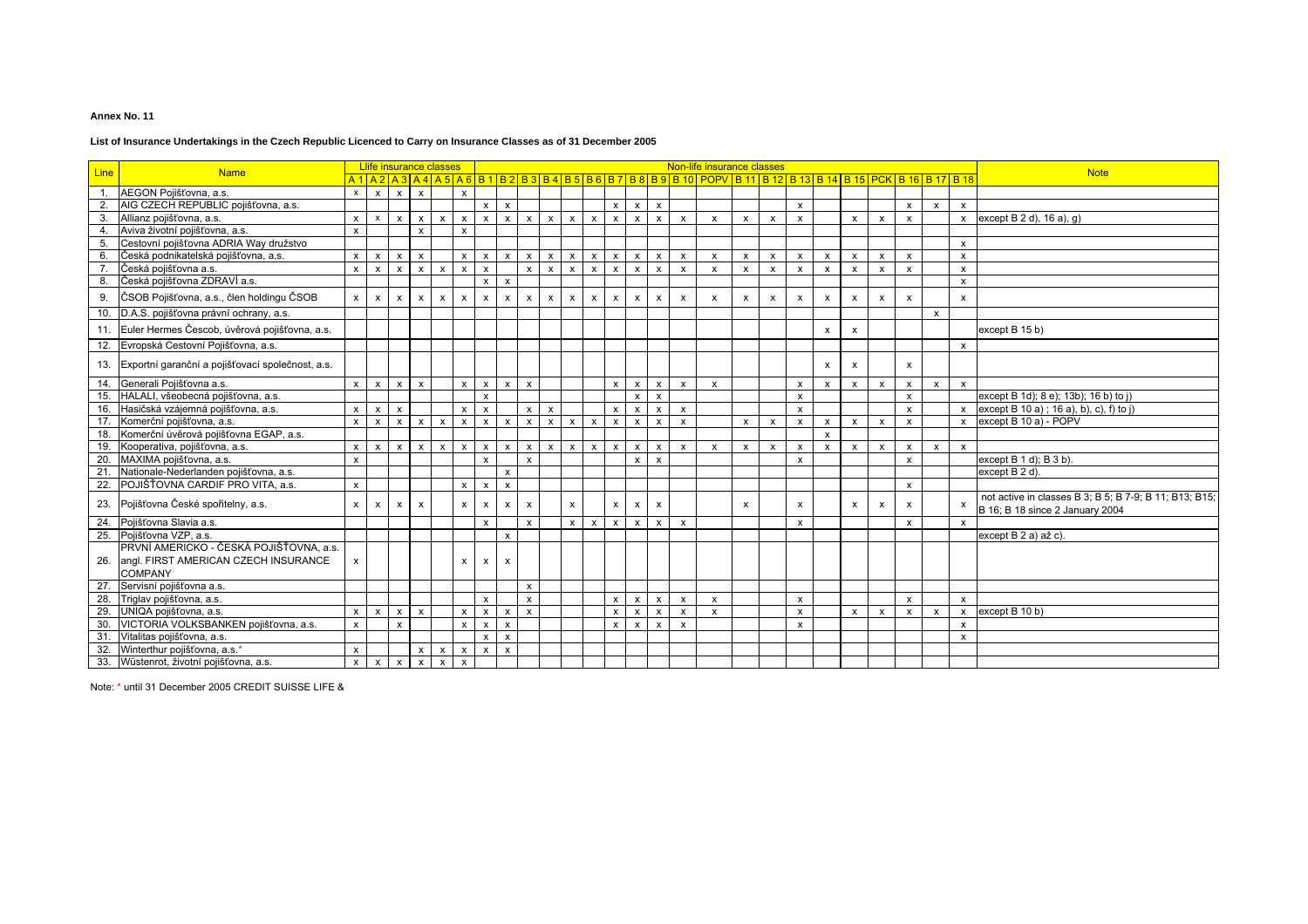#### **List of Branches of Insurance Undertakings from EU Countries Licensed to Carry on Insurance Classes as of 31 December 2005**

| Line         | <b>Name</b>                                                     |                           |                           | Life insurance classes |   |              |              |   |   |   |  |              |              |                           |   | Non-life insurance classes                                                                                                                                                        |  |   |   |  |   |   |  |
|--------------|-----------------------------------------------------------------|---------------------------|---------------------------|------------------------|---|--------------|--------------|---|---|---|--|--------------|--------------|---------------------------|---|-----------------------------------------------------------------------------------------------------------------------------------------------------------------------------------|--|---|---|--|---|---|--|
|              |                                                                 |                           |                           |                        |   |              |              |   |   |   |  |              |              |                           |   | <u>A 1   A 2   A 3   A 4   A 5   A 6   B 1   B 2   B 3   B 4   B 5   B 6   B 7   B 8   B 9   B 10   POPV   B 11   B 12   B 13   B 13   B 14   B 15   PCK   B 16   B 17   B 18</u> |  |   |   |  |   |   |  |
|              | Atradius Credit Insurance N.V., organizační složka              |                           |                           |                        |   |              |              |   |   |   |  |              |              |                           |   |                                                                                                                                                                                   |  |   |   |  |   |   |  |
|              | CG Car-Garantie Versicherungs-Aktiengesellschaft organizační    |                           |                           |                        |   |              |              |   |   |   |  |              |              |                           |   |                                                                                                                                                                                   |  |   |   |  |   |   |  |
| $\mathbf{2}$ | složka pro Českou republiku                                     |                           |                           |                        |   |              |              |   |   |   |  |              |              | x                         |   |                                                                                                                                                                                   |  |   |   |  |   |   |  |
| 3.           | Coface Austria Kreditversicherung AG *                          |                           |                           |                        |   |              |              |   |   |   |  |              |              |                           |   |                                                                                                                                                                                   |  |   |   |  |   |   |  |
|              | Erste n.oe. Brandschaden - Versicherungsaktiengesellschaft      |                           |                           |                        |   |              |              |   |   |   |  |              |              |                           |   |                                                                                                                                                                                   |  |   |   |  |   |   |  |
| 4.           | organizační složka pro ČR                                       | $\boldsymbol{\mathsf{x}}$ | X                         | X                      |   |              | x            | x |   | X |  |              | x            | x                         | X |                                                                                                                                                                                   |  | x |   |  | х | x |  |
|              | GERLING-Konzern Všeobecná pojišťovací akciová společnost-       |                           |                           |                        |   |              |              |   |   |   |  |              |              |                           |   |                                                                                                                                                                                   |  |   |   |  |   |   |  |
| 5.           | organizační složka                                              |                           |                           |                        |   |              |              |   |   |   |  | $\mathsf{x}$ | $\mathsf{x}$ | $\mathsf{x}$              | X |                                                                                                                                                                                   |  | X | x |  | X | X |  |
|              | Gothaer Allgemeine Versicherung Aktiengesellschaft, organizační |                           |                           |                        |   |              |              |   |   |   |  |              |              |                           |   |                                                                                                                                                                                   |  |   |   |  |   |   |  |
| 6.           | složka pro Českou republiku                                     |                           |                           |                        |   |              |              |   |   |   |  |              | X            | $\boldsymbol{\mathsf{x}}$ |   |                                                                                                                                                                                   |  |   |   |  | Ā |   |  |
|              | HDI Industrie Versicherung AG, organizační složka               |                           |                           |                        |   |              |              |   |   |   |  |              | $\mathsf{x}$ | $\mathsf{x}$              |   |                                                                                                                                                                                   |  |   |   |  |   |   |  |
| 8.           | ING Životná poisťovňa, a.s., pobočka pro Českou republiku       | $\mathsf{x}$              | $\mathsf{x}$              | X                      | X | $\mathsf{x}$ | $\mathsf{x}$ |   |   |   |  |              |              |                           |   |                                                                                                                                                                                   |  |   |   |  |   |   |  |
| ۱9.          | Nationale - Nederlanden životní pojišťovna                      | X                         | $\boldsymbol{\mathsf{x}}$ | X                      | x |              | $\mathsf{x}$ |   | X |   |  |              |              |                           |   |                                                                                                                                                                                   |  |   |   |  |   |   |  |
| 10.          | QBE poisťovňa, a.s., pobočka                                    |                           |                           |                        |   |              |              |   |   |   |  |              | X            | x                         |   |                                                                                                                                                                                   |  |   |   |  | X |   |  |
|              | Wüstenrot pojišťovna, pobočka pro Českou republiku              | X                         |                           |                        |   |              | X            |   |   |   |  |              | X            | x                         |   | x                                                                                                                                                                                 |  |   |   |  |   |   |  |
|              | 12. XL INSURANCE COMPANY LIMITED, organizační složka            |                           |                           |                        |   |              |              |   |   |   |  |              | X            | x                         |   |                                                                                                                                                                                   |  |   |   |  |   |   |  |

Note: \* until 19 December 2005 Österreichische Kreditversicherung Coface AG - Rakousko; unincorporated as from 23 June 2006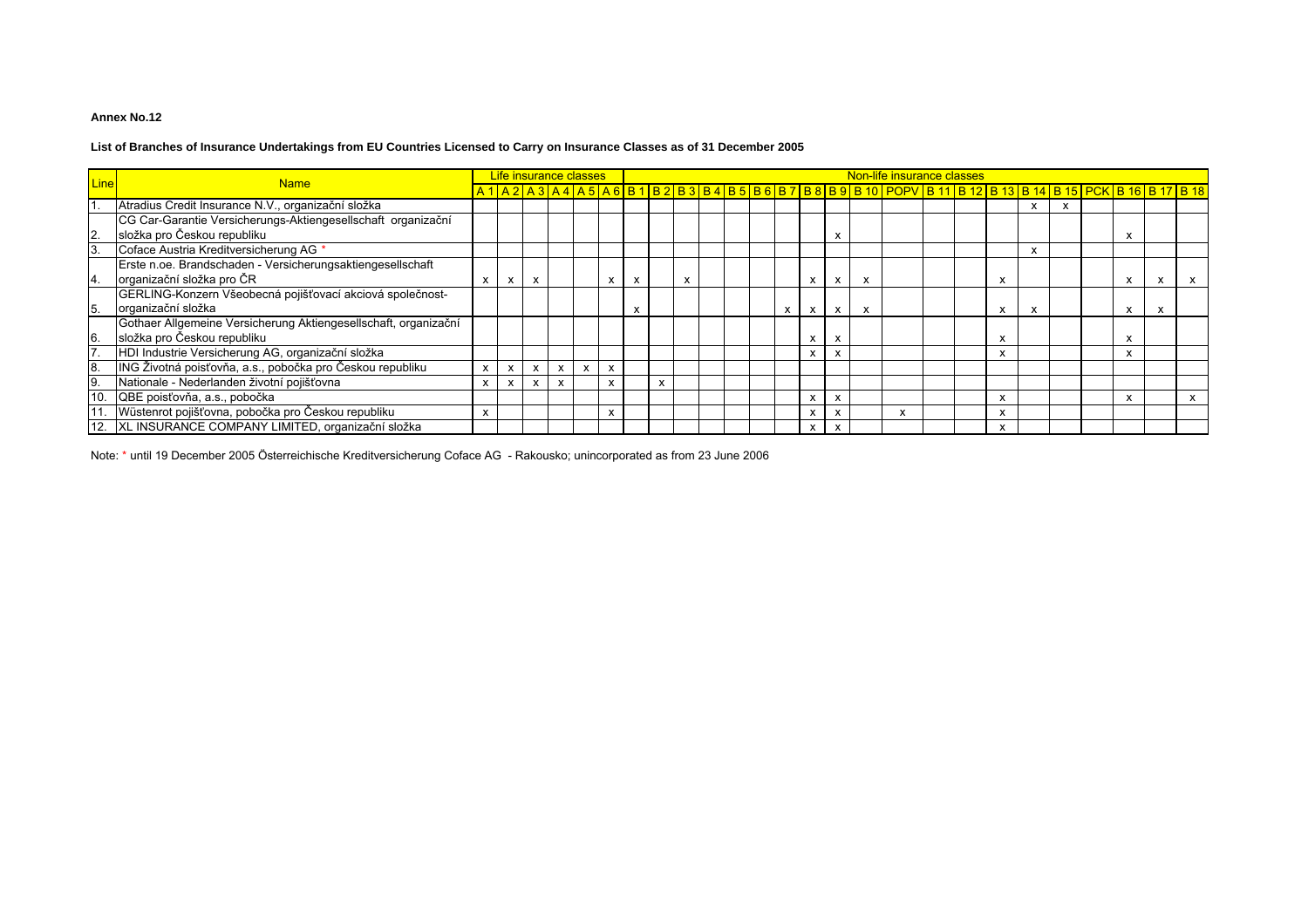# **List of Insurance Classes and Groups of Insurance Classes**

| <b>PART A</b>    |                                                                                                    |
|------------------|----------------------------------------------------------------------------------------------------|
|                  | <b>CLASSES OF LIFE ASSURANCE</b>                                                                   |
| 1.               | Assurance on death only, assurance on survival only, assurance on survival or earlier death, joint |
|                  | life assurance, money back term assurance.                                                         |
| $\overline{2}$ . | Marriage assurance or insurance of benefits for child maintenance.                                 |
| $\overline{3}$ . | Annuity assurance.                                                                                 |
| 4.               | Assurance referred to in 1 through 3 which is linked to an investment fund.                        |
| 5.               | Capital operations                                                                                 |
|                  | capital redemption operations based on actuarial calculation whereby, in return for single or      |
|                  | a) periodic payments agreed in advance, commitments of specified duration and amount are           |
|                  | undertaken,                                                                                        |
|                  | b) management of group pension funds,                                                              |
| $\mathbf{C}$     | operations accompanied by insurance covering either conservation of capital or payment of a        |
|                  | minimum interest                                                                                   |
|                  | operations relating to the length of human life, which are prescribed by or provided for in social |
|                  | d) insurance legislation, when the lax provides that they can be effected or managed by insurance  |
|                  | undertaking at its own risk.                                                                       |
| 6.               | Personal accident and sickness insurance if supplementary to classes of insurance 1 through 5.     |
|                  |                                                                                                    |
| <b>PART B</b>    |                                                                                                    |
|                  | <b>CLASSES OF NON-LIFE INSURANCE</b>                                                               |
| 1.               | Accident insurance                                                                                 |
|                  | a) with lump sum settlement,                                                                       |
|                  | b) with benefits in the nature of indemnity,                                                       |
|                  | c) combination of the two,                                                                         |
|                  | d) injury to passengers.                                                                           |
| $\overline{2}$ . | Sickness insurance                                                                                 |
|                  | a) with lump sum settlement,                                                                       |
|                  | b) with benefits in the nature of indemnity,                                                       |
|                  | c) combination of the two,                                                                         |
|                  | d) contractual health insurance.                                                                   |
| 3.               | Insurance against damage to or loss of land vehicles other than railway rolling stock              |
|                  | a) motor vehicles,                                                                                 |
|                  | b) other than motor vehicles.                                                                      |
| 4.               | Insurance against damage to or loss of railway rolling stock.                                      |
| 5.               | Insurance against damage to or loss of aircraft.                                                   |
| 6.               | Insurance against damage to or loss of                                                             |
|                  | a) inland vessels,                                                                                 |
|                  | b) sea vessels.                                                                                    |
| 7.               | Insurance of goods in transit including luggage and other property irrespective of means of        |
|                  | transport used.                                                                                    |
| 8.               | Insurance against damage to or loss of property other than referred to in 3 through 7 above        |
|                  | caused by                                                                                          |
|                  | a) fire,                                                                                           |
|                  | b) explosion,                                                                                      |
|                  | c) windstorm,                                                                                      |
|                  | d) natural forces other than windstorm (e.g. lightning, flood, inundation),                        |
|                  | e) nuclear energy,                                                                                 |
|                  | f) landslide or land subsidence.                                                                   |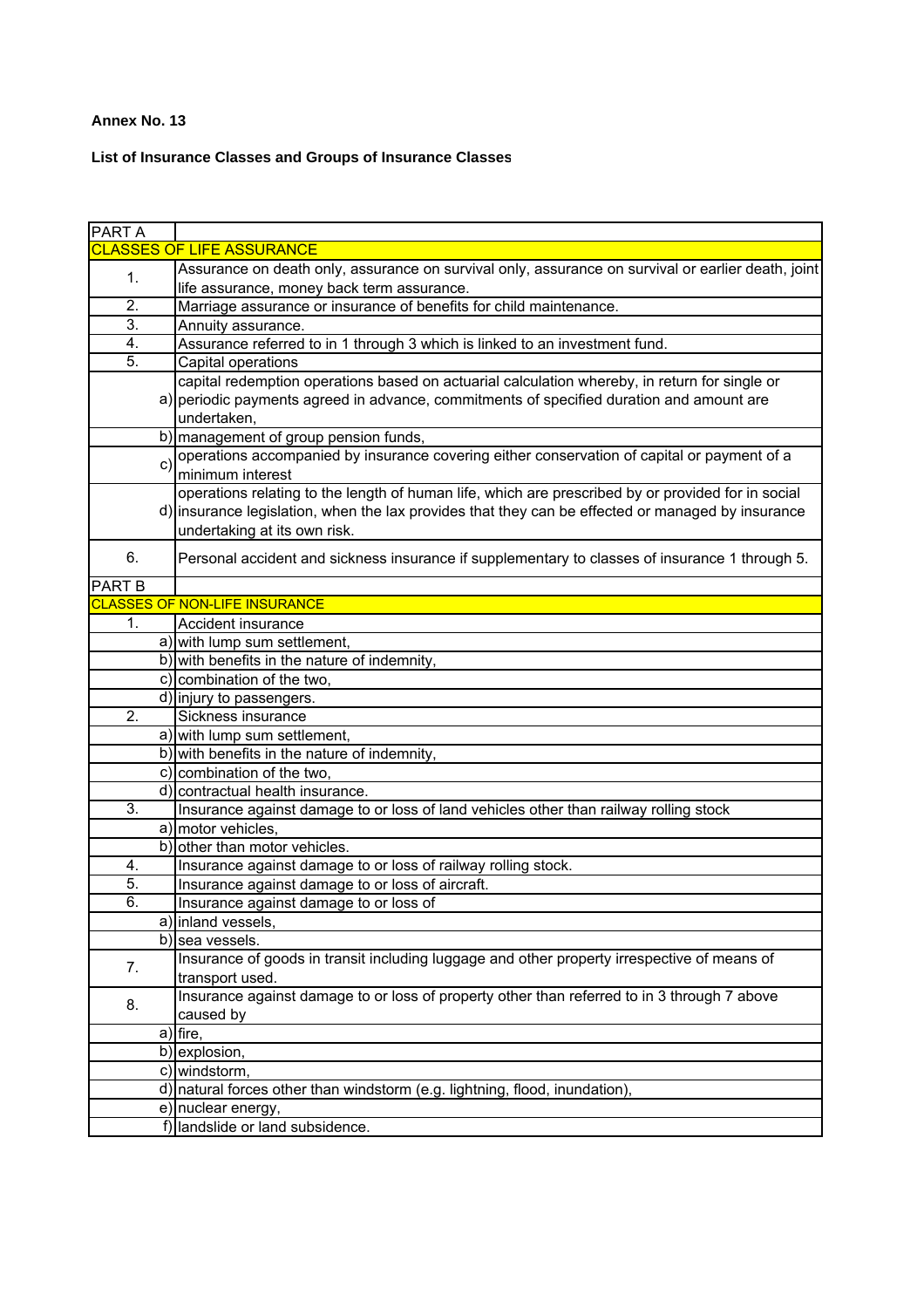|        | Insurance against damage to or loss of property other than referred to in 3 through 7 above due to<br>hailstorm or frost, or any other event (such as robbery, theft or damage caused by forest animals) |
|--------|----------------------------------------------------------------------------------------------------------------------------------------------------------------------------------------------------------|
| 9.     | unless these are included in class 8, inclusive of insurance against damage to or loss of farm                                                                                                           |
|        | animals caused by infection or by other causes.                                                                                                                                                          |
| 10.    | Liability insurance for damage arising out of                                                                                                                                                            |
|        | a) use of land motor vehicle and its trailer,                                                                                                                                                            |
|        | b) use of rail vehicle,                                                                                                                                                                                  |
|        | c) the activity of the carrier.                                                                                                                                                                          |
| 11.    | Liability insurance for damage arising out of ownership or use of aircraft including carrier's liability                                                                                                 |
| 12.    | Liability insurance for damage arising out of ownership or use of inland or sea vessel, including<br>carrier's liability.                                                                                |
| 13.    | General liability insurance for damage other than referred to in classes 10 through 12                                                                                                                   |
|        | a) liability for damage to environment,                                                                                                                                                                  |
|        | b) liability for damage caused by nuclear installation,                                                                                                                                                  |
|        | c) product liability,                                                                                                                                                                                    |
|        | d) other.                                                                                                                                                                                                |
| 14.    | Credit insurance                                                                                                                                                                                         |
|        | a) general insolvency,                                                                                                                                                                                   |
|        | $\overline{b)}$ export credit,                                                                                                                                                                           |
|        | c) instalment credit,                                                                                                                                                                                    |
|        | d) mortgage,                                                                                                                                                                                             |
|        | e) agricultural credit.                                                                                                                                                                                  |
| 15.    | Suretyship insurance                                                                                                                                                                                     |
|        | a) direct suretyship,                                                                                                                                                                                    |
|        | b) indirect suretyship.                                                                                                                                                                                  |
| 16.    | Insurance of miscellaneous financial losses arising out of                                                                                                                                               |
|        | a) employment risks,                                                                                                                                                                                     |
|        | b) insufficient income,                                                                                                                                                                                  |
|        | c) bad weather,                                                                                                                                                                                          |
|        | d) loss of profit,                                                                                                                                                                                       |
|        | e) continuing expenses,                                                                                                                                                                                  |
|        | f) unforeseen trading expenses,                                                                                                                                                                          |
|        | g) loss of market value,                                                                                                                                                                                 |
|        | h) loss of regular source of income (loss of rent or revenue),                                                                                                                                           |
|        | i) other indirect trading financial loss,                                                                                                                                                                |
|        | j) other financial losses.                                                                                                                                                                               |
| 17.    | Legal expenses insurance.                                                                                                                                                                                |
|        | Assistance insurance to persons who get into difficulties while travelling or while away from their                                                                                                      |
| 18.    | residence, including insurance of financial losses directly connected to the travelling (assistance                                                                                                      |
|        | services).                                                                                                                                                                                               |
| PART C |                                                                                                                                                                                                          |
|        | <b>GROUPS OF NON-LIFE INSURANCE</b>                                                                                                                                                                      |
|        | a) "Accident and Sickness Insurance" for classes No. 1 and 2,                                                                                                                                            |
|        | b) Motor Vehicle Insurance" for classes No. 3, 7 and 10,                                                                                                                                                 |
|        | c) "Insurance against Fire and other Damage to Property" for classes No. 8 and 9,                                                                                                                        |
|        | d) "Aviation Insurance, Marine and Transport Insurance" for classes No. 4, 5, 6, 7, 11 and 12,                                                                                                           |
|        | e) "Liability Insurance for Damage" ("Liability Insurance") for classes No. 10, 11, 12 and 13,                                                                                                           |
|        | f) "Credit and Suretyship Insurance" for classes No. 14 and 15,                                                                                                                                          |
|        | g)  "Insurance against Other Losses" for classes No. 16, 17 and 18.                                                                                                                                      |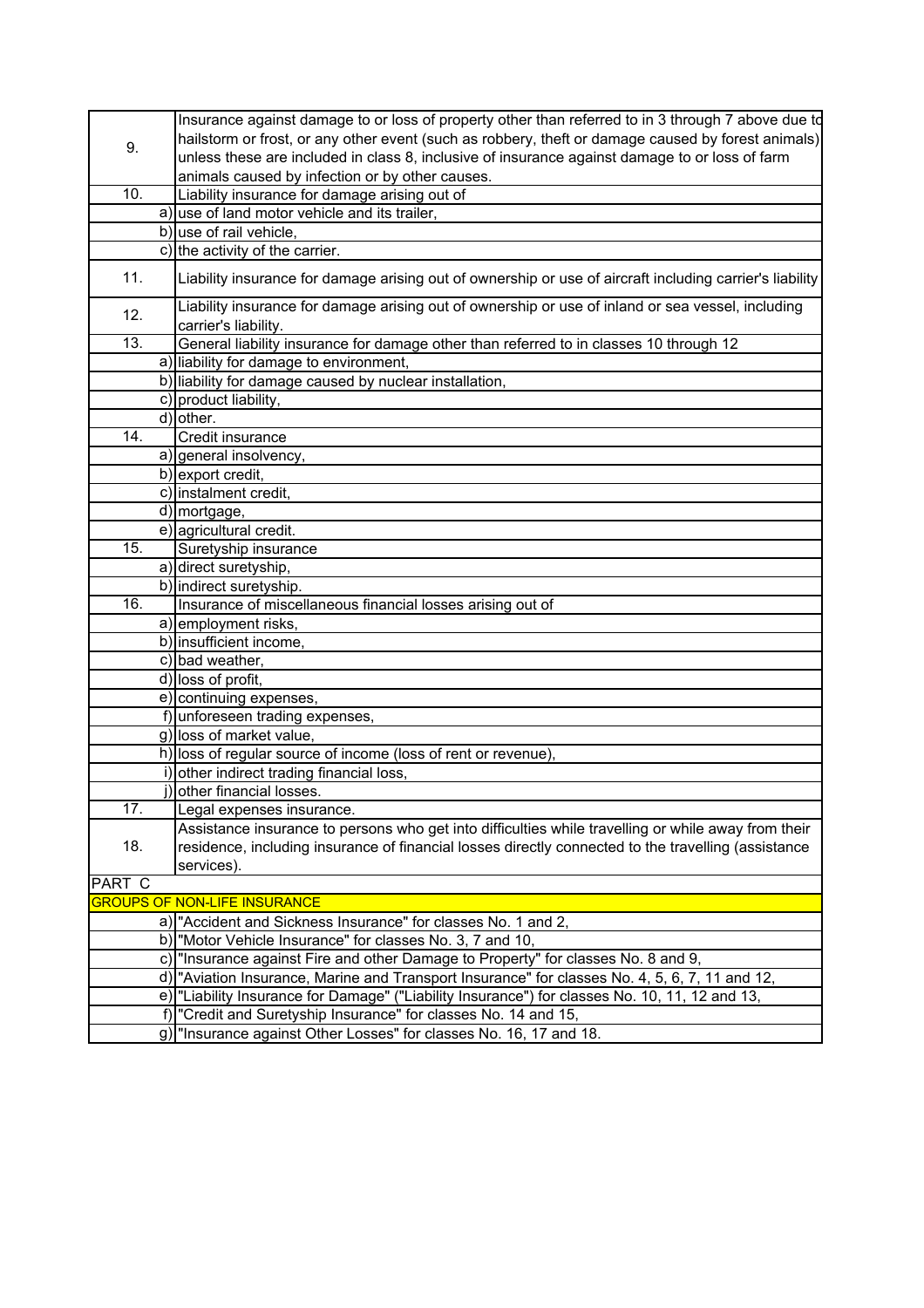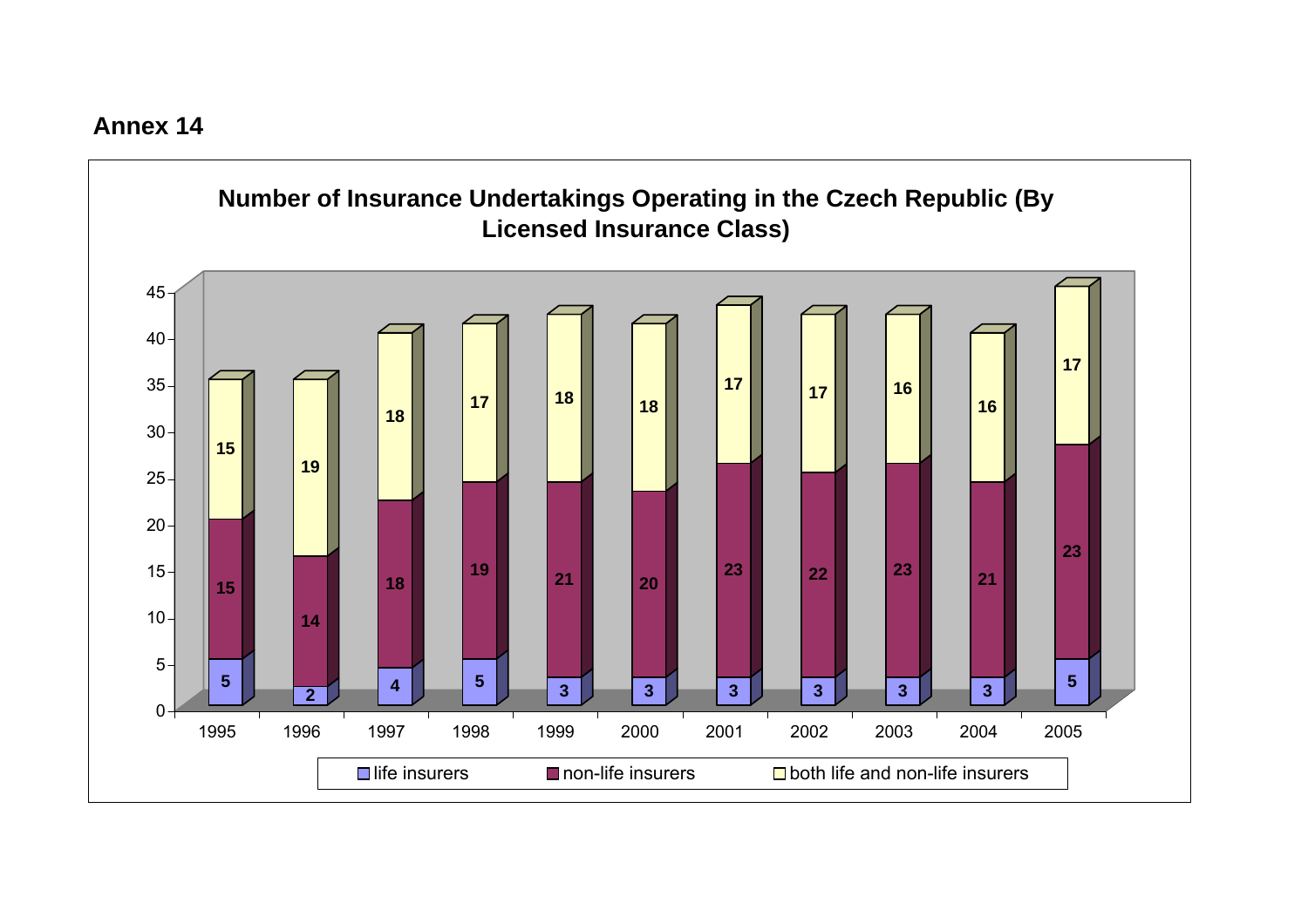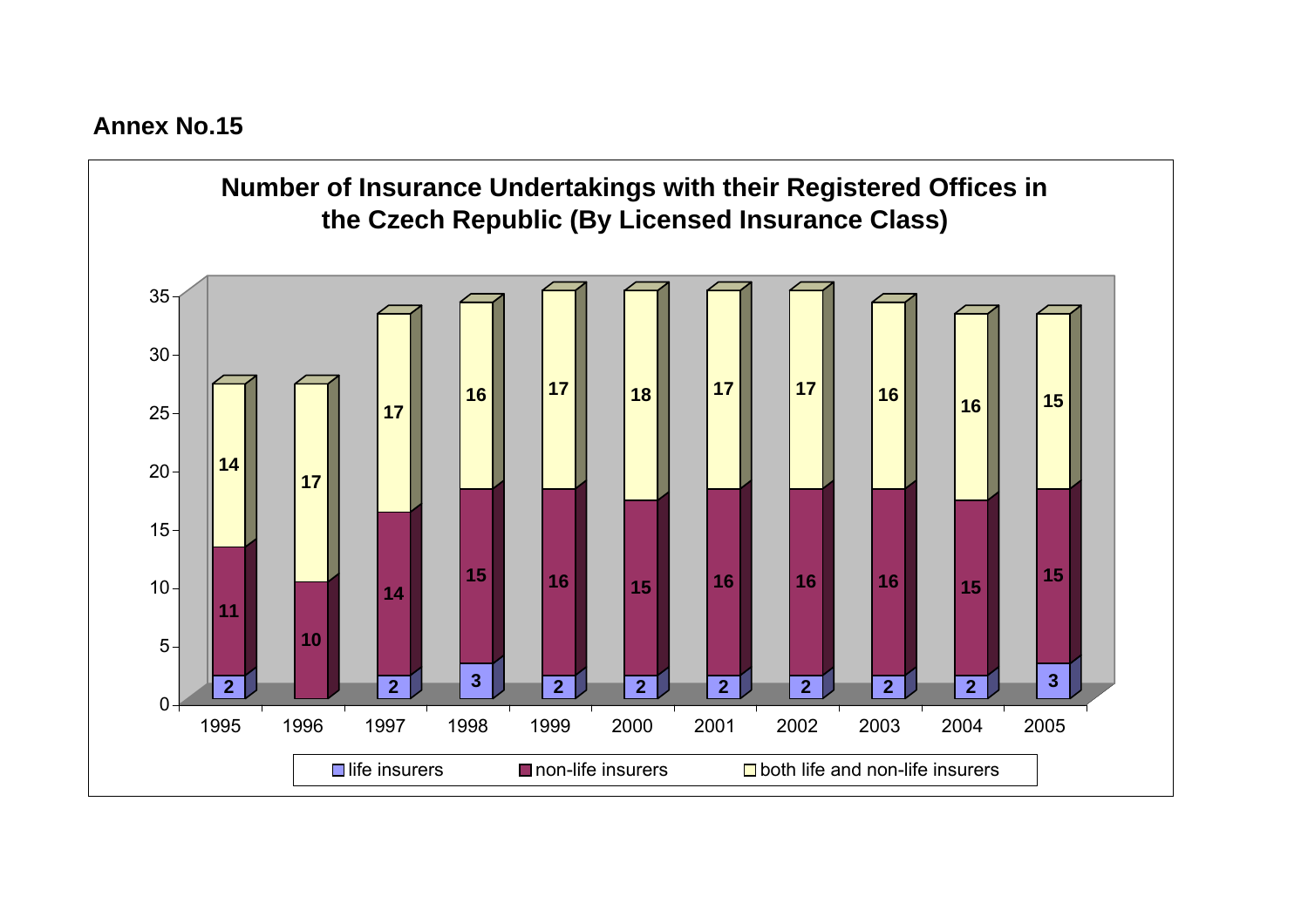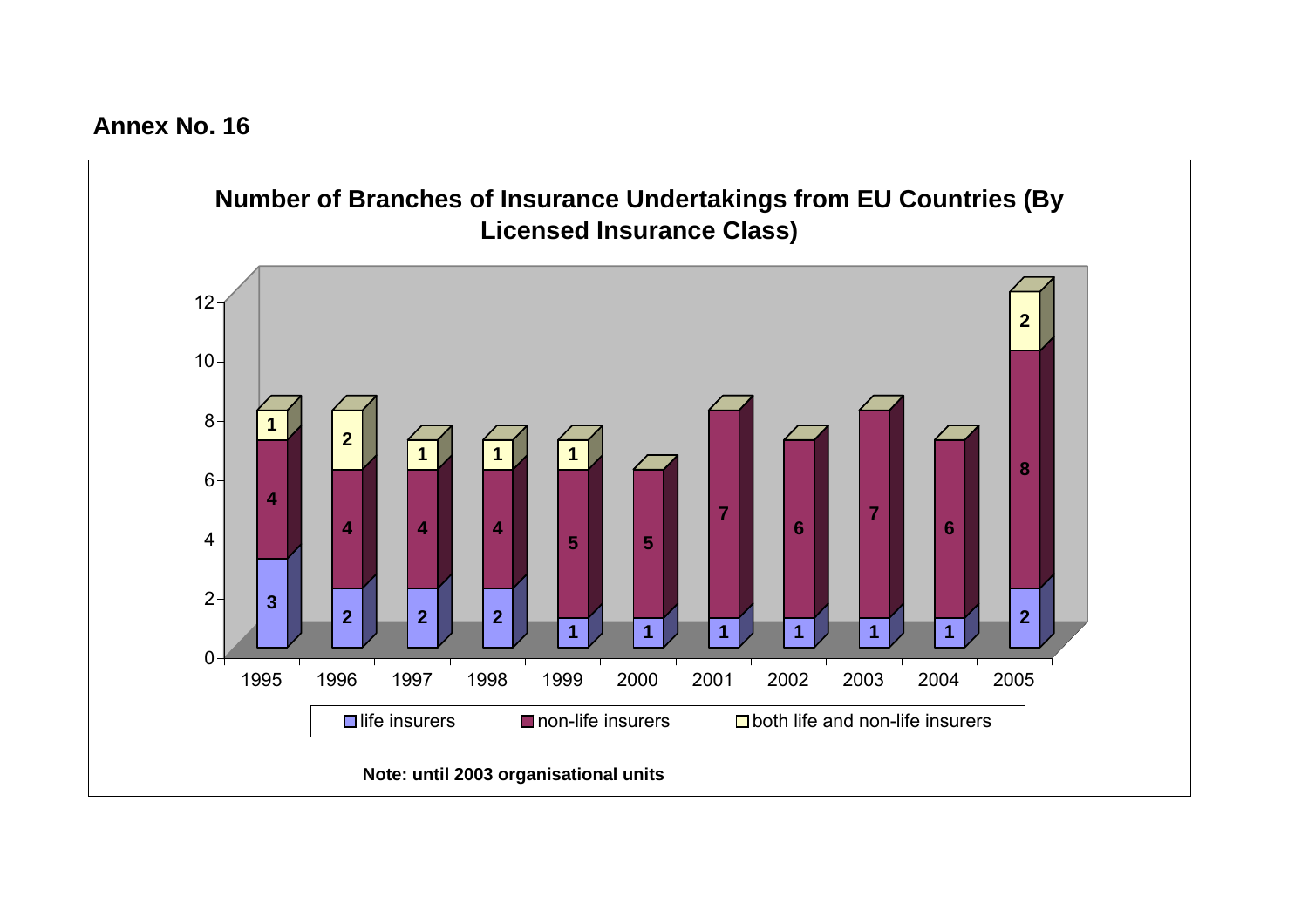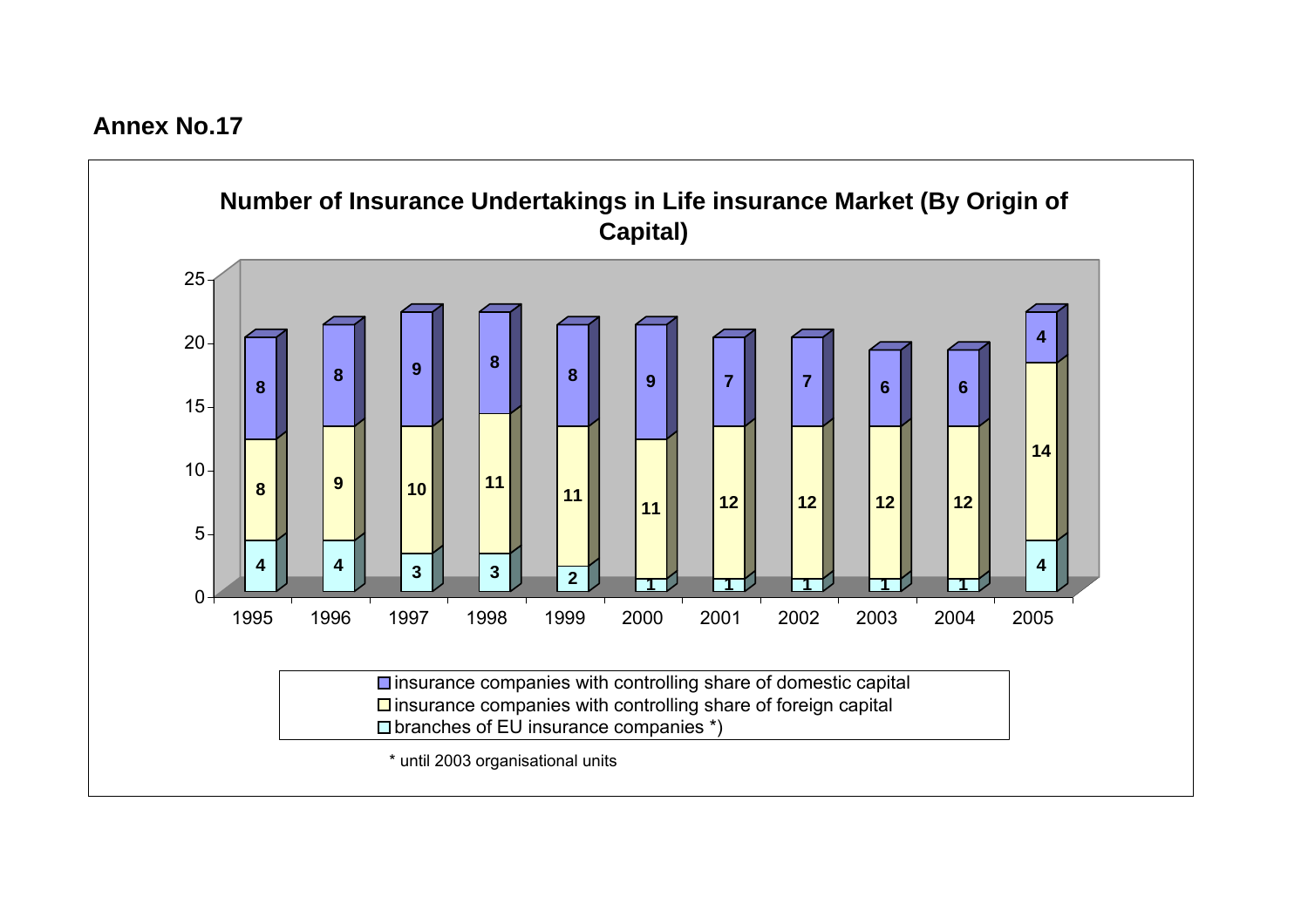**Annex No. 18**

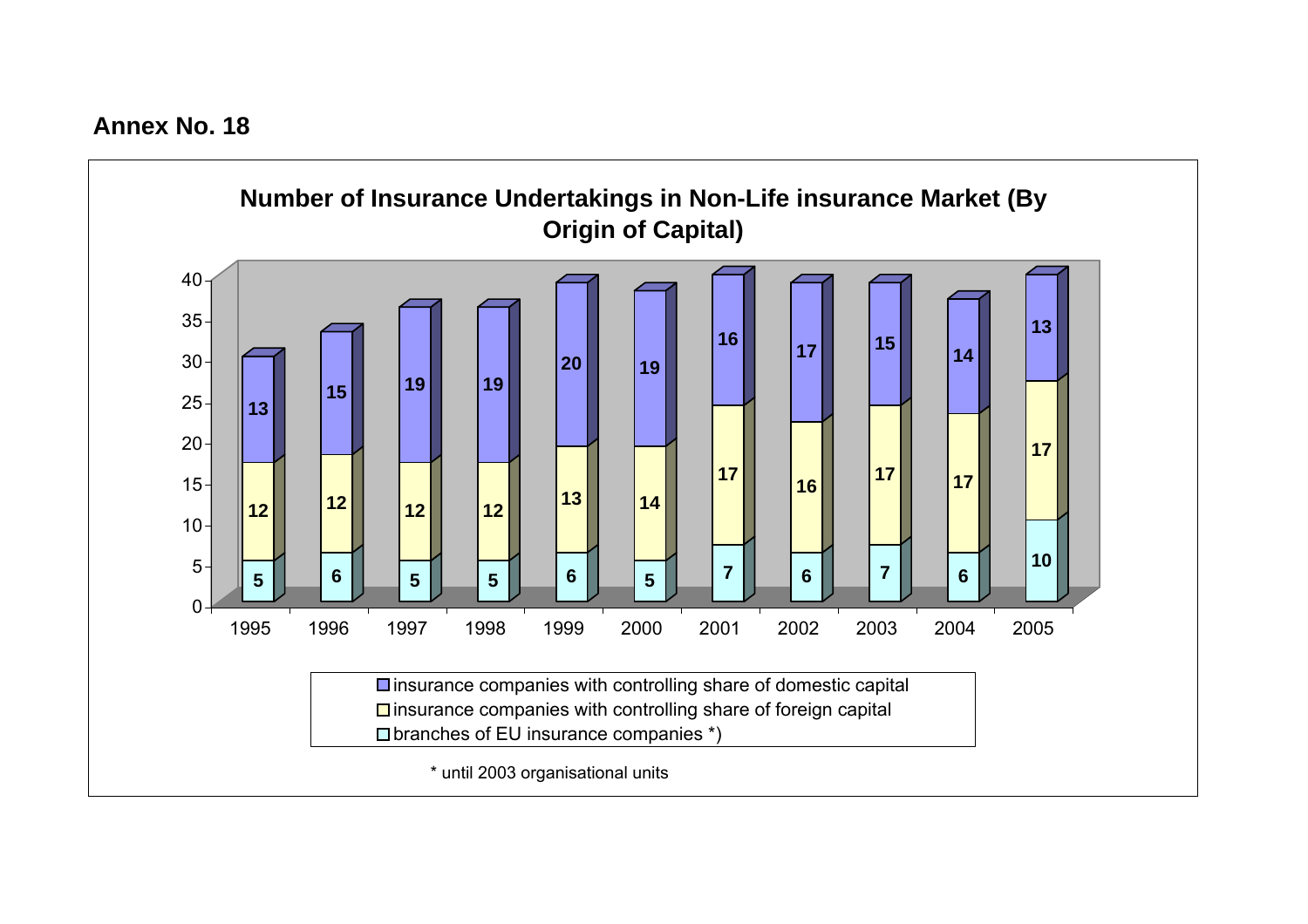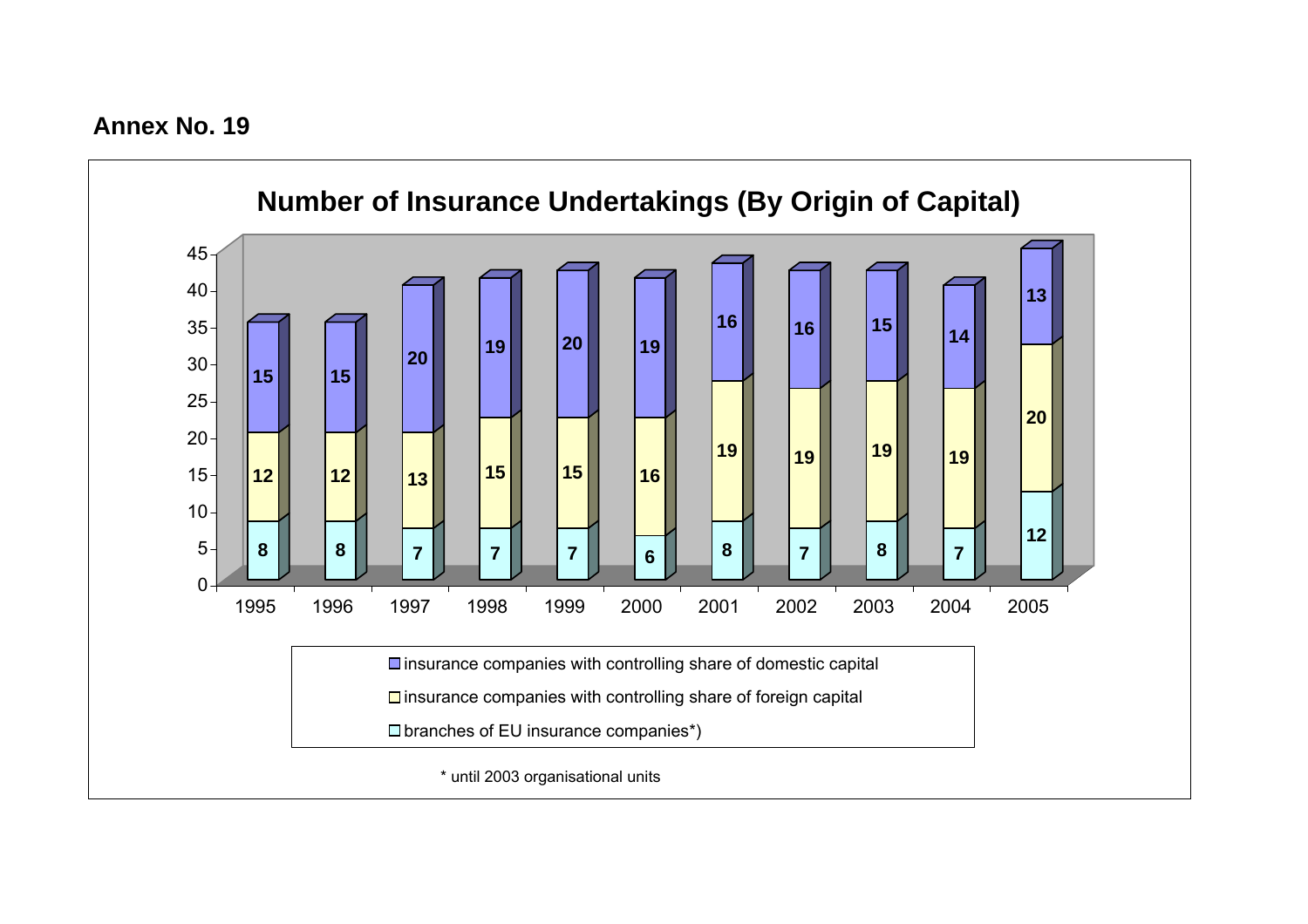**Annex No. 20**

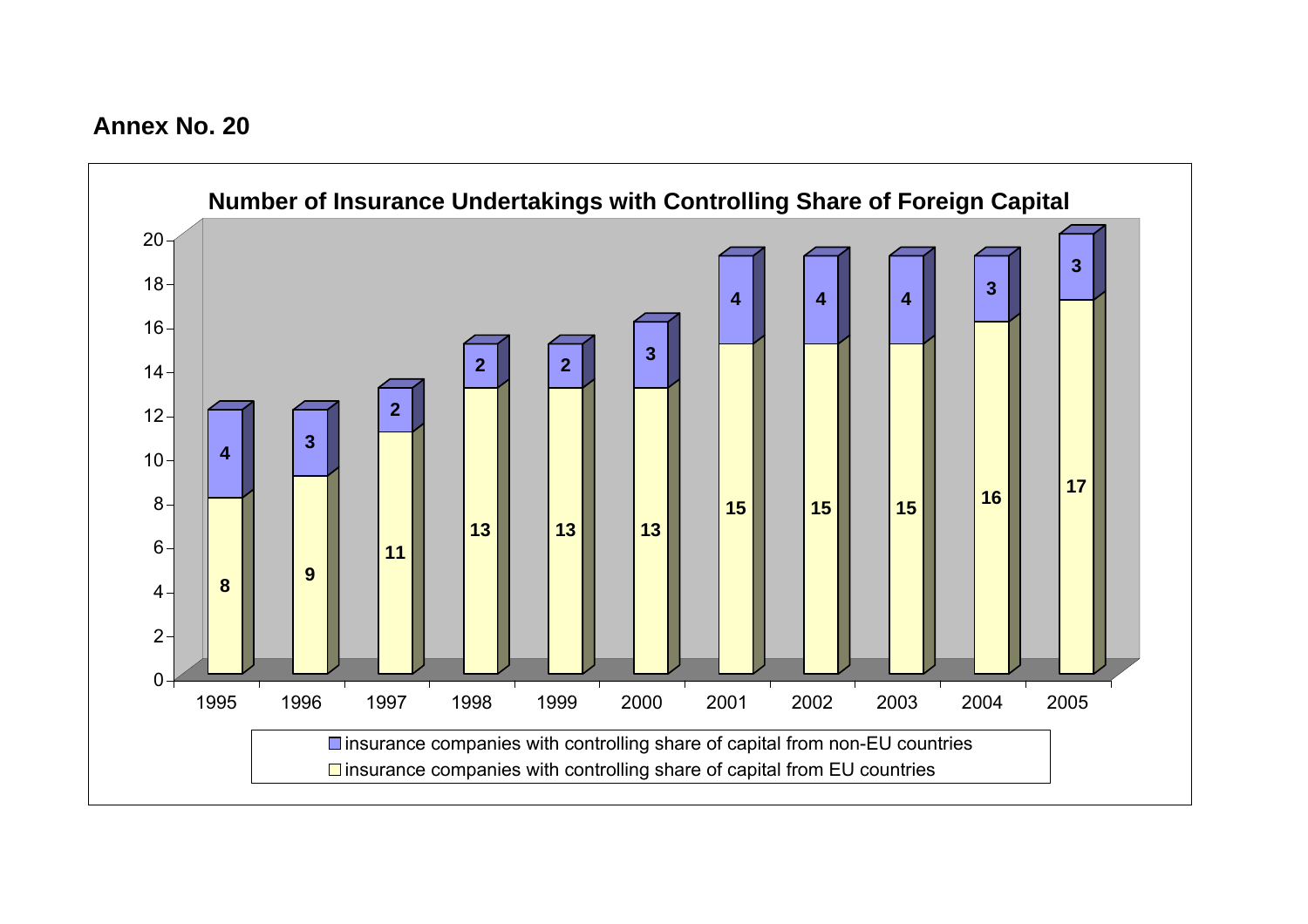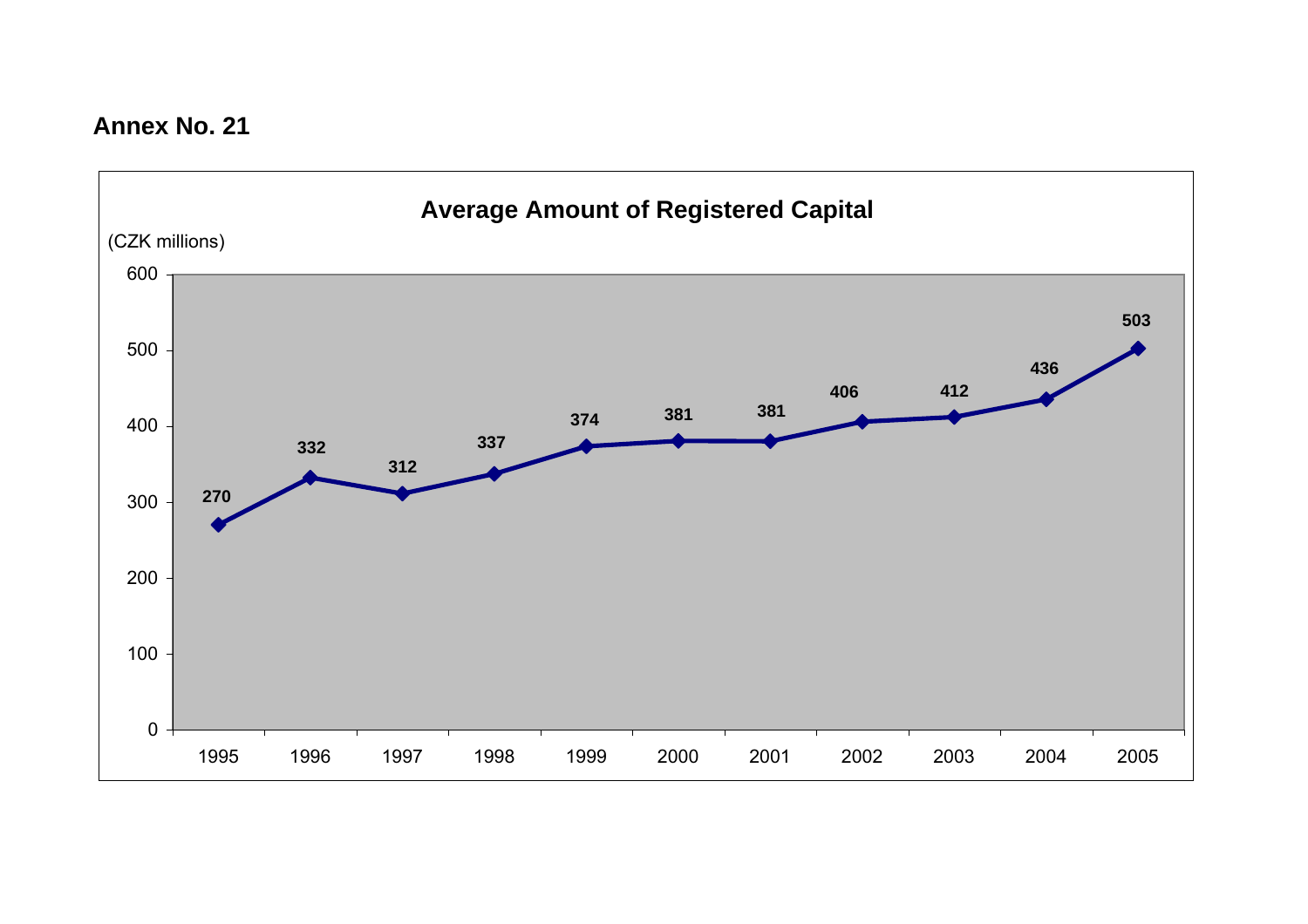List of Insurance Undertakings with Foreign Shareholders as of 31 December 2005

| <b>Name</b>                                   | <b>Country of origin</b> | Share in<br>$\%$    | Share in<br><b>CZK</b> | Shareholder                                                                                    |
|-----------------------------------------------|--------------------------|---------------------|------------------------|------------------------------------------------------------------------------------------------|
|                                               |                          |                     | thousands              |                                                                                                |
| AEGON Pojišťovna, a.s.                        | Netherlands              | 100,00              | 380 000                | AEGON Tsjechië Holding B.V.                                                                    |
| AIG CZECH REPUBLIC pojišťovna, a.s.           | <b>USA</b>               | 100,00              | 264 000                | AIG CENTRAL EUROPE & CIS INSURANCE HOLDINGS<br><b>CORPORATION, New York</b>                    |
| Allianz pojišťovna, a.s.                      | Germany                  | 100,00              | 600 000                | Allianz Aktiengesellschaft, München                                                            |
| Aviva životní pojišťovna, a.s.                | United Kingdom           | 100,00              | 275 000                | Aviva International Holdings Limited                                                           |
| Česká pojišťovna a.s.                         | Netherlands              | 100,00              | 2 980 963              | PPF Group N.V.                                                                                 |
| ČSOB Pojišťovna, a.s., člen holdingu ČSOB     | Belgium                  | 75,00               | 1 152 300              | KBC Verzekeringen N.V. (KBC Insurance)                                                         |
|                                               | Czech Rep.               | 25,00               | 384 100                | ČSOB, a.s.                                                                                     |
| D.A.S. pojišťovna právní ochrany, a.s.        | Germany                  | 100,00              | 46 000                 | D.A.S. Deutscher Automobil Schutz Allgemeine Rechsschutz -<br>Versecherungs-Aktiengesellschaft |
| Euler Hermes Čescob, úvěrová pojišťovna, a.s. | Germany                  | 85,90               | 134 000                | Euler Hermes Versicherungsbeteiligungen GmbH                                                   |
|                                               | Belgium                  | 14,10               | 22 000                 | Euler Hermes Credit Insurance Belgium S.A.                                                     |
|                                               | Denmark                  | 75,00               | 55 500                 | Europaeiske Rejseforsikring A/S, Kobenhavn                                                     |
| Evropská Cestovní Pojišťovna, a.s.            | Germany                  | 15,00               | 11 100                 | Europäische Reiseversicherung AG, München                                                      |
|                                               | Austria                  | 10,00               | 7400                   | Europäische Reiseversicherung AG, Wien                                                         |
| Generali Pojišťovna a.s.                      | Austria                  | $\overline{100,00}$ | 500 000                | Generali Holding Vienna AG, Wien                                                               |
| Komerční pojišťovna, a.s.                     | France                   | 51,00               | 307 412                | SOGECAP S.A.                                                                                   |
|                                               | Czech Rep.               | 49,00               | 295 356                | Komerční banka                                                                                 |
|                                               | Austria                  | 84,64               | 2 392 880              | Wiener Stadtische Allgemeine Versicherung AG, Wien                                             |
| Kooperativa, pojišťovna, a.s.                 | Czech Rep.               | 12,33               | 345 240                | SČMVD (Svaz výrobních družstev)                                                                |
|                                               | Czech Rep.               | 2,21                | 61880                  | Vitava, s.r.o.                                                                                 |
| Nationale-Nederlanden pojišťovna, a.s.        | Netherlands              | 100,00              | 59 000                 | ING Contitental Europe Holdings, B.V.                                                          |
| POJIŠŤOVNA CARDIF PRO VITA. a.s.              | France                   | 100.00              | 154 000                | Cardif S.A., Paris                                                                             |
| PRVNÍ AMERICKO - ČESKÁ POJIŠŤOVNA, a.s.       | <b>USA</b>               | 50,00               | 53 000                 | American Life Insurance Company, Wilmington                                                    |
| angl. FIRST AMERICAN CZECH INSURANCE          | <b>USA</b>               | 50,00               | 53 000                 | Commerce and Industry Insurance Company, New York                                              |
| Triglav pojišťovna, a.s.                      | Slovenia                 | 100,00              | 189 000                | ZAVAROVALNICA TRIGLAV, Ljubljana                                                               |
| UNIQA pojišťovna, a.s.                        | Austria                  | 83,33               | 399 984                | UNIQA International Versicherungs-Holding GmbH, Wien                                           |
|                                               | United Kingdom           | 16,67               | 80 016                 | European Bank for Reconstruction and Development, London                                       |
|                                               | Germany                  | 50,46               | 109 000                | ERGO International Aktiengesellschaft, Düsseldorf                                              |
| VICTORIA VOLKSBANKEN pojišťovna, a.s.         | Austria                  | 24,07               | 52 000                 | Viktoria Volksbanken Versicherungs, Wien                                                       |
|                                               | Austria                  | 15,74               | 34 000                 | Österreichische Volksbanken AG, Wien                                                           |
|                                               | Czech Rep.               | 9,73                | 21 000                 | Volksbank CZ, a.s., Brno                                                                       |
| Winterthur pojišťovna, a.s. *                 | Switzerland              | 65,00               | 243 100                | Winterthur Life, General Guisan Strasse 40, CH-8400 Winterthur                                 |
|                                               | United Kingdom           | 35,00               | 130 900                | EBRD - European Bank for Reconstruction and Development<br>London                              |
| Wüstenrot, životní pojišťovna, a.s.           | Austria                  | 50,00               | 50 000                 | Wüstenrot Versicherungs-AG, Salzburg                                                           |
|                                               | Germany                  | 50.00               | 50 000                 | Wüstenrot & Württembergische AG, Stuttgart                                                     |

Note: \* until 31 December 2005 CREDIT SUISSE LIFE & PENSIONS POJIŠŤOVNA A.S.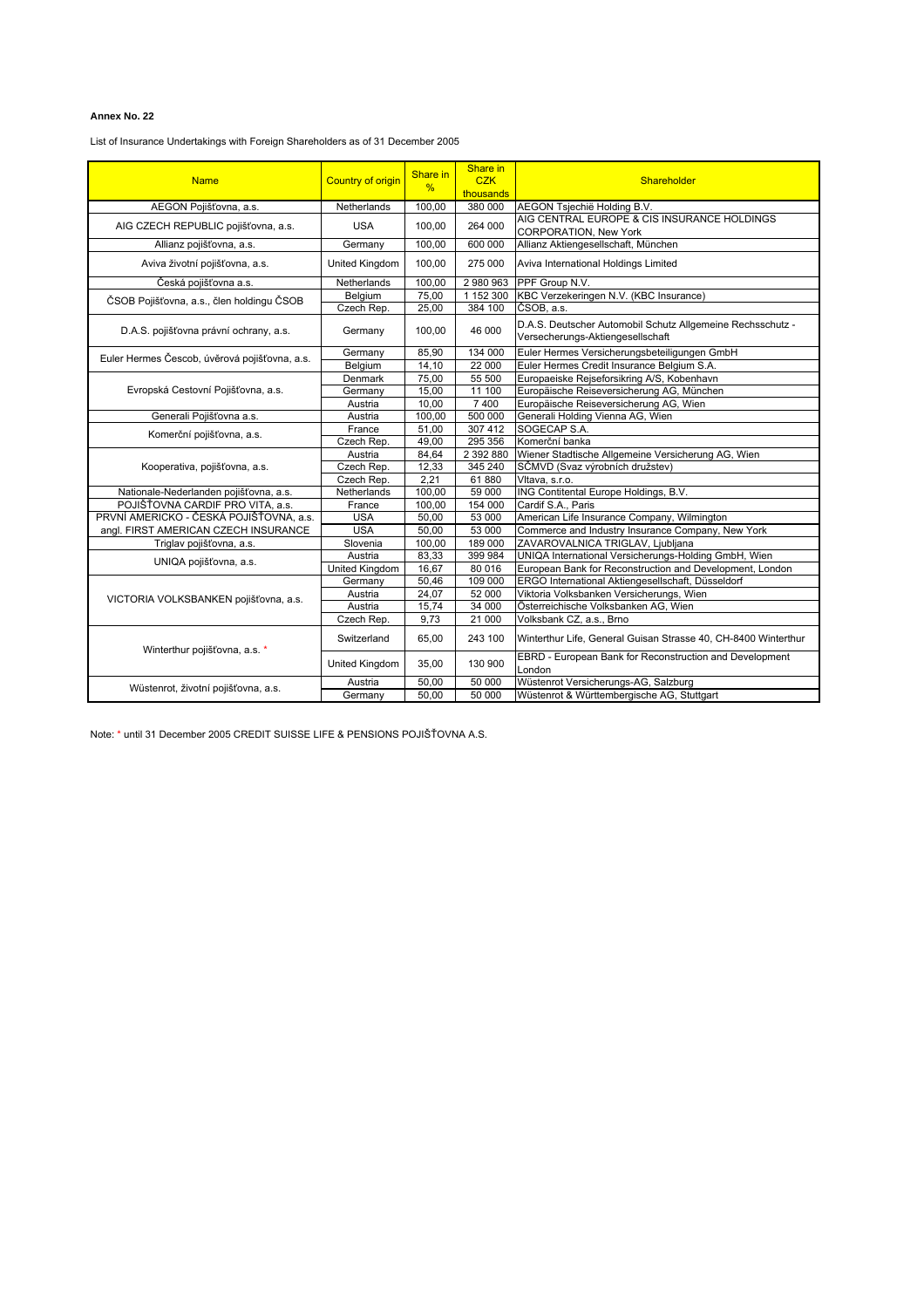List of Insurance Undertakings with 100% Czech Capital as of 31 December 2005

| <b>Name</b>                                         | <b>Country of</b><br>origin | Share in<br>% | Share in CZK<br>thousand | Shareholder                                                                    |
|-----------------------------------------------------|-----------------------------|---------------|--------------------------|--------------------------------------------------------------------------------|
|                                                     | Czech                       |               | 44 975                   |                                                                                |
| Cestovní pojišťovna ADRIA Way družstvo              | Rep.                        | 99,94         |                          | Vítkovice Tours, s.r.o.                                                        |
|                                                     | Czech<br>Rep.               | 0,06          | 25                       | Adriatic Curatio s.r.o.                                                        |
| Česká podnikatelská pojišťovna, a.s.                | Czech<br>Rep.               | 100,00        | 1 000 000                | Kooperativa, pojišťovna, a.s.                                                  |
| Česká pojišťovna ZDRAVÍ a.s.                        | Czech<br>Rep.               | 100,00        | 100 000                  | Česká pojišťovna, a.s.                                                         |
| Exportní garanční a pojišťovací společnost,<br>a.s. | Czech<br>Rep.               | 100,00        | 1 300 000                | Česká republika                                                                |
|                                                     | Czech<br>Rep.               | 77,18         | 52 903                   | Českomoravská myslivecká jednota<br>Praha                                      |
| HALALI, všeobecná pojišťovna, a.s.                  | Czech<br>Rep.               | 22,82         | 15 642                   | Interlov Praha spol. s.r.o.                                                    |
|                                                     | Czech<br>Rep.               | 74,70         | 176 412                  | Sdružení hasičů Čech, Moravy a<br>Slezska                                      |
| Hasičská vzájemná pojišťovna a.s.                   | Czech<br>Rep.               | 11,18         | 26 403                   | Varinvest, a.s.                                                                |
|                                                     | Czech<br>Rep.               | 7,11          | 16791                    | Moba, a.s.                                                                     |
|                                                     | Czech<br>Rep.               | 7,01          | 16 555                   | Minor shareholders                                                             |
| Komerční úvěrová pojišťovna EGAP, a.s.              | Czech<br>Rep.               | 100,00        | 200 000                  | Exportní garanční a pojišťovací<br>společnost, a.s.                            |
|                                                     | Czech<br>Rep.               | 19,99         | 28 786                   | TOKUS, s.r.o.                                                                  |
|                                                     | Czech<br>Rep.               | 19,99         | 28 786                   | EGIDA, a.s.                                                                    |
| MAXIMA pojišťovna, a.s.                             | Czech<br>Rep.               | 19,99         | 28786                    | <b>EURO CAPITAL ALLIANCE</b>                                                   |
|                                                     | Czech<br>Rep.               | 19,99         | 28786                    | ZEVETA BOJKOVICE                                                               |
|                                                     | Czech<br>Rep.               | 20,04         | 28 858                   | Other                                                                          |
| Pojišťovna České spořitelny, a.s.                   | Czech<br>Rep.               | 55,25         | 617 200                  | Česká spořitelna, a.s.                                                         |
|                                                     | Austria                     | 44,75         | 500 000                  | Sparkassen Versicherung AG, Wien                                               |
| Pojišťovna VZP, a.s.                                | Czech<br>Rep.               | 100,00        | 100 000                  | VŠEOBECNÁ ZDRAVOTNÍ<br>POJIŠŤOVNA Czech Rep.                                   |
|                                                     | Czech<br>Rep.               | 69,77         | 156 983                  | Slavia-fin. skupina,a.s.                                                       |
| Pojišťovna Slavia a.s.                              | Czech<br>Rep.               | 16,88         | 37980                    | Ing. Petr Černý                                                                |
|                                                     | Czech<br>Rep.               | 13,33         | 29 993                   | Ing. Igor Černý                                                                |
|                                                     | Czech<br>Rep.               | 98,00         | 49 000                   | Ladislav Samohýl                                                               |
| Servisní pojišťovna a.s.                            | Czech<br>Rep.               | 2,00          | 1 0 0 0                  | Alois Samohýl                                                                  |
| Vitalitas pojišťovna, a.s.                          | Czech<br>Rep.               | 100,00        | 115 104                  | Oborová zdravotní pojišťovna<br>zaměstnanců bank, pojišťoven a<br>stavebnictví |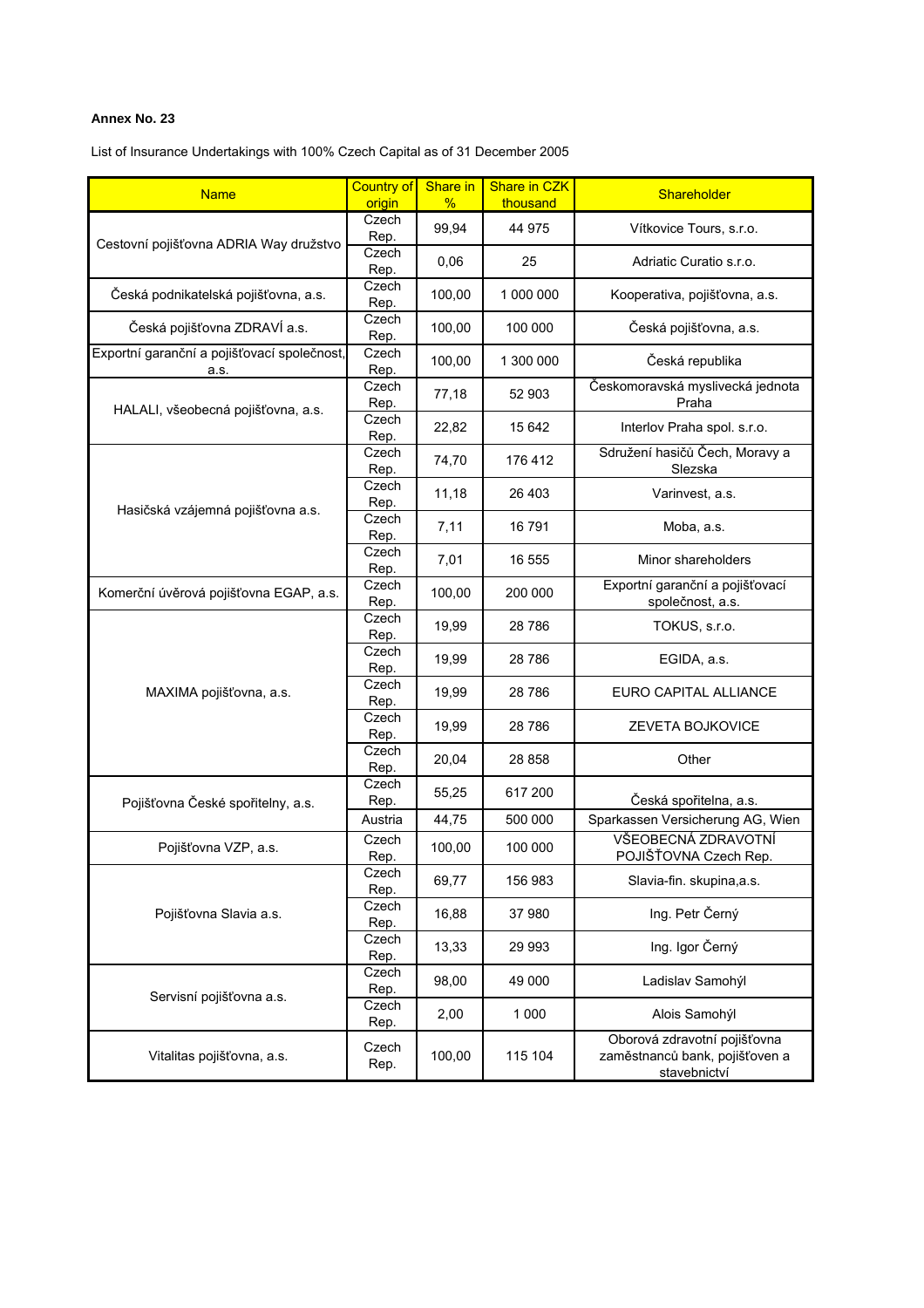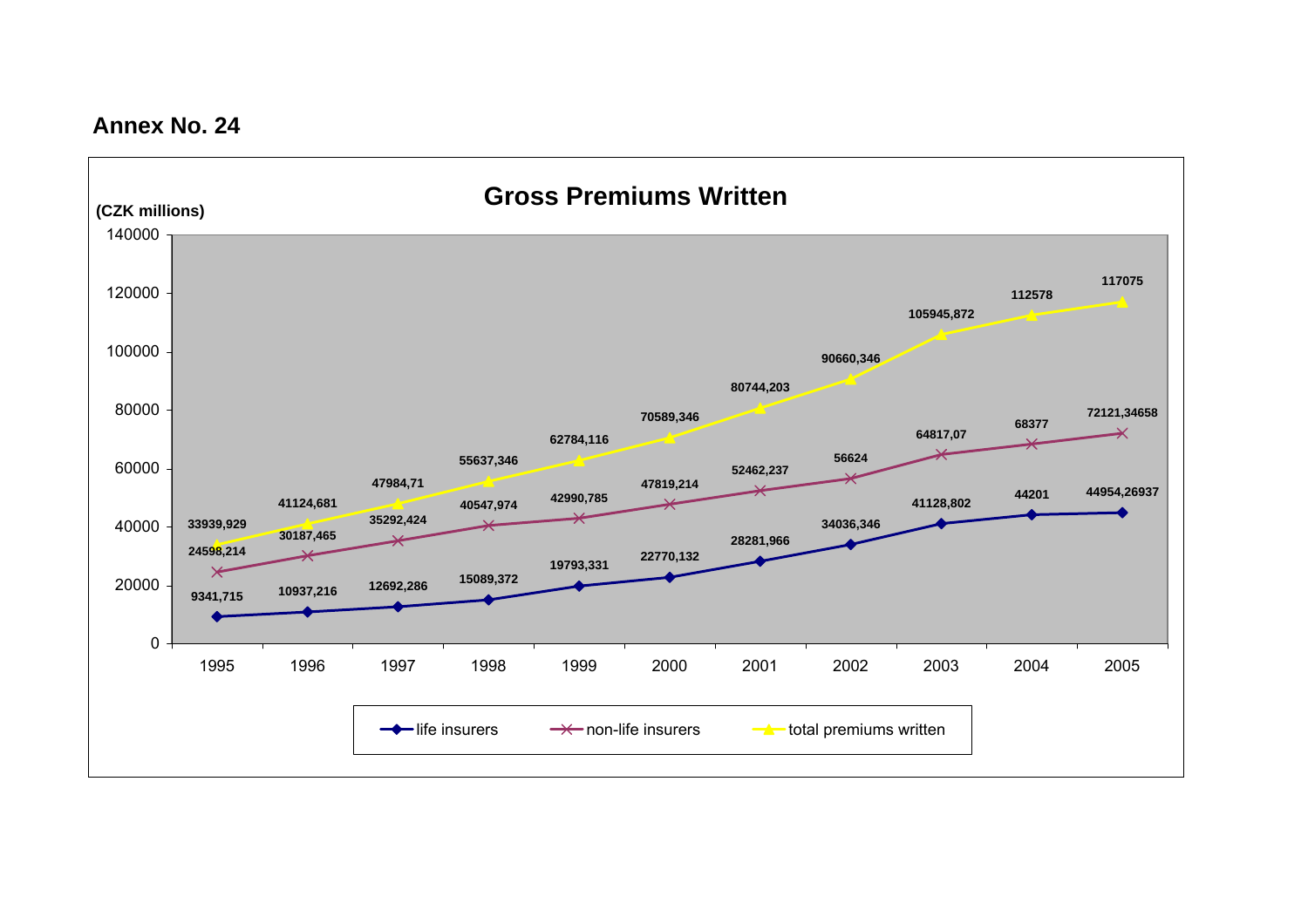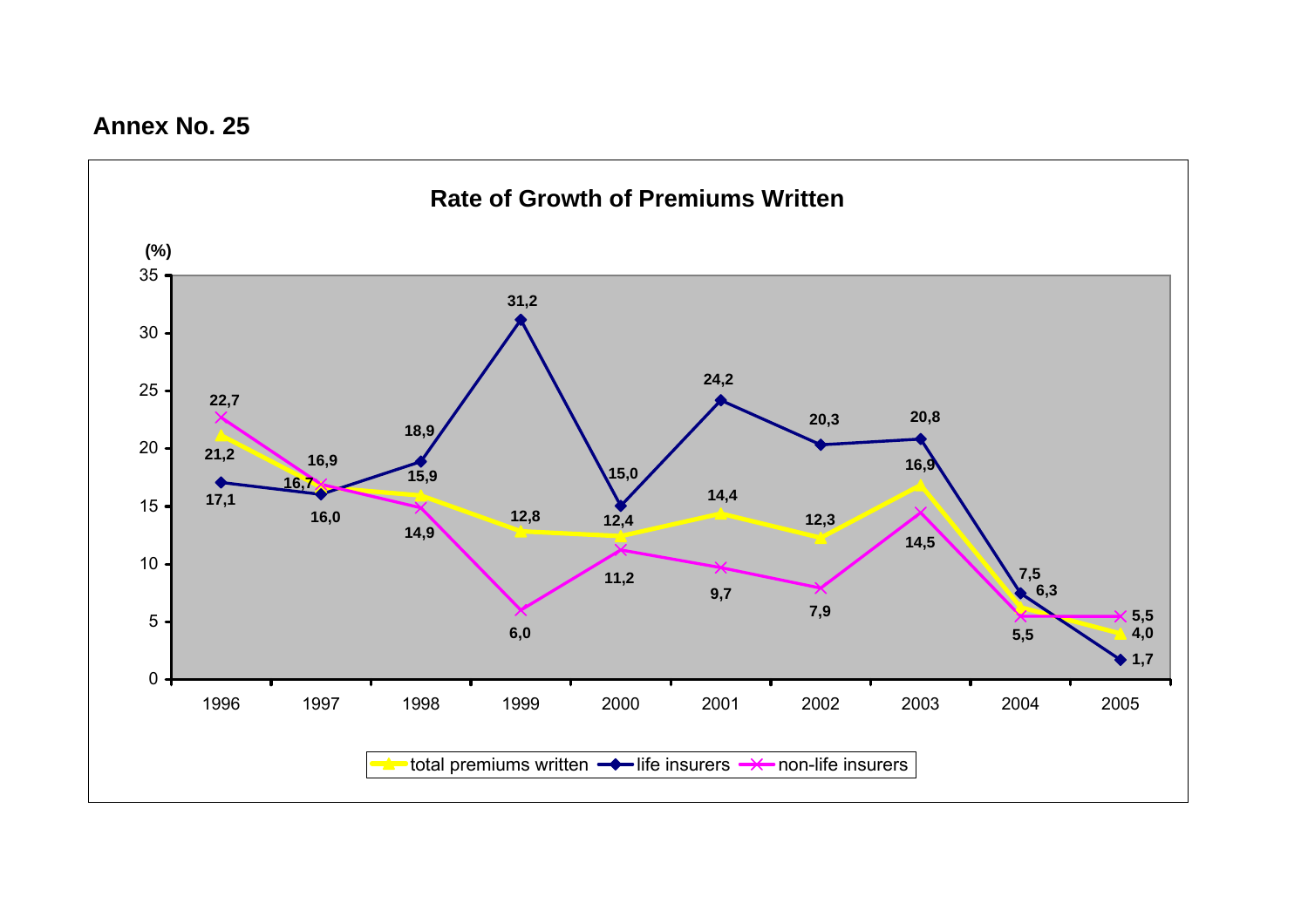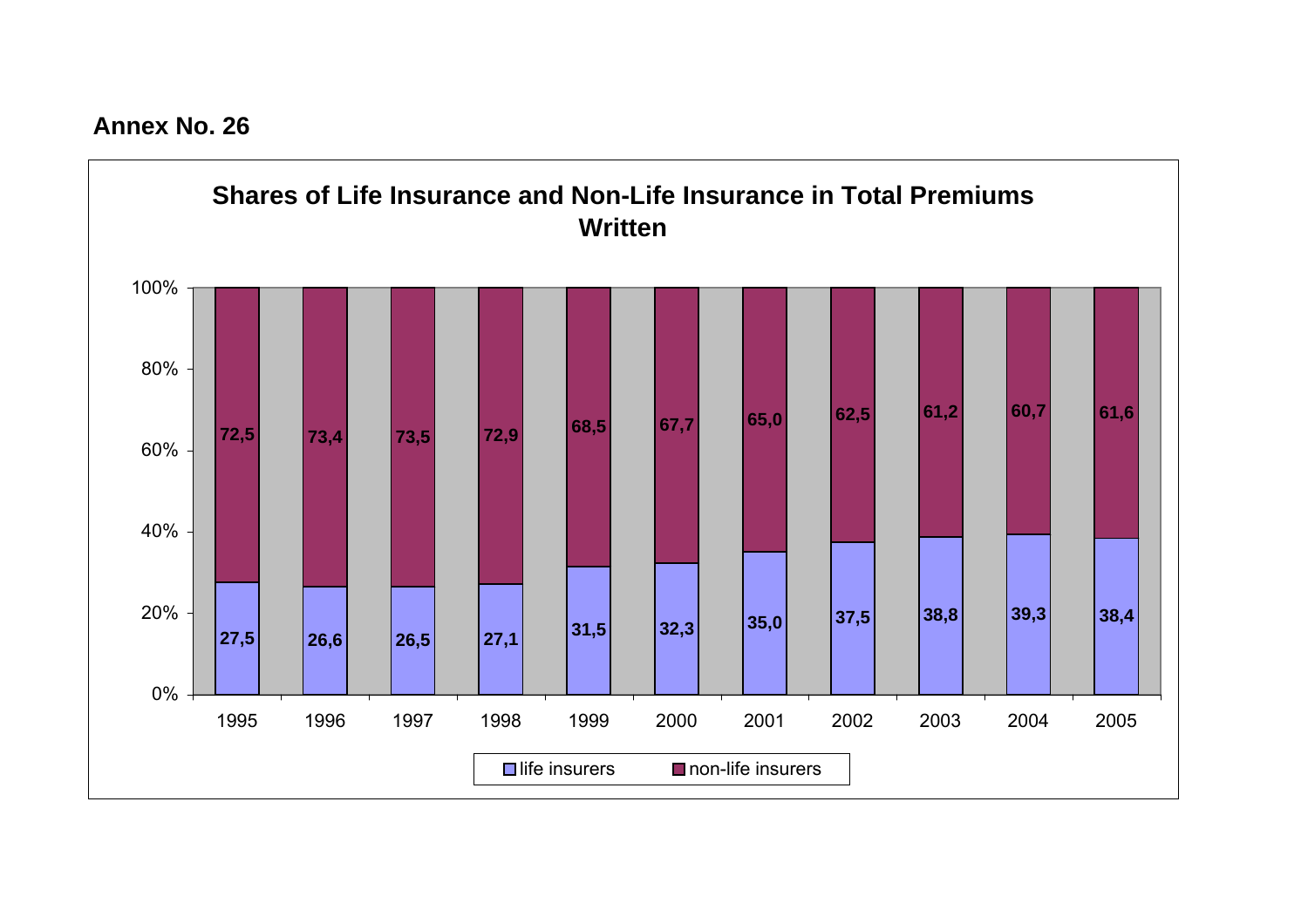

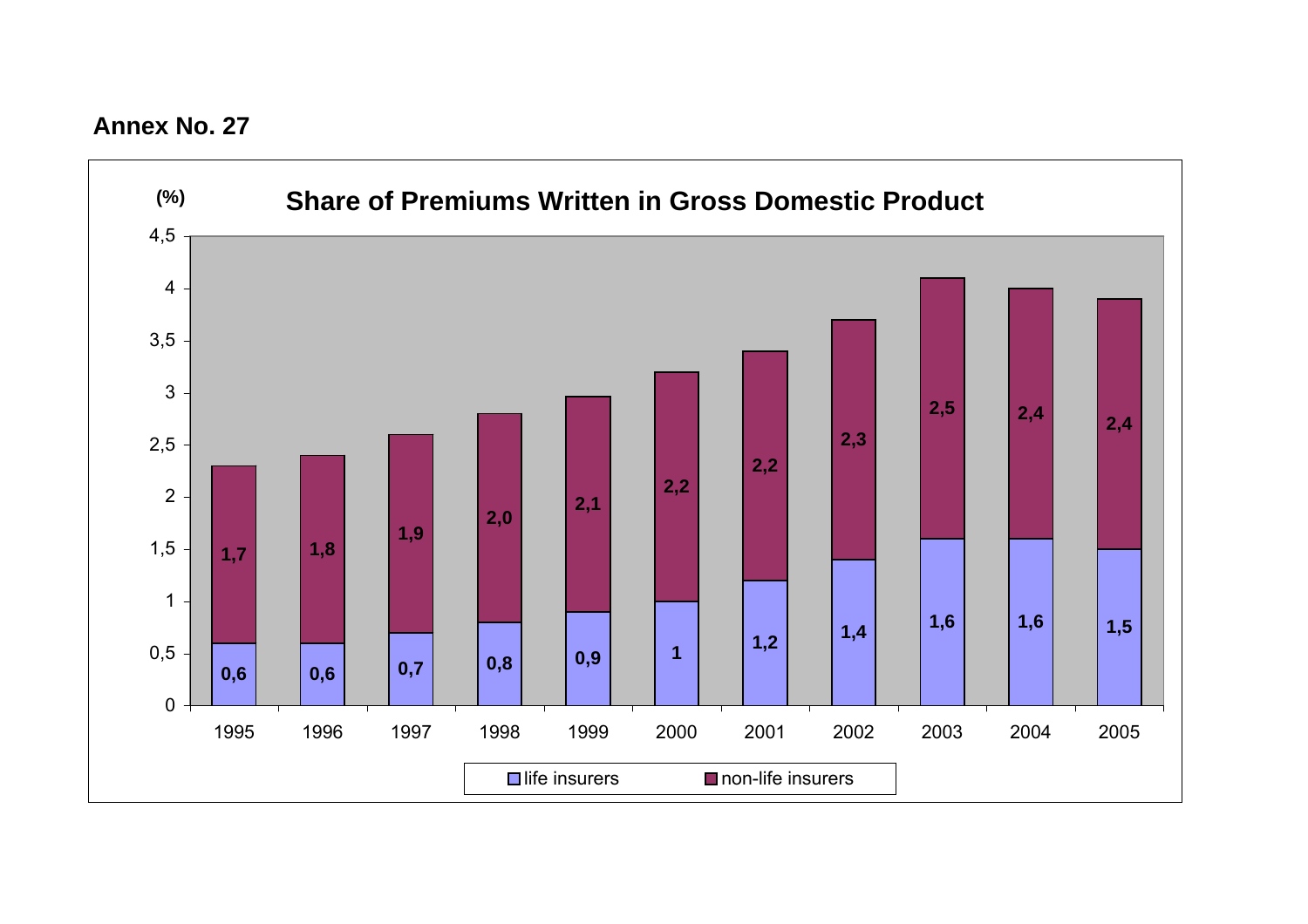**Annex No. 28** Market Shares of Individual Insurance Undertakings by Premiums Written as of 31 December 2005

| <b>Market</b><br>written (CZK<br><b>Market</b><br><b>Name</b><br><b>Class</b><br><b>Market</b><br>share $(\%)$<br>Non-life<br>Life<br>thousand)<br>share $(%)$<br>share $(\%)$<br>Ž<br>37 021<br>0,03<br>$\mathbf 0$<br>0,00<br>37 021<br>0,08<br>N<br>1 098 653<br>0,94<br>1 098 653<br>1,52<br>$\mathbf 0$<br>0,00<br>S<br>Allianz pojišťovna, a.s.<br>9 235 853<br>7,89<br>7 322 202<br>10,15<br>1913651<br>4,26<br>N<br>0,00<br>0<br>0,00<br>$\mathbf 0$<br>0,00<br>$\Omega$<br>Atradius Credit Insurace N. V., organizační složka<br>N<br>125 989<br>0,11<br>125 989<br>0,17<br>$\mathbf 0$<br>0,00<br>Aviva životní pojišťovna, a.s.<br>Ž<br>745 328<br>745 328<br>0,64<br>0<br>0,00<br>1,66<br>Cestovní pojišťovna ADRIA Way družstvo<br>N<br>11 080<br>0,01<br>11 080<br>0,02<br>0,00<br>0<br>CG Car-Garantie Versicherungs-Aktiengesellschaft organizační<br>0,00<br>0,00<br>$\mathbf 0$<br>0,00<br>N<br>0<br>0<br>složka pro Českou republiku<br>Coface Austria Kreditversicherung AG<br>0<br>$\mathbf 0$<br>N<br>$\Omega$<br>0,00<br>0.00<br>0,00<br>$\mathbf S$<br>Česká podnikatelská pojišťovna, a.s.<br>4 010 548<br>3,43<br>3 121 784<br>4,33<br>888 764<br>1,98<br>Česká pojišťovna a.s.<br>S<br>41 464 638<br>35,42<br>26 450 235<br>36,68<br>15 014 403<br>33,40<br>Česká pojišťovna Zdraví a.s.<br>N<br>187 108<br>187 108<br>0,26<br>$\mathbf 0$<br>0,00<br>0, 16<br>ČSOB Pojišťovna, a.s., člen holdingu ČSOB<br>$\mathbf S$<br>6 875 382<br>2916780<br>3 958 602<br>5,87<br>4,04<br>8,81<br>D.A.S. pojišťovna právní ochrany, a.s.<br>N<br>0,27<br>0,00<br>195 050<br>0,17<br>195 050<br>0<br>Erste n.oe. Brandschaden - Versicherungsaktiengesellschaft<br>$\rm s$<br>$\mathbf 0$<br>0,00<br>0<br>0,00<br>$\mathbf 0$<br>0,00<br>organizační složka pro ČR<br>Euler Hermes Čescob, úvěrová pojišťovna, a.s.<br>N<br>$\mathbf 0$<br>0,00<br>184 554<br>0, 16<br>184 554<br>0,26<br>N<br>0,25<br>$\mathbf 0$<br>Evropská Cestovní Pojišťovna, a.s.<br>179 960<br>0, 15<br>179 960<br>0,00<br>Exportní garanční a pojišťovací společnost, a.s.<br>N<br>454 222<br>0,39<br>454 222<br>0,63<br>$\mathbf 0$<br>0,00<br>Generali Pojišťovna a.s.<br>$\rm s$<br>1 556 072<br>5 553 888<br>4,74<br>3 997 816<br>5,54<br>3,46<br>GERLING-Konzern Všeobecná pojišťovací akciová společnost<br>N<br>0,00<br>236 977<br>0,20<br>236 977<br>0,33<br>0<br>organizační složka<br>Gothaer Allgemeine Versicherung Aktiengesellschaft, organizační<br>$\mathbf 0$<br>N<br>0,01<br>0,02<br>0,00<br>15 601<br>15 601<br>složka pro Českou republiku<br>HALALI, všeobecná pojišťovna, a.s.<br>N<br>19 574<br>0,02<br>19 574<br>0,03<br>$\mathbf 0$<br>0,00<br>S<br>Hasičská vzájemná pojišťovna a.s.<br>335 282<br>0,29<br>319 086<br>0,44<br>16 196<br>0,04<br>HDI Industrie Versicherung AG, organizační složka<br>N<br>0, 10<br>113 482<br>0,00<br>113 482<br>0,16<br>0<br>Ž<br>ING Životná poisťovňa, a.s., pobočka pro Českou republiku<br>0,00<br>0<br>0,00<br>$\Omega$<br>0,00<br>$\Omega$<br>Komerční pojišťovna, a.s.<br>S<br>2 633 776<br>2,25<br>0,28<br>5,41<br>2 431 020<br>202 756<br>N<br>103 848<br>0,09<br>Komerční úvěrová pojišťovna EGAP, a.s.<br>0,14<br>0,00<br>103 848<br>$\Omega$<br>$\mathbf S$<br>20 490 822<br>Kooperativa, pojišťovna, a.s.<br>26 527 552<br>22,66<br>28,41<br>6 036 730<br>13,43<br>S<br>MAXIMA pojišťovna, a.s.<br>84 931<br>0,07<br>84 886<br>0,12<br>45<br>0,00<br>Ž<br>Nationale - Nederlanden životní pojišťovna<br>12,45<br>5 598 661<br>4,78<br>0<br>0,00<br>5 598 661<br>Nationale-Nederlanden pojišťovna, a.s.<br>N<br>22 809<br>0,02<br>22 809<br>0,03<br>$\mathbf 0$<br>0,00<br>POJIŠŤOVNA CARDIF PRO VITA, a.s.<br>$L+N$<br>127 221<br>813 245<br>0,69<br>686 024<br>0,95<br>0,28<br>Pojišťovna České spořitelny, a.s.<br>$L+N$<br>2 450 997<br>2,09<br>10 657<br>2 440 340<br>0,01<br>5,43<br>0,05<br>Pojišťovna Slavia a.s.<br>N<br>62 640<br>62 640<br>0,09<br>0<br>0,00<br>$\mathbf 0$<br>Pojišťovna VZP, a.s.<br>N<br>339 847<br>0,29<br>339 847<br>0,47<br>0,00<br>PRVNÍ AMERICKO - ČESKÁ POJIŠŤOVNA, a.s.<br>1 955 722<br>1,67<br>246 081<br>0,34<br>1709 641<br>3,80<br>L+N<br>angl. FIRST AMERICAN CZECH INSURANCE COMPANY<br>24 4 22<br>0,03<br>0,00<br>N<br>24 4 22<br>0,02<br>QBE poisťovňa, a.s., pobočka<br>0<br>Servisní pojišťovna a.s.<br>N<br>95 583<br>0,08<br>95 583<br>0, 13<br>$\mathbf 0$<br>0,00<br>Triglav pojišťovna, a.s.<br>N<br>$\Omega$<br>295 883<br>0,25<br>295 883<br>0,41<br>0,00<br>UNIQA pojišťovna, a.s.<br>$L+N$<br>2 861 070<br>2,44<br>2 2 2 0 9 0 0<br>3,08<br>640 170<br>1,42<br>VICTORIA VOLKSBANKEN pojišťovna, a.s.<br>$+N$<br>224 731<br>0.19<br>63 926<br>0,09<br>160 805<br>0,36<br>Vitalitas pojišťovna, a.s.<br>$\pmb{0}$<br>0,00<br>N<br>35 316<br>0,03<br>35 316<br>0,05<br>Winterthur pojišťovna, a.s. **<br>1 551 312<br>1,33<br>62 532<br>0,09<br>1 488 780<br>3,31<br>L+N<br>L+N<br>0,00<br>0,00<br>0<br>0,00<br>0<br>0<br>0<br>190 819<br>0, 16<br>0,00<br>190 819<br>0,42<br>L<br>N<br>0<br>0,00<br>119 553<br>0, 10<br>119 553<br>0,17<br>LIMITED, organizační složka<br><b>Total for all insurers</b><br>117 072 907<br>100,00<br>72 118 638<br>100,00<br>44 954 269<br>100,00<br>Česká kancelář pojistitelů<br>2709<br>2709<br>N<br>0<br>Total for all insurance market<br>44 954 269<br>117 075 616<br>72 121 347 |                                                      |                       |  | of which |  |  |  |
|---------------------------------------------------------------------------------------------------------------------------------------------------------------------------------------------------------------------------------------------------------------------------------------------------------------------------------------------------------------------------------------------------------------------------------------------------------------------------------------------------------------------------------------------------------------------------------------------------------------------------------------------------------------------------------------------------------------------------------------------------------------------------------------------------------------------------------------------------------------------------------------------------------------------------------------------------------------------------------------------------------------------------------------------------------------------------------------------------------------------------------------------------------------------------------------------------------------------------------------------------------------------------------------------------------------------------------------------------------------------------------------------------------------------------------------------------------------------------------------------------------------------------------------------------------------------------------------------------------------------------------------------------------------------------------------------------------------------------------------------------------------------------------------------------------------------------------------------------------------------------------------------------------------------------------------------------------------------------------------------------------------------------------------------------------------------------------------------------------------------------------------------------------------------------------------------------------------------------------------------------------------------------------------------------------------------------------------------------------------------------------------------------------------------------------------------------------------------------------------------------------------------------------------------------------------------------------------------------------------------------------------------------------------------------------------------------------------------------------------------------------------------------------------------------------------------------------------------------------------------------------------------------------------------------------------------------------------------------------------------------------------------------------------------------------------------------------------------------------------------------------------------------------------------------------------------------------------------------------------------------------------------------------------------------------------------------------------------------------------------------------------------------------------------------------------------------------------------------------------------------------------------------------------------------------------------------------------------------------------------------------------------------------------------------------------------------------------------------------------------------------------------------------------------------------------------------------------------------------------------------------------------------------------------------------------------------------------------------------------------------------------------------------------------------------------------------------------------------------------------------------------------------------------------------------------------------------------------------------------------------------------------------------------------------------------------------------------------------------------------------------------------------------------------------------------------------------------------------------------------------------------------------------------------------------------------------------------------------------------------------------------------------------------------------------------------------------------------------------------------------------------------------------------------------------------------------------------------------------------------------------------------------------------------------------------------------------------------------------------------------------------------------------------------------------------------------------------------------------------------------------------------------------------------------------------------------------------------------------------------------------------------------------------------------------------------------------------------|------------------------------------------------------|-----------------------|--|----------|--|--|--|
|                                                                                                                                                                                                                                                                                                                                                                                                                                                                                                                                                                                                                                                                                                                                                                                                                                                                                                                                                                                                                                                                                                                                                                                                                                                                                                                                                                                                                                                                                                                                                                                                                                                                                                                                                                                                                                                                                                                                                                                                                                                                                                                                                                                                                                                                                                                                                                                                                                                                                                                                                                                                                                                                                                                                                                                                                                                                                                                                                                                                                                                                                                                                                                                                                                                                                                                                                                                                                                                                                                                                                                                                                                                                                                                                                                                                                                                                                                                                                                                                                                                                                                                                                                                                                                                                                                                                                                                                                                                                                                                                                                                                                                                                                                                                                                                                                                                                                                                                                                                                                                                                                                                                                                                                                                                                                                                                             |                                                      | <b>Total premiums</b> |  |          |  |  |  |
|                                                                                                                                                                                                                                                                                                                                                                                                                                                                                                                                                                                                                                                                                                                                                                                                                                                                                                                                                                                                                                                                                                                                                                                                                                                                                                                                                                                                                                                                                                                                                                                                                                                                                                                                                                                                                                                                                                                                                                                                                                                                                                                                                                                                                                                                                                                                                                                                                                                                                                                                                                                                                                                                                                                                                                                                                                                                                                                                                                                                                                                                                                                                                                                                                                                                                                                                                                                                                                                                                                                                                                                                                                                                                                                                                                                                                                                                                                                                                                                                                                                                                                                                                                                                                                                                                                                                                                                                                                                                                                                                                                                                                                                                                                                                                                                                                                                                                                                                                                                                                                                                                                                                                                                                                                                                                                                                             | AEGON Pojišťovna, a.s.                               |                       |  |          |  |  |  |
|                                                                                                                                                                                                                                                                                                                                                                                                                                                                                                                                                                                                                                                                                                                                                                                                                                                                                                                                                                                                                                                                                                                                                                                                                                                                                                                                                                                                                                                                                                                                                                                                                                                                                                                                                                                                                                                                                                                                                                                                                                                                                                                                                                                                                                                                                                                                                                                                                                                                                                                                                                                                                                                                                                                                                                                                                                                                                                                                                                                                                                                                                                                                                                                                                                                                                                                                                                                                                                                                                                                                                                                                                                                                                                                                                                                                                                                                                                                                                                                                                                                                                                                                                                                                                                                                                                                                                                                                                                                                                                                                                                                                                                                                                                                                                                                                                                                                                                                                                                                                                                                                                                                                                                                                                                                                                                                                             | AIG CZECH REPUBLIC pojišťovna, a.s.                  |                       |  |          |  |  |  |
|                                                                                                                                                                                                                                                                                                                                                                                                                                                                                                                                                                                                                                                                                                                                                                                                                                                                                                                                                                                                                                                                                                                                                                                                                                                                                                                                                                                                                                                                                                                                                                                                                                                                                                                                                                                                                                                                                                                                                                                                                                                                                                                                                                                                                                                                                                                                                                                                                                                                                                                                                                                                                                                                                                                                                                                                                                                                                                                                                                                                                                                                                                                                                                                                                                                                                                                                                                                                                                                                                                                                                                                                                                                                                                                                                                                                                                                                                                                                                                                                                                                                                                                                                                                                                                                                                                                                                                                                                                                                                                                                                                                                                                                                                                                                                                                                                                                                                                                                                                                                                                                                                                                                                                                                                                                                                                                                             |                                                      |                       |  |          |  |  |  |
|                                                                                                                                                                                                                                                                                                                                                                                                                                                                                                                                                                                                                                                                                                                                                                                                                                                                                                                                                                                                                                                                                                                                                                                                                                                                                                                                                                                                                                                                                                                                                                                                                                                                                                                                                                                                                                                                                                                                                                                                                                                                                                                                                                                                                                                                                                                                                                                                                                                                                                                                                                                                                                                                                                                                                                                                                                                                                                                                                                                                                                                                                                                                                                                                                                                                                                                                                                                                                                                                                                                                                                                                                                                                                                                                                                                                                                                                                                                                                                                                                                                                                                                                                                                                                                                                                                                                                                                                                                                                                                                                                                                                                                                                                                                                                                                                                                                                                                                                                                                                                                                                                                                                                                                                                                                                                                                                             | ARAG - pojišťovna právní ochrany, a.s. v likvidaci * |                       |  |          |  |  |  |
|                                                                                                                                                                                                                                                                                                                                                                                                                                                                                                                                                                                                                                                                                                                                                                                                                                                                                                                                                                                                                                                                                                                                                                                                                                                                                                                                                                                                                                                                                                                                                                                                                                                                                                                                                                                                                                                                                                                                                                                                                                                                                                                                                                                                                                                                                                                                                                                                                                                                                                                                                                                                                                                                                                                                                                                                                                                                                                                                                                                                                                                                                                                                                                                                                                                                                                                                                                                                                                                                                                                                                                                                                                                                                                                                                                                                                                                                                                                                                                                                                                                                                                                                                                                                                                                                                                                                                                                                                                                                                                                                                                                                                                                                                                                                                                                                                                                                                                                                                                                                                                                                                                                                                                                                                                                                                                                                             |                                                      |                       |  |          |  |  |  |
|                                                                                                                                                                                                                                                                                                                                                                                                                                                                                                                                                                                                                                                                                                                                                                                                                                                                                                                                                                                                                                                                                                                                                                                                                                                                                                                                                                                                                                                                                                                                                                                                                                                                                                                                                                                                                                                                                                                                                                                                                                                                                                                                                                                                                                                                                                                                                                                                                                                                                                                                                                                                                                                                                                                                                                                                                                                                                                                                                                                                                                                                                                                                                                                                                                                                                                                                                                                                                                                                                                                                                                                                                                                                                                                                                                                                                                                                                                                                                                                                                                                                                                                                                                                                                                                                                                                                                                                                                                                                                                                                                                                                                                                                                                                                                                                                                                                                                                                                                                                                                                                                                                                                                                                                                                                                                                                                             |                                                      |                       |  |          |  |  |  |
|                                                                                                                                                                                                                                                                                                                                                                                                                                                                                                                                                                                                                                                                                                                                                                                                                                                                                                                                                                                                                                                                                                                                                                                                                                                                                                                                                                                                                                                                                                                                                                                                                                                                                                                                                                                                                                                                                                                                                                                                                                                                                                                                                                                                                                                                                                                                                                                                                                                                                                                                                                                                                                                                                                                                                                                                                                                                                                                                                                                                                                                                                                                                                                                                                                                                                                                                                                                                                                                                                                                                                                                                                                                                                                                                                                                                                                                                                                                                                                                                                                                                                                                                                                                                                                                                                                                                                                                                                                                                                                                                                                                                                                                                                                                                                                                                                                                                                                                                                                                                                                                                                                                                                                                                                                                                                                                                             |                                                      |                       |  |          |  |  |  |
|                                                                                                                                                                                                                                                                                                                                                                                                                                                                                                                                                                                                                                                                                                                                                                                                                                                                                                                                                                                                                                                                                                                                                                                                                                                                                                                                                                                                                                                                                                                                                                                                                                                                                                                                                                                                                                                                                                                                                                                                                                                                                                                                                                                                                                                                                                                                                                                                                                                                                                                                                                                                                                                                                                                                                                                                                                                                                                                                                                                                                                                                                                                                                                                                                                                                                                                                                                                                                                                                                                                                                                                                                                                                                                                                                                                                                                                                                                                                                                                                                                                                                                                                                                                                                                                                                                                                                                                                                                                                                                                                                                                                                                                                                                                                                                                                                                                                                                                                                                                                                                                                                                                                                                                                                                                                                                                                             |                                                      |                       |  |          |  |  |  |
|                                                                                                                                                                                                                                                                                                                                                                                                                                                                                                                                                                                                                                                                                                                                                                                                                                                                                                                                                                                                                                                                                                                                                                                                                                                                                                                                                                                                                                                                                                                                                                                                                                                                                                                                                                                                                                                                                                                                                                                                                                                                                                                                                                                                                                                                                                                                                                                                                                                                                                                                                                                                                                                                                                                                                                                                                                                                                                                                                                                                                                                                                                                                                                                                                                                                                                                                                                                                                                                                                                                                                                                                                                                                                                                                                                                                                                                                                                                                                                                                                                                                                                                                                                                                                                                                                                                                                                                                                                                                                                                                                                                                                                                                                                                                                                                                                                                                                                                                                                                                                                                                                                                                                                                                                                                                                                                                             |                                                      |                       |  |          |  |  |  |
|                                                                                                                                                                                                                                                                                                                                                                                                                                                                                                                                                                                                                                                                                                                                                                                                                                                                                                                                                                                                                                                                                                                                                                                                                                                                                                                                                                                                                                                                                                                                                                                                                                                                                                                                                                                                                                                                                                                                                                                                                                                                                                                                                                                                                                                                                                                                                                                                                                                                                                                                                                                                                                                                                                                                                                                                                                                                                                                                                                                                                                                                                                                                                                                                                                                                                                                                                                                                                                                                                                                                                                                                                                                                                                                                                                                                                                                                                                                                                                                                                                                                                                                                                                                                                                                                                                                                                                                                                                                                                                                                                                                                                                                                                                                                                                                                                                                                                                                                                                                                                                                                                                                                                                                                                                                                                                                                             |                                                      |                       |  |          |  |  |  |
|                                                                                                                                                                                                                                                                                                                                                                                                                                                                                                                                                                                                                                                                                                                                                                                                                                                                                                                                                                                                                                                                                                                                                                                                                                                                                                                                                                                                                                                                                                                                                                                                                                                                                                                                                                                                                                                                                                                                                                                                                                                                                                                                                                                                                                                                                                                                                                                                                                                                                                                                                                                                                                                                                                                                                                                                                                                                                                                                                                                                                                                                                                                                                                                                                                                                                                                                                                                                                                                                                                                                                                                                                                                                                                                                                                                                                                                                                                                                                                                                                                                                                                                                                                                                                                                                                                                                                                                                                                                                                                                                                                                                                                                                                                                                                                                                                                                                                                                                                                                                                                                                                                                                                                                                                                                                                                                                             |                                                      |                       |  |          |  |  |  |
|                                                                                                                                                                                                                                                                                                                                                                                                                                                                                                                                                                                                                                                                                                                                                                                                                                                                                                                                                                                                                                                                                                                                                                                                                                                                                                                                                                                                                                                                                                                                                                                                                                                                                                                                                                                                                                                                                                                                                                                                                                                                                                                                                                                                                                                                                                                                                                                                                                                                                                                                                                                                                                                                                                                                                                                                                                                                                                                                                                                                                                                                                                                                                                                                                                                                                                                                                                                                                                                                                                                                                                                                                                                                                                                                                                                                                                                                                                                                                                                                                                                                                                                                                                                                                                                                                                                                                                                                                                                                                                                                                                                                                                                                                                                                                                                                                                                                                                                                                                                                                                                                                                                                                                                                                                                                                                                                             |                                                      |                       |  |          |  |  |  |
|                                                                                                                                                                                                                                                                                                                                                                                                                                                                                                                                                                                                                                                                                                                                                                                                                                                                                                                                                                                                                                                                                                                                                                                                                                                                                                                                                                                                                                                                                                                                                                                                                                                                                                                                                                                                                                                                                                                                                                                                                                                                                                                                                                                                                                                                                                                                                                                                                                                                                                                                                                                                                                                                                                                                                                                                                                                                                                                                                                                                                                                                                                                                                                                                                                                                                                                                                                                                                                                                                                                                                                                                                                                                                                                                                                                                                                                                                                                                                                                                                                                                                                                                                                                                                                                                                                                                                                                                                                                                                                                                                                                                                                                                                                                                                                                                                                                                                                                                                                                                                                                                                                                                                                                                                                                                                                                                             |                                                      |                       |  |          |  |  |  |
|                                                                                                                                                                                                                                                                                                                                                                                                                                                                                                                                                                                                                                                                                                                                                                                                                                                                                                                                                                                                                                                                                                                                                                                                                                                                                                                                                                                                                                                                                                                                                                                                                                                                                                                                                                                                                                                                                                                                                                                                                                                                                                                                                                                                                                                                                                                                                                                                                                                                                                                                                                                                                                                                                                                                                                                                                                                                                                                                                                                                                                                                                                                                                                                                                                                                                                                                                                                                                                                                                                                                                                                                                                                                                                                                                                                                                                                                                                                                                                                                                                                                                                                                                                                                                                                                                                                                                                                                                                                                                                                                                                                                                                                                                                                                                                                                                                                                                                                                                                                                                                                                                                                                                                                                                                                                                                                                             |                                                      |                       |  |          |  |  |  |
|                                                                                                                                                                                                                                                                                                                                                                                                                                                                                                                                                                                                                                                                                                                                                                                                                                                                                                                                                                                                                                                                                                                                                                                                                                                                                                                                                                                                                                                                                                                                                                                                                                                                                                                                                                                                                                                                                                                                                                                                                                                                                                                                                                                                                                                                                                                                                                                                                                                                                                                                                                                                                                                                                                                                                                                                                                                                                                                                                                                                                                                                                                                                                                                                                                                                                                                                                                                                                                                                                                                                                                                                                                                                                                                                                                                                                                                                                                                                                                                                                                                                                                                                                                                                                                                                                                                                                                                                                                                                                                                                                                                                                                                                                                                                                                                                                                                                                                                                                                                                                                                                                                                                                                                                                                                                                                                                             |                                                      |                       |  |          |  |  |  |
|                                                                                                                                                                                                                                                                                                                                                                                                                                                                                                                                                                                                                                                                                                                                                                                                                                                                                                                                                                                                                                                                                                                                                                                                                                                                                                                                                                                                                                                                                                                                                                                                                                                                                                                                                                                                                                                                                                                                                                                                                                                                                                                                                                                                                                                                                                                                                                                                                                                                                                                                                                                                                                                                                                                                                                                                                                                                                                                                                                                                                                                                                                                                                                                                                                                                                                                                                                                                                                                                                                                                                                                                                                                                                                                                                                                                                                                                                                                                                                                                                                                                                                                                                                                                                                                                                                                                                                                                                                                                                                                                                                                                                                                                                                                                                                                                                                                                                                                                                                                                                                                                                                                                                                                                                                                                                                                                             |                                                      |                       |  |          |  |  |  |
|                                                                                                                                                                                                                                                                                                                                                                                                                                                                                                                                                                                                                                                                                                                                                                                                                                                                                                                                                                                                                                                                                                                                                                                                                                                                                                                                                                                                                                                                                                                                                                                                                                                                                                                                                                                                                                                                                                                                                                                                                                                                                                                                                                                                                                                                                                                                                                                                                                                                                                                                                                                                                                                                                                                                                                                                                                                                                                                                                                                                                                                                                                                                                                                                                                                                                                                                                                                                                                                                                                                                                                                                                                                                                                                                                                                                                                                                                                                                                                                                                                                                                                                                                                                                                                                                                                                                                                                                                                                                                                                                                                                                                                                                                                                                                                                                                                                                                                                                                                                                                                                                                                                                                                                                                                                                                                                                             |                                                      |                       |  |          |  |  |  |
|                                                                                                                                                                                                                                                                                                                                                                                                                                                                                                                                                                                                                                                                                                                                                                                                                                                                                                                                                                                                                                                                                                                                                                                                                                                                                                                                                                                                                                                                                                                                                                                                                                                                                                                                                                                                                                                                                                                                                                                                                                                                                                                                                                                                                                                                                                                                                                                                                                                                                                                                                                                                                                                                                                                                                                                                                                                                                                                                                                                                                                                                                                                                                                                                                                                                                                                                                                                                                                                                                                                                                                                                                                                                                                                                                                                                                                                                                                                                                                                                                                                                                                                                                                                                                                                                                                                                                                                                                                                                                                                                                                                                                                                                                                                                                                                                                                                                                                                                                                                                                                                                                                                                                                                                                                                                                                                                             |                                                      |                       |  |          |  |  |  |
|                                                                                                                                                                                                                                                                                                                                                                                                                                                                                                                                                                                                                                                                                                                                                                                                                                                                                                                                                                                                                                                                                                                                                                                                                                                                                                                                                                                                                                                                                                                                                                                                                                                                                                                                                                                                                                                                                                                                                                                                                                                                                                                                                                                                                                                                                                                                                                                                                                                                                                                                                                                                                                                                                                                                                                                                                                                                                                                                                                                                                                                                                                                                                                                                                                                                                                                                                                                                                                                                                                                                                                                                                                                                                                                                                                                                                                                                                                                                                                                                                                                                                                                                                                                                                                                                                                                                                                                                                                                                                                                                                                                                                                                                                                                                                                                                                                                                                                                                                                                                                                                                                                                                                                                                                                                                                                                                             |                                                      |                       |  |          |  |  |  |
|                                                                                                                                                                                                                                                                                                                                                                                                                                                                                                                                                                                                                                                                                                                                                                                                                                                                                                                                                                                                                                                                                                                                                                                                                                                                                                                                                                                                                                                                                                                                                                                                                                                                                                                                                                                                                                                                                                                                                                                                                                                                                                                                                                                                                                                                                                                                                                                                                                                                                                                                                                                                                                                                                                                                                                                                                                                                                                                                                                                                                                                                                                                                                                                                                                                                                                                                                                                                                                                                                                                                                                                                                                                                                                                                                                                                                                                                                                                                                                                                                                                                                                                                                                                                                                                                                                                                                                                                                                                                                                                                                                                                                                                                                                                                                                                                                                                                                                                                                                                                                                                                                                                                                                                                                                                                                                                                             |                                                      |                       |  |          |  |  |  |
|                                                                                                                                                                                                                                                                                                                                                                                                                                                                                                                                                                                                                                                                                                                                                                                                                                                                                                                                                                                                                                                                                                                                                                                                                                                                                                                                                                                                                                                                                                                                                                                                                                                                                                                                                                                                                                                                                                                                                                                                                                                                                                                                                                                                                                                                                                                                                                                                                                                                                                                                                                                                                                                                                                                                                                                                                                                                                                                                                                                                                                                                                                                                                                                                                                                                                                                                                                                                                                                                                                                                                                                                                                                                                                                                                                                                                                                                                                                                                                                                                                                                                                                                                                                                                                                                                                                                                                                                                                                                                                                                                                                                                                                                                                                                                                                                                                                                                                                                                                                                                                                                                                                                                                                                                                                                                                                                             |                                                      |                       |  |          |  |  |  |
|                                                                                                                                                                                                                                                                                                                                                                                                                                                                                                                                                                                                                                                                                                                                                                                                                                                                                                                                                                                                                                                                                                                                                                                                                                                                                                                                                                                                                                                                                                                                                                                                                                                                                                                                                                                                                                                                                                                                                                                                                                                                                                                                                                                                                                                                                                                                                                                                                                                                                                                                                                                                                                                                                                                                                                                                                                                                                                                                                                                                                                                                                                                                                                                                                                                                                                                                                                                                                                                                                                                                                                                                                                                                                                                                                                                                                                                                                                                                                                                                                                                                                                                                                                                                                                                                                                                                                                                                                                                                                                                                                                                                                                                                                                                                                                                                                                                                                                                                                                                                                                                                                                                                                                                                                                                                                                                                             |                                                      |                       |  |          |  |  |  |
|                                                                                                                                                                                                                                                                                                                                                                                                                                                                                                                                                                                                                                                                                                                                                                                                                                                                                                                                                                                                                                                                                                                                                                                                                                                                                                                                                                                                                                                                                                                                                                                                                                                                                                                                                                                                                                                                                                                                                                                                                                                                                                                                                                                                                                                                                                                                                                                                                                                                                                                                                                                                                                                                                                                                                                                                                                                                                                                                                                                                                                                                                                                                                                                                                                                                                                                                                                                                                                                                                                                                                                                                                                                                                                                                                                                                                                                                                                                                                                                                                                                                                                                                                                                                                                                                                                                                                                                                                                                                                                                                                                                                                                                                                                                                                                                                                                                                                                                                                                                                                                                                                                                                                                                                                                                                                                                                             |                                                      |                       |  |          |  |  |  |
|                                                                                                                                                                                                                                                                                                                                                                                                                                                                                                                                                                                                                                                                                                                                                                                                                                                                                                                                                                                                                                                                                                                                                                                                                                                                                                                                                                                                                                                                                                                                                                                                                                                                                                                                                                                                                                                                                                                                                                                                                                                                                                                                                                                                                                                                                                                                                                                                                                                                                                                                                                                                                                                                                                                                                                                                                                                                                                                                                                                                                                                                                                                                                                                                                                                                                                                                                                                                                                                                                                                                                                                                                                                                                                                                                                                                                                                                                                                                                                                                                                                                                                                                                                                                                                                                                                                                                                                                                                                                                                                                                                                                                                                                                                                                                                                                                                                                                                                                                                                                                                                                                                                                                                                                                                                                                                                                             |                                                      |                       |  |          |  |  |  |
|                                                                                                                                                                                                                                                                                                                                                                                                                                                                                                                                                                                                                                                                                                                                                                                                                                                                                                                                                                                                                                                                                                                                                                                                                                                                                                                                                                                                                                                                                                                                                                                                                                                                                                                                                                                                                                                                                                                                                                                                                                                                                                                                                                                                                                                                                                                                                                                                                                                                                                                                                                                                                                                                                                                                                                                                                                                                                                                                                                                                                                                                                                                                                                                                                                                                                                                                                                                                                                                                                                                                                                                                                                                                                                                                                                                                                                                                                                                                                                                                                                                                                                                                                                                                                                                                                                                                                                                                                                                                                                                                                                                                                                                                                                                                                                                                                                                                                                                                                                                                                                                                                                                                                                                                                                                                                                                                             |                                                      |                       |  |          |  |  |  |
|                                                                                                                                                                                                                                                                                                                                                                                                                                                                                                                                                                                                                                                                                                                                                                                                                                                                                                                                                                                                                                                                                                                                                                                                                                                                                                                                                                                                                                                                                                                                                                                                                                                                                                                                                                                                                                                                                                                                                                                                                                                                                                                                                                                                                                                                                                                                                                                                                                                                                                                                                                                                                                                                                                                                                                                                                                                                                                                                                                                                                                                                                                                                                                                                                                                                                                                                                                                                                                                                                                                                                                                                                                                                                                                                                                                                                                                                                                                                                                                                                                                                                                                                                                                                                                                                                                                                                                                                                                                                                                                                                                                                                                                                                                                                                                                                                                                                                                                                                                                                                                                                                                                                                                                                                                                                                                                                             |                                                      |                       |  |          |  |  |  |
|                                                                                                                                                                                                                                                                                                                                                                                                                                                                                                                                                                                                                                                                                                                                                                                                                                                                                                                                                                                                                                                                                                                                                                                                                                                                                                                                                                                                                                                                                                                                                                                                                                                                                                                                                                                                                                                                                                                                                                                                                                                                                                                                                                                                                                                                                                                                                                                                                                                                                                                                                                                                                                                                                                                                                                                                                                                                                                                                                                                                                                                                                                                                                                                                                                                                                                                                                                                                                                                                                                                                                                                                                                                                                                                                                                                                                                                                                                                                                                                                                                                                                                                                                                                                                                                                                                                                                                                                                                                                                                                                                                                                                                                                                                                                                                                                                                                                                                                                                                                                                                                                                                                                                                                                                                                                                                                                             |                                                      |                       |  |          |  |  |  |
|                                                                                                                                                                                                                                                                                                                                                                                                                                                                                                                                                                                                                                                                                                                                                                                                                                                                                                                                                                                                                                                                                                                                                                                                                                                                                                                                                                                                                                                                                                                                                                                                                                                                                                                                                                                                                                                                                                                                                                                                                                                                                                                                                                                                                                                                                                                                                                                                                                                                                                                                                                                                                                                                                                                                                                                                                                                                                                                                                                                                                                                                                                                                                                                                                                                                                                                                                                                                                                                                                                                                                                                                                                                                                                                                                                                                                                                                                                                                                                                                                                                                                                                                                                                                                                                                                                                                                                                                                                                                                                                                                                                                                                                                                                                                                                                                                                                                                                                                                                                                                                                                                                                                                                                                                                                                                                                                             |                                                      |                       |  |          |  |  |  |
|                                                                                                                                                                                                                                                                                                                                                                                                                                                                                                                                                                                                                                                                                                                                                                                                                                                                                                                                                                                                                                                                                                                                                                                                                                                                                                                                                                                                                                                                                                                                                                                                                                                                                                                                                                                                                                                                                                                                                                                                                                                                                                                                                                                                                                                                                                                                                                                                                                                                                                                                                                                                                                                                                                                                                                                                                                                                                                                                                                                                                                                                                                                                                                                                                                                                                                                                                                                                                                                                                                                                                                                                                                                                                                                                                                                                                                                                                                                                                                                                                                                                                                                                                                                                                                                                                                                                                                                                                                                                                                                                                                                                                                                                                                                                                                                                                                                                                                                                                                                                                                                                                                                                                                                                                                                                                                                                             |                                                      |                       |  |          |  |  |  |
|                                                                                                                                                                                                                                                                                                                                                                                                                                                                                                                                                                                                                                                                                                                                                                                                                                                                                                                                                                                                                                                                                                                                                                                                                                                                                                                                                                                                                                                                                                                                                                                                                                                                                                                                                                                                                                                                                                                                                                                                                                                                                                                                                                                                                                                                                                                                                                                                                                                                                                                                                                                                                                                                                                                                                                                                                                                                                                                                                                                                                                                                                                                                                                                                                                                                                                                                                                                                                                                                                                                                                                                                                                                                                                                                                                                                                                                                                                                                                                                                                                                                                                                                                                                                                                                                                                                                                                                                                                                                                                                                                                                                                                                                                                                                                                                                                                                                                                                                                                                                                                                                                                                                                                                                                                                                                                                                             |                                                      |                       |  |          |  |  |  |
|                                                                                                                                                                                                                                                                                                                                                                                                                                                                                                                                                                                                                                                                                                                                                                                                                                                                                                                                                                                                                                                                                                                                                                                                                                                                                                                                                                                                                                                                                                                                                                                                                                                                                                                                                                                                                                                                                                                                                                                                                                                                                                                                                                                                                                                                                                                                                                                                                                                                                                                                                                                                                                                                                                                                                                                                                                                                                                                                                                                                                                                                                                                                                                                                                                                                                                                                                                                                                                                                                                                                                                                                                                                                                                                                                                                                                                                                                                                                                                                                                                                                                                                                                                                                                                                                                                                                                                                                                                                                                                                                                                                                                                                                                                                                                                                                                                                                                                                                                                                                                                                                                                                                                                                                                                                                                                                                             |                                                      |                       |  |          |  |  |  |
|                                                                                                                                                                                                                                                                                                                                                                                                                                                                                                                                                                                                                                                                                                                                                                                                                                                                                                                                                                                                                                                                                                                                                                                                                                                                                                                                                                                                                                                                                                                                                                                                                                                                                                                                                                                                                                                                                                                                                                                                                                                                                                                                                                                                                                                                                                                                                                                                                                                                                                                                                                                                                                                                                                                                                                                                                                                                                                                                                                                                                                                                                                                                                                                                                                                                                                                                                                                                                                                                                                                                                                                                                                                                                                                                                                                                                                                                                                                                                                                                                                                                                                                                                                                                                                                                                                                                                                                                                                                                                                                                                                                                                                                                                                                                                                                                                                                                                                                                                                                                                                                                                                                                                                                                                                                                                                                                             |                                                      |                       |  |          |  |  |  |
|                                                                                                                                                                                                                                                                                                                                                                                                                                                                                                                                                                                                                                                                                                                                                                                                                                                                                                                                                                                                                                                                                                                                                                                                                                                                                                                                                                                                                                                                                                                                                                                                                                                                                                                                                                                                                                                                                                                                                                                                                                                                                                                                                                                                                                                                                                                                                                                                                                                                                                                                                                                                                                                                                                                                                                                                                                                                                                                                                                                                                                                                                                                                                                                                                                                                                                                                                                                                                                                                                                                                                                                                                                                                                                                                                                                                                                                                                                                                                                                                                                                                                                                                                                                                                                                                                                                                                                                                                                                                                                                                                                                                                                                                                                                                                                                                                                                                                                                                                                                                                                                                                                                                                                                                                                                                                                                                             |                                                      |                       |  |          |  |  |  |
|                                                                                                                                                                                                                                                                                                                                                                                                                                                                                                                                                                                                                                                                                                                                                                                                                                                                                                                                                                                                                                                                                                                                                                                                                                                                                                                                                                                                                                                                                                                                                                                                                                                                                                                                                                                                                                                                                                                                                                                                                                                                                                                                                                                                                                                                                                                                                                                                                                                                                                                                                                                                                                                                                                                                                                                                                                                                                                                                                                                                                                                                                                                                                                                                                                                                                                                                                                                                                                                                                                                                                                                                                                                                                                                                                                                                                                                                                                                                                                                                                                                                                                                                                                                                                                                                                                                                                                                                                                                                                                                                                                                                                                                                                                                                                                                                                                                                                                                                                                                                                                                                                                                                                                                                                                                                                                                                             |                                                      |                       |  |          |  |  |  |
|                                                                                                                                                                                                                                                                                                                                                                                                                                                                                                                                                                                                                                                                                                                                                                                                                                                                                                                                                                                                                                                                                                                                                                                                                                                                                                                                                                                                                                                                                                                                                                                                                                                                                                                                                                                                                                                                                                                                                                                                                                                                                                                                                                                                                                                                                                                                                                                                                                                                                                                                                                                                                                                                                                                                                                                                                                                                                                                                                                                                                                                                                                                                                                                                                                                                                                                                                                                                                                                                                                                                                                                                                                                                                                                                                                                                                                                                                                                                                                                                                                                                                                                                                                                                                                                                                                                                                                                                                                                                                                                                                                                                                                                                                                                                                                                                                                                                                                                                                                                                                                                                                                                                                                                                                                                                                                                                             |                                                      |                       |  |          |  |  |  |
|                                                                                                                                                                                                                                                                                                                                                                                                                                                                                                                                                                                                                                                                                                                                                                                                                                                                                                                                                                                                                                                                                                                                                                                                                                                                                                                                                                                                                                                                                                                                                                                                                                                                                                                                                                                                                                                                                                                                                                                                                                                                                                                                                                                                                                                                                                                                                                                                                                                                                                                                                                                                                                                                                                                                                                                                                                                                                                                                                                                                                                                                                                                                                                                                                                                                                                                                                                                                                                                                                                                                                                                                                                                                                                                                                                                                                                                                                                                                                                                                                                                                                                                                                                                                                                                                                                                                                                                                                                                                                                                                                                                                                                                                                                                                                                                                                                                                                                                                                                                                                                                                                                                                                                                                                                                                                                                                             |                                                      |                       |  |          |  |  |  |
|                                                                                                                                                                                                                                                                                                                                                                                                                                                                                                                                                                                                                                                                                                                                                                                                                                                                                                                                                                                                                                                                                                                                                                                                                                                                                                                                                                                                                                                                                                                                                                                                                                                                                                                                                                                                                                                                                                                                                                                                                                                                                                                                                                                                                                                                                                                                                                                                                                                                                                                                                                                                                                                                                                                                                                                                                                                                                                                                                                                                                                                                                                                                                                                                                                                                                                                                                                                                                                                                                                                                                                                                                                                                                                                                                                                                                                                                                                                                                                                                                                                                                                                                                                                                                                                                                                                                                                                                                                                                                                                                                                                                                                                                                                                                                                                                                                                                                                                                                                                                                                                                                                                                                                                                                                                                                                                                             |                                                      |                       |  |          |  |  |  |
|                                                                                                                                                                                                                                                                                                                                                                                                                                                                                                                                                                                                                                                                                                                                                                                                                                                                                                                                                                                                                                                                                                                                                                                                                                                                                                                                                                                                                                                                                                                                                                                                                                                                                                                                                                                                                                                                                                                                                                                                                                                                                                                                                                                                                                                                                                                                                                                                                                                                                                                                                                                                                                                                                                                                                                                                                                                                                                                                                                                                                                                                                                                                                                                                                                                                                                                                                                                                                                                                                                                                                                                                                                                                                                                                                                                                                                                                                                                                                                                                                                                                                                                                                                                                                                                                                                                                                                                                                                                                                                                                                                                                                                                                                                                                                                                                                                                                                                                                                                                                                                                                                                                                                                                                                                                                                                                                             |                                                      |                       |  |          |  |  |  |
|                                                                                                                                                                                                                                                                                                                                                                                                                                                                                                                                                                                                                                                                                                                                                                                                                                                                                                                                                                                                                                                                                                                                                                                                                                                                                                                                                                                                                                                                                                                                                                                                                                                                                                                                                                                                                                                                                                                                                                                                                                                                                                                                                                                                                                                                                                                                                                                                                                                                                                                                                                                                                                                                                                                                                                                                                                                                                                                                                                                                                                                                                                                                                                                                                                                                                                                                                                                                                                                                                                                                                                                                                                                                                                                                                                                                                                                                                                                                                                                                                                                                                                                                                                                                                                                                                                                                                                                                                                                                                                                                                                                                                                                                                                                                                                                                                                                                                                                                                                                                                                                                                                                                                                                                                                                                                                                                             |                                                      |                       |  |          |  |  |  |
|                                                                                                                                                                                                                                                                                                                                                                                                                                                                                                                                                                                                                                                                                                                                                                                                                                                                                                                                                                                                                                                                                                                                                                                                                                                                                                                                                                                                                                                                                                                                                                                                                                                                                                                                                                                                                                                                                                                                                                                                                                                                                                                                                                                                                                                                                                                                                                                                                                                                                                                                                                                                                                                                                                                                                                                                                                                                                                                                                                                                                                                                                                                                                                                                                                                                                                                                                                                                                                                                                                                                                                                                                                                                                                                                                                                                                                                                                                                                                                                                                                                                                                                                                                                                                                                                                                                                                                                                                                                                                                                                                                                                                                                                                                                                                                                                                                                                                                                                                                                                                                                                                                                                                                                                                                                                                                                                             |                                                      |                       |  |          |  |  |  |
|                                                                                                                                                                                                                                                                                                                                                                                                                                                                                                                                                                                                                                                                                                                                                                                                                                                                                                                                                                                                                                                                                                                                                                                                                                                                                                                                                                                                                                                                                                                                                                                                                                                                                                                                                                                                                                                                                                                                                                                                                                                                                                                                                                                                                                                                                                                                                                                                                                                                                                                                                                                                                                                                                                                                                                                                                                                                                                                                                                                                                                                                                                                                                                                                                                                                                                                                                                                                                                                                                                                                                                                                                                                                                                                                                                                                                                                                                                                                                                                                                                                                                                                                                                                                                                                                                                                                                                                                                                                                                                                                                                                                                                                                                                                                                                                                                                                                                                                                                                                                                                                                                                                                                                                                                                                                                                                                             |                                                      |                       |  |          |  |  |  |
|                                                                                                                                                                                                                                                                                                                                                                                                                                                                                                                                                                                                                                                                                                                                                                                                                                                                                                                                                                                                                                                                                                                                                                                                                                                                                                                                                                                                                                                                                                                                                                                                                                                                                                                                                                                                                                                                                                                                                                                                                                                                                                                                                                                                                                                                                                                                                                                                                                                                                                                                                                                                                                                                                                                                                                                                                                                                                                                                                                                                                                                                                                                                                                                                                                                                                                                                                                                                                                                                                                                                                                                                                                                                                                                                                                                                                                                                                                                                                                                                                                                                                                                                                                                                                                                                                                                                                                                                                                                                                                                                                                                                                                                                                                                                                                                                                                                                                                                                                                                                                                                                                                                                                                                                                                                                                                                                             |                                                      |                       |  |          |  |  |  |
|                                                                                                                                                                                                                                                                                                                                                                                                                                                                                                                                                                                                                                                                                                                                                                                                                                                                                                                                                                                                                                                                                                                                                                                                                                                                                                                                                                                                                                                                                                                                                                                                                                                                                                                                                                                                                                                                                                                                                                                                                                                                                                                                                                                                                                                                                                                                                                                                                                                                                                                                                                                                                                                                                                                                                                                                                                                                                                                                                                                                                                                                                                                                                                                                                                                                                                                                                                                                                                                                                                                                                                                                                                                                                                                                                                                                                                                                                                                                                                                                                                                                                                                                                                                                                                                                                                                                                                                                                                                                                                                                                                                                                                                                                                                                                                                                                                                                                                                                                                                                                                                                                                                                                                                                                                                                                                                                             |                                                      |                       |  |          |  |  |  |
|                                                                                                                                                                                                                                                                                                                                                                                                                                                                                                                                                                                                                                                                                                                                                                                                                                                                                                                                                                                                                                                                                                                                                                                                                                                                                                                                                                                                                                                                                                                                                                                                                                                                                                                                                                                                                                                                                                                                                                                                                                                                                                                                                                                                                                                                                                                                                                                                                                                                                                                                                                                                                                                                                                                                                                                                                                                                                                                                                                                                                                                                                                                                                                                                                                                                                                                                                                                                                                                                                                                                                                                                                                                                                                                                                                                                                                                                                                                                                                                                                                                                                                                                                                                                                                                                                                                                                                                                                                                                                                                                                                                                                                                                                                                                                                                                                                                                                                                                                                                                                                                                                                                                                                                                                                                                                                                                             |                                                      |                       |  |          |  |  |  |
|                                                                                                                                                                                                                                                                                                                                                                                                                                                                                                                                                                                                                                                                                                                                                                                                                                                                                                                                                                                                                                                                                                                                                                                                                                                                                                                                                                                                                                                                                                                                                                                                                                                                                                                                                                                                                                                                                                                                                                                                                                                                                                                                                                                                                                                                                                                                                                                                                                                                                                                                                                                                                                                                                                                                                                                                                                                                                                                                                                                                                                                                                                                                                                                                                                                                                                                                                                                                                                                                                                                                                                                                                                                                                                                                                                                                                                                                                                                                                                                                                                                                                                                                                                                                                                                                                                                                                                                                                                                                                                                                                                                                                                                                                                                                                                                                                                                                                                                                                                                                                                                                                                                                                                                                                                                                                                                                             |                                                      |                       |  |          |  |  |  |
|                                                                                                                                                                                                                                                                                                                                                                                                                                                                                                                                                                                                                                                                                                                                                                                                                                                                                                                                                                                                                                                                                                                                                                                                                                                                                                                                                                                                                                                                                                                                                                                                                                                                                                                                                                                                                                                                                                                                                                                                                                                                                                                                                                                                                                                                                                                                                                                                                                                                                                                                                                                                                                                                                                                                                                                                                                                                                                                                                                                                                                                                                                                                                                                                                                                                                                                                                                                                                                                                                                                                                                                                                                                                                                                                                                                                                                                                                                                                                                                                                                                                                                                                                                                                                                                                                                                                                                                                                                                                                                                                                                                                                                                                                                                                                                                                                                                                                                                                                                                                                                                                                                                                                                                                                                                                                                                                             |                                                      |                       |  |          |  |  |  |
|                                                                                                                                                                                                                                                                                                                                                                                                                                                                                                                                                                                                                                                                                                                                                                                                                                                                                                                                                                                                                                                                                                                                                                                                                                                                                                                                                                                                                                                                                                                                                                                                                                                                                                                                                                                                                                                                                                                                                                                                                                                                                                                                                                                                                                                                                                                                                                                                                                                                                                                                                                                                                                                                                                                                                                                                                                                                                                                                                                                                                                                                                                                                                                                                                                                                                                                                                                                                                                                                                                                                                                                                                                                                                                                                                                                                                                                                                                                                                                                                                                                                                                                                                                                                                                                                                                                                                                                                                                                                                                                                                                                                                                                                                                                                                                                                                                                                                                                                                                                                                                                                                                                                                                                                                                                                                                                                             | Wüstenrot pojišťovna, pobočka pro Českou republiku   |                       |  |          |  |  |  |
|                                                                                                                                                                                                                                                                                                                                                                                                                                                                                                                                                                                                                                                                                                                                                                                                                                                                                                                                                                                                                                                                                                                                                                                                                                                                                                                                                                                                                                                                                                                                                                                                                                                                                                                                                                                                                                                                                                                                                                                                                                                                                                                                                                                                                                                                                                                                                                                                                                                                                                                                                                                                                                                                                                                                                                                                                                                                                                                                                                                                                                                                                                                                                                                                                                                                                                                                                                                                                                                                                                                                                                                                                                                                                                                                                                                                                                                                                                                                                                                                                                                                                                                                                                                                                                                                                                                                                                                                                                                                                                                                                                                                                                                                                                                                                                                                                                                                                                                                                                                                                                                                                                                                                                                                                                                                                                                                             | Wüstenrot, životní pojišťovna, a.s.                  |                       |  |          |  |  |  |
|                                                                                                                                                                                                                                                                                                                                                                                                                                                                                                                                                                                                                                                                                                                                                                                                                                                                                                                                                                                                                                                                                                                                                                                                                                                                                                                                                                                                                                                                                                                                                                                                                                                                                                                                                                                                                                                                                                                                                                                                                                                                                                                                                                                                                                                                                                                                                                                                                                                                                                                                                                                                                                                                                                                                                                                                                                                                                                                                                                                                                                                                                                                                                                                                                                                                                                                                                                                                                                                                                                                                                                                                                                                                                                                                                                                                                                                                                                                                                                                                                                                                                                                                                                                                                                                                                                                                                                                                                                                                                                                                                                                                                                                                                                                                                                                                                                                                                                                                                                                                                                                                                                                                                                                                                                                                                                                                             | XL WINTERTHUR INTERNATIONAL INSURANCE COMPANY        |                       |  |          |  |  |  |
|                                                                                                                                                                                                                                                                                                                                                                                                                                                                                                                                                                                                                                                                                                                                                                                                                                                                                                                                                                                                                                                                                                                                                                                                                                                                                                                                                                                                                                                                                                                                                                                                                                                                                                                                                                                                                                                                                                                                                                                                                                                                                                                                                                                                                                                                                                                                                                                                                                                                                                                                                                                                                                                                                                                                                                                                                                                                                                                                                                                                                                                                                                                                                                                                                                                                                                                                                                                                                                                                                                                                                                                                                                                                                                                                                                                                                                                                                                                                                                                                                                                                                                                                                                                                                                                                                                                                                                                                                                                                                                                                                                                                                                                                                                                                                                                                                                                                                                                                                                                                                                                                                                                                                                                                                                                                                                                                             |                                                      |                       |  |          |  |  |  |
|                                                                                                                                                                                                                                                                                                                                                                                                                                                                                                                                                                                                                                                                                                                                                                                                                                                                                                                                                                                                                                                                                                                                                                                                                                                                                                                                                                                                                                                                                                                                                                                                                                                                                                                                                                                                                                                                                                                                                                                                                                                                                                                                                                                                                                                                                                                                                                                                                                                                                                                                                                                                                                                                                                                                                                                                                                                                                                                                                                                                                                                                                                                                                                                                                                                                                                                                                                                                                                                                                                                                                                                                                                                                                                                                                                                                                                                                                                                                                                                                                                                                                                                                                                                                                                                                                                                                                                                                                                                                                                                                                                                                                                                                                                                                                                                                                                                                                                                                                                                                                                                                                                                                                                                                                                                                                                                                             |                                                      |                       |  |          |  |  |  |
|                                                                                                                                                                                                                                                                                                                                                                                                                                                                                                                                                                                                                                                                                                                                                                                                                                                                                                                                                                                                                                                                                                                                                                                                                                                                                                                                                                                                                                                                                                                                                                                                                                                                                                                                                                                                                                                                                                                                                                                                                                                                                                                                                                                                                                                                                                                                                                                                                                                                                                                                                                                                                                                                                                                                                                                                                                                                                                                                                                                                                                                                                                                                                                                                                                                                                                                                                                                                                                                                                                                                                                                                                                                                                                                                                                                                                                                                                                                                                                                                                                                                                                                                                                                                                                                                                                                                                                                                                                                                                                                                                                                                                                                                                                                                                                                                                                                                                                                                                                                                                                                                                                                                                                                                                                                                                                                                             |                                                      |                       |  |          |  |  |  |

Explanations: N - Non-life insurers, L - life insurers, L+N - Both life and non-life insurers

Note: \* licence to carry on insurance business revoked on 30 September 2005

\*\* until 31 December 2005 CREDIT SUISSE LIFE & PENSIONS POJIŠŤOVNA A.S.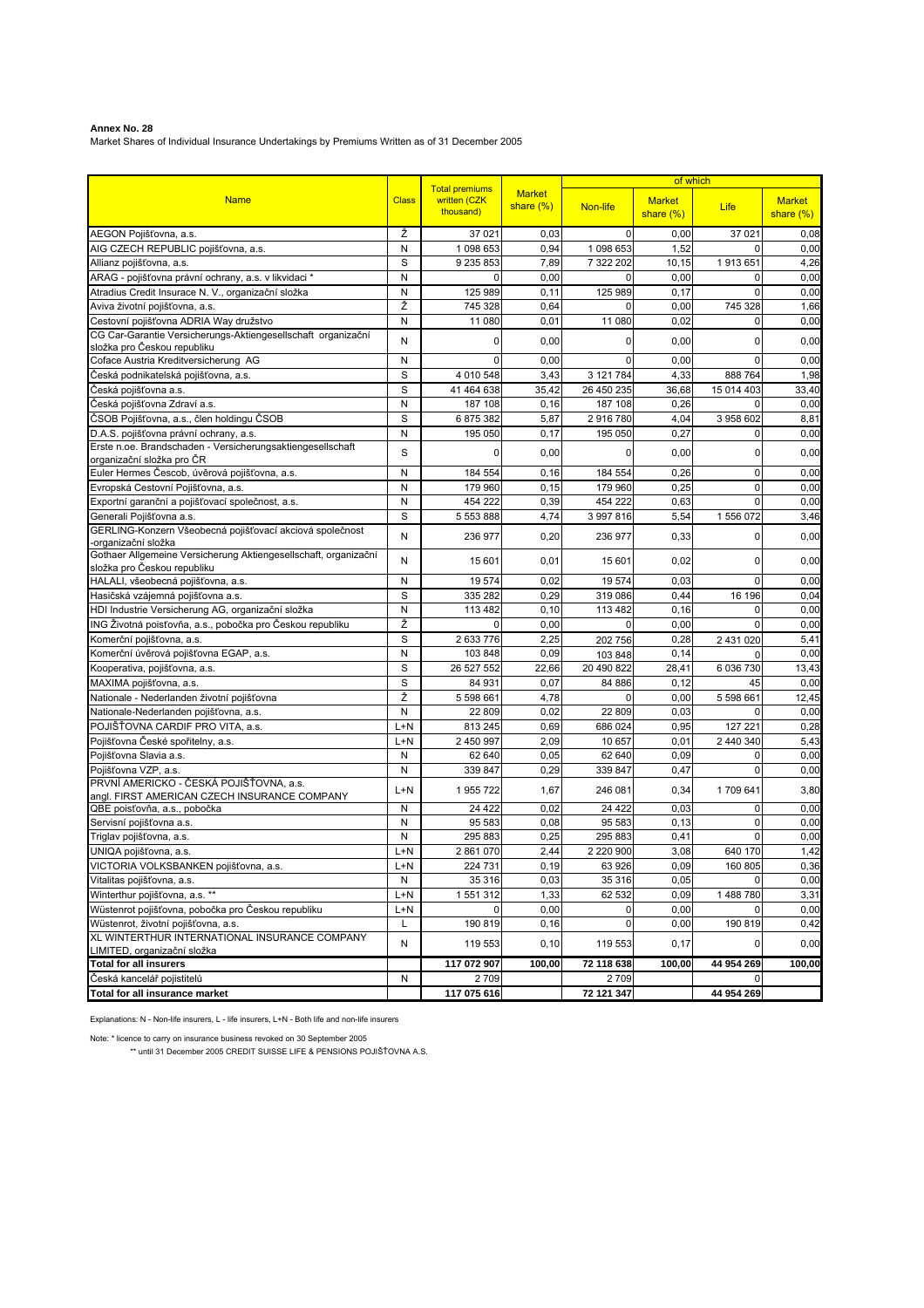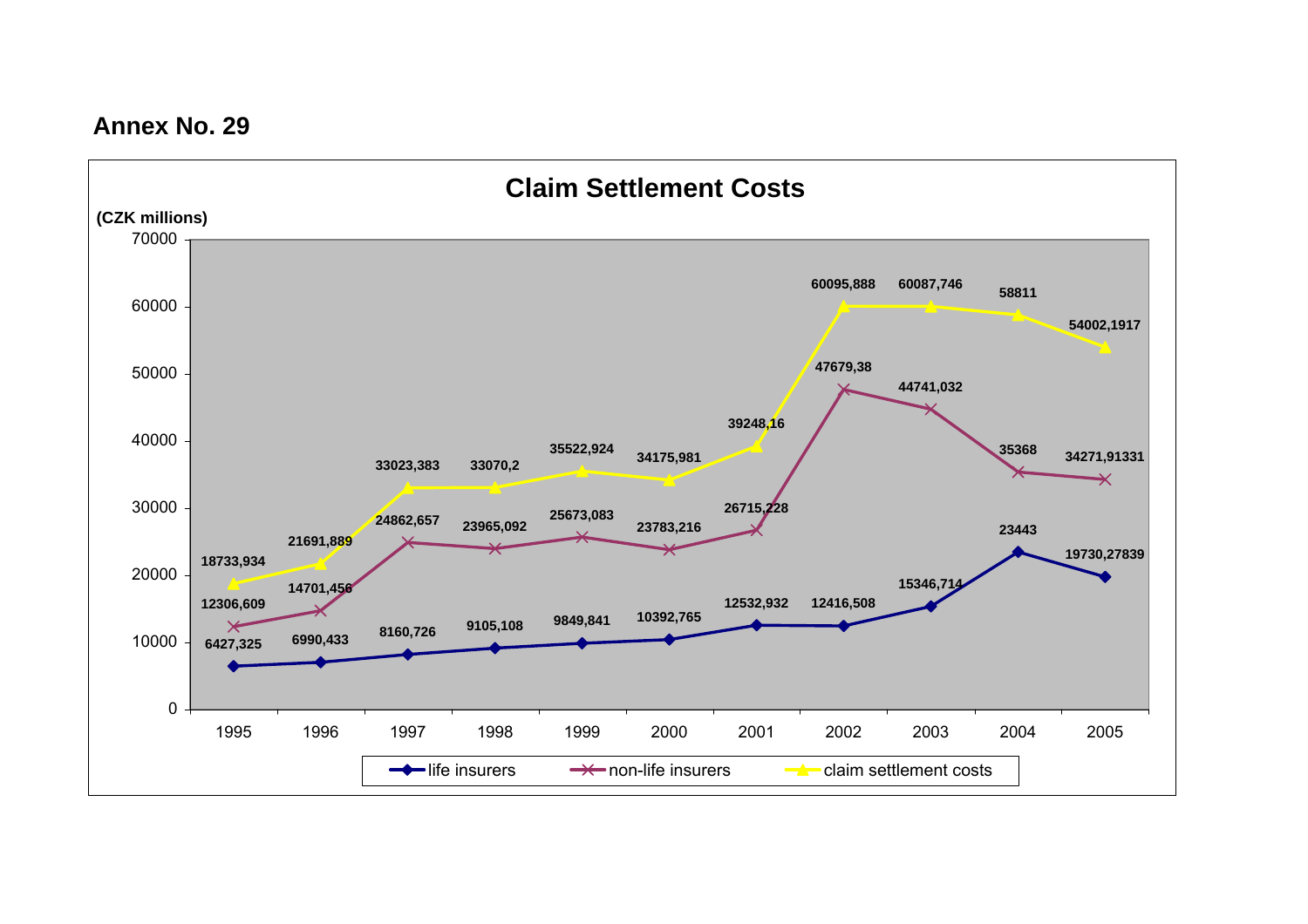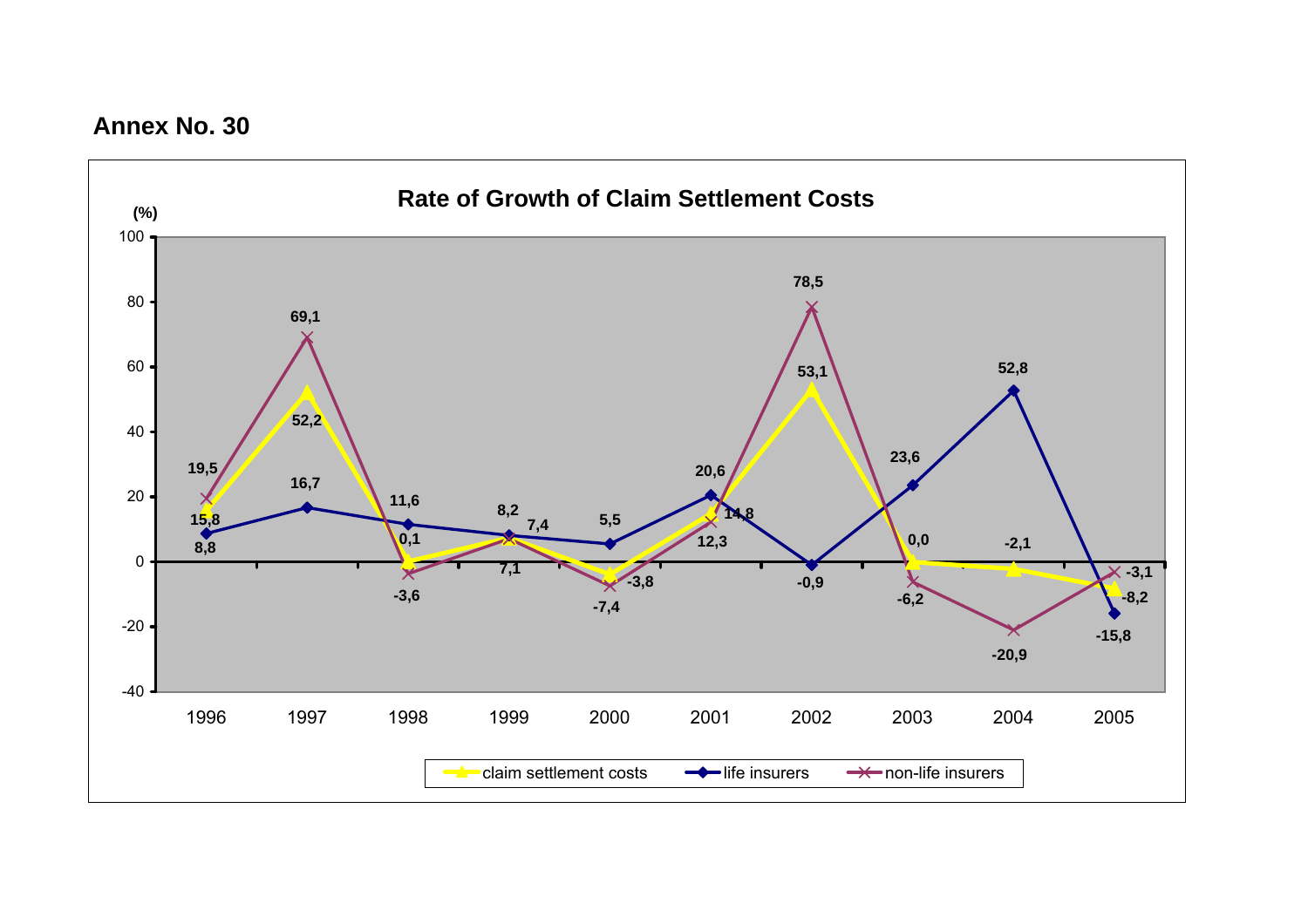#### **Annex No. 31 Claim Settlement Costs as of 31 December 2005**

|                                                                                                      |              |                                                        |                               |             | of which                      |             |                               |
|------------------------------------------------------------------------------------------------------|--------------|--------------------------------------------------------|-------------------------------|-------------|-------------------------------|-------------|-------------------------------|
| <b>Name</b>                                                                                          | <b>Class</b> | <b>Total</b><br>premiums<br>written (CZK<br>thousands) | <b>Market</b><br>share $(\%)$ | Non-life    | <b>Market</b><br>share $(\%)$ | <b>Life</b> | <b>Market</b><br>share $(\%)$ |
| AEGON Pojišťovna, a.s.                                                                               | L            | 403                                                    | 0,00                          | $\mathbf 0$ | 0,00                          | 403         | 0,00                          |
| AIG CZECH REPUBLIC pojišťovna, a.s.                                                                  | N            | 75 407                                                 | 0,14                          | 75 407      | 0,22                          | $\Omega$    | 0,00                          |
| Allianz pojišťovna, a.s.                                                                             | S            | 4 047 958                                              | 7,56                          | 3 280 507   | 9,70                          | 767 451     | 3,89                          |
| ARAG - pojišťovna právní ochrany, a.s. v likvidaci *                                                 | N            | 369                                                    | 0,00                          | 369         | 0,00                          | 0           | 0,00                          |
| Atradius Credit Insurace N. V., organizační složka                                                   | N            | 9764                                                   | 0,02                          | 9764        | 0,03                          | $\mathbf 0$ | 0,00                          |
| Aviva životní pojišťovna, a.s.                                                                       | L            | 92 535                                                 | 0,17                          | 0           | 0,00                          | 92 535      | 0,47                          |
| Cestovní pojišťovna ADRIA Way družstvo                                                               | N            | 1 3 3 3                                                | 0,00                          | 1 3 3 3     | 0,00                          | 0           | 0,00                          |
| CG Car-Garantie Versicherungs-Aktiengesellschaft organizační                                         | N            | 0                                                      | 0,00                          | 0           | 0,00                          | 0           | 0,00                          |
| složka pro Českou republiku                                                                          |              |                                                        |                               |             |                               |             |                               |
| Coface Austria Kreditversicherung AG                                                                 | N            | $\Omega$                                               | 0,00                          | $\Omega$    | 0,00                          | 0           | 0,00                          |
| Česká podnikatelská pojišťovna, a.s.                                                                 | S            | 1460906                                                | 2,73                          | 1 245 068   | 3,68                          | 215 839     | 1,09                          |
| Česká pojišťovna a.s.                                                                                | S            | 24 816 111                                             | 46,33                         | 13 514 490  | 39,95                         | 11 301 621  | 57,28                         |
| Česká pojišťovna Zdraví a.s.                                                                         | N            | 105 423                                                | 0,20                          | 105 423     | 0,31                          | 0           | 0,00                          |
| ČSOB Pojišťovna, a.s., člen holdingu ČSOB                                                            | S            | 2 996 859                                              | 5,60                          | 1 301 008   | 3,85                          | 1695852     | 8,60                          |
| D.A.S. pojišťovna právní ochrany, a.s.<br>Erste n.oe. Brandschaden - Versicherungsaktiengesellschaft | N            | 57 046                                                 | 0,11                          | 57 046      | 0,17                          | 0           | 0,00                          |
| organizační složka pro ČR                                                                            | S            | 0                                                      | 0,00                          | 0           | 0,00                          | 0           | 0,00                          |
| Euler Hermes Čescob, úvěrová pojišťovna, a.s.                                                        | N            | 50 472                                                 | 0,09                          | 50 472      | 0, 15                         | 0           | 0,00                          |
| Evropská Cestovní Pojišťovna, a.s.                                                                   | N            | 67855                                                  | 0, 13                         | 67 855      | 0,20                          | 0           | 0,00                          |
| Exportní garanční a pojišťovací společnost, a.s.                                                     | N            | 702 636                                                | 1,31                          | 702 636     | 2,08                          | 0           | 0,00                          |
| Generali Pojišťovna a.s.<br>GERLING-Konzern Všeobecná pojišťovací akciová společnost                 | S            | 1 674 591                                              | 3,13                          | 1 485 701   | 4,39                          | 188 890     | 0,96                          |
| organizační složka                                                                                   | N            | 26 883                                                 | 0,05                          | 26 883      | 0,08                          | 0           | 0,00                          |
| Gothaer Allgemeine Versicherung Aktiengesellschaft, organizační<br>složka pro Českou republiku       | N            | 3 4 8 0                                                | 0,01                          | 3 4 8 0     | 0,01                          | 0           | 0,00                          |
| HALALI, všeobecná pojišťovna, a.s.                                                                   | Ν            | 1 5 2 0                                                | 0,00                          | 1520        | 0,00                          | $\Omega$    | 0,00                          |
| Hasičská vzájemná pojišťovna a.s.                                                                    | S            | 133 998                                                | 0,25                          | 128 196     | 0,38                          | 5802        | 0,03                          |
| HDI Industrie Versicherung AG, organizační složka                                                    | N            | 1 3 5 4                                                | 0,00                          | 1 3 5 4     | 0,00                          | 0           | 0,00                          |
| ING Životná poisťovňa, a.s., pobočka pro Českou republiku                                            | L            | 0                                                      | 0,00                          | $\Omega$    | 0,00                          | 0           | 0,00                          |
| Komerční pojišťovna, a.s.                                                                            | S            | 644 524                                                | 1,20                          | 65 095      | 0, 19                         | 579 429     | 2,94                          |
| Komerční úvěrová pojišťovna EGAP, a.s.                                                               | N            | 19538                                                  | 0,04                          | 19 538      | 0.06                          | 0           | 0,00                          |
| Kooperativa, pojišťovna, a.s.                                                                        | S            | 11 275 235                                             | 21,05                         | 10 305 171  | 30,46                         | 970 064     | 4,92                          |
| MAXIMA pojišťovna, a.s.                                                                              | S            | 5 3 1 6                                                | 0,01                          | 5316        | 0,02                          | 0           | 0,00                          |
| Nationale - Nederlanden životní pojišťovna                                                           | L            | 2 122 231                                              | 3,96                          | 0           | 0,00                          | 2 122 231   | 10,76                         |
| Nationale-Nederlanden pojišťovna, a.s.                                                               | N            | 4895                                                   | 0.01                          | 4895        | 0.01                          | 0           | 0,00                          |
| POJIŠŤOVNA CARDIF PRO VITA, a.s.                                                                     | L+N          | 79 236                                                 | 0, 15                         | 62 130      | 0,18                          | 17 106      | 0,09                          |
| Pojišťovna České spořitelny, a.s.                                                                    | L+N          | 793 284                                                | 1,48                          | 1650        | 0,00                          | 791 634     | 4,01                          |
| Pojišťovna Slavia a.s.                                                                               | N            | 12 452                                                 | 0,02                          | 12 452      | 0,04                          | 0           | 0,00                          |
| Pojišťovna VZP, a.s.                                                                                 | N            | 123 884                                                | 0,23                          | 123 884     | 0,37                          | $\Omega$    | 0,00                          |
| PRVNÍ AMERICKO - ČESKÁ POJIŠŤOVNA, a.s.                                                              | L+N          | 289 281                                                | 0,54                          | 46 115      | 0,14                          | 243 166     | 1,23                          |
| angl. FIRST AMERICAN CZECH INSURANCE COMPANY<br>QBE poisťovňa, a.s., pobočka                         | Ν            | 0                                                      | 0,00                          | 0           | 0,00                          | 0           | 0,00                          |
| Servisní pojišťovna a.s.                                                                             | N            | 59 107                                                 | 0,11                          | 59 107      | 0,17                          | 0           | 0,00                          |
| Triglav pojišťovna, a.s.                                                                             | N            | 125 127                                                | 0,23                          | 125 127     | 0,37                          | 0           | 0,00                          |
|                                                                                                      | L+N          | 994 563                                                | 1,86                          | 897 302     | 2,65                          | 97 261      | 0,49                          |
| UNIQA pojišťovna, a.s.<br>VICTORIA VOLKSBANKEN pojišťovna, a.s.                                      | L+N          | 45 163                                                 | 0,08                          | 15 154      | 0,04                          | 30 009      | 0,15                          |
| Vitalitas pojišťovna, a.s.                                                                           | N            | 8 2 0 3                                                | 0,02                          | 8 2 0 3     | 0,02                          | $\mathbf 0$ | 0,00                          |
| Winterthur pojišťovna, a.s. **                                                                       | L+N          | 562 347                                                | 1,05                          | 16 174      | 0,05                          | 546 173     | 2,77                          |
| Wüstenrot pojišťovna, pobočka pro Českou republiku                                                   | L+N          | 0                                                      | 0,00                          | 0           | 0,00                          |             | 0,00                          |
| Wüstenrot, životní pojišťovna, a.s.                                                                  | L            | 64 813                                                 | 0, 12                         | $\pmb{0}$   | 0,00                          | 64 813      | 0,33                          |
| XL WINTERTHUR INTERNATIONAL INSURANCE COMPANY                                                        | N            | 2 5 6 9                                                | 0,00                          | 2 5 6 9     | 0,01                          |             | 0,00                          |
| LIMITED, organizační složka<br>Total for all insurers                                                |              | 53 558 672                                             | 100,00                        | 33 828 393  | 100,00                        | 19 730 278  | 100,00                        |
| Česká kancelář pojistitelů<br>Total for all insurance market                                         | ${\sf N}$    | 443 520                                                |                               | 443 520     |                               | $\mathbf 0$ |                               |
|                                                                                                      |              | 54 002 192                                             |                               | 34 271 913  |                               | 19 730 278  |                               |

Explanations: N - Non-life insurers, L - life insurers, L+N - Both life and non-life insurers

Note: \* licence to carry on insurance business revoked on 30 September 2005 \*\* until 31 December 2005 CREDIT SUISSE LIFE & PENSIONS POJIŠŤOVNA A.S.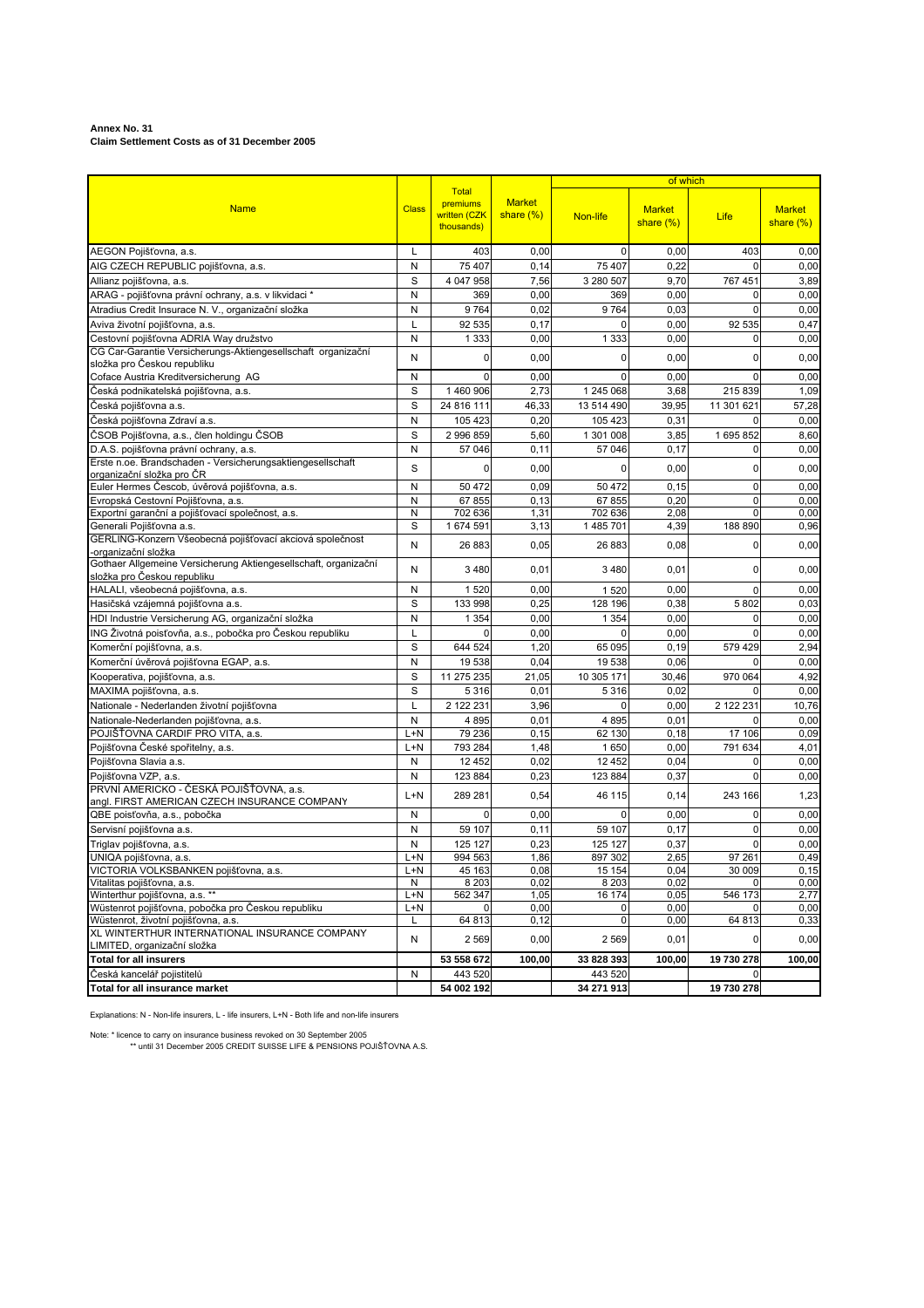Comparison of Insurance Market Shares By Premiums Written and Claim Settlement Costs as of 31 December 2005

|                                                                                                       |              |                           |                            |                  | Non-life insurance | Life insurance   |                    |
|-------------------------------------------------------------------------------------------------------|--------------|---------------------------|----------------------------|------------------|--------------------|------------------|--------------------|
| <b>Name</b>                                                                                           | <b>Class</b> | <b>PW</b><br>total<br>(%) | <b>CSC</b><br>total<br>(%) | <b>PW</b><br>(%) | <b>CSC</b><br>(%)  | <b>PW</b><br>(%) | <b>CSC</b><br>( %) |
| AEGON Pojišťovna, a.s.                                                                                | Ž            | 0,03                      | 0,00                       | 0,00             | 0,00               | 0,08             | 0,00               |
| AIG CZECH REPUBLIC pojišťovna, a.s.                                                                   | N            | 0,94                      | 0,14                       | 1,52             | 0,22               | 0,00             | 0,00               |
| Allianz pojišťovna, a.s.                                                                              | S            | 7,89                      | 7,56                       | 10,15            | 9,70               | 4,26             | 3,89               |
| ARAG - pojišťovna právní ochrany, a.s. v likvidaci *                                                  | N            | 0,00                      | 0,00                       | 0,00             | 0,00               | 0,00             | 0,00               |
| Atradius Credit Insurace N. V., organizační složka                                                    | N            | 0,11                      | 0,02                       | 0,17             | 0,03               | 0,00             | 0,00               |
| Aviva životní pojišťovna, a.s.                                                                        | Ž            | 0,64                      | 0,17                       | 0,00             | 0,00               | 1,66             | 0,47               |
| Cestovní pojišťovna ADRIA Way družstvo                                                                | N            | 0.01                      | 0,00                       | 0,02             | 0,00               | 0,00             | 0,00               |
| CG Car-Garantie Versicherungs-Aktiengesellschaft organizační                                          | N            | 0,00                      | 0,00                       | 0,00             | 0,00               | 0,00             | 0,00               |
| složka pro Českou republiku                                                                           |              |                           |                            |                  |                    |                  |                    |
| Coface Austria Kreditversicherung AG                                                                  | N            | 0,00                      | 0,00                       | 0,00             | 0,00               | 0,00             | 0,00               |
| Česká podnikatelská pojišťovna, a.s.                                                                  | S            | 3,43                      | 2,73                       | 4,33             | 3,68               | 1,98             | 1,09               |
| Česká pojišťovna a.s.                                                                                 | S            | 35,42                     | 46,33                      | 36,68            | 39,95              | 33,40            | 57,28              |
| Česká pojišťovna Zdraví a.s.                                                                          | N            | 0, 16                     | 0,20                       | 0,26             | 0,31               | 0,00             | 0,00               |
| ČSOB Pojišťovna, a.s., člen holdingu ČSOB                                                             | S            | 5,87                      | 5,60                       | 4,04             | 3,85               | 8,81             | 8,60               |
| D.A.S. pojišťovna právní ochrany, a.s.                                                                | N            | 0,17                      | 0,11                       | 0,27             | 0,17               | 0,00             | 0,00               |
| Erste n.oe. Brandschaden - Versicherungsaktiengesellschaft<br>organizační složka pro ČR               | S            | 0,00                      | 0,00                       | 0,00             | 0,00               | 0,00             | 0,00               |
| Euler Hermes Čescob, úvěrová pojišťovna, a.s.                                                         | N            | 0, 16                     | 0,09                       | 0,26             | 0, 15              | 0,00             | 0,00               |
| Evropská Cestovní Pojišťovna, a.s.                                                                    | N            | 0, 15                     | 0,13                       | 0,25             | 0,20               | 0,00             | 0,00               |
| Exportní garanční a pojišťovací společnost, a.s.                                                      | N            | 0,39                      | 1,31                       | 0,63             | 2,08               | 0,00             | 0,00               |
| Generali Pojišťovna a.s.                                                                              | S            | 4,74                      | 3,13                       | 5,54             | 4,39               | 3,46             | 0,96               |
| GERLING-Konzern Všeobecná pojišťovací akciová společnost<br>-organizační složka                       | N            | 0,20                      | 0,05                       | 0,33             | 0,08               | 0,00             | 0,00               |
| Gothaer Allgemeine Versicherung Aktiengesellschaft, organizační<br><u>složka pro Českou republiku</u> | N            | 0,01                      | 0,01                       | 0,02             | 0,01               | 0,00             | 0,00               |
| HALALI, všeobecná pojišťovna, a.s.                                                                    | N            | 0,02                      | 0,00                       | 0,03             | 0,00               | 0,00             | 0,00               |
| Hasičská vzájemná pojišťovna a.s.                                                                     | S            | 0,29                      | 0,25                       | 0,44             | 0,38               | 0,04             | 0,03               |
| HDI Industrie Versicherung AG, organizační složka                                                     | N            | 0, 10                     | 0,00                       | 0, 16            | 0,00               | 0,00             | 0,00               |
| ING Životná poisťovňa, a.s., pobočka pro Českou republiku                                             | Ž            | 0,00                      | 0,00                       | 0,00             | 0,00               | 0,00             | 0,00               |
| Komerční pojišťovna, a.s.                                                                             | S            | 2,25                      | 1,20                       | 0,28             | 0, 19              | 5,41             | 2,94               |
| Komerční úvěrová pojišťovna EGAP, a.s.                                                                | N            | 0.09                      | 0,04                       | 0,14             | 0,06               | 0,00             | 0,00               |
| Kooperativa, pojišťovna, a.s.                                                                         | S            | 22,66                     | 21,05                      | 28,41            | 30,46              | 13,43            | 4,92               |
| MAXIMA pojišťovna, a.s.                                                                               | S            | 0,07                      | 0,01                       | 0,12             | 0,02               | 0,00             | 0,00               |
| Nationale - Nederlanden životní pojišťovna                                                            | Ž            | 4,78                      | 3,96                       | 0,00             | 0,00               | 12,45            | 10,76              |
| Nationale-Nederlanden pojišťovna, a.s.                                                                | N            | 0,02                      | 0,01                       | 0,03             | 0,01               | 0,00             | 0,00               |
| POJIŠŤOVNA CARDIF PRO VITA, a.s.                                                                      | S            | 0,69                      | 0, 15                      | 0,95             | 0, 18              | 0,28             | 0,09               |
| Pojišťovna České spořitelny, a.s.                                                                     | S            | 2,09                      | 1,48                       | 0,01             | 0,00               | 5,43             | 4,01               |
| Pojišťovna Slavia a.s.                                                                                | N            | 0,05                      | 0,02                       | 0,09             | 0,04               | 0,00             | 0,00               |
| Pojišťovna VZP, a.s.                                                                                  | N            | 0,29                      | 0,23                       | 0,47             | 0,37               | 0,00             | 0,00               |
| PRVNÍ AMERICKO - ČESKÁ POJIŠŤOVNA, a.s.<br>angl. FIRST AMERICAN CZECH INSURANCE COMPANY               | $L+N$        | 1,67                      | 0,54                       | 0,34             | 0,14               | 3,80             | 1,23               |
| QBE poisťovňa, a.s., pobočka                                                                          | N            | 0.02                      | 0.00                       | 0.03             | 0.00               | 0.00             | 0.00               |
| Servisní pojišťovna a.s.                                                                              | ${\sf N}$    | 0,08                      | 0,11                       | 0, 13            | 0,17               | 0,00             | 0,00               |
| Triglav pojišťovna, a.s.                                                                              | N            | 0,25                      | 0,23                       | 0,41             | 0,37               | 0,00             | 0,00               |
| UNIQA pojišťovna, a.s.                                                                                | $L+N$        | 2,44                      | 1,86                       | 3,08             | 2,65               | 1,42             | 0,49               |
| VICTORIA VOLKSBANKEN pojišťovna, a.s.                                                                 | $L+N$        | 0, 19                     | 0,08                       | 0,09             | 0,04               | 0,36             | 0, 15              |
| Vitalitas pojišťovna, a.s.                                                                            | N            | 0,03                      | 0,02                       | 0,05             | 0,02               | 0,00             | 0,00               |
| Winterthur pojišťovna, a.s. **                                                                        | L+N          | 1,33                      | 1,05                       | 0,09             | 0,05               | 3,31             | 2,77               |
| Wüstenrot pojišťovna, pobočka pro Českou republiku                                                    | $L+N$        | 0,00                      | 0,00                       | 0,00             | 0,00               | 0,00             | 0,00               |
| Wüstenrot, životní pojišťovna, a.s.                                                                   | $L+N$        | 0, 16                     | 0,12                       | 0,00             | 0,00               | 0,42             | 0,33               |
| XL WINTERTHUR INTERNATIONAL INSURANCE COMPANY<br>LIMITED, organizační složka                          | N            | 0, 10                     | 0,00                       | 0,17             | 0,01               | 0,00             | 0,00               |
| <b>Total for all insurers</b>                                                                         |              | 100,00                    | 100,00                     | 100,00           | 100,00             | 100,00           | 100,00             |

Explanations: N - Non-life insurers, L - life insurers, L+N - Both life and non-life insurers, PW - Premiums written, CSC - Claim settelement costs

Note: \* licence to carry on insurance business revoked on 30 September 2005 \*\* until 31 December 2005 CREDIT SUISSE LIFE & PENSIONS POJIŠŤOVNA A.S.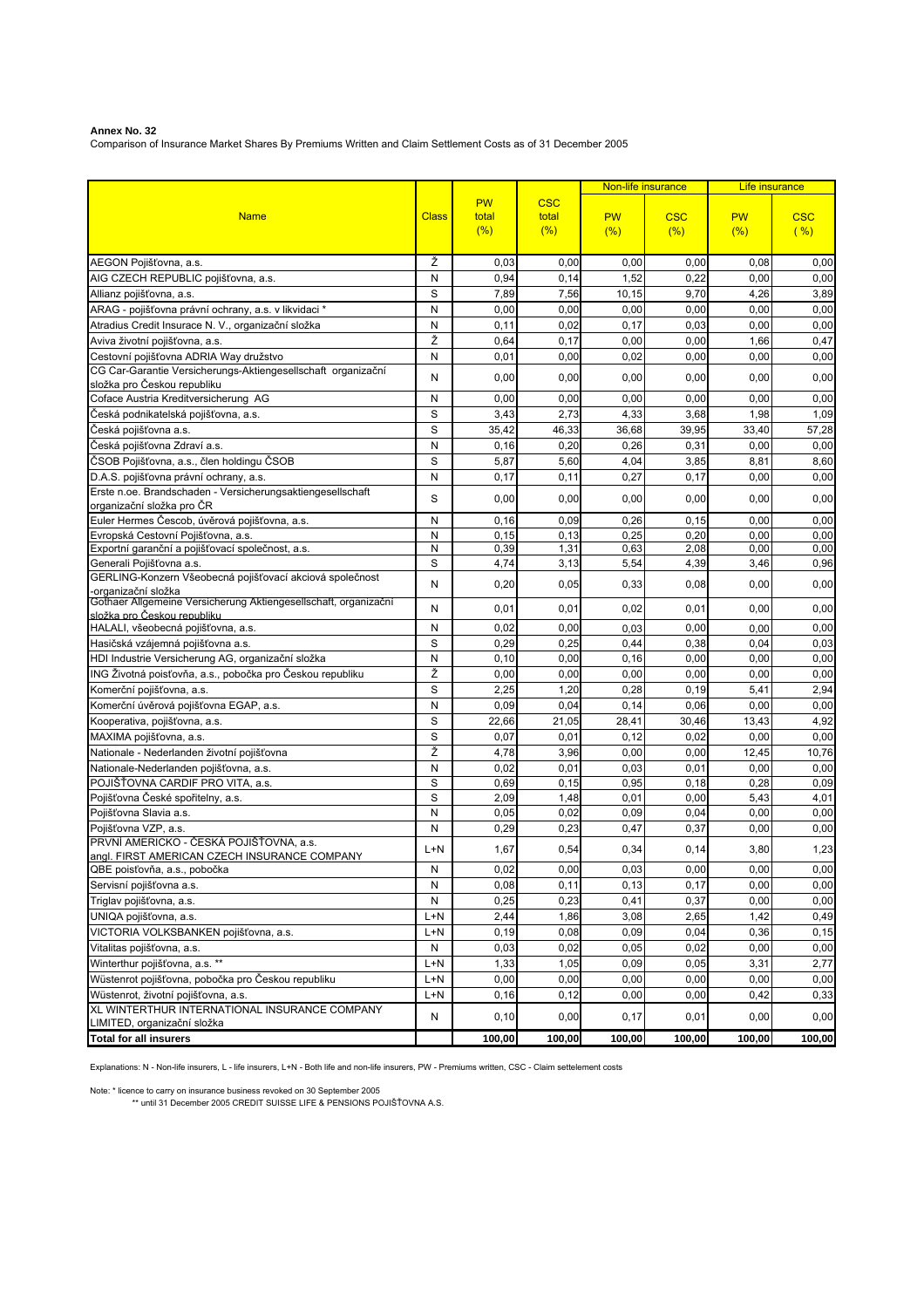**Annex No. 33**

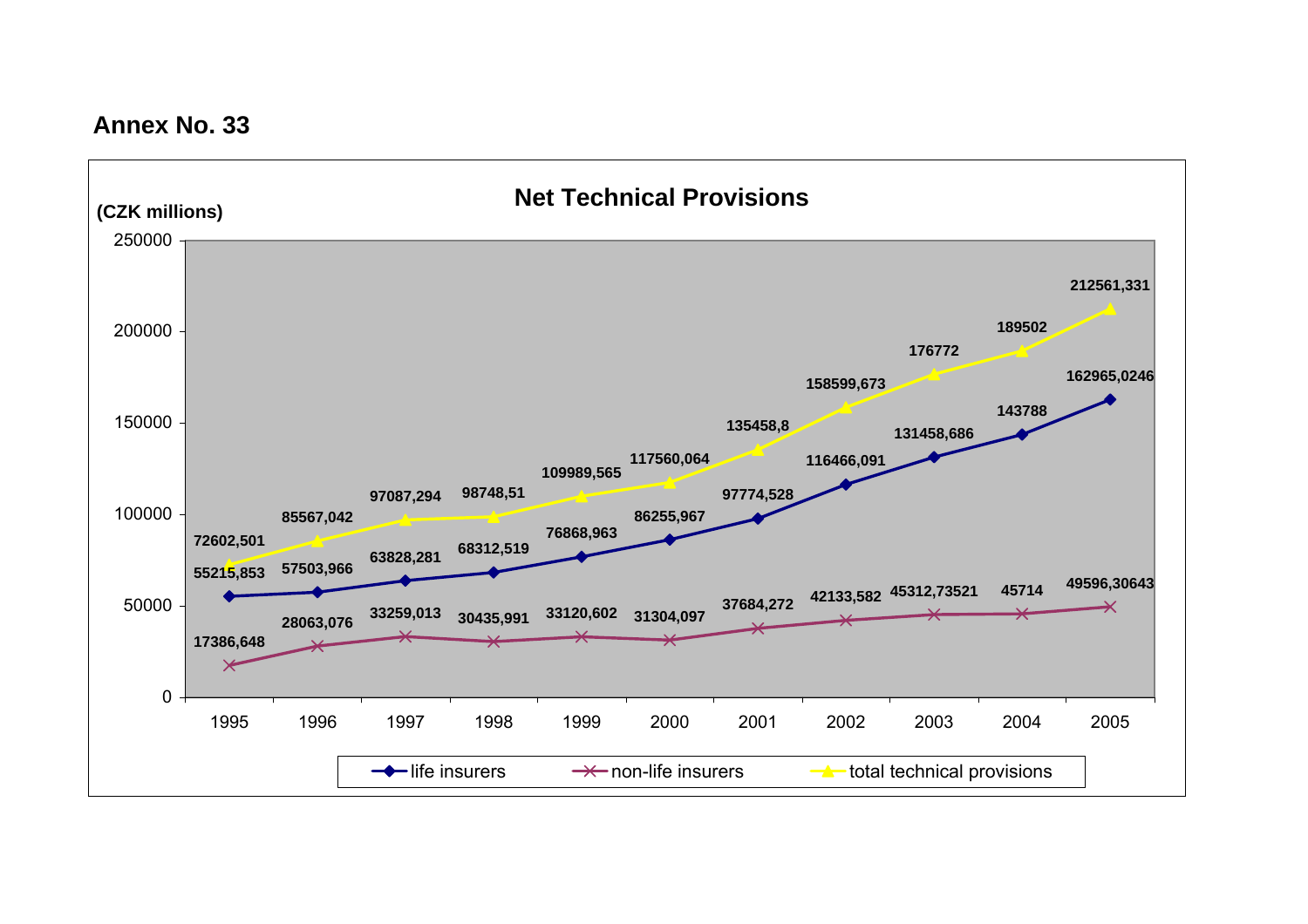**Annex No. 34**

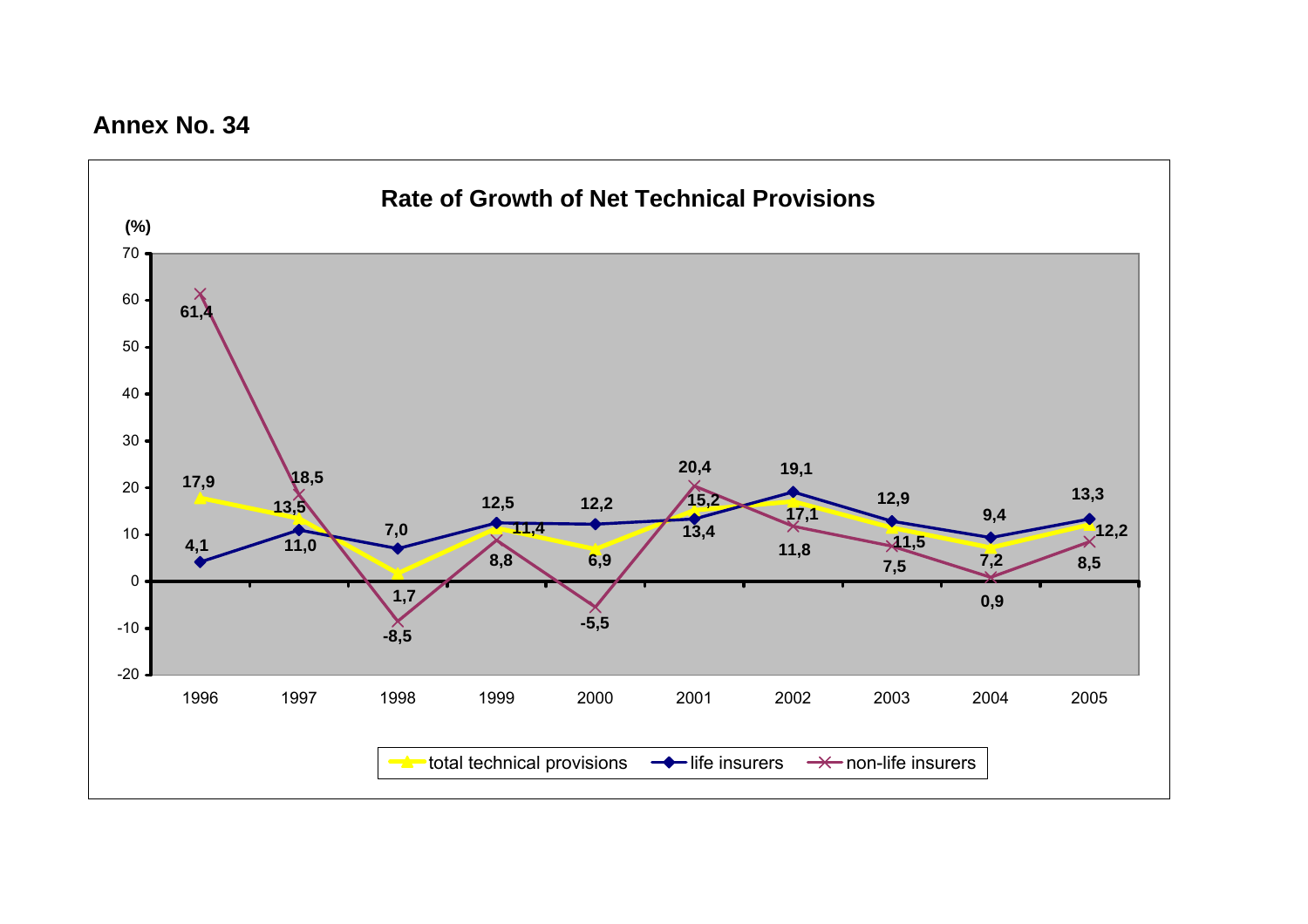**Annex No. 35**

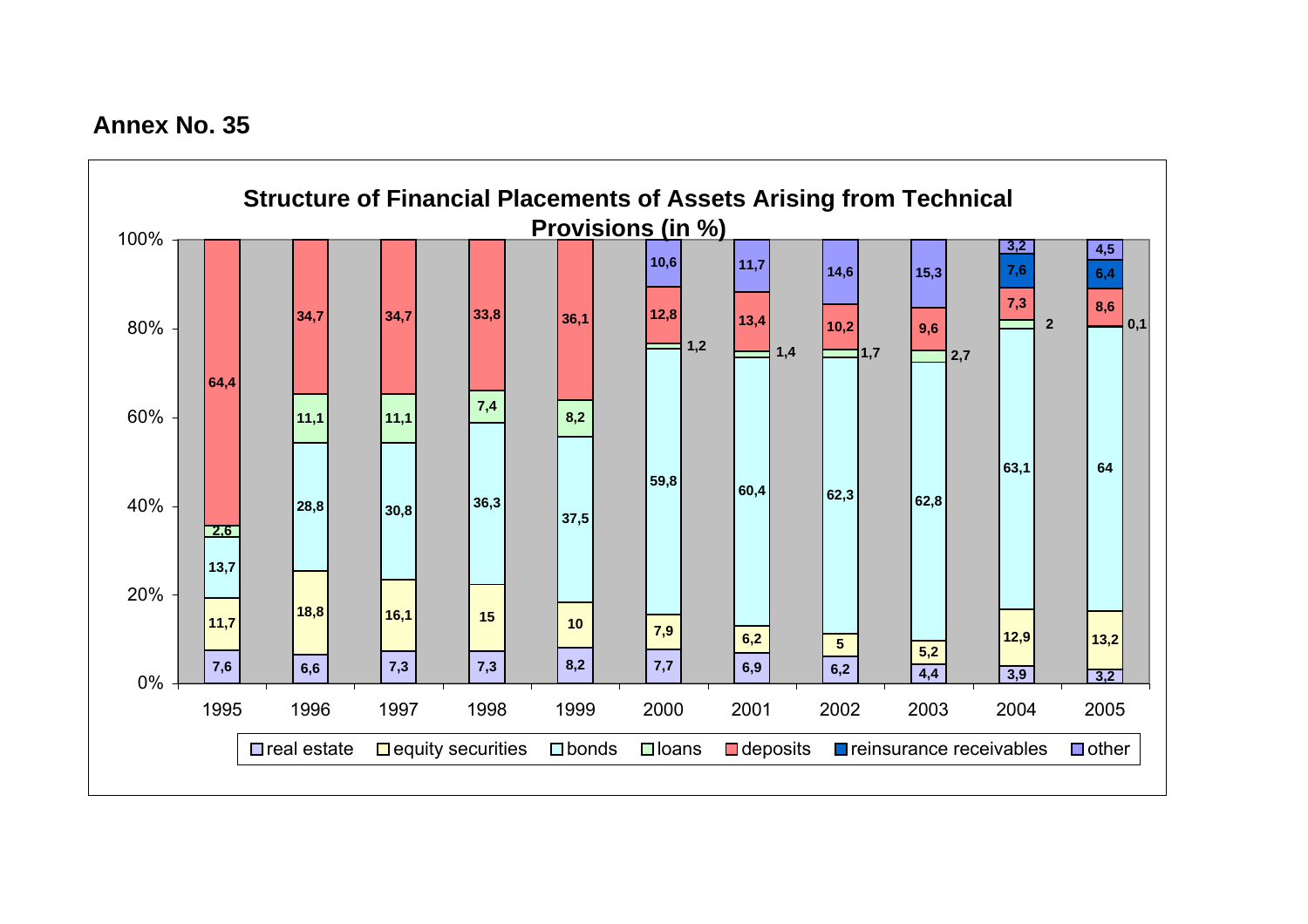Balance Sheet of Insurance Undertakings as of 31 December 2005

| <b>TOTAL FOR ALL INSURERS incl. Czech Insurers' Bureau (CZK thousands)</b> |                                                                                        |                |                           |                                   |                                |                          |
|----------------------------------------------------------------------------|----------------------------------------------------------------------------------------|----------------|---------------------------|-----------------------------------|--------------------------------|--------------------------|
|                                                                            |                                                                                        |                | Previous                  |                                   |                                |                          |
|                                                                            |                                                                                        | Line           | period                    | Gross amount                      | Correction                     | Net amount               |
|                                                                            |                                                                                        |                |                           | $\mathcal{L}$                     | 3                              | $\overline{4}$           |
|                                                                            | <b>ASSETS</b>                                                                          |                |                           |                                   |                                |                          |
|                                                                            | A. Receivables for subscribed share capital                                            | 1              | 40 000                    | 300 000                           | $\overline{0}$                 | 300 000                  |
|                                                                            | B. Long-term intangible assets, of which:                                              | $\mathbf{2}$   | 4 270 554                 | 8 6 7 5 1 9 3                     | 4 303 786                      | 4 371 409                |
|                                                                            | a) establishing expenses                                                               | 3              | 8 1 0 5                   | 41 525                            | 34 9 25                        | 6 600                    |
|                                                                            | b) goodwill                                                                            | $\overline{4}$ | 2 506 967                 | 3 5 6 5 9 6 1                     | 1 276 770                      | 2 2 8 9 1 9 1            |
|                                                                            | C. Financial placement (investments)<br>I. Land and buildings (real estate), of which: | 5<br>6         | 251 115 040               | 270 093 192                       | 70 455                         | 270 022 737              |
|                                                                            | a) real estate used in operations                                                      | $\tau$         | 10 535 627                | 9 327 964                         | 10 9 23                        | 9 3 1 7 0 4 1            |
|                                                                            | II. Financial placements in third-party companies                                      | 8              | 3 212 462<br>24 614 051   | 2 808 546<br>25 987 310           | 5 4 2 5<br>6922                | 2 803 121                |
|                                                                            | 1. Participating interests in affiliates                                               | 9              | 18 614 181                | 22 063 812                        | 6922                           | 25 980 388<br>22 056 890 |
|                                                                            | 2. Bonds and loans - affiliated companies                                              | 10             | 4 876 436                 | 2 853 368                         | $\mathbf{0}$                   | 2853368                  |
|                                                                            | 3. Participating interests with substantial influence                                  | 11             | 1 123 434                 | 1 070 130                         | $\mathbf{0}$                   | 1 070 130                |
|                                                                            | 4. Bonds and loans - companies with substantial influence                              | 12             | $\mathbf{0}$              | $\mathbf{0}$                      | $\Omega$                       |                          |
|                                                                            | III. Other financial placements                                                        | 13             | 215 961 956               | 234 755 168                       | 52 610                         | 234 702 558              |
|                                                                            | 1. Shares, variable-yield securities, other participating interests                    | 14             | 26 784 950                | 33 153 686                        | 52 110                         | 33 101 576               |
|                                                                            | 2. Bonds and other fixed-income securities                                             | 15             | 155 460 104               | 168 102 713                       | $\overline{0}$                 | 168 102 713              |
|                                                                            | 3. Financial placements in investment associations                                     | 16             | 270 816                   | 273 847                           | $\mathbf{0}$                   | 273 847                  |
|                                                                            | 4. Other loans                                                                         | 17             | 4 9 69 5 14               | 4 689 418                         | 500                            | 4688918                  |
|                                                                            | 5. Deposits at financial institutions                                                  | 18             | 27 422 853                | 27 965 489                        | $\mathbf{0}$                   | 27 965 489               |
|                                                                            | 6. Other financial placements                                                          | 19             | 1 053 719                 | 570 015                           | $\mathbf{0}$                   | 570 015                  |
|                                                                            | IV. Deposits with ceding undertakings                                                  | 20             | 3 4 0 7                   | 22 750                            | $\mathbf{0}$                   | 22 750                   |
|                                                                            | D. Financial placement of unit-linked life assurance                                   | 21             | 7737291                   | 12 419 621                        | $\overline{0}$                 | 12 419 621               |
|                                                                            | <b>E. Debtors</b>                                                                      | 22             | 21 978 500                | 36 793 373                        | 12 683 059                     | 24 110 314               |
|                                                                            | I. Receivables arising out of direct insurance operations                              | 23             | 8 0 9 4 4 7 6             | 12 833 462                        | 4 504 357                      | 8 3 29 1 0 4             |
|                                                                            | 1. Policyholders                                                                       | 24             | 7795793                   | 12 254 243                        | 4 159 248                      | 8 0 9 4 9 9 5            |
|                                                                            | 2. Intermediaries                                                                      | 25             | 303 682                   | 579 218                           | 345 110                        | 234 108                  |
|                                                                            | II. Receivables arising out of reinsurance operations                                  | 26             | 5 239 288                 | 7 027 548                         | 130 498                        | 6 897 050                |
|                                                                            | III. Other receivables                                                                 | 27             | 8 639 736                 | 16 932 363                        | 8 048 203                      | 8 8 8 4 1 6 1            |
|                                                                            | F. Other assets                                                                        | 28             | 4 018 285                 | 8 6 8 2 8 7 9                     | 4 236 994                      | 4 4 4 5 8 8 5            |
|                                                                            | I. Long-term tangible assets other than land, buildings (real estate) and stocks       | 29             | 2 460 046                 | 6 411 091                         | 4 2 3 6 4 1 1                  | 2 174 680                |
|                                                                            | II. Cash at financial institutions, cash and other financial assets                    | 30             | 1 556 851                 | 2 270 332                         | 583                            | 2 2 69 7 49              |
|                                                                            | III. Other assets                                                                      | 31             | 1388                      | 1456                              | $\mathbf{0}$                   | 1456                     |
|                                                                            | G. Temporary accounts of assets                                                        | 32             | 4 709 064                 | 4 4 5 2 8 0 8                     | $\mathbf{0}$                   | 4 4 5 2 8 0 8            |
|                                                                            | I. Interest and annuities                                                              | 33             | 93 122                    | 116 698                           | $\mathbf{0}$                   | 116 698                  |
|                                                                            | II. Deferred acquisition costs for insurance contract, of which:                       | 34             | 3 138 599                 | 3 107 723                         | $\mathbf{0}$                   | 3 107 723                |
|                                                                            | a) life assurance                                                                      | 35             | 2058263                   | 2 0 25 6 23                       | $\mathbf{0}$                   | 2 025 623                |
|                                                                            | b) non-life insurance                                                                  | 36<br>37       | 1 080 336                 | 1 082 100                         | $\mathbf{0}$                   | 1 082 100                |
|                                                                            | III. Other temporary accounts of assets, of which:<br>a) contingency items of assets   | 38             | 1 477 343                 | 1 228 386                         | $\mathbf{0}$<br>$\overline{0}$ | 1 228 386                |
|                                                                            | <b>TOTAL ASSESTS</b>                                                                   | 39             | 616 766                   | 656 858<br>341 417 066 21 294 293 |                                | 656 858<br>320 122 773   |
|                                                                            |                                                                                        |                | 293 868 733               |                                   |                                |                          |
|                                                                            | <b>LIABILITIES</b>                                                                     |                |                           |                                   |                                |                          |
|                                                                            | A. Shareholder's equity                                                                | 40             | 53 193 445                |                                   |                                | 59 815 553               |
|                                                                            | I. Share capital, of which:                                                            | 41             | 14 471 427                |                                   |                                | 16 674 140               |
|                                                                            | a) Movements in share capital                                                          | 42             | 74 000                    |                                   |                                | 298 545                  |
|                                                                            | b) Own stocks or own interim certificates, own business shares                         | 43             |                           |                                   |                                |                          |
|                                                                            | II. Share premium account                                                              | 44             | 1 078 414                 |                                   |                                | 880 720                  |
|                                                                            | III. Revaluation reserve fund                                                          | 45             |                           |                                   |                                |                          |
|                                                                            | IV. Other capital funds                                                                | 46             | 14 005 538                |                                   |                                | 13 544 949               |
|                                                                            | V. Reserve fund and other profit funds<br>VI. Profit or loss brought forward           | 47<br>48       | 3 3 8 2 1 3 7             |                                   |                                | 7 111 768                |
|                                                                            |                                                                                        |                | 9 3 9 1 8 6               |                                   |                                | 13 579 823               |
|                                                                            | VII. Profit or loss for the current financial year                                     | 49<br>50       | 10 857 743                |                                   |                                | 8 0 24 153<br>2 500 000  |
| <b>B. Subordinated debt</b><br><b>C. Technical provisions</b>              |                                                                                        | 51             | 2 500 000                 | 233 500 674                       | 25 910 113                     | 207 590 561              |
|                                                                            | 1. Provision for unearned premiums                                                     | 52             | 191 474 228<br>13 914 154 | 18 956 157                        | 4 891 501                      | 14 064 656               |
|                                                                            | of which: a) provision for unearned premiums for life assurance                        | 53             | 2 950 033                 | 3 093 505                         | 203 119                        | 2 890 386                |
|                                                                            | b) provision for unearned premiums for non-life insurance                              | 54             | 10 964 121                | 15 862 652                        | 4 688 382                      | 11 174 270               |
|                                                                            | 2. Life assurance provision                                                            | 55             | 124 726 220               | 138 159 372                       | 1 601 620                      | 136 557 752              |
|                                                                            | 3. Outstanding claims provision                                                        | 56             | 36 359 764                | 59 289 660                        | 18 837 760                     | 40 451 900               |
|                                                                            | of which: a) outstanding claims for life assurance                                     | 57             | 2 878 122                 | 3 918 763                         | 803 020                        | 3 1 1 5 7 4 3            |
|                                                                            | b) outstanding claims for non-life insurance                                           | 58             | 33 481 642                | 55 370 897                        | 18 034 740                     | 37 336 157               |
|                                                                            | 4. Provision for bonuses and rebates                                                   | 59             | 1 139 265                 | 1 223 679                         | 58 628                         | 1 1 65 0 51              |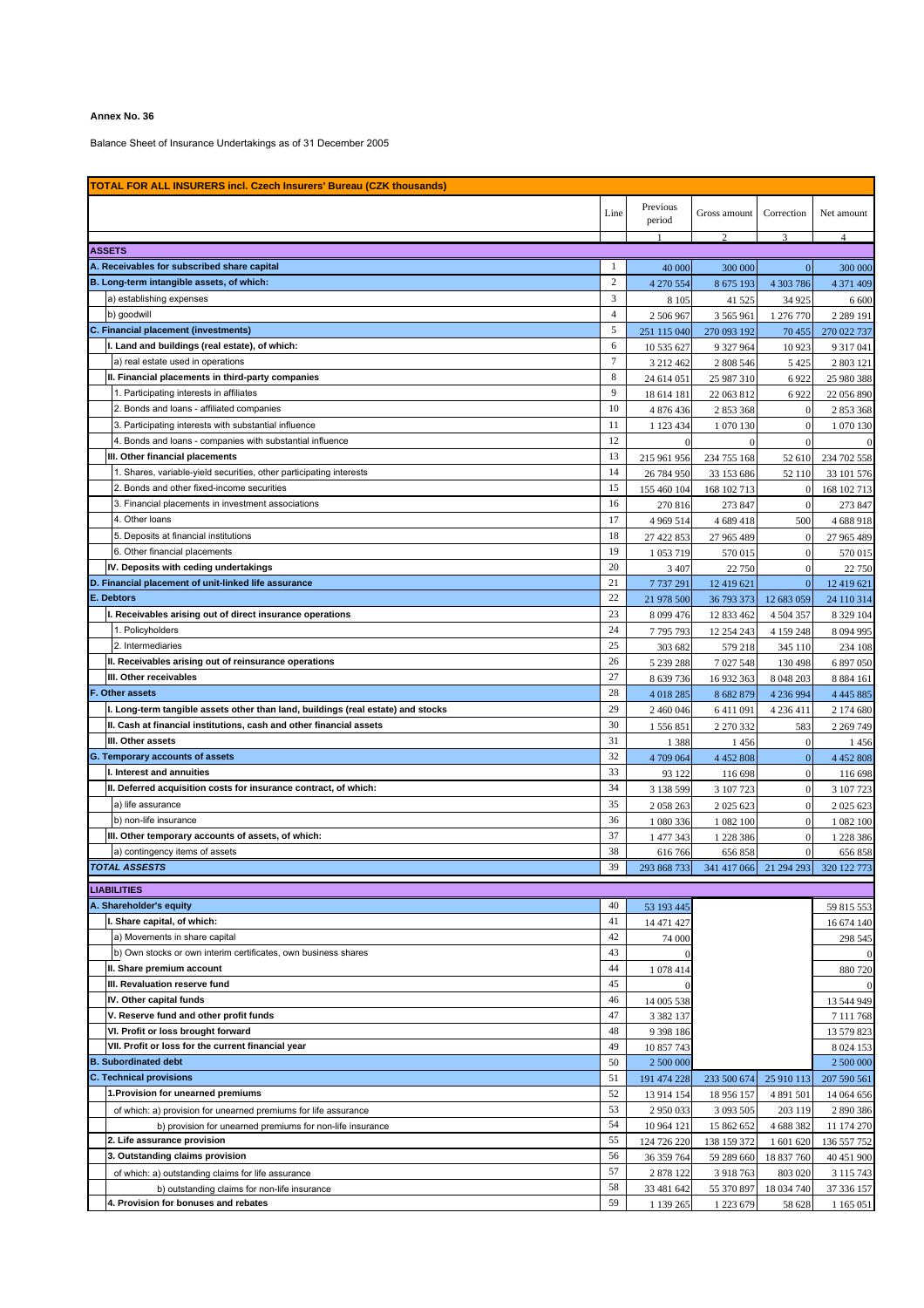| of which: a) provision for bonuses and rebates in life assurance                            | 60 | 389 698       | 473 032       | $\overline{0}$ | 473 032       |
|---------------------------------------------------------------------------------------------|----|---------------|---------------|----------------|---------------|
| b) provision for bonuses and rebates in non-life insurance                                  | 61 | 749 567       | 750 647       | 58 628         | 692 019       |
| 5. Equalisation provision                                                                   | 62 | 4 529 406     | 2 0 5 7 2 4 3 | $\Omega$       | 2 0 5 7 2 4 3 |
| 6. Provision for the fulfilment of the commitments from the technical interest rate applied | 63 | 5 017 395     | 7 589 392     | $\mathbf{0}$   | 7 589 392     |
| 7. Non-life insurance provision                                                             | 64 | 170 862       | 219 325       | 54 790         | 164 535       |
| of which: a) insurance provision for life assurance                                         | 65 | 5 0 0 6       | 3730          | $\Omega$       | 3730          |
| b) non-life insurance provision for non-life insurance                                      | 66 | 165 856       | 215 595       | 54 790         | 160 805       |
| 8. Provisions for the fulfilment of the commitments from the quarantee of the CIB           | 67 | 4 3 5 7 3 0 2 | 5 134 495     | 465 814        | 4 668 681     |
| 9. Other provisions                                                                         | 68 | 1 259 858     | 871 352       | $\mathbf{0}$   | 871 352       |
| of which: a) other provisions for life assurance                                            | 69 | 277 528       | 281783        | $\Omega$       | 281783        |
| b) other provisions for non-life insurance                                                  | 70 | 982 330       | 589 569       | $\theta$       | 589 569       |
| D. Provision for unit-linked life assurance                                                 | 71 | 7 543 783     | 12 405 847    | 352 639        | 12 053 208    |
| E. Provision for other risks and losses                                                     | 72 | 2 673 561     |               |                | 1 407 393     |
| 1. Provision for pensions and similar creditors                                             | 73 | 18 654        |               |                | 14 653        |
| 2. Tax provision                                                                            | 74 | 2 467 092     |               |                | 1 103 765     |
| 3. Other provisions                                                                         | 75 | 187815        |               |                | 288 976       |
| F. Passive reinsurance deposits                                                             |    | 2887778       |               |                | 3 541 525     |
| <b>G.</b> Creditors                                                                         | 77 | 26 667 328    |               |                | 27 051 340    |
| I. Creditors arising out of direct insurance                                                | 78 | 6 218 101     |               |                | 6494900       |
| II. Creditors arising out of reinsurance                                                    | 79 | 7417227       |               |                | 10 515 789    |
| III. Debenture loans, of which:                                                             | 80 |               |               |                | $\theta$      |
| a) convertible loans                                                                        | 81 |               |               |                | $\theta$      |
| IV. Creditors owed to financial institutions                                                | 82 | 1 525 232     |               |                | 1 048 451     |
| V. Other creditors, of which:                                                               | 83 | 11 384 546    |               |                | 8 870 307     |
| a) tax creditors and social security and public health insurance creditors                  | 84 | 3 4 23 2 98   |               |                | 2 531 804     |
| VI. Guaranty fund of the Czech Insurers' Bureau                                             | 85 | 122 222       |               |                | 121 893       |
| H. Temporary accounts of liabilities                                                        | 86 | 6928610       |               |                | 6 1 63 1 93   |
| I. Accrued expenses and revenues                                                            | 87 | 3 955 639     |               |                | 3 454 286     |
| II. Other temporary accounts of liabilities, of which:                                      | 88 | 2 972 970     |               |                | 2 708 907     |
| a) contingency items of liabilities                                                         | 89 | 2 887 653     |               |                | 2 699 913     |
| <b>TOTAL LIABILITIES</b>                                                                    | 90 | 293 868 733   |               |                | 320 122 773   |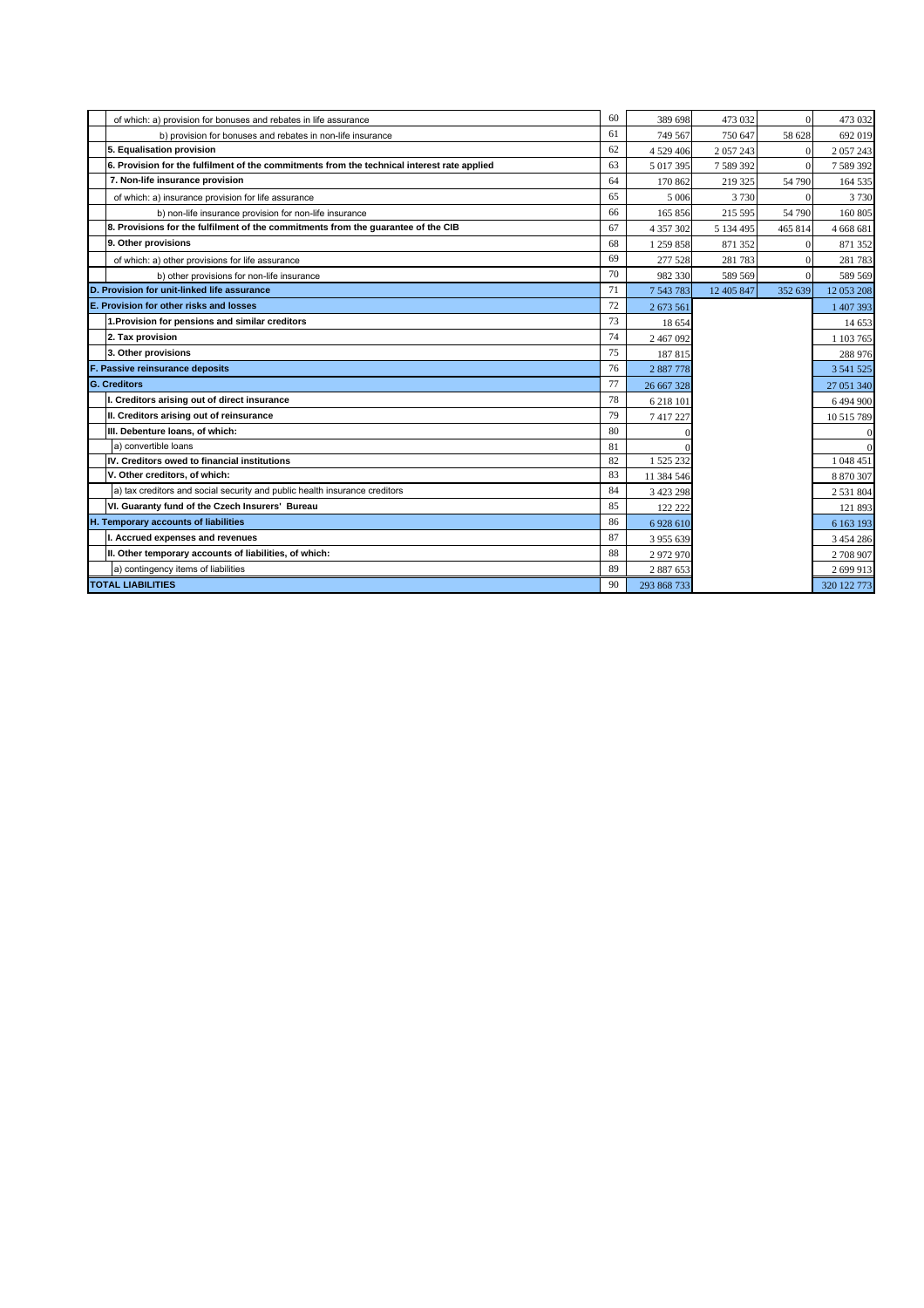Profit and Loss Account of Insurance Undertakings as of 31 December 2005

| <b>TOTAL FOR ALL INSURERS incl. Czech Insurers' Bureau (CZK thousands)</b>                        |      |              |                |            |  |  |
|---------------------------------------------------------------------------------------------------|------|--------------|----------------|------------|--|--|
|                                                                                                   | Line | Base         | Subtotal       | Result     |  |  |
|                                                                                                   | b    | $\mathbf{1}$ | $\overline{2}$ | 3          |  |  |
| I. TECHNICAL ACCOUNT FOR NON-LIFE INSURANCE                                                       |      |              |                |            |  |  |
| 1. Earned premiums, net of reinsurance:                                                           | 1    | x            | х              | x          |  |  |
| a) gross premium written                                                                          | 2    | 72 121 347   | x              | x          |  |  |
| b) gross premium written ceded to reinsurers                                                      | 3    | 27 249 472   | 44 871 875     | x          |  |  |
| c) change in gross provision for unearned premiums (+/-)                                          | 4    | 659 034      | x              | x          |  |  |
| d) change in provision for unearned premiums - reinsurers' share (+/-)                            | 5    | 551 767      | 107 266        | 44 764 608 |  |  |
| 2. Allocated investment return transferred from the Non-technical account (item III.6.)           | 6    | х            | х              | 1 364 150  |  |  |
| 3. Other technical income, net of reinsurance                                                     | 7    | x            | x              | 14 019 472 |  |  |
| 4. Claims incurred, net of reinsurance                                                            | 8    | x            | х              | x          |  |  |
| a) claims paid                                                                                    | 9    | x            | x              | x          |  |  |
| aa) gross amount                                                                                  | 10   | 34 271 913   | x              | x          |  |  |
| ab) claims paid - reinsurers' share                                                               | 11   | 10 029 947   | 24 241 966     | x          |  |  |
| b) change in provision for claims $(+/-)$                                                         | 12   | x            | х              | x          |  |  |
| ba) gross amount                                                                                  | 13   | 5 830 075    | x              | x          |  |  |
| bb) change in provision for claims - reinsurers' share                                            | 14   | 2 191 614    | 3638461        | 27 880 427 |  |  |
| 5. Change in other technical provisions, net of reinsurance (+/-)                                 | 15   | х            | х              | $-121059$  |  |  |
| 6. Bonuses and rebates, net of reinsurance                                                        | 16   | x            | x              | 591 350    |  |  |
| 7. Operating costs, net amount                                                                    | 17   | x            | x              | x          |  |  |
| a) acquisition costs on insurance contracts                                                       | 18   | x            | 9 6 64 3 51    | x          |  |  |
| b) change in deferred acquisition costs (+/-)                                                     | 19   | х            | 106 014        | x          |  |  |
| c) administrative expenses                                                                        | 20   | х            | 7927928        | x          |  |  |
| d) reinsurance commissions (613) and profit participation, net of reinsurance                     | 21   | х            | 6 302 487      | 11 395 806 |  |  |
| 8. Other technical charges, net of reinsurance                                                    | 22   | x            | х              | 16 545 101 |  |  |
| 9. Change of equalisation provision (+/-)                                                         | 23   | x            | х              | 178 773    |  |  |
| 10. Subtotal, result of Technical account for non-life insurance (item III.1.)                    | 24   | x            | x              | 3 677 833  |  |  |
| <b>II. TECHNICAL ACCOUNT FOR LIFE ASSURANCE</b>                                                   |      |              |                |            |  |  |
|                                                                                                   |      |              |                |            |  |  |
| 1. Earned premiums, net of reinsurance:                                                           | 25   | x            | x              | x          |  |  |
| a) gross premium written                                                                          | 26   | x            | 44 954 269     | x          |  |  |
| b) gross premium written ceded to reinsurers                                                      | 27   | x            | 2 196 421      | x          |  |  |
| c) change in gross provision for unearned premiums - reinsurers' share (+/-)                      | 28   | x            | $-80$ 128      | 42 837 976 |  |  |
| 2. Income from financial placements:                                                              | 29   | x            | x              | x          |  |  |
| a) income from participating interests with special note of incomes from affiliates               | 30   | x            | 139816         | x          |  |  |
| b) income from other financial placements with special note of incomes from affiliates, of which: | 31   | x            | х              | х          |  |  |
| ba) income from land and buildings                                                                | 32   | 345 087      | х              | x          |  |  |
| bb) income from other financial placements                                                        | 33   | 7 403 065    | 7748152        | x          |  |  |
| c) change in value of financial placements                                                        | 34   | x            | 87759          | x          |  |  |
| d) gains on the realisation of financial placements                                               | 35   | x            | 21 765 781     | 29 741 508 |  |  |
| 3. Unrealised gains on financial placements                                                       | 36   | x            | х              | 5 002 060  |  |  |
| 4. Other technical income, net of reinsurance                                                     | 37   | x            | х              | 835 299    |  |  |
| 5. Claims incurred, net of reinsurance:                                                           | 38   | x            | x              | x          |  |  |
| a) claims paid                                                                                    | 39   | x            | x              | x          |  |  |
| aa) gross amount                                                                                  | 40   | 19 730 278   | x              | x          |  |  |
| ab) claims paid - reinsurers' share                                                               | 41   | 432 213      | 19 298 066     | x          |  |  |
| b) change in provision for claims (+/-)                                                           | 42   | x            | х              | x          |  |  |
| ba) gross amount                                                                                  | 43   | 373 314      | x              | x          |  |  |
| bb) change in provision for claims - reinsurers' share                                            | 44   | 250 339      | 122 975        | 19 421 040 |  |  |
| 6. Change in balance of other technical provisions, net of reinsurance (+/-)                      | 45   | x            | х              | x          |  |  |
| a) change in balance of life assurance provision                                                  | 46   | x            | х              | x          |  |  |
| aa) change in balance of gross amount                                                             | 47   | 12 672 552   | x              | x          |  |  |
| ab) change in balance of life assurance provision - reinsurers' share                             | 48   | 464 016      | 12 208 536     | x          |  |  |
| b) change in balance of other technical provisions, net of reinsurance                            | 49   | x            | 7 036 921      | 19 245 456 |  |  |
| 7. Bonuses and rebates, net of reinsurance                                                        | 50   | x            | х              | 46 971     |  |  |
| 8. Net operating expenses:                                                                        | 51   | x            | x              | x          |  |  |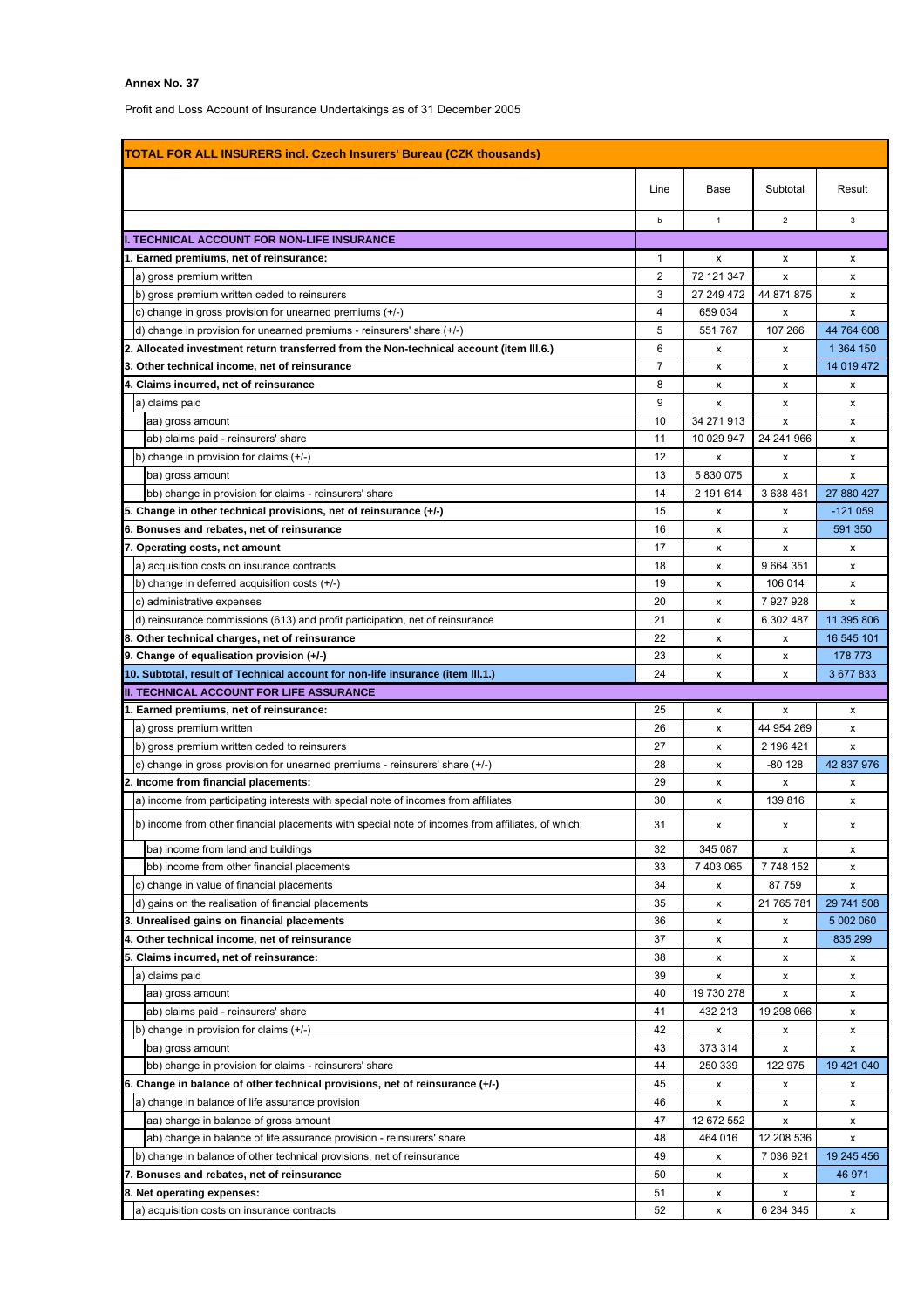| b) change in balance of other technical provisions, net of reinsurance                                     | 53 | x        | $-64793$      | x              |
|------------------------------------------------------------------------------------------------------------|----|----------|---------------|----------------|
| c) administrative expenses                                                                                 | 54 | x        | 4 4 21 7 27   | x              |
| d) reinsurance commissions and profit participation, net of reinsurance                                    | 55 | x        | 673 592       | 9917687        |
| 9. Costs related with financial placements:                                                                | 56 | X        | X             | x              |
| a) administration costs on financial placements including interest                                         | 57 | x        | 1 362 046     | x              |
| b) change in value of financial placements                                                                 | 58 | x        | 2777316       | x              |
| c) realisation costs on financial placements                                                               | 59 | x        | 17 665 046    | 21 804 409     |
| 10. Unrealised losses on financial placements                                                              | 60 | x        | x             | 2 156 248      |
| 11. Other technical costs, net of reinsurance                                                              | 61 | x        | x             | 1 0 1 0 3 5 7  |
| 12. Transfer of income from financial placement to the Non-technical account (item III.4.)                 | 62 | x        | x             | 419 764        |
| 13. Subtotal, result of Technical account for life assurance (item III.2.)                                 | 63 | x        | x             | 4 394 911      |
| <b>III. NON-TECHNICAL ACCOUNT</b>                                                                          |    |          |               |                |
| 1. Result of Technical account for non-life insurance (item I.10.)                                         | 64 | х        | х             | 3 677 833      |
| 2. Result of Technical account for life assurance (item II.13.)                                            | 65 | x        | x             | 4 394 911      |
| 3. Incomes from financial placements:                                                                      | 66 | x        | x             | x              |
| a) income from participating interests with special note of incomes from affiliates                        | 67 | X        | 1860245       | X              |
| b) income from other financial placements with special note of incomes from affiliates, of which:          | 68 | x        | x             | x              |
| ba) income from land and buildings                                                                         | 69 | 65 841   | X             | x              |
| bb) income from other financial placements                                                                 | 70 | 1980 550 | 2 046 391     | X              |
| c) change in value of financial placements                                                                 | 71 | x        | 1 342 299     | $\mathsf{x}$   |
| d) income from the realisation of financial placements                                                     | 72 | x        | 4 3 1 1 7 2 1 | 9 560 656      |
| 4. Transferred income from financial placements from Technical account for life assurance (item<br>ii.12.) |    | x        | x             | 419 764        |
| 5. Costs related to financial placements                                                                   | 74 | x        | x             | x              |
| a) administration costs on financial placements including interest                                         | 75 | x        | 757 657       | $\pmb{\times}$ |
| b) change in value of financial placements                                                                 | 76 | x        | 1415366       | x              |
| c) realisation costs on financial placements                                                               | 77 | x        | 4 680 165     | 6 853 187      |
| 6. Transfer of income from financial placements to non-life Technical account                              | 78 | x        | x             | 1 364 067      |
| 7. Other income                                                                                            | 79 | x        | х             | 1078672        |
| 8. Other costs                                                                                             | 80 | X        | x             | 575 963        |
| 9. Income tax on ordinary activities                                                                       | 81 | x        | X             | 2 553 109      |
| 10. Profit or loss on ordinary activities after tax                                                        | 82 | x        | x             | 7785510        |
| 11. Extraordinary income                                                                                   | 83 | x        | x             | 333 330        |
| 12. Extraordinary costs                                                                                    | 84 | х        | x             | 52 630         |
| 13. Extraordinary profit or loss                                                                           | 85 | X        | x             | 280 700        |
| 14. Income tax on extraordinary activities                                                                 | 86 | x        | x             | $-4701$        |
| 15. Other taxes                                                                                            | 87 | x        | x             | 46 758         |
| 16. Profit or loss for the accounting period                                                               | 88 | х        | х             | 8 0 24 153     |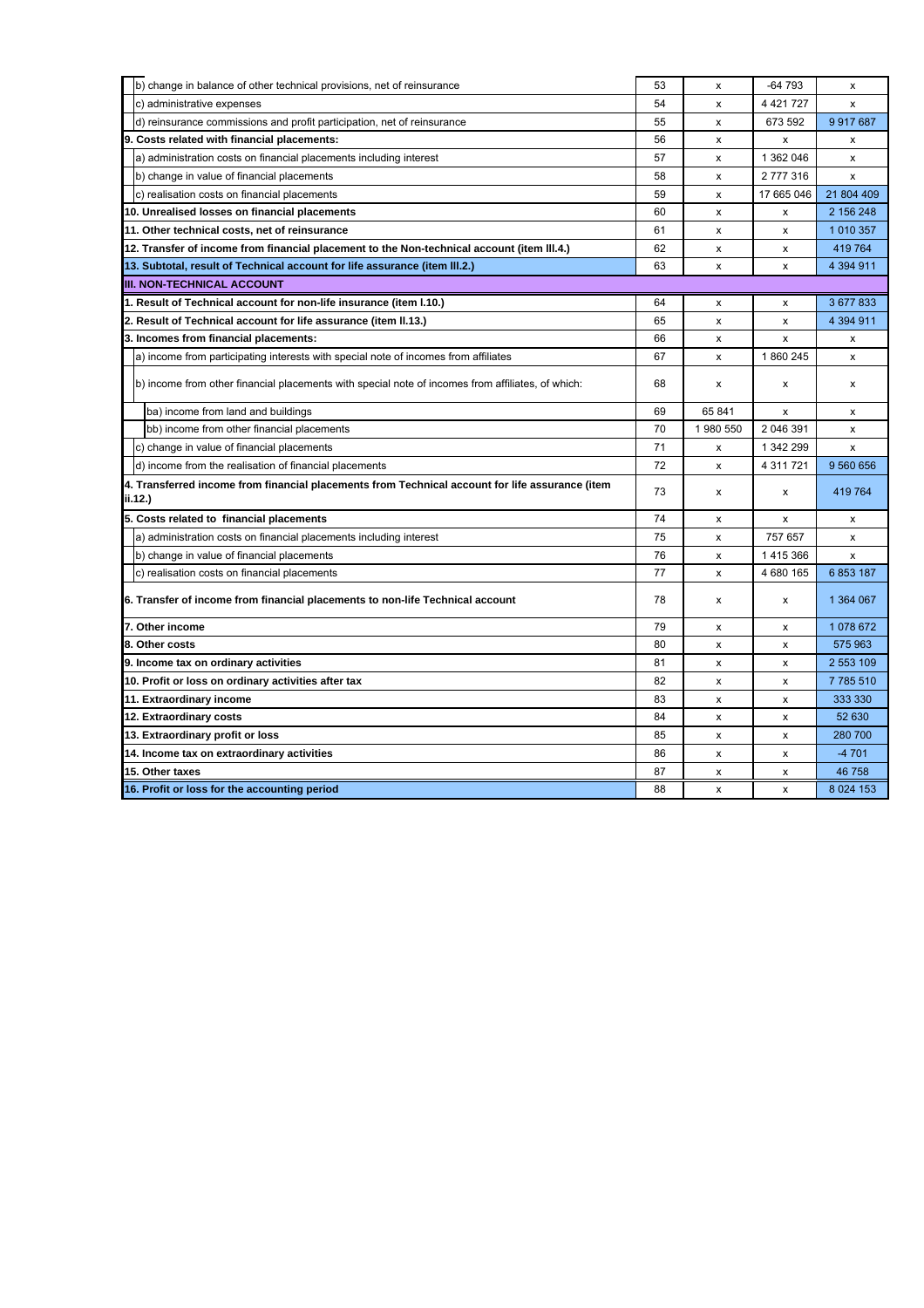List of Insurance Undertakings and their Auditors from 2003 to 2005

| Lin              |                                                             | List of auditors in<br><b>Name</b><br>2003<br>2004 |                                           |                                           |  |  |
|------------------|-------------------------------------------------------------|----------------------------------------------------|-------------------------------------------|-------------------------------------------|--|--|
| e.               |                                                             |                                                    |                                           | 2005                                      |  |  |
| $\overline{1}$ . | AEGON Pojišťovna, a. s.                                     |                                                    |                                           | ERNST & YOUNG AUDIT s.r.o.                |  |  |
|                  | AIG CZECH REPUBLIC pojišťovna, a.s.                         | PricewaterhouseCoopers Audit, s.r.o.               | PricewaterhouseCoopers Audit, s.r.o.      | PricewaterhouseCoopers Audit, s.r.o.      |  |  |
| 3.               | Allianz pojišťovna, a.s.                                    | KPMG Česká republika Audit, spol. s r.o.           | KPMG Česká republika Audit, spol. s r.o.  | KPMG Česká republika Audit, spol. s r.o.  |  |  |
| 4.               | Aviva životní pojišťovna, a.s.                              | PricewaterhouseCoopers Audit, s.r.o.               | PricewaterhouseCoopers Audit, s.r.o.      | PricewaterhouseCoopers Audit, s.r.o.      |  |  |
| 5.               | Cestovní pojišťovna ADRIA Way družstvo                      | Auditorská společnost Ostrava s.r.o.               | Auditorská společnost Ostrava s.r.o.      | Auditorská společnost Ostrava s.r.o.      |  |  |
| 6.               | Česká kancelář pojistitelů                                  | PRIMASKA AUDIT, a.s.                               | PRIMASKA AUDIT, a.s.                      | PRIMASKA AUDIT, a.s.                      |  |  |
| 7.               | Česká podnikatelská pojišťovna, a.s.                        | BDO CS, s.r.o.                                     | BDO CS, s.r.o.                            | BDO CS, s.r.o.                            |  |  |
|                  | 8. Česká pojišťovna a.s.                                    | KPMG Česká republika Audit, spol. s r.o.           | KPMG Česká republika Audit, spol. s r.o.  | KPMG Česká republika Audit, spol. s r.o.  |  |  |
|                  | 9. Česká pojišťovna Zdraví a.s.                             | KPMG Česká republika Audit, spol. s r.o.           | KPMG Česká republika Audit, spol. s r.o.  | KPMG Česká republika Audit, spol. s r.o.  |  |  |
|                  | 10. ČSOB Pojišťovna, a.s., člen holdingu ČSOB <sup>1)</sup> | KPMG Česká republika Audit, spol. s r.o.           | KPMG Česká republika Audit, spol. s r.o.  | KPMG Česká republika Audit, spol. s r.o.  |  |  |
|                  | 11. D.A.S. pojišťovna právní ochrany, a.s.                  | KPMG Česká republika Audit, spol. s r.o.           | KPMG Česká republika Audit, spol. s r.o.  | KPMG Česká republika Audit, spol. s r.o.  |  |  |
| 12.              | Euler Hermes Čescob, úvěrová pojišťovna, a.s. <sup>2)</sup> | KPMG Česká republika Audit, spol. s r.o.           | KPMG Česká republika Audit, spol. s r.o.  | KPMG Česká republika Audit, spol. s r.o.  |  |  |
|                  | 13. Evropská Cestovní Pojišťovna, a.s.                      | KPMG Česká republika Audit, spol. s r.o.           | KPMG Česká republika Audit, spol. s r.o.  | KPMG Česká republika Audit, spol. s r.o.  |  |  |
|                  | 14. Exportní garanční a pojišťovací společnost, a.s.        | PricewaterhouseCoopers Audit, s.r.o.               | PricewaterhouseCoopers Audit, s.r.o.      | PricewaterhouseCoopers Audit, s.r.o.      |  |  |
|                  | 15. Generali Pojišťovna a.s.                                | PricewaterhouseCoopers Audit, s.r.o.               | PricewaterhouseCoopers Audit, s.r.o.      | PricewaterhouseCoopers Audit, s.r.o.      |  |  |
|                  | 16. HALALI, všeobecná pojišťovna, a.s.                      | Ing. Jana Hornigová, číslo dekretu: 1044           | Ing. Jana Hornigová, číslo dekretu: 1044  | Ing. Jana Hornigová, číslo dekretu: 1044  |  |  |
|                  | 17. Hasičská vzájemná pojišťovna a.s.                       | Ing. Rudolf Hanusek, osvědčení číslo 1635          | Ing. Rudolf Hanusek, osvědčení číslo 1635 | Ing. Rudolf Hanusek, osvědčení číslo 1635 |  |  |
|                  | 18. Komerční pojišťovna, a.s.                               | Deloitte & Touche spol. s r.o.                     | Deloitte & Touche spol. s r.o.            | Deloitte & Touche spol. s r.o.            |  |  |
|                  | 19. Komerční úvěrová pojišťovna EGAP, a.s.                  |                                                    |                                           | PricewaterhouseCoopers Audit, s.r.o.      |  |  |
|                  | 20. Kooperativa, pojišťovna, a.s.                           | KPMG Česká republika Audit, spol. s r.o.           | KPMG Česká republika Audit, spol. s r.o.  | KPMG Česká republika Audit, spol. s r.o.  |  |  |
|                  | 21. MAXIMA pojišťovna, a.s <sup>3)</sup>                    | HZ Praha, spol. s r.o.                             | HZ Praha, spol. s r.o.                    | HZ Praha, spol. s r.o.                    |  |  |
|                  | 22. Nationale-Nederlanden pojišťovna, a.s.                  | KPMG Česká republika Audit, spol. s r.o.           | KPMG Česká republika Audit, spol. s r.o.  | KPMG Česká republika Audit, spol. s r.o.  |  |  |
|                  | 23. POJIŠŤOVNA CARDIF PRO VITA, a.s.                        | ERNST & YOUNG AUDIT s.r.o.                         | ERNST & YOUNG AUDIT s.r.o.                | ERNST & YOUNG AUDIT s.r.o.                |  |  |
|                  | 24. Pojišťovna České spořitelny, a.s.                       | Deloitte & Touche spol. s r.o.                     | Deloitte & Touche spol. s r.o.            | Deloitte & Touche spol. s r.o.            |  |  |
|                  | 25. Pojišťovna Slavia a.s.                                  | Audit - Control, spol. s r.o.                      | Audit - Control, spol. s r.o.             | Audit - Control, spol. s r.o.             |  |  |
|                  | 26. Pojišťovna VZP, a.s.                                    |                                                    | HZ Praha, spol. s r.o.                    | HZ Praha, spol. s r.o.                    |  |  |
|                  | 27. PRVNÍ AMERICKO - ČESKÁ POJIŠŤOVNA, a.s.                 | PricewaterhouseCoopers Audit, s.r.o.               | PricewaterhouseCoopers Audit, s.r.o.      | PricewaterhouseCoopers Audit, s.r.o.      |  |  |
|                  | 28. Servisní pojišťovna a.s. <sup>4)</sup>                  | MG Credit, s.r.o.                                  | MG Credit, s.r.o.                         | MG Credit, s.r.o.                         |  |  |
|                  | 29. Triglav pojišťovna, a.s.                                | KPMG Česká republika Audit, spol. s r.o.           | KPMG Česká republika Audit, spol. s r.o.  | PricewaterhouseCoopers Audit, s.r.o.      |  |  |
|                  | 30. UNIQA pojišťovna, a.s.                                  | KPMG Česká republika Audit, spol. s r.o.           | KPMG Česká republika Audit, spol. s r.o.  | KPMG Česká republika Audit, spol. s r.o.  |  |  |
|                  | 31. VICTORIA VOLKSBANKEN pojišťovna, a.s.                   | KPMG Česká republika Audit, spol. s r.o.           | KPMG Česká republika Audit, spol. s r.o.  | KPMG Česká republika Audit, spol. s r.o.  |  |  |
|                  | 32. Vitalitas pojišťovna, a.s.                              | CIS Audit, s.r.o.                                  | AUDIT ACTIVITY s.r.o.                     | AUDIT ACTIVITY s.r.o.                     |  |  |
|                  | 33. Winterthur pojišťovna, a.s. 5)                          | KPMG Česká republika Audit, spol. s r.o.           | KPMG Česká republika Audit, spol. s r.o.  | KPMG Česká republika Audit, spol. s r.o.  |  |  |
|                  | 34. Wüstenrot, životní pojišťovna, a.s.                     | KPMG Česká republika Audit, spol. s r.o.           | KPMG Česká republika Audit, spol. s r.o.  | KPMG Česká republika Audit, spol. s r.o.  |  |  |

#### Note:

1) until 6 January 2003 IPB Pojišťovna, a.s.

2) until 21 October 2003 ČESCOB, úvěrová pojišťovna, a.s.

<sup>3)</sup> until 6 March 2003 Pojišťovna UNIVERSAL, a.s.

<sup>4)</sup> until 30 March 2004 První česká servisní pojišťovna, a.s.<br><sup>5)</sup> until 31 December 2005 CREDIT SUISSE LIFE & PENSIONS POJIŠŤOVNA A.S.